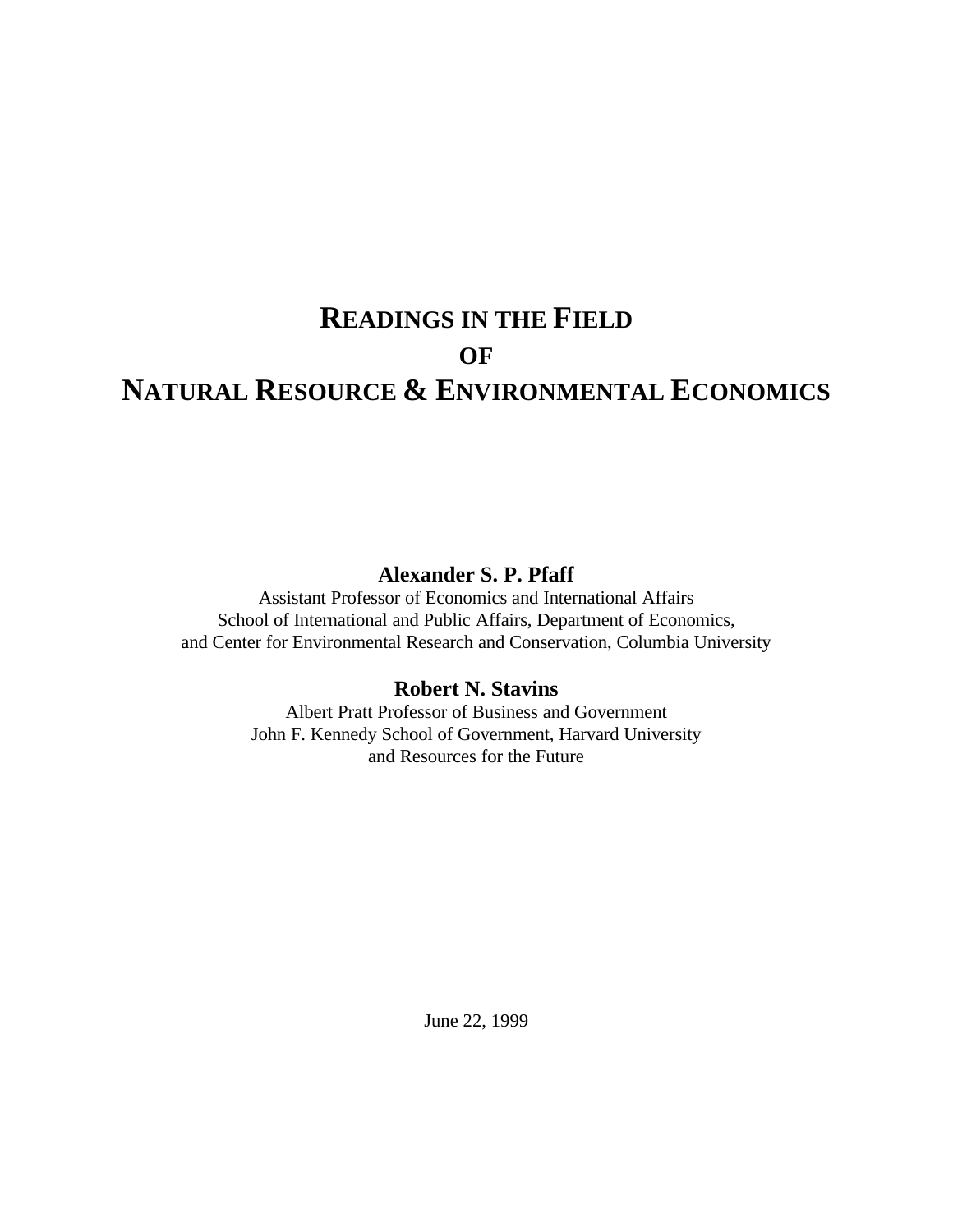### **PREFACE**

This is the latest version of a document periodically produced since the early 1980's. It combines an outline of the field of natural resource and environmental economics with a bibliography of 945 references. In the past, this reading list has been used in a variety of ways: as a guide to the literature for graduate students in departments of economics which do not offer a Ph.D.-level survey course of the field; as a resource for Ph.D. students who wish to develop a directed readings course in the field; and as an aid to students at the masters and undergraduate levels who wish to explore selected areas in greater depth.

For their help in assembling this new version of "Readings in the Field of Natural Resource & Environment Economics," we thank the following individuals: Amy Ando, Scott Barrett, Peter Berck, Richard Bishop, Nancy Bockstael, Peter Bohm, Lans Bovenberg, Trudy Cameron, Jon Conrad, J. R. DeShazo, Myrick Freeman, Don Fullerton, Lawrence Goulder, Gloria Helfand, Larry Karp, Nathaniel Keohane, Catherine Kling, Charles Kolstad, Richard Kosobud, Gilbert Metcalf, Juan-Pablo Montero, Ian Parry, Andrew Plantinga, Stephen Salant, Jason Shogren, Arthur Small, V. Kerry Smith, Stephen Swallow, Martin Weitzman, and Peter Zapfel.

For their help with the preceding version, produced by Porter Hoagland and Robert Stavins in 1992, we thank: Peter Berck, Richard Bishop, Glen Blomquist, John Braden, David Brookshire, Gardner Brown, Ilana Cohen, Parzival Copes, Maureen Cropper, Donald Dewees, Diane DuPont, Roderick Eggert, Anthony Fisher, Myrick Freeman, Charles Howe, Randall Kramer, Jeffrey Krautkraemer, Eric Lichtenberg, Robert Mendelsohn, Raymond Mikesell, Gordon Munro, Philip Neher, George Parsons, Steve Polasky, Guilio Pontecorvo, Robert Porter, Alan Randall, Bruce Rettig, Stephen Salant, Kathleen Segerson, Joseph Seneca, V. Kerry Smith, Tom Tietenberg, and David Zilberman.

We welcome suggestions of ways to improve this document, including additions and other changes to the outline and reading list. Please send your suggestions to Rob Stavins at the John F. Kennedy School of Government, Harvard University, 79 John F. Kennedy Street, Cambridge, Massachusetts 02138; phone 617-495-1820; fax 617-496-3783; e-mail: robert\_stavins@harvard.edu.

Alex Pfaff Rob Stavins

New York, New York Cambridge, Massachusetts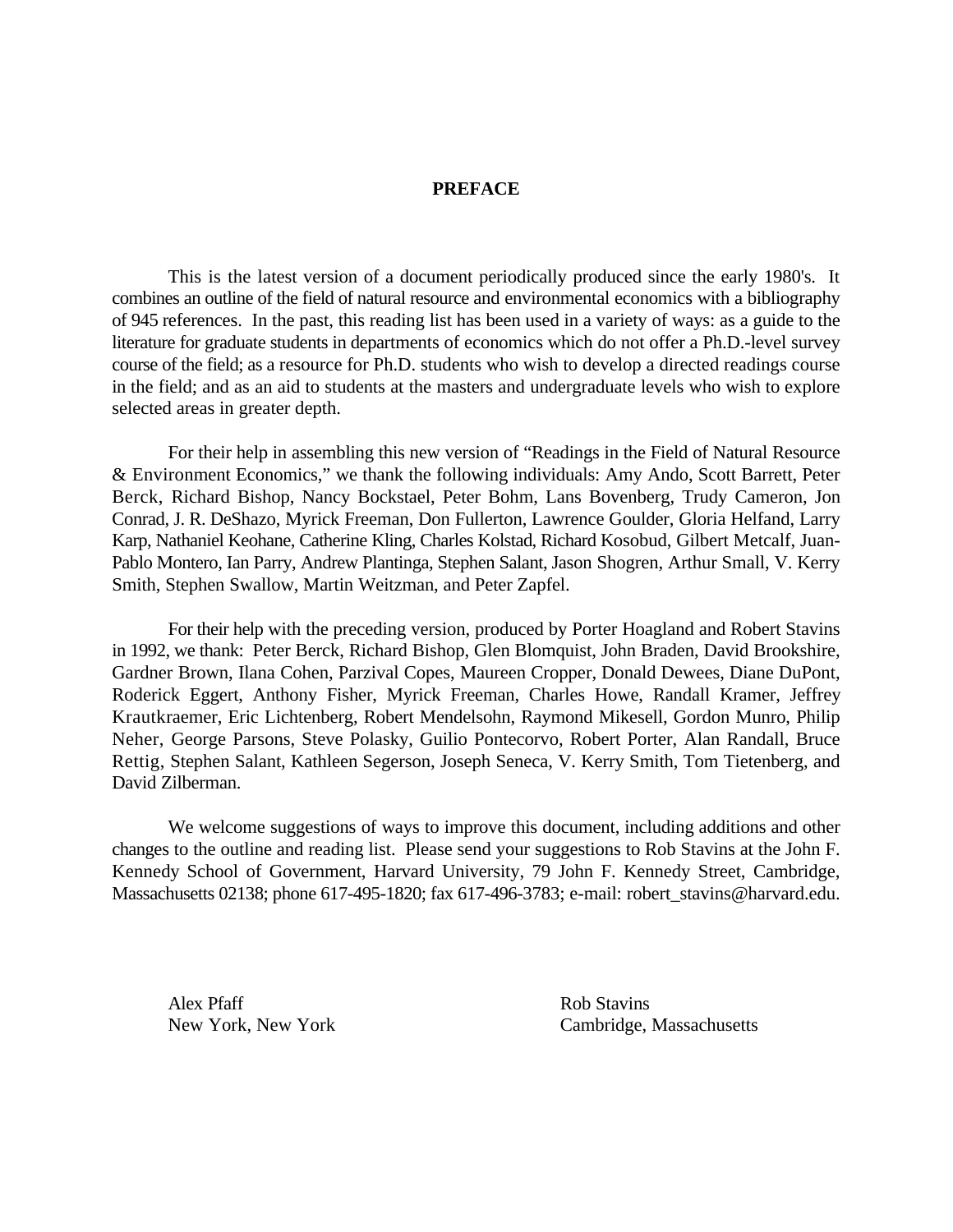# **TABLE OF CONTENTS**

| 1.<br>a.<br>b.<br>Single-Owner Private Production (or Public Management)  11<br>(1)<br>(2)<br>(a)<br><b>(b)</b><br>(3)<br>(4)<br>(5)<br>(6)<br>(7)<br>(8)<br>Variable Technological Capabilities  12<br>(9)<br>(10)<br>(11)<br>(12)<br>(13)<br>(14)<br>(15)<br>(a)<br>( <b>b</b> )<br>(c)<br>2.<br>a.<br>(1)<br><b>(a)</b><br>(b)<br>(c)<br>(2)<br>(3)<br>(4)<br>b.<br>Public Management (or Single-Owner Private Production)  14<br>(1)<br>(2)<br>(3)<br>(4)<br>(5)<br>(6)<br>(7)<br>(8)<br>(9) | A. |  |      |                                                                                                      |
|--------------------------------------------------------------------------------------------------------------------------------------------------------------------------------------------------------------------------------------------------------------------------------------------------------------------------------------------------------------------------------------------------------------------------------------------------------------------------------------------------|----|--|------|------------------------------------------------------------------------------------------------------|
|                                                                                                                                                                                                                                                                                                                                                                                                                                                                                                  |    |  |      |                                                                                                      |
|                                                                                                                                                                                                                                                                                                                                                                                                                                                                                                  |    |  |      |                                                                                                      |
|                                                                                                                                                                                                                                                                                                                                                                                                                                                                                                  |    |  |      |                                                                                                      |
|                                                                                                                                                                                                                                                                                                                                                                                                                                                                                                  |    |  |      |                                                                                                      |
|                                                                                                                                                                                                                                                                                                                                                                                                                                                                                                  |    |  |      |                                                                                                      |
|                                                                                                                                                                                                                                                                                                                                                                                                                                                                                                  |    |  |      |                                                                                                      |
|                                                                                                                                                                                                                                                                                                                                                                                                                                                                                                  |    |  |      |                                                                                                      |
|                                                                                                                                                                                                                                                                                                                                                                                                                                                                                                  |    |  |      |                                                                                                      |
|                                                                                                                                                                                                                                                                                                                                                                                                                                                                                                  |    |  |      |                                                                                                      |
|                                                                                                                                                                                                                                                                                                                                                                                                                                                                                                  |    |  |      |                                                                                                      |
|                                                                                                                                                                                                                                                                                                                                                                                                                                                                                                  |    |  |      |                                                                                                      |
|                                                                                                                                                                                                                                                                                                                                                                                                                                                                                                  |    |  |      |                                                                                                      |
|                                                                                                                                                                                                                                                                                                                                                                                                                                                                                                  |    |  |      |                                                                                                      |
|                                                                                                                                                                                                                                                                                                                                                                                                                                                                                                  |    |  |      |                                                                                                      |
|                                                                                                                                                                                                                                                                                                                                                                                                                                                                                                  |    |  |      |                                                                                                      |
|                                                                                                                                                                                                                                                                                                                                                                                                                                                                                                  |    |  |      |                                                                                                      |
|                                                                                                                                                                                                                                                                                                                                                                                                                                                                                                  |    |  |      |                                                                                                      |
|                                                                                                                                                                                                                                                                                                                                                                                                                                                                                                  |    |  |      |                                                                                                      |
|                                                                                                                                                                                                                                                                                                                                                                                                                                                                                                  |    |  |      |                                                                                                      |
|                                                                                                                                                                                                                                                                                                                                                                                                                                                                                                  |    |  |      |                                                                                                      |
|                                                                                                                                                                                                                                                                                                                                                                                                                                                                                                  |    |  |      |                                                                                                      |
|                                                                                                                                                                                                                                                                                                                                                                                                                                                                                                  |    |  |      |                                                                                                      |
|                                                                                                                                                                                                                                                                                                                                                                                                                                                                                                  |    |  |      |                                                                                                      |
|                                                                                                                                                                                                                                                                                                                                                                                                                                                                                                  |    |  |      |                                                                                                      |
|                                                                                                                                                                                                                                                                                                                                                                                                                                                                                                  |    |  |      |                                                                                                      |
|                                                                                                                                                                                                                                                                                                                                                                                                                                                                                                  |    |  |      | General $\ldots \ldots \ldots \ldots \ldots \ldots \ldots \ldots \ldots \ldots \ldots \ldots \ldots$ |
|                                                                                                                                                                                                                                                                                                                                                                                                                                                                                                  |    |  |      |                                                                                                      |
|                                                                                                                                                                                                                                                                                                                                                                                                                                                                                                  |    |  |      |                                                                                                      |
|                                                                                                                                                                                                                                                                                                                                                                                                                                                                                                  |    |  |      |                                                                                                      |
|                                                                                                                                                                                                                                                                                                                                                                                                                                                                                                  |    |  |      |                                                                                                      |
|                                                                                                                                                                                                                                                                                                                                                                                                                                                                                                  |    |  |      |                                                                                                      |
|                                                                                                                                                                                                                                                                                                                                                                                                                                                                                                  |    |  |      |                                                                                                      |
|                                                                                                                                                                                                                                                                                                                                                                                                                                                                                                  |    |  |      |                                                                                                      |
|                                                                                                                                                                                                                                                                                                                                                                                                                                                                                                  |    |  |      |                                                                                                      |
|                                                                                                                                                                                                                                                                                                                                                                                                                                                                                                  |    |  |      |                                                                                                      |
|                                                                                                                                                                                                                                                                                                                                                                                                                                                                                                  |    |  |      |                                                                                                      |
|                                                                                                                                                                                                                                                                                                                                                                                                                                                                                                  |    |  |      |                                                                                                      |
|                                                                                                                                                                                                                                                                                                                                                                                                                                                                                                  |    |  |      |                                                                                                      |
|                                                                                                                                                                                                                                                                                                                                                                                                                                                                                                  |    |  |      |                                                                                                      |
|                                                                                                                                                                                                                                                                                                                                                                                                                                                                                                  |    |  |      |                                                                                                      |
|                                                                                                                                                                                                                                                                                                                                                                                                                                                                                                  |    |  |      |                                                                                                      |
| (11)                                                                                                                                                                                                                                                                                                                                                                                                                                                                                             |    |  | (10) |                                                                                                      |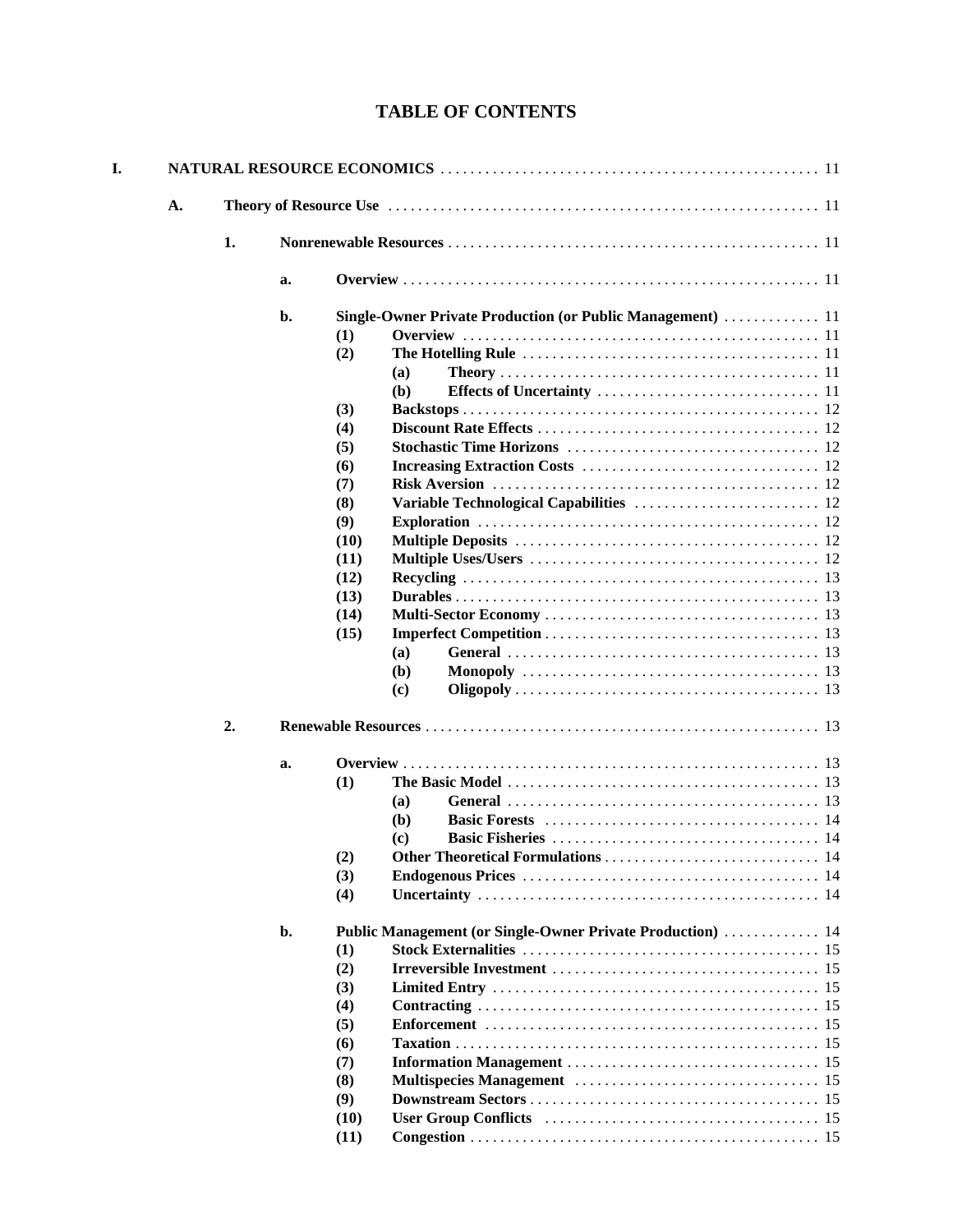|    | 3. |    |     |                                                                                                                 |  |  |  |  |  |
|----|----|----|-----|-----------------------------------------------------------------------------------------------------------------|--|--|--|--|--|
|    |    | a. |     |                                                                                                                 |  |  |  |  |  |
|    |    |    | (1) |                                                                                                                 |  |  |  |  |  |
|    |    |    | (2) |                                                                                                                 |  |  |  |  |  |
|    |    |    |     |                                                                                                                 |  |  |  |  |  |
|    |    | b. |     |                                                                                                                 |  |  |  |  |  |
|    |    |    | (1) |                                                                                                                 |  |  |  |  |  |
|    |    |    | (2) |                                                                                                                 |  |  |  |  |  |
|    |    |    | (3) |                                                                                                                 |  |  |  |  |  |
|    |    |    |     |                                                                                                                 |  |  |  |  |  |
|    |    | c. |     |                                                                                                                 |  |  |  |  |  |
|    |    |    | (1) |                                                                                                                 |  |  |  |  |  |
|    |    |    | (2) |                                                                                                                 |  |  |  |  |  |
|    | 4. |    |     |                                                                                                                 |  |  |  |  |  |
|    |    | a. |     | Calculus of Variations entertainment calculations of Variations of Variations of Variations entertainment and t |  |  |  |  |  |
|    |    |    |     |                                                                                                                 |  |  |  |  |  |
|    |    | b. |     |                                                                                                                 |  |  |  |  |  |
|    |    | c. |     |                                                                                                                 |  |  |  |  |  |
|    |    | d. |     |                                                                                                                 |  |  |  |  |  |
|    |    |    | (1) |                                                                                                                 |  |  |  |  |  |
|    |    |    |     | Computational and Numerical Techniques  17                                                                      |  |  |  |  |  |
|    |    |    | (2) |                                                                                                                 |  |  |  |  |  |
|    |    | e. |     |                                                                                                                 |  |  |  |  |  |
|    |    |    | (1) |                                                                                                                 |  |  |  |  |  |
|    |    |    | (2) |                                                                                                                 |  |  |  |  |  |
|    |    |    | (3) |                                                                                                                 |  |  |  |  |  |
|    |    |    | (4) |                                                                                                                 |  |  |  |  |  |
|    |    |    | (5) |                                                                                                                 |  |  |  |  |  |
|    |    |    | (6) |                                                                                                                 |  |  |  |  |  |
|    |    |    | (7) |                                                                                                                 |  |  |  |  |  |
|    |    |    |     |                                                                                                                 |  |  |  |  |  |
|    |    | f. |     |                                                                                                                 |  |  |  |  |  |
|    |    |    | (1) |                                                                                                                 |  |  |  |  |  |
|    |    |    | (2) |                                                                                                                 |  |  |  |  |  |
|    |    |    | (3) |                                                                                                                 |  |  |  |  |  |
|    |    |    | (4) |                                                                                                                 |  |  |  |  |  |
|    |    |    | (5) |                                                                                                                 |  |  |  |  |  |
|    |    |    | (6) |                                                                                                                 |  |  |  |  |  |
| В. |    |    |     |                                                                                                                 |  |  |  |  |  |
|    |    |    |     |                                                                                                                 |  |  |  |  |  |
|    | 1. |    |     |                                                                                                                 |  |  |  |  |  |
|    |    | a. |     |                                                                                                                 |  |  |  |  |  |
|    |    | b. |     |                                                                                                                 |  |  |  |  |  |
|    |    | c. |     |                                                                                                                 |  |  |  |  |  |
|    |    |    | (1) |                                                                                                                 |  |  |  |  |  |
|    |    |    |     |                                                                                                                 |  |  |  |  |  |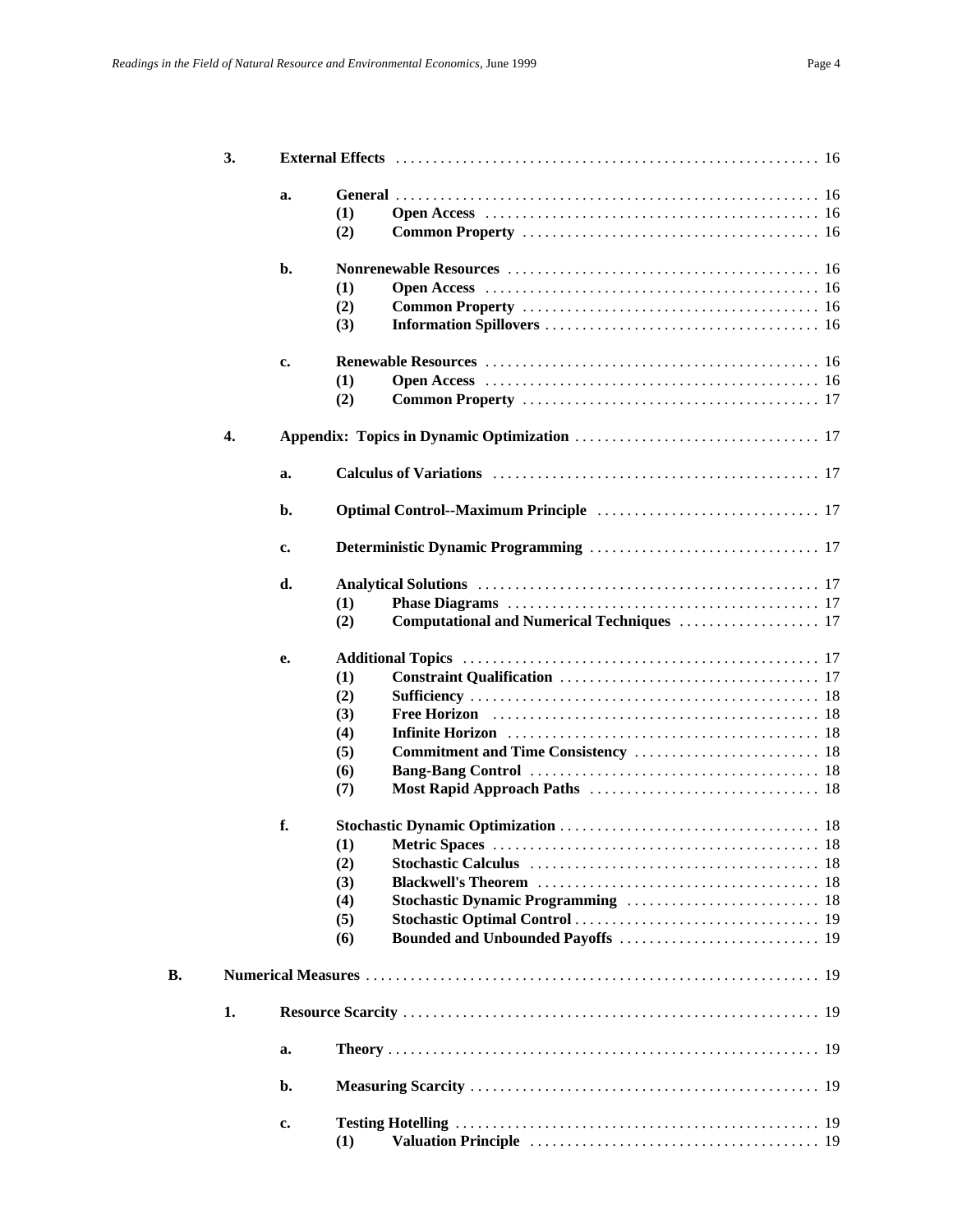|    |    |    | (2)                                    |  |  |  |  |
|----|----|----|----------------------------------------|--|--|--|--|
|    | 2. |    |                                        |  |  |  |  |
|    |    | a. | (1)<br>(2)<br>(3)                      |  |  |  |  |
|    |    | b. |                                        |  |  |  |  |
| C. |    |    |                                        |  |  |  |  |
|    | 1. |    |                                        |  |  |  |  |
|    | 2. |    |                                        |  |  |  |  |
|    |    | a. | (1)<br>(2)                             |  |  |  |  |
|    |    | b. |                                        |  |  |  |  |
|    |    | c. |                                        |  |  |  |  |
|    | 3. |    |                                        |  |  |  |  |
|    |    | a. |                                        |  |  |  |  |
|    |    | b. |                                        |  |  |  |  |
|    |    | c. |                                        |  |  |  |  |
|    |    | d. |                                        |  |  |  |  |
|    |    | e. | (1)<br>(2)                             |  |  |  |  |
|    | 4. |    |                                        |  |  |  |  |
|    | 5. |    |                                        |  |  |  |  |
|    |    | a. | (1)<br>(2)<br>(3)<br>(4)<br>(5)<br>(6) |  |  |  |  |
|    |    | b. | (1)<br>(2)<br>(3)                      |  |  |  |  |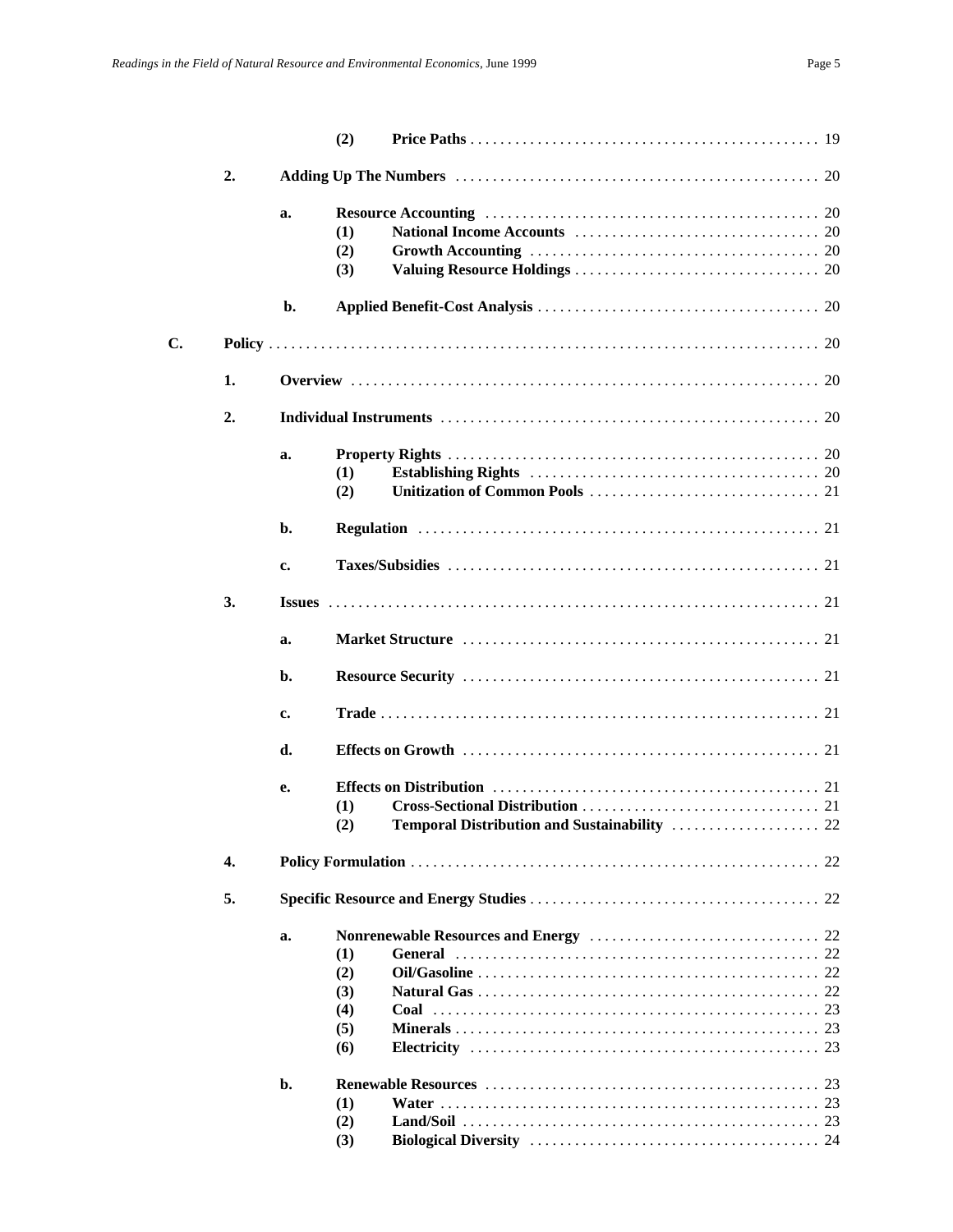|    |    |    |    |     | (a)          |                                                                                                                                                                                                                                |  |
|----|----|----|----|-----|--------------|--------------------------------------------------------------------------------------------------------------------------------------------------------------------------------------------------------------------------------|--|
|    |    |    |    |     | ( <b>b</b> ) | <b>Endangered Species/Resource Management  24</b>                                                                                                                                                                              |  |
|    |    |    |    |     | (c)          |                                                                                                                                                                                                                                |  |
|    |    |    |    | (4) |              |                                                                                                                                                                                                                                |  |
|    |    |    |    |     | (a)          |                                                                                                                                                                                                                                |  |
|    |    |    |    |     | (b)          |                                                                                                                                                                                                                                |  |
|    |    |    |    | (5) |              |                                                                                                                                                                                                                                |  |
|    |    |    |    |     | (a)<br>(b)   |                                                                                                                                                                                                                                |  |
|    |    |    |    |     |              |                                                                                                                                                                                                                                |  |
| П. |    |    |    |     |              |                                                                                                                                                                                                                                |  |
|    | A. |    |    |     |              | Theory of Pollution Control (and the control of the control of the control of the control of the control of the control of the control of the control of the control of the control of the control of the control of the contr |  |
|    |    | 1. |    |     |              |                                                                                                                                                                                                                                |  |
|    |    | 2. |    |     |              |                                                                                                                                                                                                                                |  |
|    |    |    | a. |     |              |                                                                                                                                                                                                                                |  |
|    |    |    | b. |     |              | <b>Public Good Decision Problems and Implementation Mechanisms  26</b>                                                                                                                                                         |  |
|    |    | 3. |    |     |              |                                                                                                                                                                                                                                |  |
|    |    |    | a. |     |              |                                                                                                                                                                                                                                |  |
|    |    |    | b. |     |              |                                                                                                                                                                                                                                |  |
|    |    |    |    | (1) |              |                                                                                                                                                                                                                                |  |
|    |    |    |    |     | (a)          |                                                                                                                                                                                                                                |  |
|    |    |    |    |     | (b)          |                                                                                                                                                                                                                                |  |
|    |    |    |    |     | (c)          |                                                                                                                                                                                                                                |  |
|    |    |    |    |     | (d)          |                                                                                                                                                                                                                                |  |
|    |    |    |    | (2) |              |                                                                                                                                                                                                                                |  |
|    |    |    | c. |     |              |                                                                                                                                                                                                                                |  |
|    |    |    |    | (1) |              |                                                                                                                                                                                                                                |  |
|    |    |    |    | (2) |              |                                                                                                                                                                                                                                |  |
|    |    |    |    | (3) |              |                                                                                                                                                                                                                                |  |
|    |    |    |    | (4) |              |                                                                                                                                                                                                                                |  |
|    |    |    | d. |     |              | 27                                                                                                                                                                                                                             |  |
|    |    |    |    | (1) |              | 27                                                                                                                                                                                                                             |  |
|    |    |    |    | (2) |              |                                                                                                                                                                                                                                |  |
|    |    |    | е. |     |              | 28                                                                                                                                                                                                                             |  |
|    |    |    | f. |     |              | 28                                                                                                                                                                                                                             |  |
|    |    |    | g. |     |              |                                                                                                                                                                                                                                |  |
|    |    |    | h. |     |              |                                                                                                                                                                                                                                |  |
|    | В. |    |    |     |              |                                                                                                                                                                                                                                |  |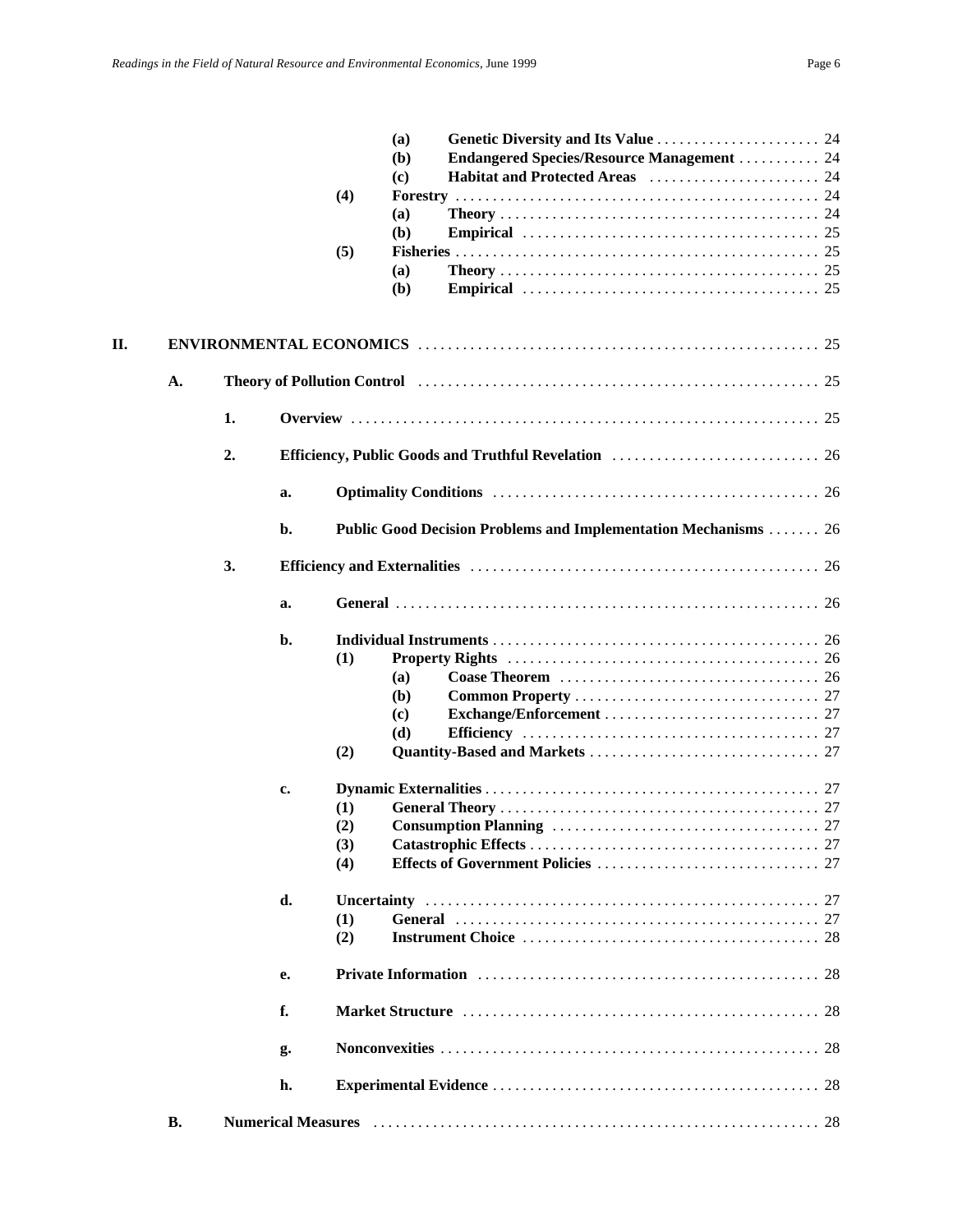| 1. |    |             |                |                                                                                                      |  |
|----|----|-------------|----------------|------------------------------------------------------------------------------------------------------|--|
|    | a. |             |                |                                                                                                      |  |
|    |    | (1)         |                |                                                                                                      |  |
|    |    | (2)         |                |                                                                                                      |  |
|    |    | (3)         |                |                                                                                                      |  |
|    | b. |             |                |                                                                                                      |  |
|    |    |             |                |                                                                                                      |  |
|    | c. |             |                | Alternative Approaches to Aggregation and Welfare Evaluation  29                                     |  |
|    | d. |             |                | <b>Temporal Aggregation: Discount Rates and Intergenerational Equity</b> 29                          |  |
|    |    | (1)         |                |                                                                                                      |  |
|    |    | (2)         |                |                                                                                                      |  |
|    |    | (3)         |                |                                                                                                      |  |
|    |    | (4)         |                |                                                                                                      |  |
|    |    | (5)         |                |                                                                                                      |  |
|    |    | (6)         |                |                                                                                                      |  |
|    |    | (7)         |                |                                                                                                      |  |
|    |    | (8)         |                |                                                                                                      |  |
|    | е. | Uncertainty |                |                                                                                                      |  |
|    |    | (1)         |                |                                                                                                      |  |
|    |    | (2)         |                |                                                                                                      |  |
|    |    |             | (a)            | General $\ldots \ldots \ldots \ldots \ldots \ldots \ldots \ldots \ldots \ldots \ldots \ldots \ldots$ |  |
|    |    |             | (b)            |                                                                                                      |  |
|    |    |             | (c)            |                                                                                                      |  |
|    |    |             | (d)            |                                                                                                      |  |
|    |    | (3)         |                |                                                                                                      |  |
| 2. |    |             |                |                                                                                                      |  |
|    | a. |             |                |                                                                                                      |  |
|    |    |             |                |                                                                                                      |  |
|    | b. |             |                |                                                                                                      |  |
|    |    | (1)         |                |                                                                                                      |  |
|    |    | (2)         |                |                                                                                                      |  |
|    |    | (3)         |                |                                                                                                      |  |
|    |    | (4)         |                |                                                                                                      |  |
|    |    |             | (a)            |                                                                                                      |  |
|    |    |             | (b)            |                                                                                                      |  |
|    |    |             | (c)            |                                                                                                      |  |
|    |    |             | (d)            |                                                                                                      |  |
| 3. |    |             |                |                                                                                                      |  |
|    | a. |             |                |                                                                                                      |  |
|    |    | (1)         | <b>General</b> |                                                                                                      |  |
|    |    | (2)         |                |                                                                                                      |  |
|    |    | (3)         |                |                                                                                                      |  |
|    |    | (4)         |                |                                                                                                      |  |
|    |    | (5)         |                |                                                                                                      |  |
|    |    | (6)         |                |                                                                                                      |  |
|    |    | (7)         |                |                                                                                                      |  |
|    |    | (8)         |                |                                                                                                      |  |
|    |    |             |                |                                                                                                      |  |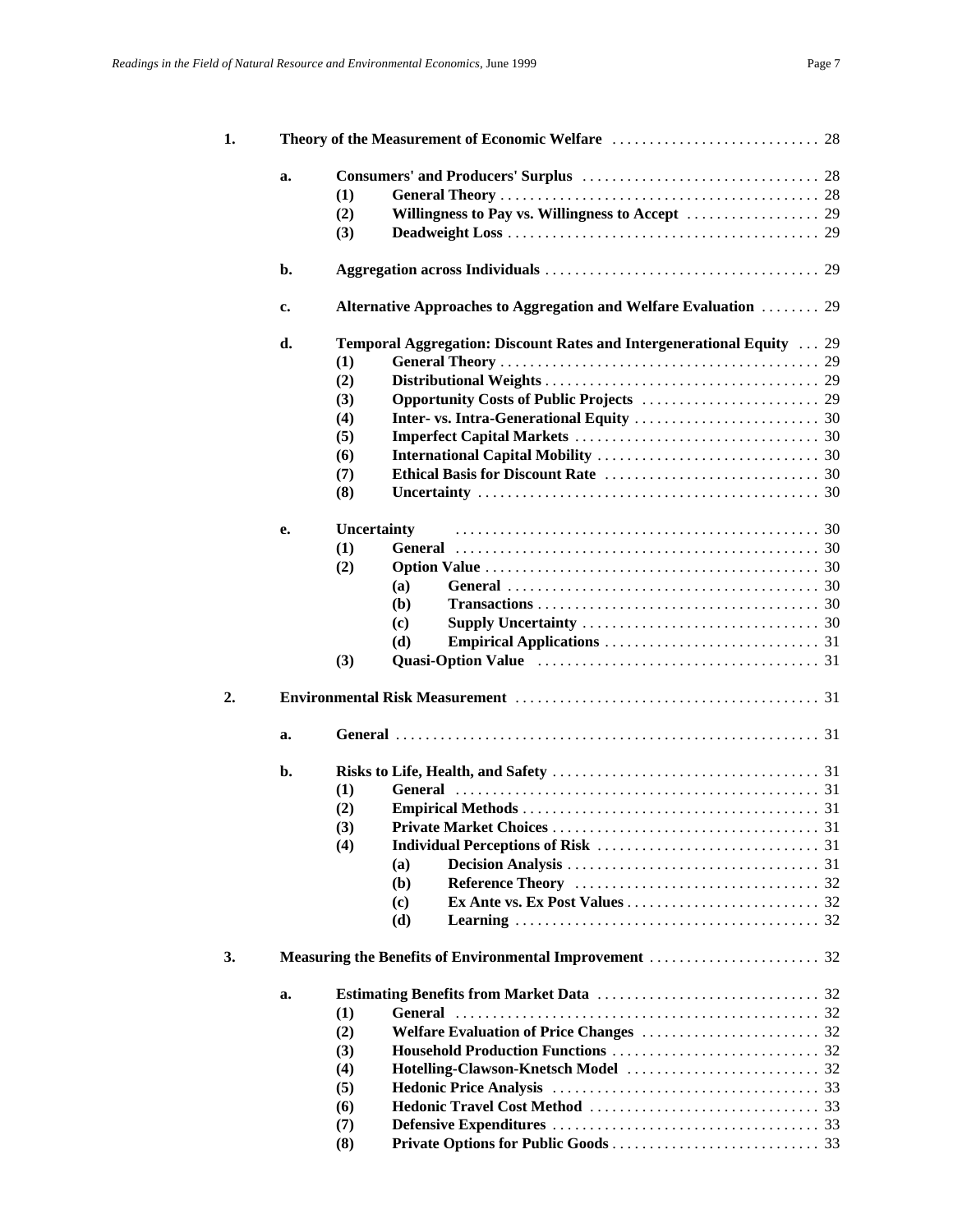|    |    |                | (9)  |                                                                           |
|----|----|----------------|------|---------------------------------------------------------------------------|
|    |    |                | (10) |                                                                           |
|    |    |                | (11) |                                                                           |
|    |    | b.             |      | <b>Estimating Benefits from Non-Market Data: Contingent Valuation  34</b> |
|    |    |                | (1)  |                                                                           |
|    |    |                | (2)  |                                                                           |
|    |    |                | (3)  |                                                                           |
|    |    |                | (4)  |                                                                           |
|    |    |                |      |                                                                           |
|    |    |                |      | (a)                                                                       |
|    |    |                |      | (b)                                                                       |
|    |    |                |      | (c)                                                                       |
|    |    |                |      | (d)                                                                       |
|    |    |                |      | (e)                                                                       |
|    |    |                |      | Dichotomous Choice vs. Open-Ended 35<br>(f)                               |
|    |    |                | (5)  |                                                                           |
|    |    |                | (6)  |                                                                           |
|    |    | c.             |      |                                                                           |
|    |    | d.             |      |                                                                           |
|    | 4. |                |      |                                                                           |
|    |    | a.             |      |                                                                           |
|    |    |                | (1)  |                                                                           |
|    |    |                | (2)  |                                                                           |
|    |    | b.             |      |                                                                           |
|    |    |                | (1)  |                                                                           |
|    |    |                | (2)  |                                                                           |
|    |    |                | (3)  |                                                                           |
|    |    |                |      |                                                                           |
|    |    |                | (4)  |                                                                           |
|    |    |                | (5)  |                                                                           |
| C. |    |                |      |                                                                           |
|    | 1. |                |      | 36                                                                        |
|    | 2. |                |      |                                                                           |
|    |    | a.             |      |                                                                           |
|    |    |                |      |                                                                           |
|    |    |                | (1)  |                                                                           |
|    |    |                |      | (a)                                                                       |
|    |    |                |      | ( <b>b</b> )                                                              |
|    |    |                |      | (c)                                                                       |
|    |    |                |      | (d)                                                                       |
|    |    |                | (2)  |                                                                           |
|    |    | $\mathbf{b}$ . |      |                                                                           |
|    |    |                | (1)  |                                                                           |
|    |    |                | (2)  |                                                                           |
|    |    |                | (3)  |                                                                           |
|    |    |                | (4)  |                                                                           |
|    |    |                | (5)  |                                                                           |
|    |    |                |      |                                                                           |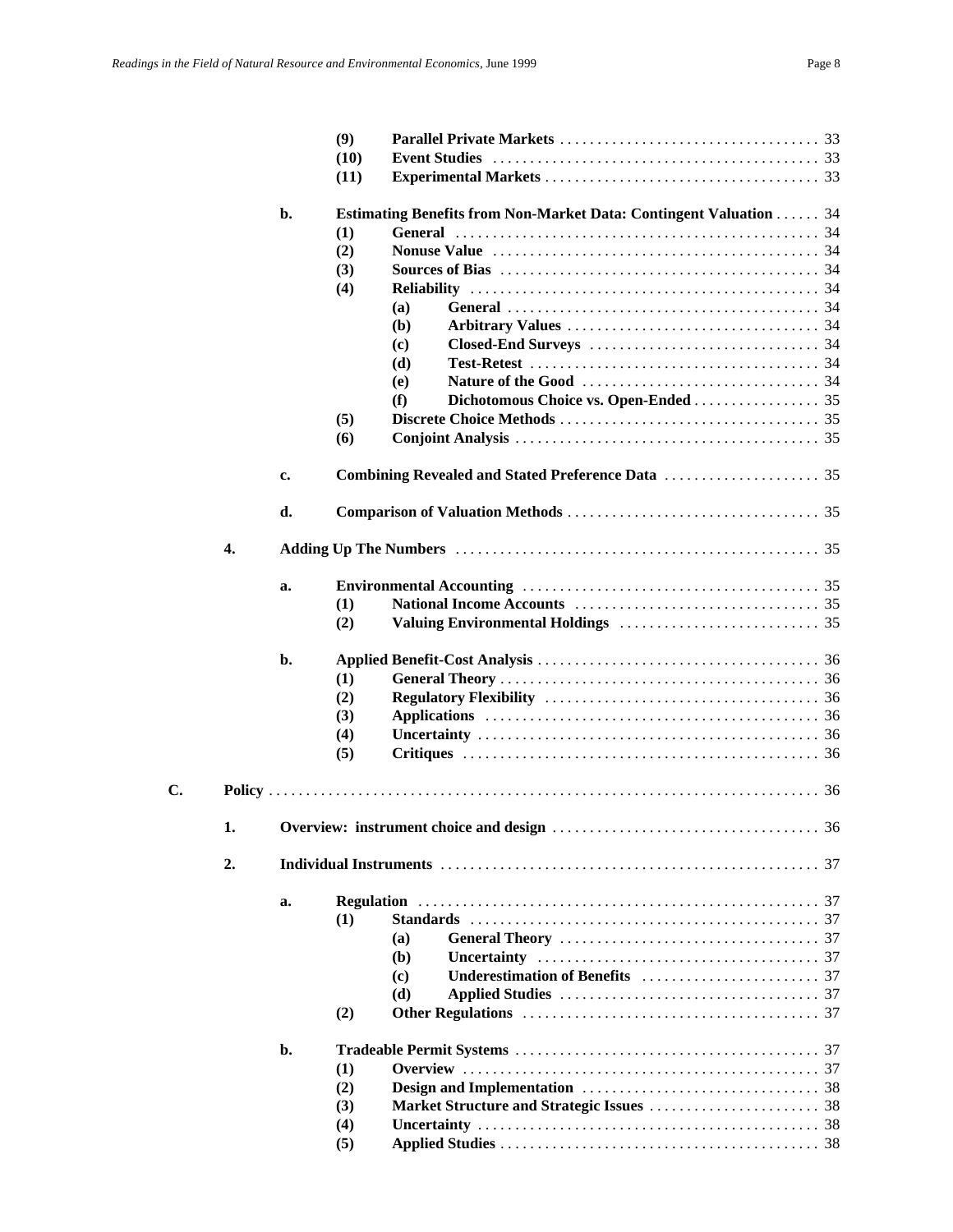|    | c.            |     |                                                                 |
|----|---------------|-----|-----------------------------------------------------------------|
|    |               | (1) |                                                                 |
|    |               | (2) |                                                                 |
|    |               | (3) |                                                                 |
|    |               | (4) |                                                                 |
|    |               | (5) |                                                                 |
|    | d.            |     |                                                                 |
|    | e.            |     |                                                                 |
|    | f.            |     |                                                                 |
|    | g.            |     |                                                                 |
| 3. | <b>Issues</b> |     |                                                                 |
|    | a.            |     |                                                                 |
|    |               | (1) |                                                                 |
|    |               | (2) |                                                                 |
|    | b.            |     |                                                                 |
|    |               | (1) |                                                                 |
|    |               | (2) |                                                                 |
|    |               | (3) |                                                                 |
|    | c.            |     |                                                                 |
|    |               | (1) |                                                                 |
|    |               | (2) |                                                                 |
|    | d.            |     | Second-Best: Instruments in Presence of Distortionary Taxes  40 |
|    |               | (1) | Green Tax Shifts and the "Double Dividend"  40                  |
|    |               | (2) |                                                                 |
|    | e.            |     |                                                                 |
|    |               | (1) |                                                                 |
|    |               | (2) |                                                                 |
|    |               |     | (a)                                                             |
|    |               |     | (b)                                                             |
|    |               |     | $\left( \mathbf{c} \right)$                                     |
|    | f.            |     |                                                                 |
|    | g.            |     |                                                                 |
|    |               | (1) |                                                                 |
|    |               | (2) |                                                                 |
|    | h.            |     |                                                                 |
|    |               | (1) |                                                                 |
|    |               |     | Cross-Sectional Distribution  42<br>(a)                         |
|    |               |     | (b)<br><b>Temporal Distribution and Sustainability  43</b>      |
|    |               | (2) |                                                                 |
| 4. |               |     |                                                                 |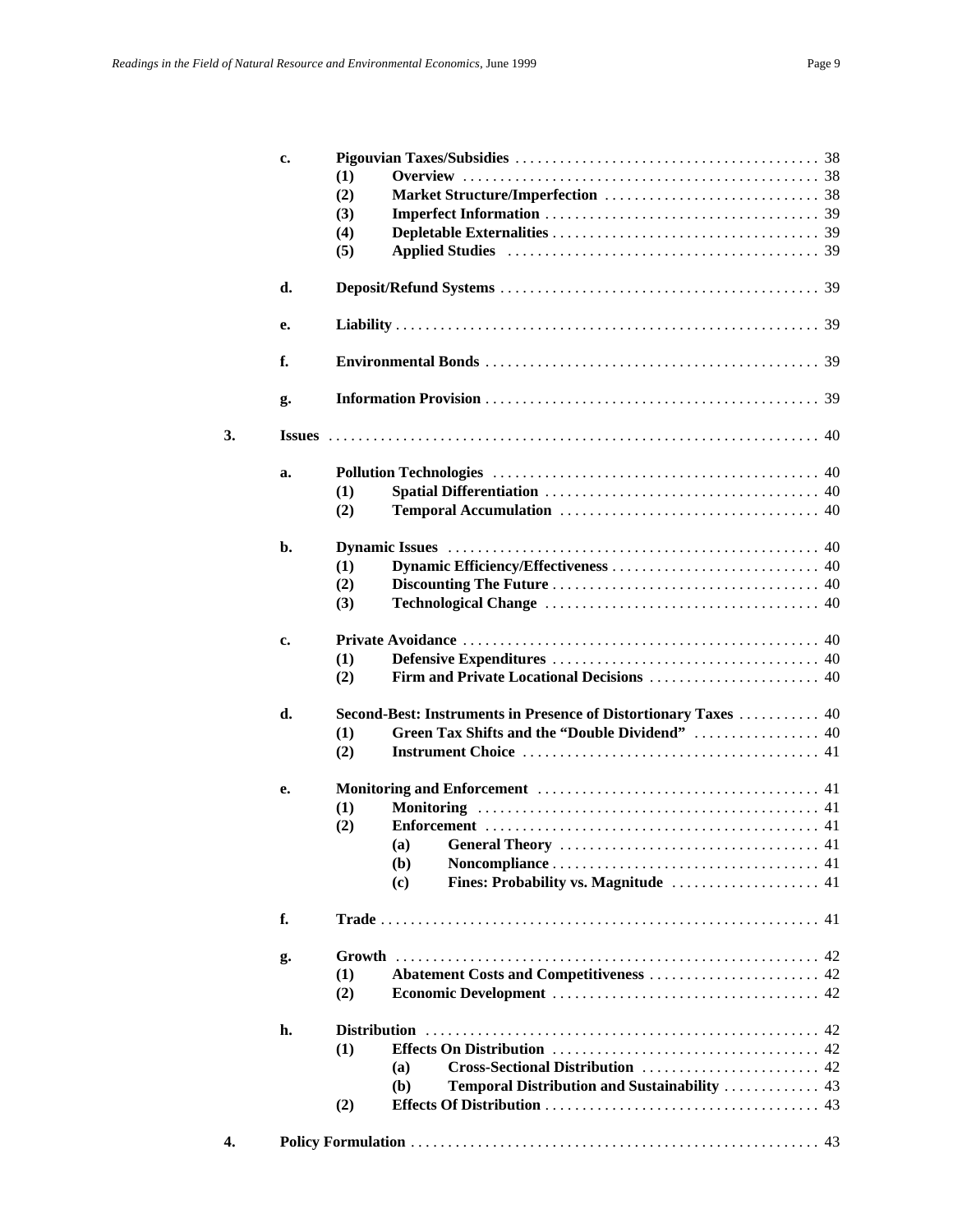|    | a. |                                                                                                                                  |
|----|----|----------------------------------------------------------------------------------------------------------------------------------|
|    | b. |                                                                                                                                  |
|    | c. |                                                                                                                                  |
|    | d. |                                                                                                                                  |
|    | e. |                                                                                                                                  |
| 5. |    |                                                                                                                                  |
|    | a. | (1)<br>(2)                                                                                                                       |
|    | b. |                                                                                                                                  |
|    | c. | (1)<br>Transboundary Air Pollution: Acid Rain  44<br>(2)<br>Global Air Pollution: Greenhouse Gases and Climate Change  45<br>(3) |
|    |    |                                                                                                                                  |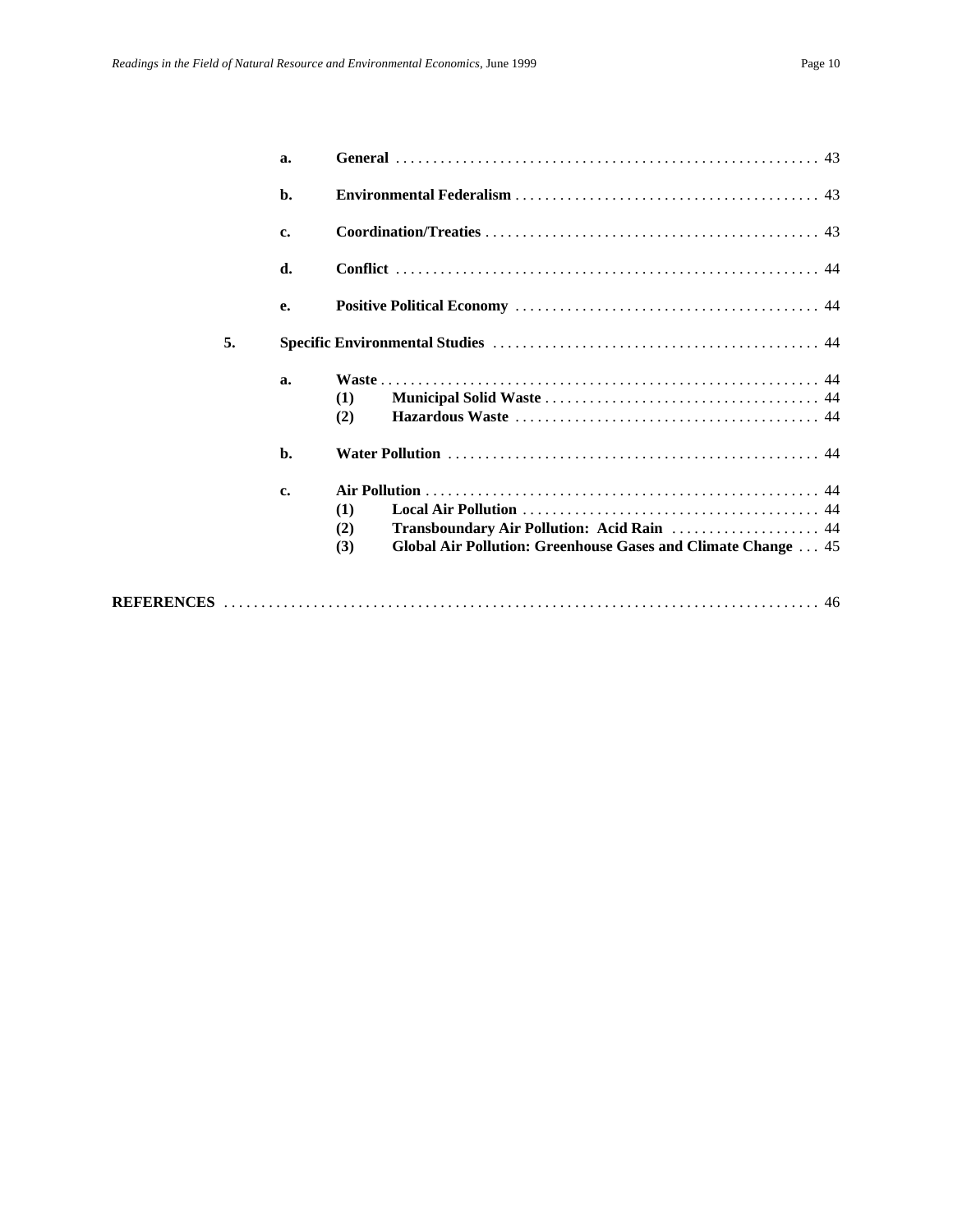### **I. NATURAL RESOURCE ECONOMICS**

#### **A. Theory of Resource Use**

#### **1. Nonrenewable Resources**

- **a. Overview**
	- Krautkraemer 1998
	- Hanley, Shogren, and White 1997
	- Neher 1990, Ch. 4
	- Hartwick 1989, Ch. 1-5
	- Conrad and Clark 1987, Ch. 3, pp. 117-145
	- Neary and van Wijnbergen 1986
	- Johansson and Lofgren 1985, Ch. 2, 3
	- Fisher 1981, Ch. 2
	- Dasgupta and Heal 1979, Ch. 6-10
	- Peterson and Fisher 1977
	- Weinstein and Zeckhauser 1975

### **b. Single-Owner Private Production (or Public Management)**

#### **(1) Overview**

- Dasgupta and Heal 1979, Ch. 6-8
- Stiglitz 1979
- Schulze 1974
- Solow, R.M. 1974a
- Vousden, N. 1973
- Cummings, R.G. 1969
- Herfindahl, O.C. 1967
- Gordon, R.L. 1967
- Gray, L.C. 1914

### **(2) The Hotelling Rule**

- **(a) Theory**
	- Caputo, M.R. 1990b
	- Caputo, M.R. 1990a
	- Devarajan and Fisher 1981
	- Levhari and Liviatan 1977
	- Solow 1974a
	- Hotelling 1931

### **(b) Effects of Uncertainty**

- Harris and Vickers 1995
- Gaudet and Howitt 1989
- Brannan and Schwartz 1985
- Pindyck 1980
- Dasgupta and Heal 1979, Ch. 13-14
- Heal 1979
- Dasgupta and Heal 1974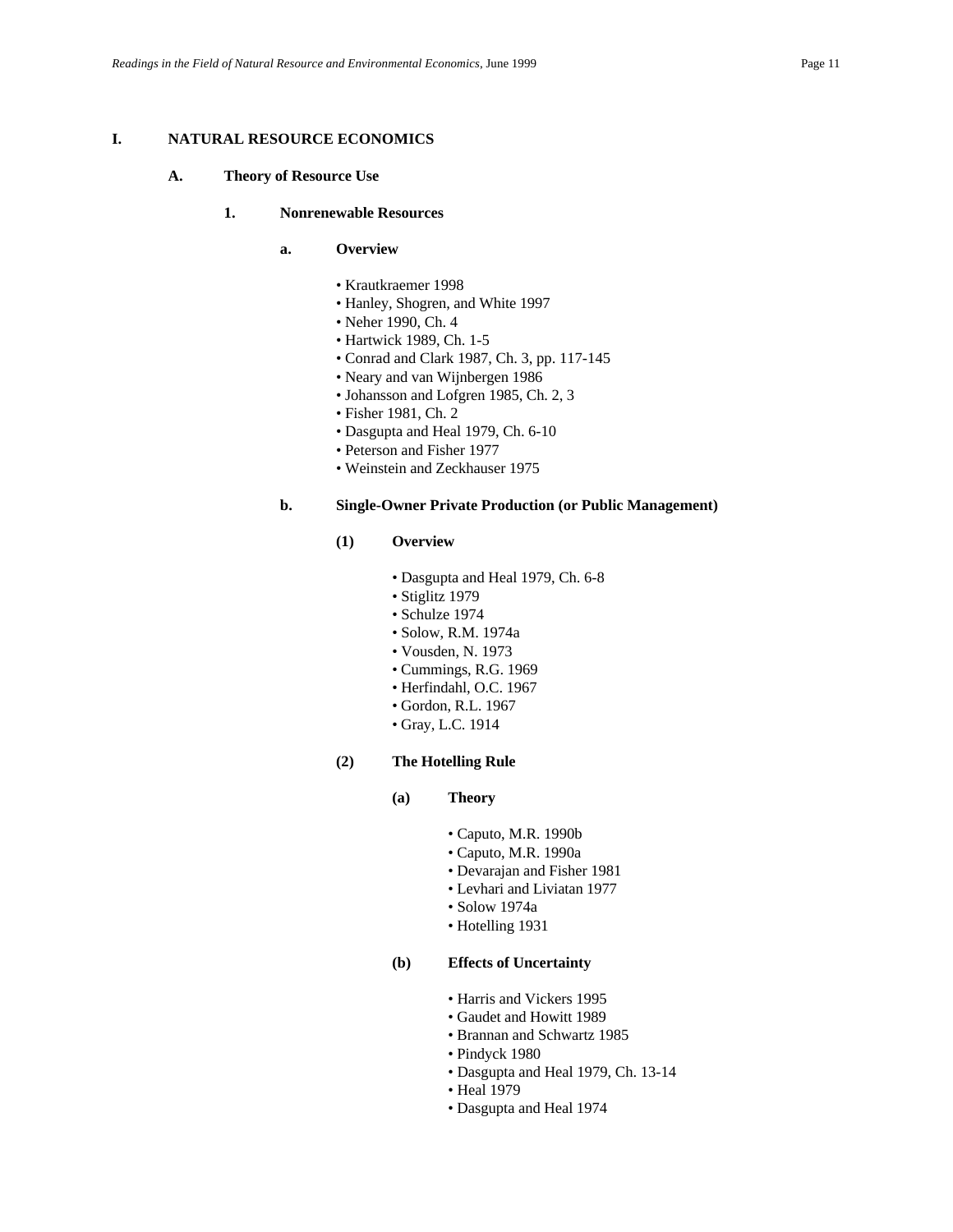- **(3) Backstops**
	- Heal 1976
- **(4) Discount Rate Effects**
	- Farzin 1984
- **(5) Stochastic Time Horizons**
	- Long 1975 • Henderson and Salant 1978
	-

### **(6) Increasing Extraction Costs**

- Stollery 1983
- Eswaran, Lewis, and Salant 1983
- Hanson 1980

### **(7) Risk Aversion**

• Lewis 1977

### **(8) Variable Technological Capabilities**

• Cropper *et al.* 1978

### **(9) Exploration**

- Fulton and Just 1989
- Swierzbinski and Mendelsohn 1989
- Ayres 1988
- Bohi and Toman 1984
- Arrow and Chang 1982
- Devarajan and Fisher 1982, pp. 327-336
- Uhler 1979
- Loury 1978
- Pindyck 1978b

#### **(10) Multiple Deposits**

- Ambigues *et al.* 1998
- Kolstad 1994
- Hartwick 1978
- Weitzman 1976b

#### **(11) Multiple Uses/Users**

- Chakravorty, Roumasset, and Tse 1997
- Charkravoty and Krulce 1994
- Swallow 1994
- Kolstad 1994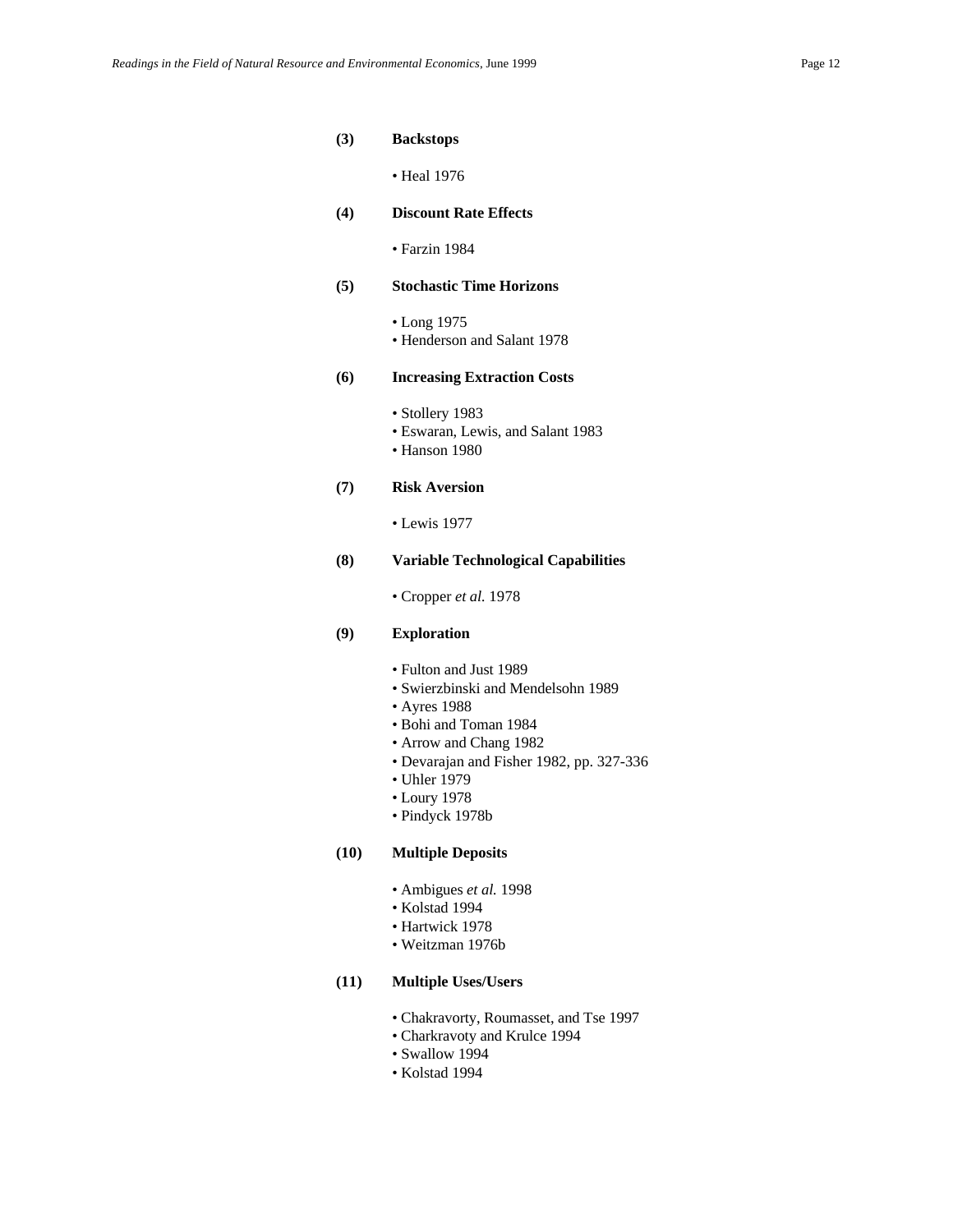#### **(12) Recycling**

- Fullerton and Wu 1998
- Weinstein and Zeckhauser 1974

### **(13) Durables**

- Karp 1996
- Karp 1993
- Levhari and Pindyck 1981
- Malueg and Solow 1990
- Stewart 1980

### **(14) Multi-Sector Economy**

• Gale 1967

### **(15) Imperfect Competition**

### **(a) General**

- Bohi and Toman 1984, Ch. 5
- Dasgupta and Heal 1979, Ch. 11
- Khalatbari 1977
- Sweeney 1977
- Heal 1976
- Hotelling 1931

### **(b) Monopoly**

- Pindyck 1987
- Gilbert 1978
- Lewis 1976
- Stiglitz 1976
- Weinstein and Zeckhauser 1974

### **(c) Oligopoly**

- Reinganum and Stokey 1985
- Lewis and Schmalensee 1980
- Pindyck 1978a
- Pindyck 1977
- Salant 1976

### **2. Renewable Resources**

- **a. Overview**
	- **(1) The Basic Model**
		- **(a) General**
			- Swallow 1990
			- Dasgupta 1982, Ch. 3, 5-7
			- Smith 1977a
			- Fisher and Peterson 1976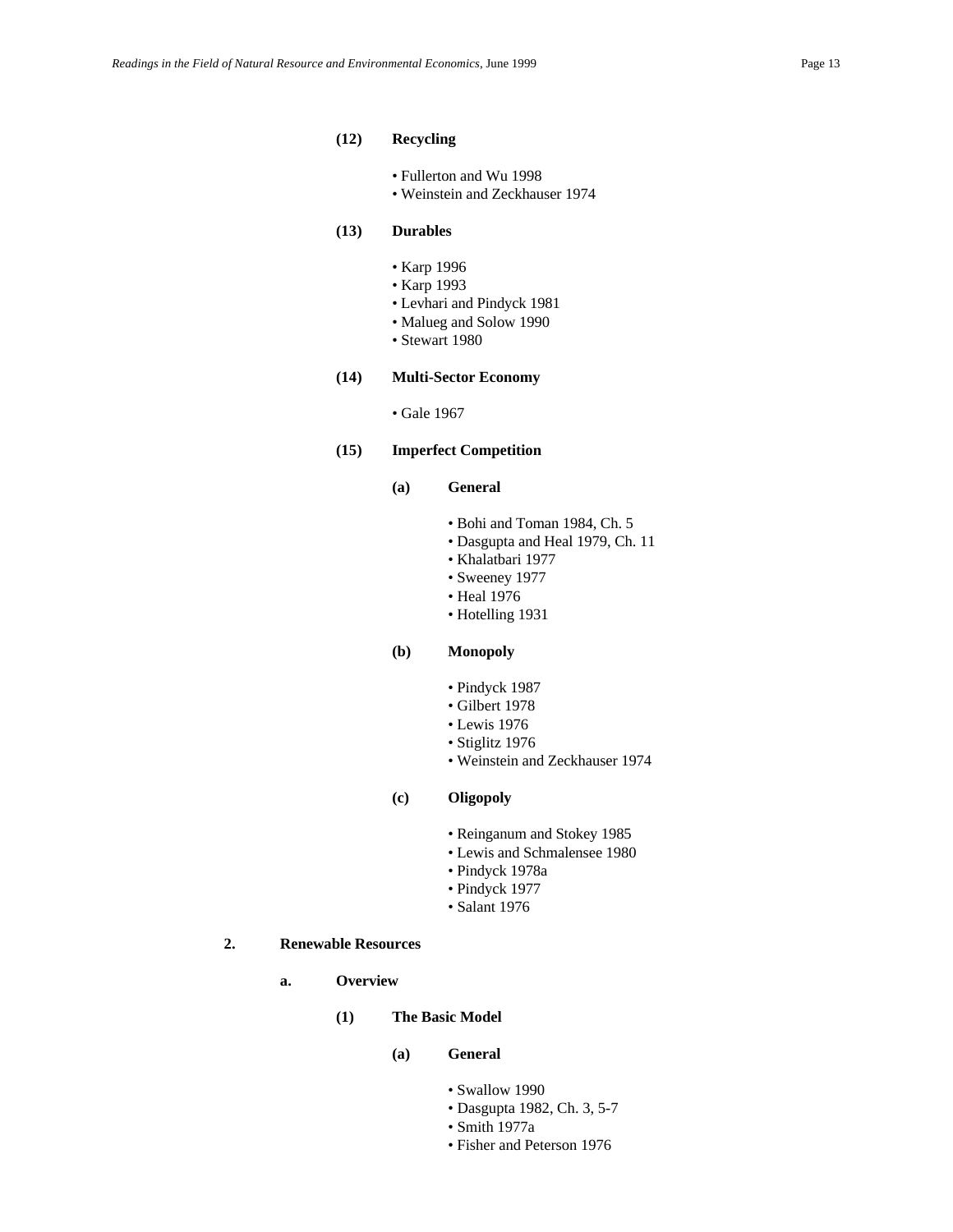#### • Plourde 1970

### **(b) Basic Forests**

- Clark 1990, Ch. 9.1
- Neher 1990, Ch. 2
- Swallow, Parks, and Near 1990
- Dasgupta 1982, Ch. 9
- Faustmann 1849

#### **(c) Basic Fisheries**

- Clark 1990, Ch. 1-4
- Neher 1990, Ch. 1
- Dasgupta 1982, Ch. 6-7
- Gordon 1954
- Schaefer 1954

#### **(2) Other Theoretical Formulations**

- Mitra and Wan 1986
- Mitra and Wan 1985
- Samuelson 1976
- Binkley 1987
- Chang 1984
- Hartman 1976
- Reed 1993
- Swallow and Wear 1993
- Vincent and Binkley 1993
- Newman, Gilbert, and Hyde 1985

#### **(3) Endogenous Prices**

- Clark 1990, Ch. 5
- Levhari *et al.* 1981
- **(4) Uncertainty**
	- Clark 1990, Ch. 11.2, 11.4
	- Morck *et al.* 1989
	- Pindyck 1984
	- Lewis 1981
	- Brazee and Mendelsohn 1988
	- Cropper 1988
	- Clarke and Reed 1989
	- Haight and Holmes 1991
	- Norstrom 1975
	- Plantinga 1998
	- Thomson 1992

#### **b. Public Management (or Single-Owner Private Production)**

- Clark 1990, Ch. 2.4-4.6
- Anderson 1986
- Kellogg 1988
- Collins and Headley 1983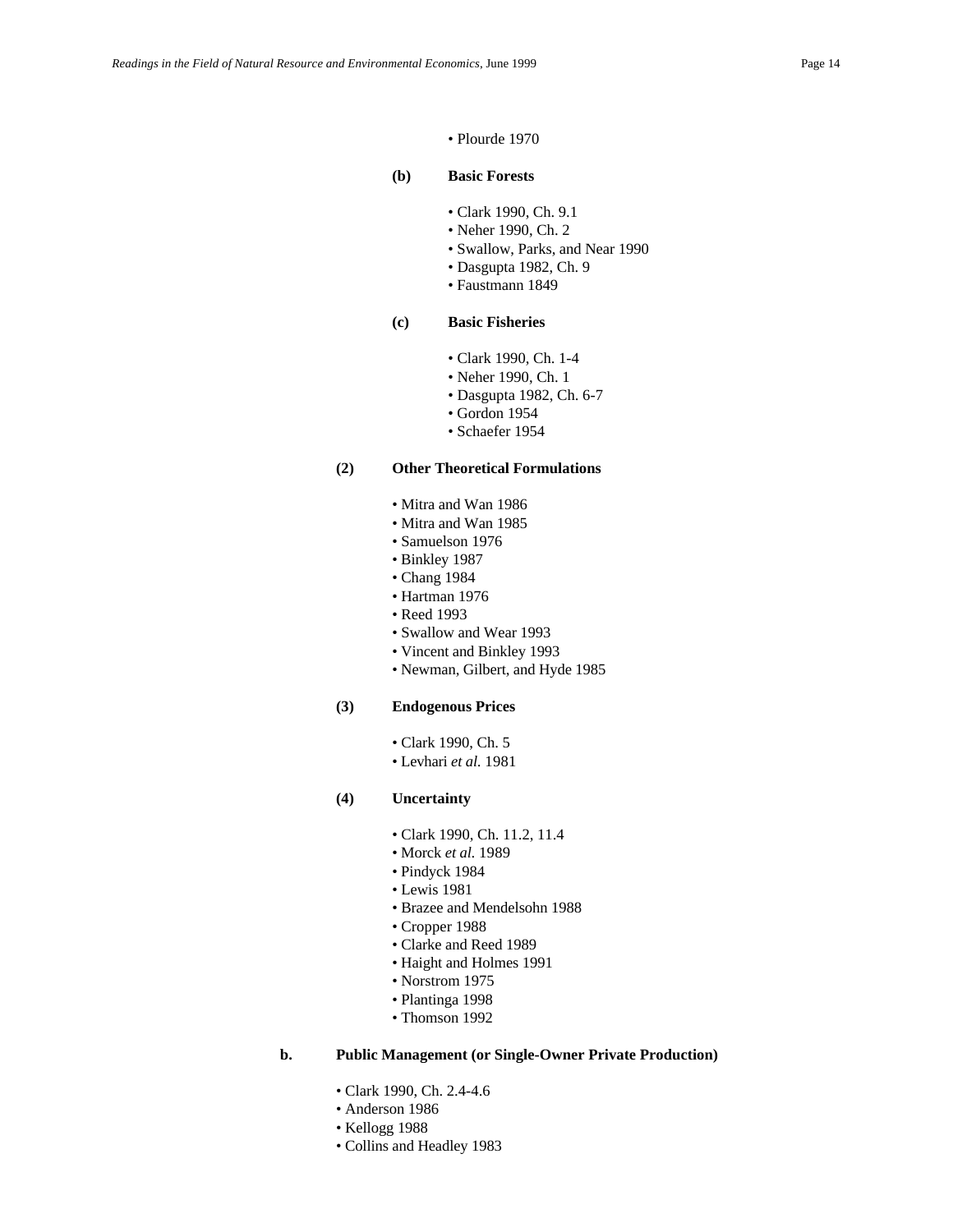#### **(1) Stock Externalities**

- Kolstad 1996a
- Berck 1981
- Falk and Mendelsohn 1993
- Newell and Pizer 1998

### **(2) Irreversible Investment**

- Clark *et al.* 1979
- Charles 1983

### **(3) Limited Entry**

- DuPont 1990
	- Clark 1990, Ch. 8.3
	- Wilen 1988

#### **(4) Contracting**

• Johnson and Libecap 1982

#### **(5) Enforcement**

• Anderson 1989 • Sutinen and Anderson 1985

### **(6) Taxation**

• Chang 1982

### **(7) Information Management**

• Arnason 1990

### **(8) Multispecies Management**

• Wilson 1982

- **(9) Downstream Sectors**
	- Clark and Munro 1980

### **(10) User Group Conflicts**

• Bishop and Samples 1980

### **(11) Congestion**

• Brown 1974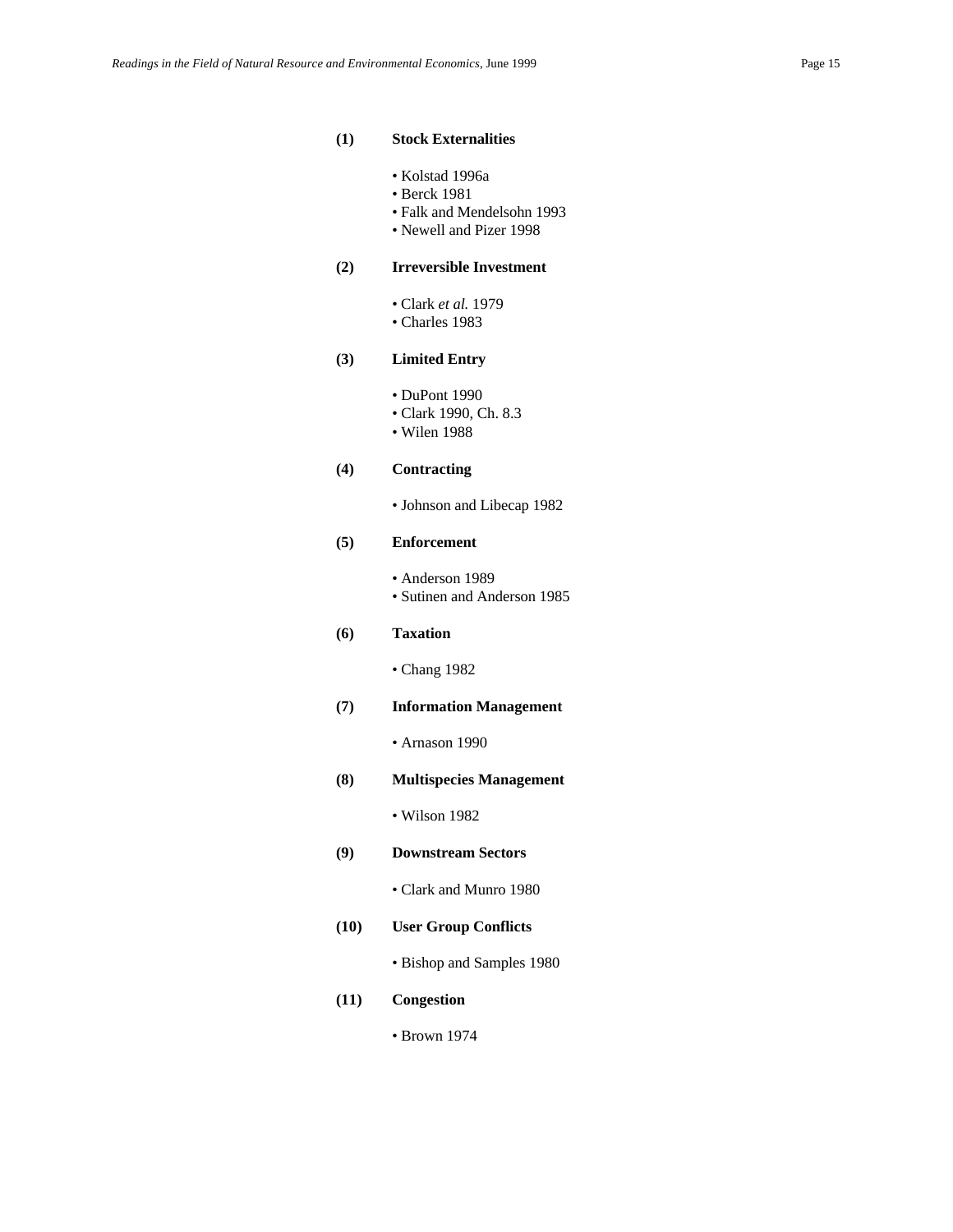#### **3. External Effects**

#### **a. General**

### **(1) Open Access**

• Feeny *et al.* 1996

#### **(2) Common Property**

- Schlager *et al.* 1994
- Ostrom and Gardner 1993
- Schlager and Ostrom 1992
- Dutta and Sundaram 1993
- Seabright 1993
- Ostrom 1990

#### **b. Nonrenewable Resources**

### **(1) Open Access**

- Brooks, Controneo, Murray, and Salant 1999
- Negri 1990
- Wiggins and Libecap 1985
- Bohi and Toman 1984, Ch. 3
- Berck and Perloff 1984
- Dasgupta 1982
- Heal 1982
- Kamien and Schwartz 1982
- Dasgupta and Heal 1979, Ch. 3
- Hardin 1968

#### **(2) Common Property**

- Karp 1992
- Ciriacy-Wantrup and Bishop 1975

#### **(3) Information Spillovers**

• Hendricks and Kovenock 1989

### **c. Renewable Resources**

- **(1) Open Access**
	- Provencher and Burt 1994
	- Clark 1990, Ch. 1, 2.1-2.3
	- Neher 1990, Ch. 12
	- Bjorndal and Conrad 1987
	- Berck 1979b
	- Dasgupta and Heal 1979, Ch. 5
	- Bell 1972
	- Heal 1982
	- Scott 1955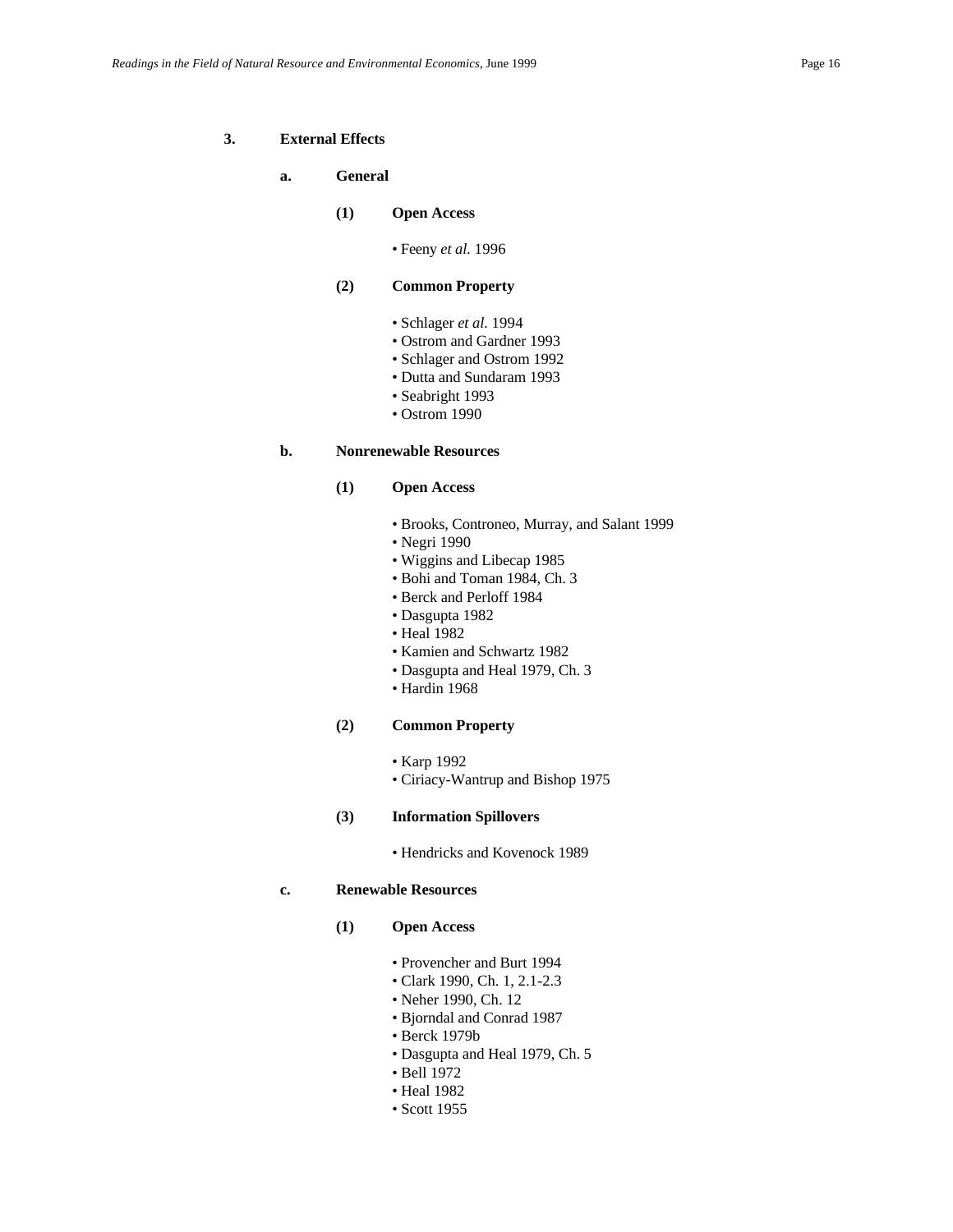#### **(2) Common Property**

- Sethi and Somanathan 1996
- Thompson and Wilson 1994
- Bardhan 1993
- Clark 1990, Ch. 5.4
- Munro 1990
- Salchenberger 1989
- Kaitala and Pohjola 1988
- Clarke and Munro 1987
- Levhari and Mirman 1980
- Sobel 1982

### **4. Appendix: Topics in Dynamic Optimization**

#### **a. Calculus of Variations**

• Kamien and Schwartz 1991, pp. 1-120

#### **b. Optimal Control--Maximum Principle**

- Kamien and Schwartz 1991, pp. 218-221
- Clark 1990, Ch. 4, pp. 88-121
- Conrad and Clark 1987, pp. 25-31
- Dorfman 1969
- Pontryagin 1962

### **c. Deterministic Dynamic Programming**

- Kamien and Schwartz 1991, pp. 259-263
- Stokey and Lucas 1989
- Williams 1989
- Conrad and Clark 1987, pp. 22-24
- Beckmann 1968
- Bellman and Dreyfus 1962
- Bellman 1957

#### **d. Analytical Solutions**

### **(1) Phase Diagrams**

- Kamien and Schwartz 1991, pp. 102-111, 174-184
- Clark 1990, pp. 97-102
- Conrad and Clark 1987, pp. 158-159
- **(2) Computational and Numerical Techniques**
	- Chapman 1987
	- Conrad and Clark 1987, pp. 40-56

#### **e. Additional Topics**

- **(1) Constraint Qualification**
	- Seierstad and Sydsaeter 1987, p. 83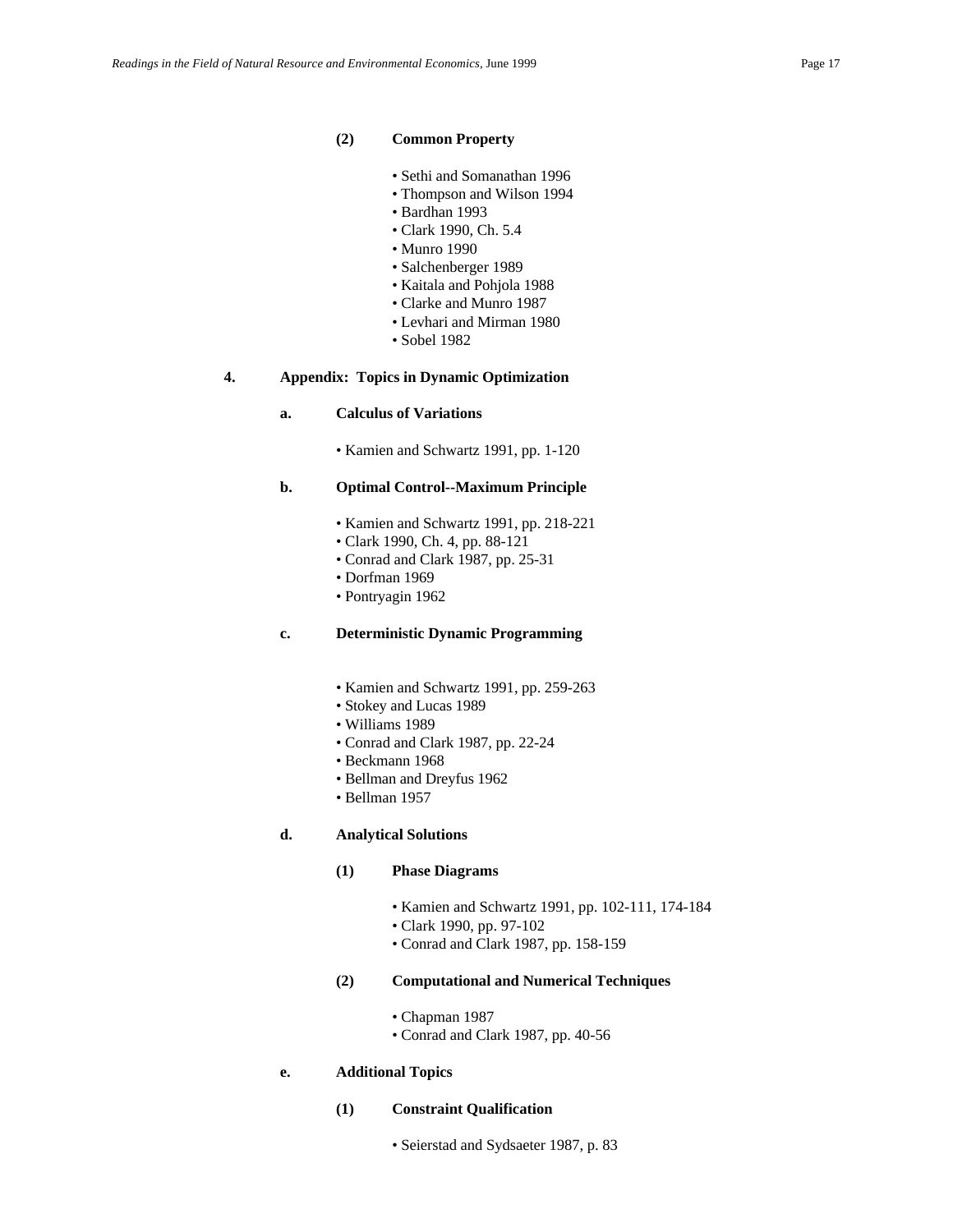#### **(2) Sufficiency**

- Kamien and Schwartz 1991, pp. 41-46, 133-135, 221-226
- Seierstad and Sydsaeter 1977
- Arrow and Kurz 1970
- Mangasarian 1966

### **(3) Free Horizon**

• Kamien and Schwartz 1991, pp. 57-64 • Hotelling 1931

### **(4) Infinite Horizon**

- Kamien and Schwartz 1991, pp. 95-96, 174-184
- Seierstad and Sydsaeter 1987, pp. 379-385
- Michel 1982

#### **(5) Commitment and Time Consistency**

- Laibson 1991
- Cohen and Michel 1988
- Kahn 1986
- Reinganum and Stokey 1985
- Bulow 1982
- Coase 1972
- Pollak 1968
- Strotz 1956

### **(6) Bang-Bang Control**

• Kamien and Schwartz 1991, pp. 202-208

### **(7) Most Rapid Approach Paths**

- Kamien and Schwartz 1991, pp. 209-217
- Clark *et al.* 1979
- Spence and Starrett 1975

### **f. Stochastic Dynamic Optimization**

**(1) Metric Spaces**

• Malliaris and Brock 1982

#### **(2) Stochastic Calculus**

• Malliaris and Brock 1982, Ch. 2, pp. 65-140

### **(3) Blackwell's Theorem**

• Sargent 1987, pp. 339-363

#### **(4) Stochastic Dynamic Programming**

- Kelly and Kolstad 1999
- Clark 1990, Ch. 11, pp. 343-364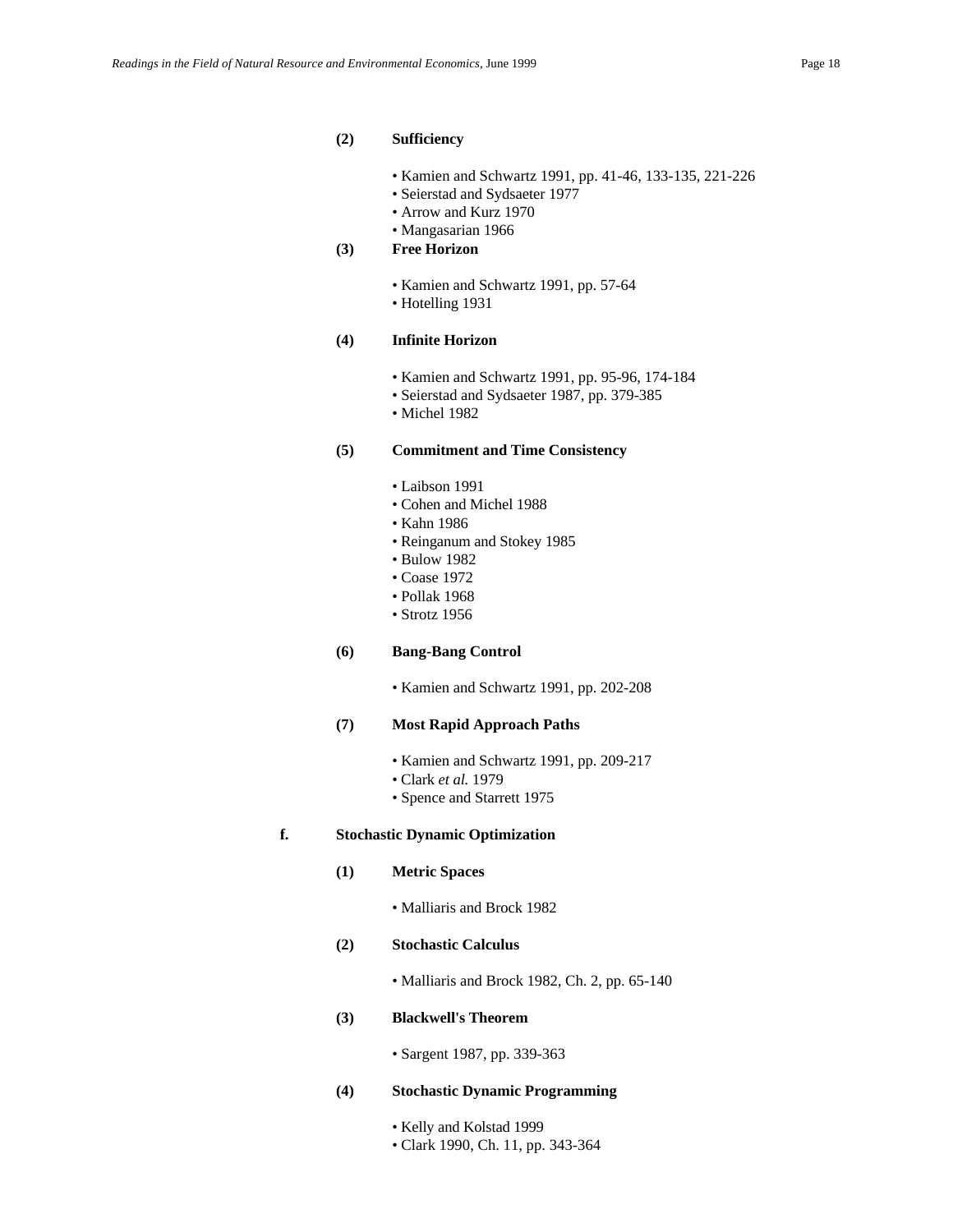- Bertsekas 1987
- Conrad and Clark 1987, pp. 176-223
- Mangel 1985
- Cropper *et al.* 1978
- Dasgupta and Heal 1974

### **(5) Stochastic Optimal Control**

- Kamien and Schwartz 1991, pp. 264-271
- Sargent 1987, pp. 29-40
- Malliaris and Brock 1982, pp. 108-117

### **(6) Bounded and Unbounded Payoffs**

• Bertsekas 1987

### **B. Numerical Measures**

#### **1. Resource Scarcity**

- **a. Theory**
	- Dale 1984
	- Devarajan and Fisher 1982
	- Solow 1974a
	- Stiglitz 1974a
	- Stiglitz 1974b

### **b. Measuring Scarcity**

- Krautkramer 1998
- Farzin 1995
- Cleveland 1993
- Farzin 1992
- Norgaard 1990
- Halvorsen and Smith 1984
- Harris and Skinner 1982
- Smith 1980
- Brown and Field 1979
- Fisher 1979
- Barnett and Morse 1963

### **c. Testing Hotelling**

### **(1) Valuation Principle**

- Berck and Bentley 1997
- Smith and Jin-Tan 1989
- Farrow 1985
- Miller and Upton 1985
- Slade 1982
- **(2) Price Paths**
	- Berck and Roberts 1996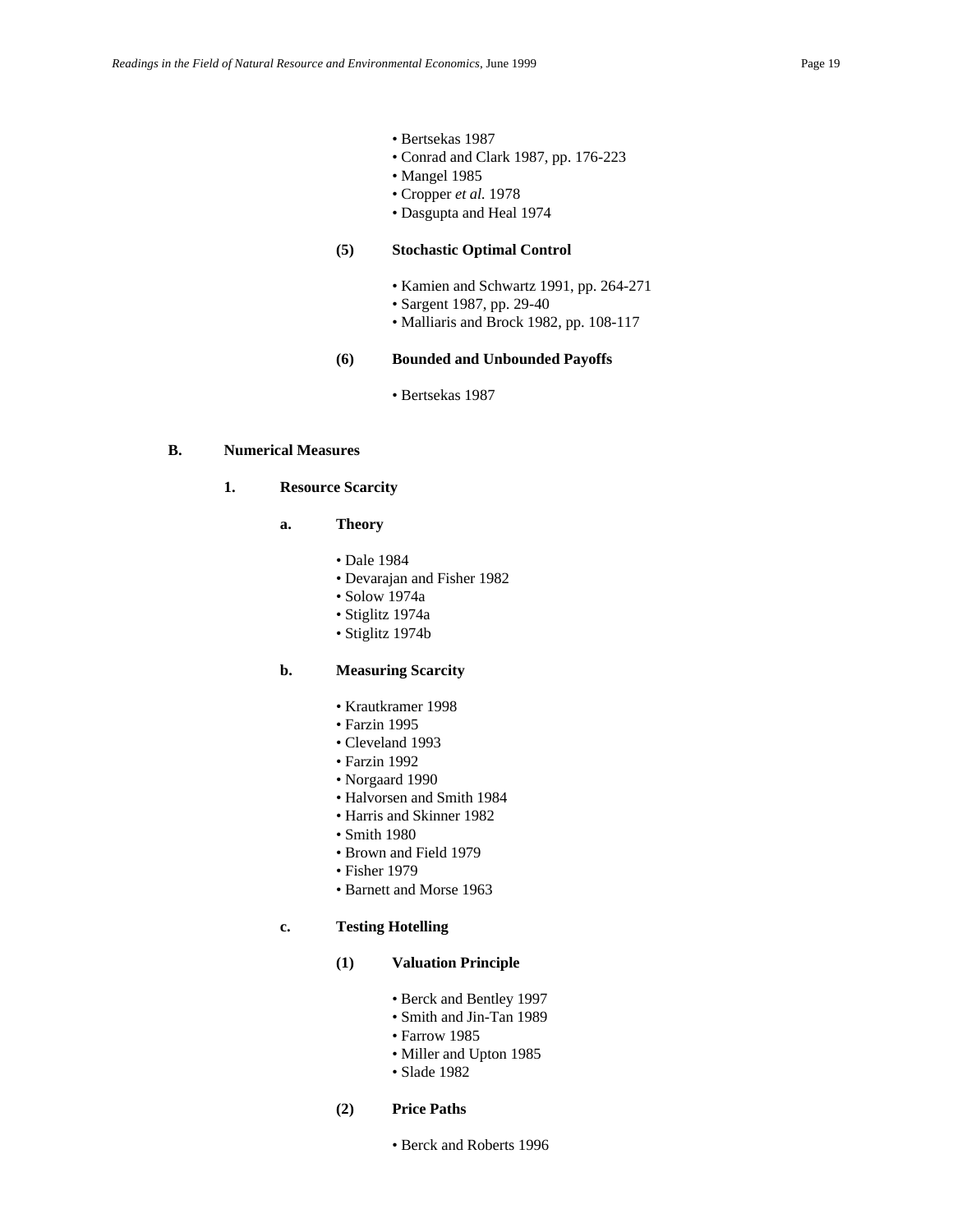- Heal and Barrow 1981
- Pindyck 1981
- Smith 1981
- Slade 1982a
- Slade 1982b
- Slade 1982c

### **2. Adding Up The Numbers**

#### **a. Resource Accounting**

- **(1) National Income Accounts**
	- Maler 1991
	- Devarajan and Weiner 1990
	- Repetto 1989
	- Stauffer 1985
	- Weitzman and Lofgren 1997
	- Weitzman 1999

### **(2) Growth Accounting**

- Squires 1992
- Hartwick 1988
- Weitzman 1976a

### **(3) Valuing Resource Holdings**

- McDonald 1994
- Boskin 1985

#### **b. Applied Benefit-Cost Analysis**

- Browder *et al.* 1996
- Jacoby and Laughton 1992
- **C. Policy**

#### **1. Overview**

- Clark 1990, Ch. 8
- Neher 1990, Ch. 19
- Gamponia and Mendelsohn 1985
- Helliwell and Heaps 1985
- Dasgupta and Heal 1979, Ch. 12
- Nordhaus 1973

### **2. Individual Instruments**

### **a. Property Rights**

### **(1) Establishing Rights**

- Provencher 1993
- Razzaz 1993
- Townsend 1992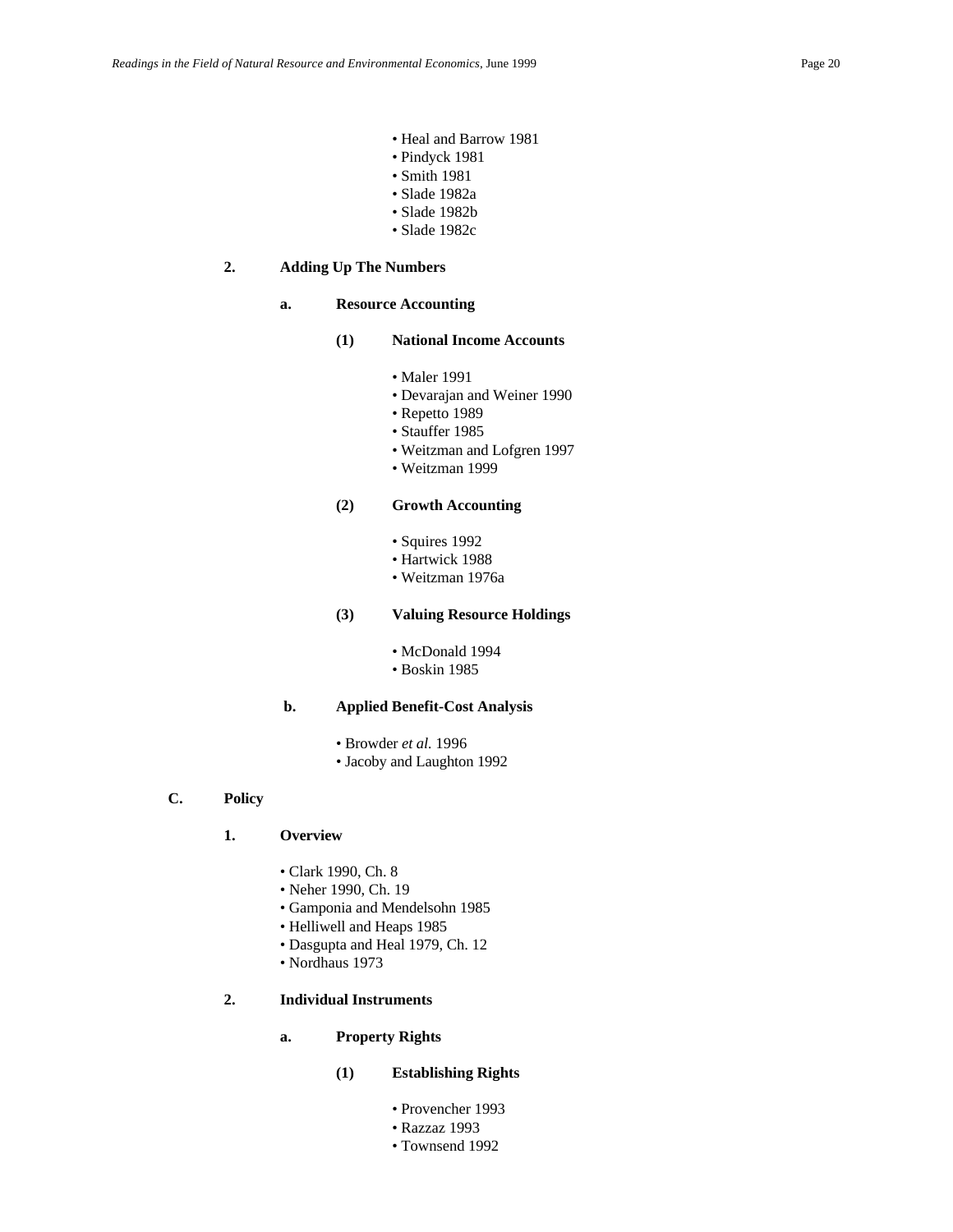#### **(2) Unitization of Common Pools**

• Libecap and Wiggins 1985 • Uhler 1979

### **b. Regulation**

- Jones 1993
- Bjorndal 1993

### **c. Taxes/Subsidies**

- Wolfson and Koopmans 1996
- Hyde 1992
- Amundsen *et al.* 1992
- Karp and Livernois 1992
- Burness 1976
- Krautkraemer 1990
- Conrad and Hool 1981

### **3. Issues**

#### **a. Market Structure**

• Gilligan 1992

### **b. Resource Security**

• Bohi *et al.* 1996

#### **c. Trade**

- Khanna and Harford 1996
- Barnes 1996
- Karp and Newbery 1992
- Karp and Newbery 1991

#### **d. Effects on Growth**

- Krautkraemer 1995
- Barham and Coomes 1994
- Teisberg 1993
- Benjamin *et al.* 1989
- Corden 1984
- Roemer 1970

#### **e. Effects on Distribution**

- **(1) Cross-Sectional Distribution**
	- Geisler 1995
	- Bull *et al.* 1994
	- Prahladachar 1994
	- Sutherland 1994
	- Gaffney 1992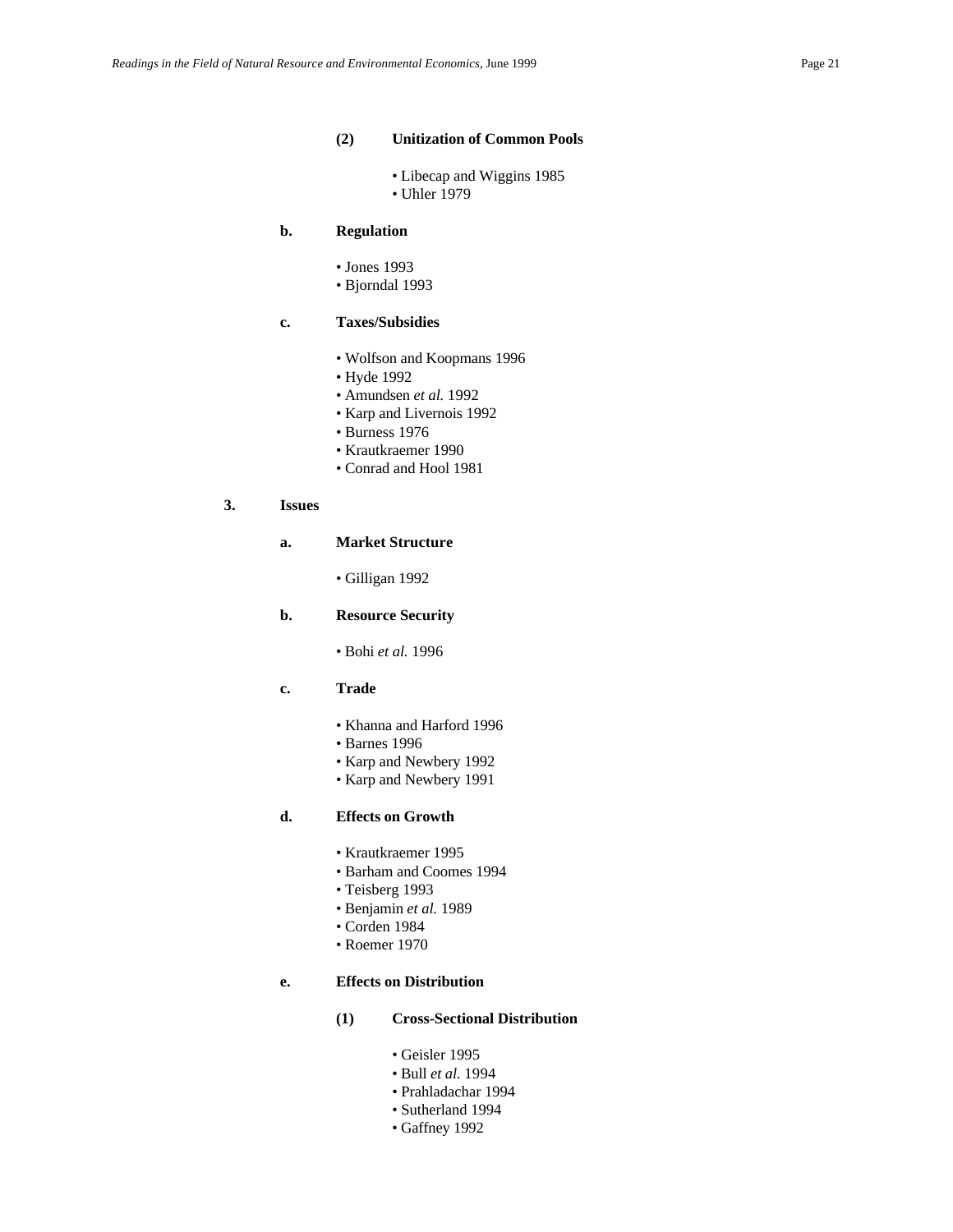#### **(2) Temporal Distribution and Sustainability**

- Chichilnisky 1997
- Chichilnisky 1996
- Norton and Toman 1997
- Page 1997
- Wooodward and Bishop 1997
- Heijmam 1991, Ch. 6
- Norgaard and Howarth 1991
- Solow 1991
- Barbier and Markandya 1990
- Howarth and Norgaard 1990
- Batie 1989
- Pezzey 1989
- Dasgupta and Heal 1979, Ch. 16
- Eagan 1987
- Hartwick 1977
- Solow 1974b

### **4. Policy Formulation**

- Ando 1999
- Metrick and Weitzman 1996
- Salant 1995
- Kunioka and Rothenberg 1993

### **5. Specific Resource and Energy Studies**

- **a. Nonrenewable Resources and Energy**
	- **(1) General**
	- **(2) Oil/Gasoline**
		- Borenstein and Shepard 1996
		- Gulen 1996
		- Gately 1995
		- Shepard 1993
		- Gately 1992
		- Griffin 1985
		- Gately 1984
		- Newbery 1981
		- Loury 1980
		- Hnyilicza and Pindyck 1976
		- Salant 1976

### **(3) Natural Gas**

- King and Cuc 1996
- Hendricks and Porter 1996
- Porter 1995
- Crocker 1994
- Doane and Spulber 1994
- De Vany and Walls 1993
- Hendricks *et al.* 1993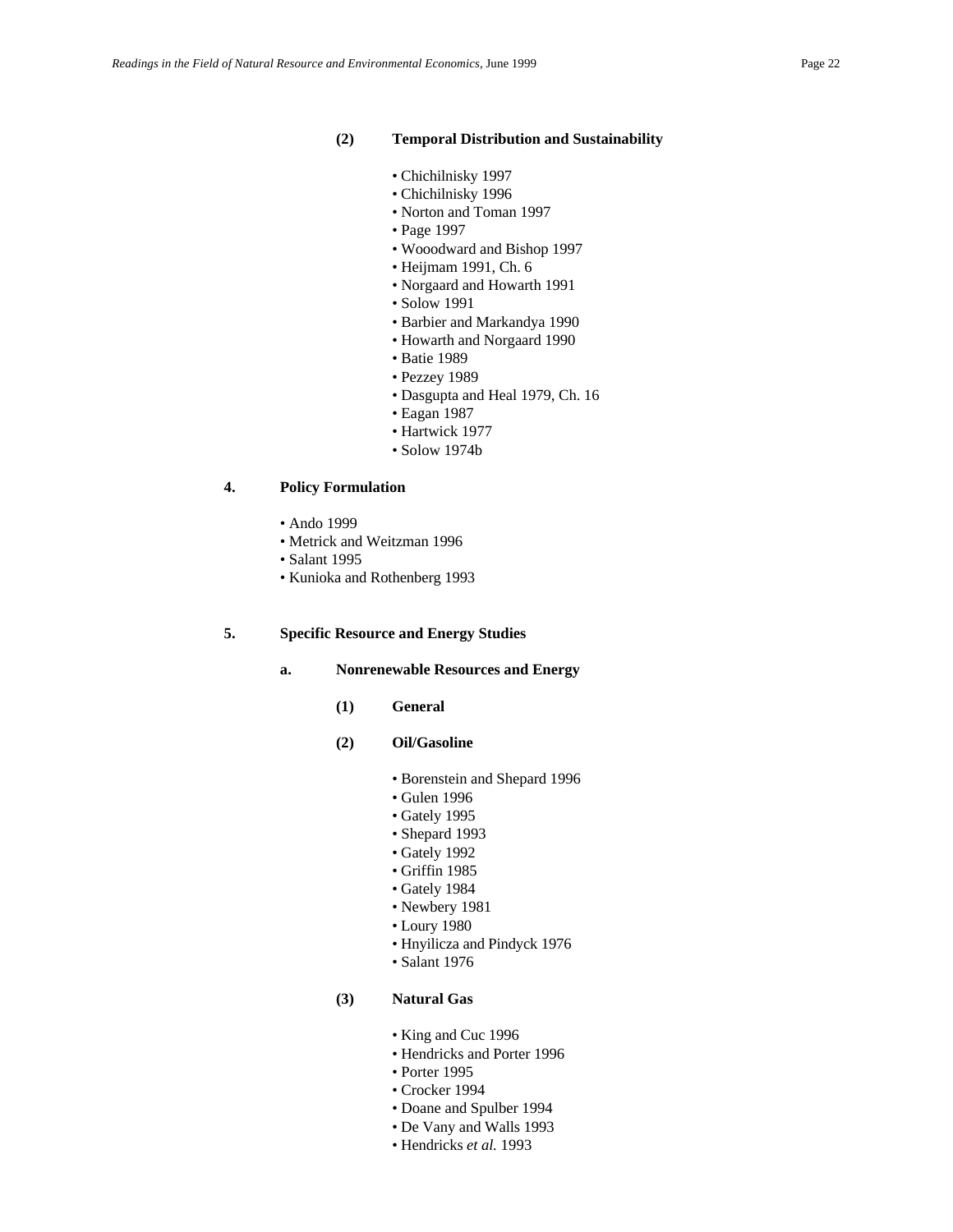- Pierce 1992
- Kelly 1992
- **(4) Coal**
	- Boal 1995
	- Friedlaender 1992
	- Wolak and Kolstad 1991
	- Kolstad and Wolak 1985
	- Kalt 1983
	- Kolstad and Wolak 1983
- **(5) Minerals**
	- Rudel and Roper 1997

### **(6) Electricity**

- Hogan 1997
- Joskow 1997
- Parfomak and Lave 1996
- Ozog and Waldman 1994
- Stoft and Gilbert 1994
- Hogan 1993
- Hirst 1993
- Joskow and Marron 1992
- Green and Newbery 1992

#### **b. Renewable Resources**

- **(1) Water**
	- Booker and Young 1994
	- Kanazawa 1993
	- Moncur and Pollock 1988
	- Young and Haveman 1985
	- Gisser 1983
	- Turvey 1976
	- Burt 1967a
	- Burt 1967b

### **(2) Land/Soil**

- Miller and Plantinga 1999
- Pfaff 1999
- Innes 1997
- Hardie and Parks 1997
- Plantinga 1996
- Wu and Segerson 1995
- Parks 1995
- Lohr and Parks 1995
- Parks and Murray 1994
- Miceli and Segerson 1994
- Barrett 1991
- Zinkham 1991
- Stavins and Jaffe 1990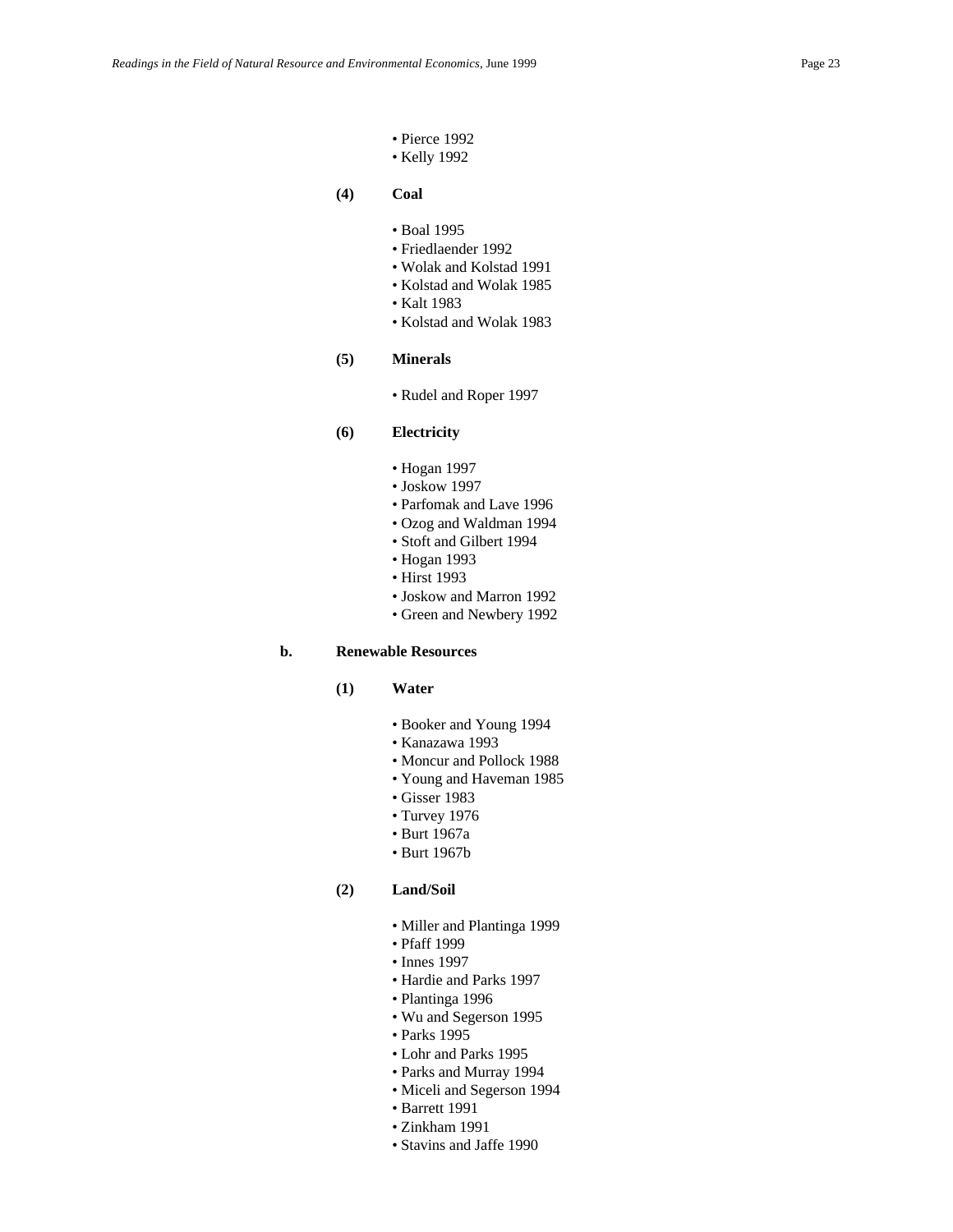- Stavins 1990
- Clark and Furtan 1983
- McConnell 1983
- Burt 1981
- Dales 1968

### **(3) Biological Diversity**

#### **(a) Genetic Diversity and Its Value**

- Rausser and Small 1999
- Simpson *et al.* 1996
- Weitzman 1993
- Solow *et al.* 1992
- Weitzman 1992
- Randall 1991
- Bachmura 1971

### **(b) Endangered Species/Resource Management**

- Ando 1999
- Metrick and Weitzman 1996
- Norton-Griffiths and Southey 1995
- Simon *et al.* 1995
- Sedjo 1992
- Conrad 1989
- Brown and Goldstein 1984
- Miller and Menz 1979
- Berck 1979b
- Bishop 1978
- Miller 1978
- Clark and Munro 1978
- Amacher *et al.* 1976
- Simpson 1998
- Brown and Shogren 1998
- Metrick and Weitzman 1998

#### **(c) Habitat and Protected Areas**

- Dixon and Sherman 1991
- Barbier *et al.* 1991
- Pearce and Maler 1991
- Nickerson 1990
- Ehui and Hertel 1989
- Fisher and Krutilla 1985
- Porter 1982
- Clark 1973
- **(4) Forestry**
	- **(a) Theory**
		- Deacon 1995
		- Swallow, Talukdar, and Wear 1997
		- Binkley 1987
		- Hellsten 1988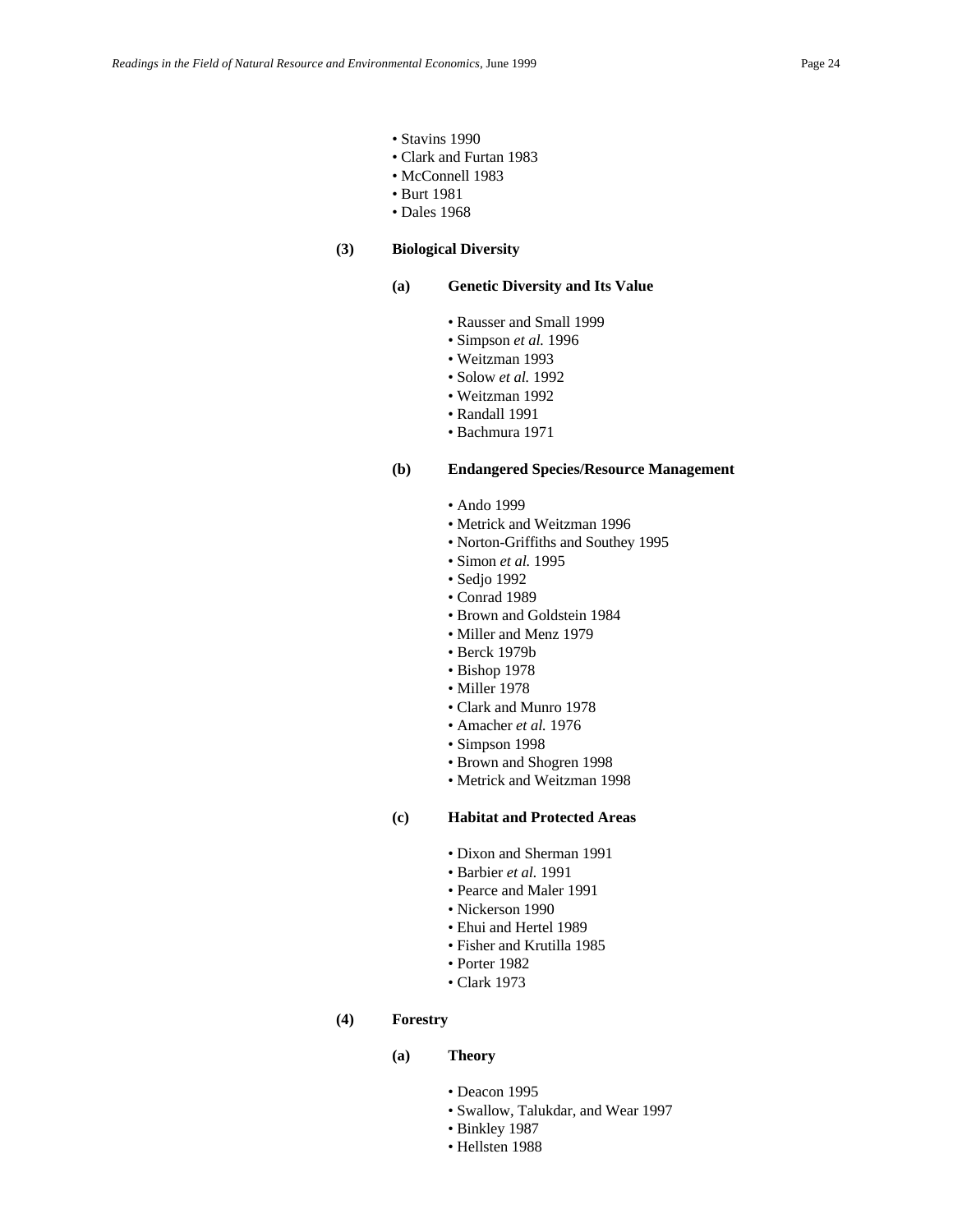- Hartman 1976
- Samuelson 1976
- Chang 1984
- Albers 1996
- Plantinga and Birdsey 1994
- Swallow and Wear 1993
- Vincent and Binkley 1993

### **(b) Empirical**

- Neher 1990 13
- Bowes and Krutilla 1985
- Baldwin *et al.* 1997
- Provencher 1995
- Berck 1979a
- Johnson and Libecap 1980
- Washburn and Binkley 1990

#### **(5) Fisheries**

### **(a) Theory**

- Clark 1990, Ch. 8.1-8.2, 9.2-9.7
- Neher 1990, Ch. 10-11
- Munro and Scott 1985
- Smith 1977b
- Clark and Munro 1975
- Spence 1974

### **(b) Empirical**

- Homans and Wilen 1997
- Graddy 1995
- Deacon 1989
- Bell 1972

### **II. ENVIRONMENTAL ECONOMICS**

### **A. Theory of Pollution Control**

### **1. Overview**

- Hanley, Shogren, and White 1997
- Bromley 1995
- Cropper and Oates 1992
- Daly 1992
- Tolley *et al.* 1981
- Fisher and Peterson 1976
- Mills and Peterson 1975
- Maler 1974
- Ciriacy-Wantrup 1952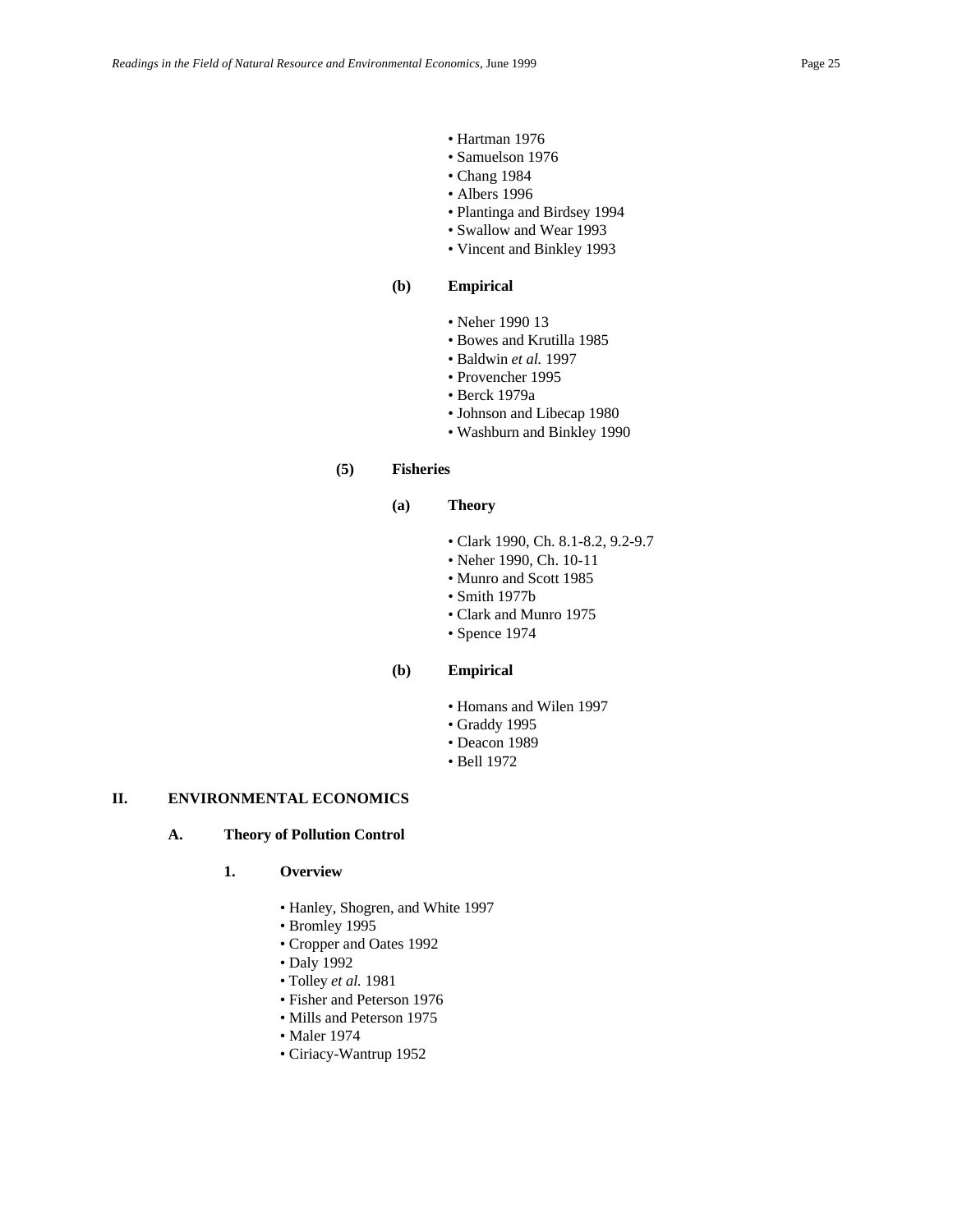#### **a. Optimality Conditions**

- Ballard and Fullerton 1992
- Varian 1984, Ch. 7.1
- Just *et al.* 1982, Ch. 2
- Bergstrom and Cornes 1983
- Bergstrom and Cornes 1981
- Weisbrod 1964
- Samuelson 1954

### **b. Public Good Decision Problems and Implementation Mechanisms**

- Teoh 1997
- Epple and Romano 1996
- Hochman *et al.* 1995
- Andreoni 1995
- Cornes 1993
- Chander 1993
- Andreoni 1993
- Gradstein 1992
- Varian 1984, Ch. 7.2
- Mueller 1979, Ch. 3-4

### **3. Efficiency and Externalities**

### **a. General**

- Varian 1994
- Baumol and Oates 1988, Ch. 2-4, 6-8
- Conrad and Clark 1987, Ch. 4, pp. 147-156
- Laffont 1987
- Varian 1984, Ch. 7.3
- Oates 1983
- Just *et al.* 1982, Ch. 12
- Dasgupta and Heal 1979, Ch. 3
- Haveman 1973
- Turvey 1963

### **b. Individual Instruments**

- Simpson 1996
- Dasgupta 1982, Ch. 2-3
- Just *et al.* 1982, Ch. 12

#### **(1) Property Rights**

### **(a) Coase Theorem**

- Shogren 1998a
- Farrell 1987
- Demsetz 1967
- Coase 1960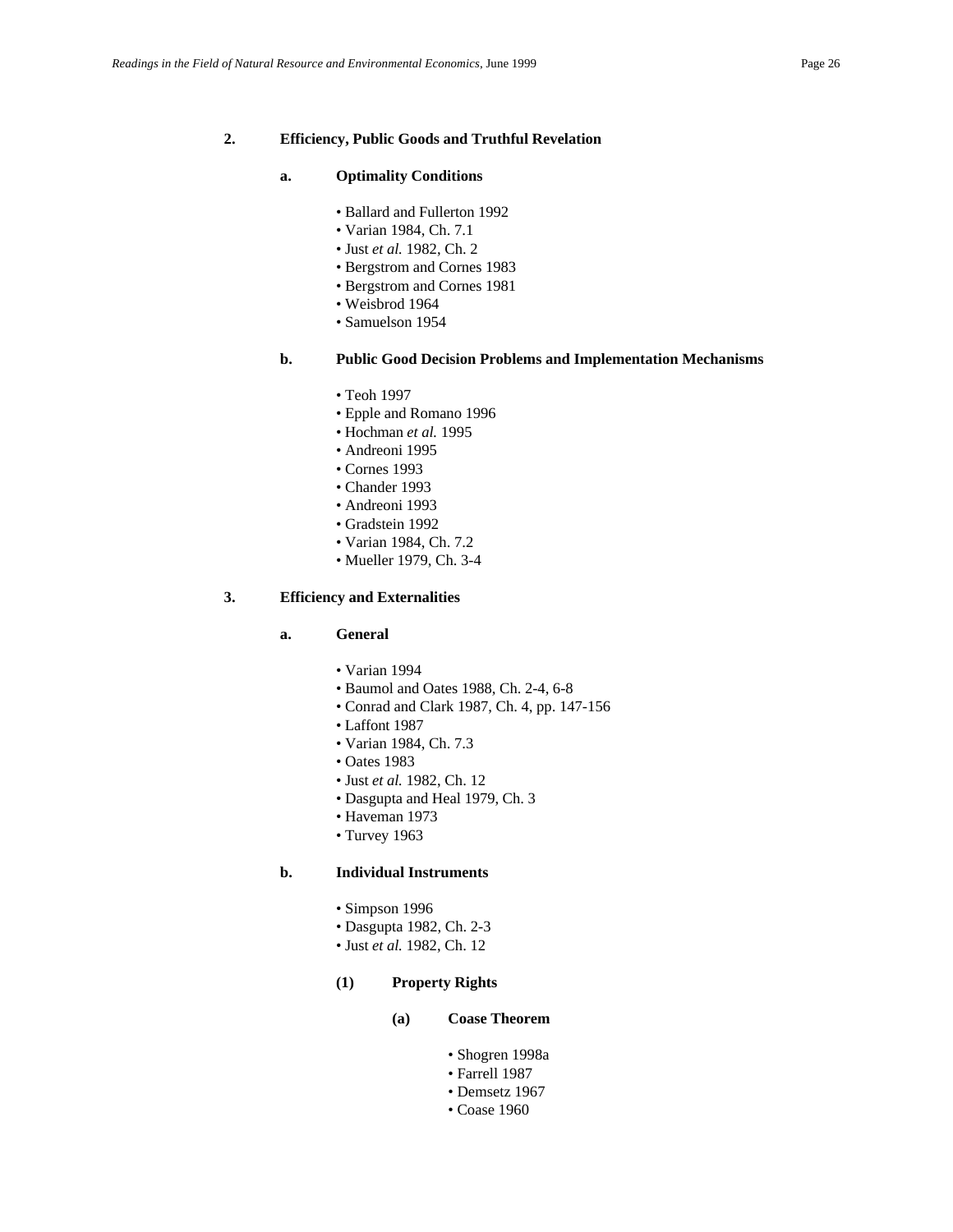#### **(b) Common Property**

• Gordon 1954

- **(c) Exchange/Enforcement**
	- Demsetz 1964
- **(d) Efficiency**
	- Richer and Stranlund 1997
	- de Meza and Gould 1992
	- Farrell 1986

### **(2) Quantity-Based and Markets**

- Manne and Rutherford 1994
- Baumol and Oates 1988, Ch. 8
- Krupnick *et al.* 1983
- Montgomery 1972

### **c. Dynamic Externalities**

#### **(1) General Theory**

- Conrad and Clark 1987, Ch. 4, pp. 157-175
- Cropper 1984
- Smith 1977a
- Keeler *et al.* 1972
- Conrad 1992

#### **(2) Consumption Planning**

• Forster 1973

### **(3) Catastrophic Effects**

• Cropper 1976

#### **(4) Effects of Government Policies**

• Stavins and Jaffe 1990

### **d. Uncertainty**

- **(1) General** 
	- Metcalf and Rosenthal 1995
	- Baumol and Oates 1988, Ch. 11-12
	- Segerson 1988
	- Nichols and Zeckhauser 1986
	- Dasgupta 1982, Ch. 4
	- Dasgupta 1982
	- Just *et al.* 1982, Ch. 11
	- Dasgupta and Heal 1979, Ch. 13
	- Hochman and Zilberman 1978
	- Viscusi and Zeckhauser 1976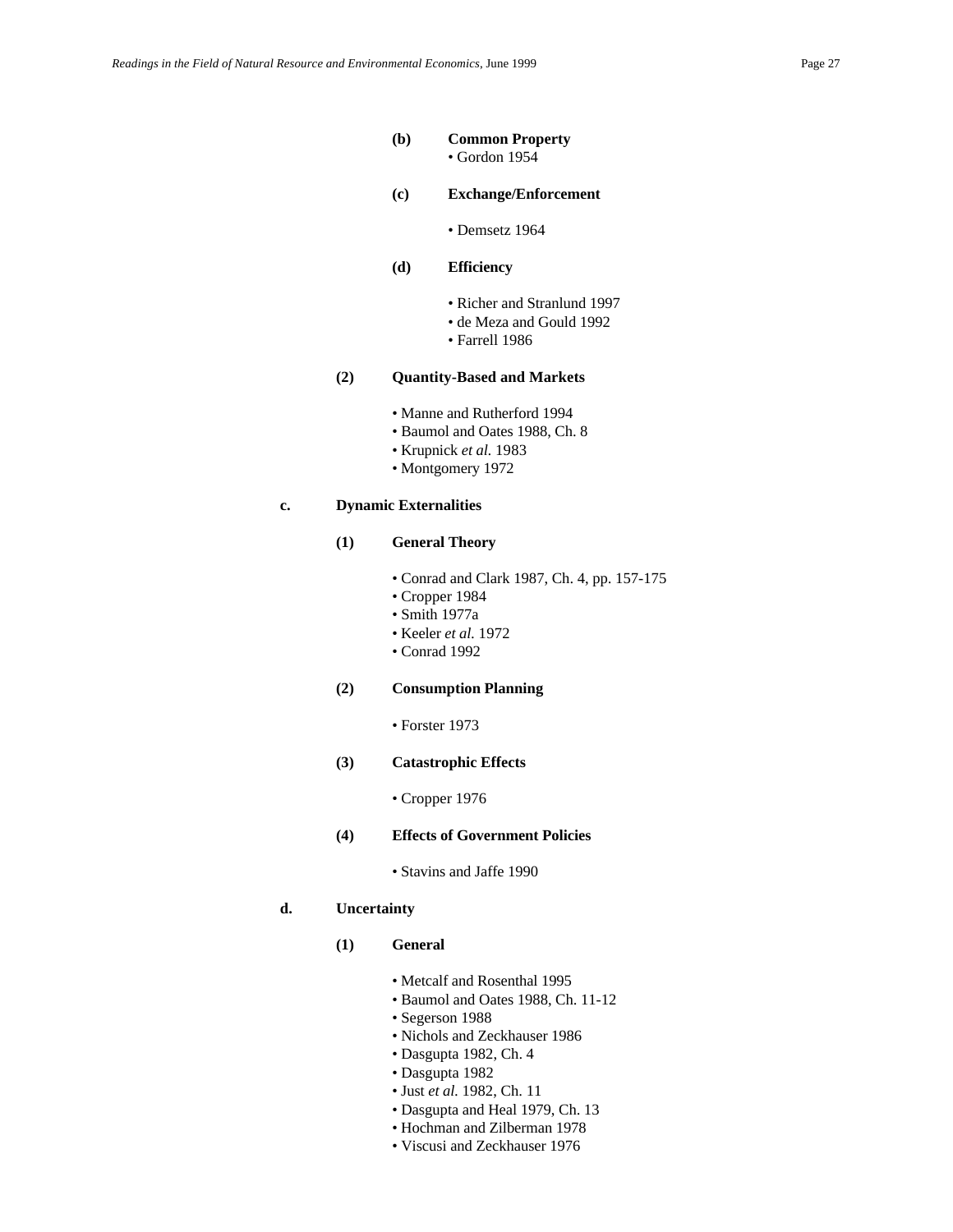#### **(2) Instrument Choice**

- Newell and Pizer 1998
- Hoel and Karp 1998
- Pizer 1997
- Stavins 1996a
- Kolstad 1987
- Mendelsohn 1986
- Roberts and Spence 1976
- Yohe 1976
- Adar and Griffin 1976
- Weitzman 1974

### **e. Private Information**

- Lewis 1996
- Herriges, Govindasamy, and Shogren 1994

### **f. Market Structure**

- Kohn 1985
- Asch and Seneca 1976

#### **g. Nonconvexities**

- Helfand and Rubin 1994
- Fisher and Karp 1993
- Burrows 1986
- Cooter 1980
- Starrett 1972

### **h. Experimental Evidence**

- Shogren 1993
- Harrison and Hirshleifer 1989
- Plott 1983

### **B. Numerical Measures**

### **1. Theory of the Measurement of Economic Welfare**

- Debreu 1951
- **a. Consumers' and Producers' Surplus**
	- **(1) General Theory**
		- Slesnick 1998
		- Varian 1984, Ch. 7.4-7.5
		- Just *et al.* 1982, Ch. 4, 5, 7
		- Hausman 1981
		- Randall and Stoll 1980
		- Willig 1976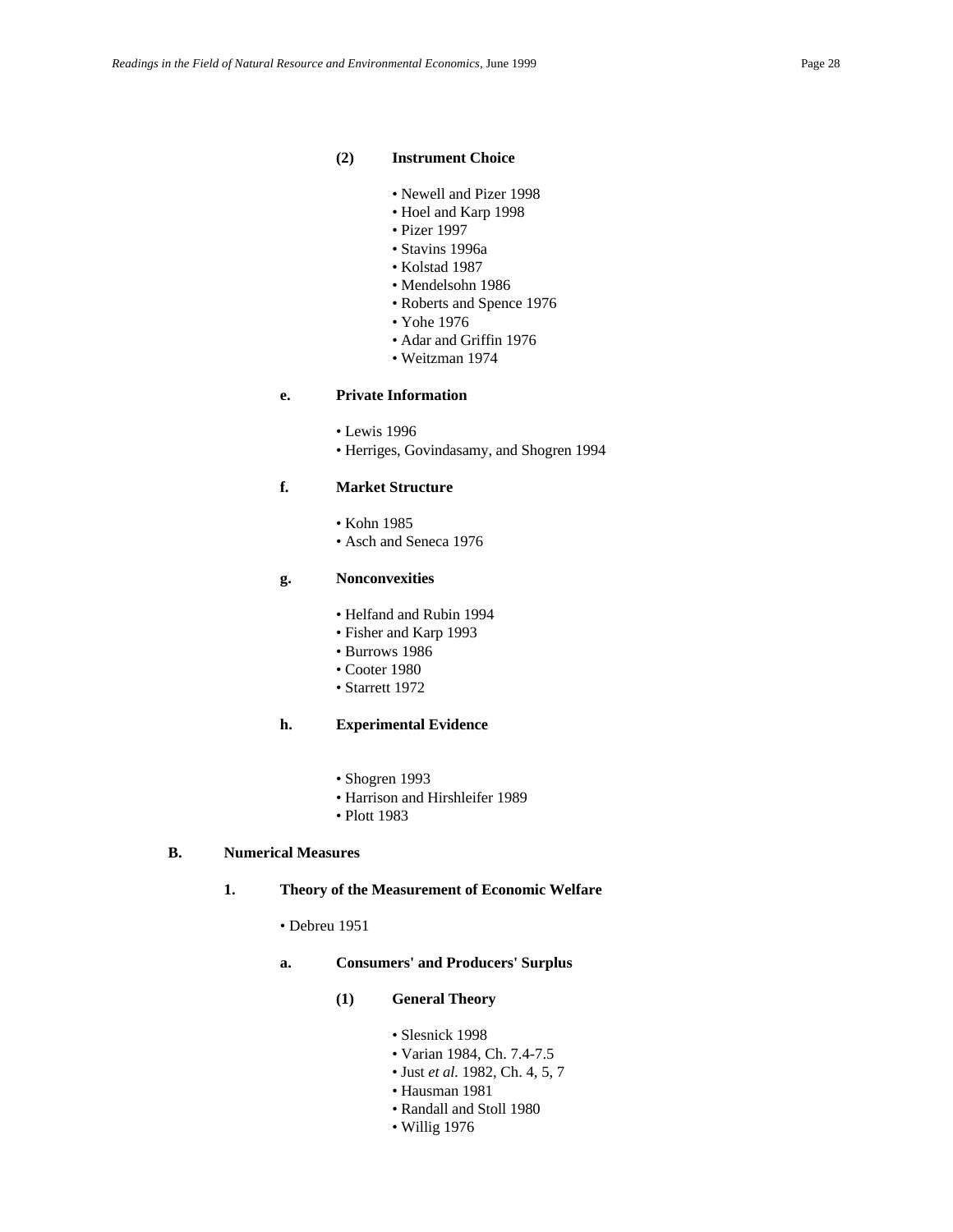#### **(2) Willingness to Pay vs. Willingness to Accept**

- Hanemann 1999
- Pratt and Zeckhauser 1996
- Shogren *et al.* 1994
- Hanemann 1991
- Coursey *et al.* 1987
- Knetsch and Sinden 1984
- Randall and Stoll 1980
- Willig 1976

#### **(3) Deadweight Loss**

- Haveman *et al.* 1987
- Hausman 1981

#### **b. Aggregation across Individuals**

- Varian 1984, Ch. 3.16, 5.7, 4.5-4.7, 7.7-7.8
- Dasgupta 1982, Ch. 5
- Just *et al.* 1982, Ch. 8
- Dasgupta and Heal 1979, Ch. 9
- Rawls 1972

#### **c. Alternative Approaches to Aggregation and Welfare Evaluation**

- Slesnick 1998
- Jorgenson and Slesnick 1984
- Jorgenson 1984
- Jorgenson *et al.* 1983
- McKenzie 1983, Ch. 1-3, 8
- Jorgenson *et al.* 1980

### **d. Temporal Aggregation: Discount Rates and Intergenerational Equity**

#### **(1) General Theory**

- Weitzman 1994
	- Asheim 1991
	- Just *et al.* 1982, Ch. 13
	- Lind 1982, Ch. 1-3, 12
	- Georgescu-Roegen 1979
	- Daly 1973
	- Baumol 1968

### **(2) Distributional Weights**

• Harberger 1978

#### **(3) Opportunity Costs of Public Projects**

- Bradford 1975
- Harberger 1970
- Feldstein 1964
- Marglin 1963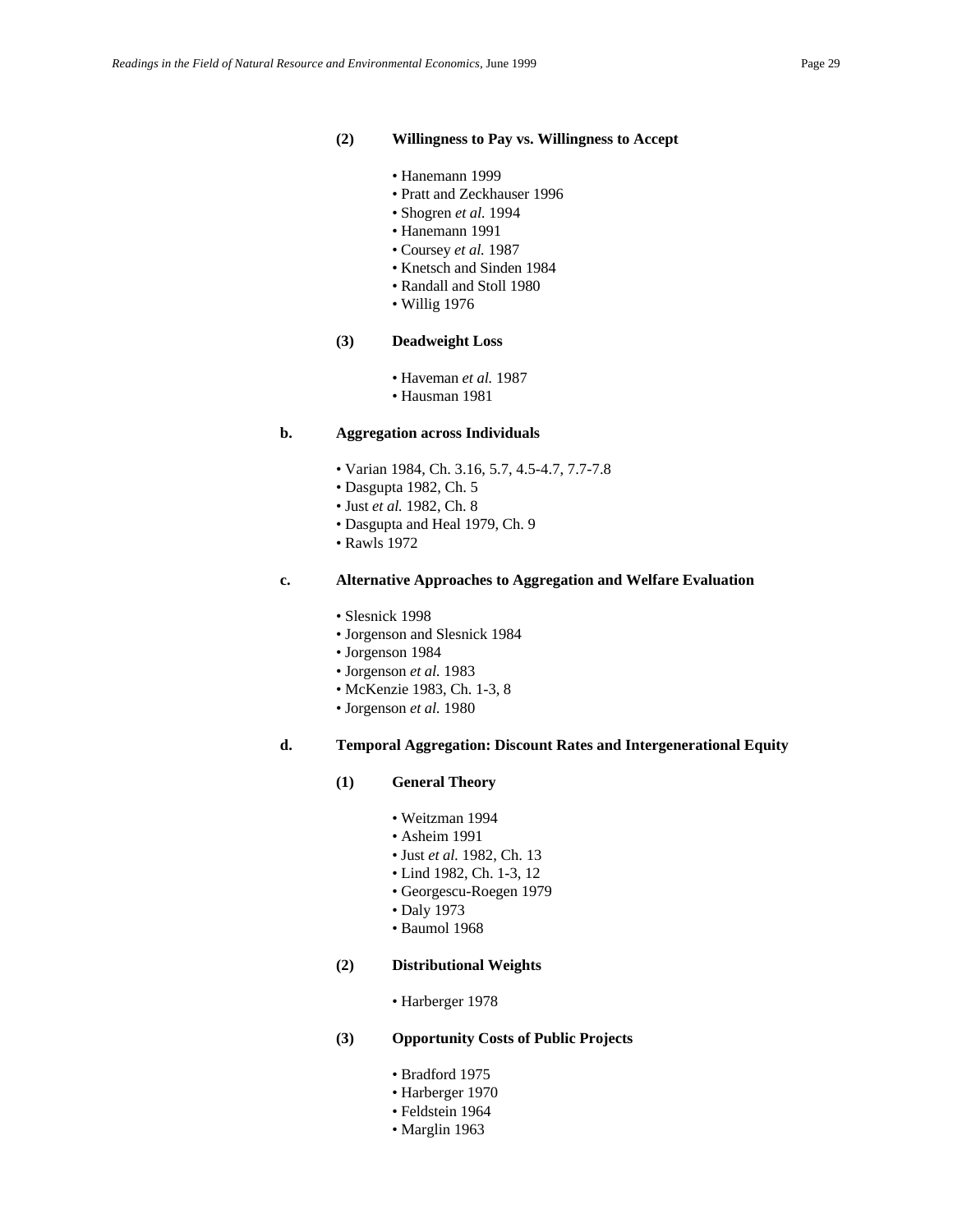#### **(4) Inter- vs. Intra-Generational Equity**

- Dasgupta and Heal 1979, Ch. 10 • Solow 1974b
- **(5) Imperfect Capital Markets**
	- Arrow 1982

#### **(6) International Capital Mobility**

• Lind 1990

#### **(7) Ethical Basis for Discount Rate**

- d'Arge *et al.* 1982
- Schulze *et al.* 1981

### **(8) Uncertainty**

- Wilson 1982
- Arrow and Lind 1970
- Hirshleifer 1966
- Weitzman 1998

### **e. Uncertainty**

- **(1) General** 
	- Gallagher and Smith 1985
	- Cook and Graham 1977
	- Henry 1974

### **(2) Option Value**

- **(a) General**
	- Cory and Saliba 1987
	- Adams *et al.* 1984
	- Freeman 1984c
	- Smith 1983
	- Bishop 1982
	- Dasgupta 1982, Ch. 10
	- Graham 1981
	- Dasgupta and Heal 1979, Ch. 13
	- Bohm 1971
	- Schmalensee 1971
	- Weisbrod 1964

### **(b) Transactions**

- Fischoff and Furby 1988
- **(c) Supply Uncertainty**
	- Freeman 1985b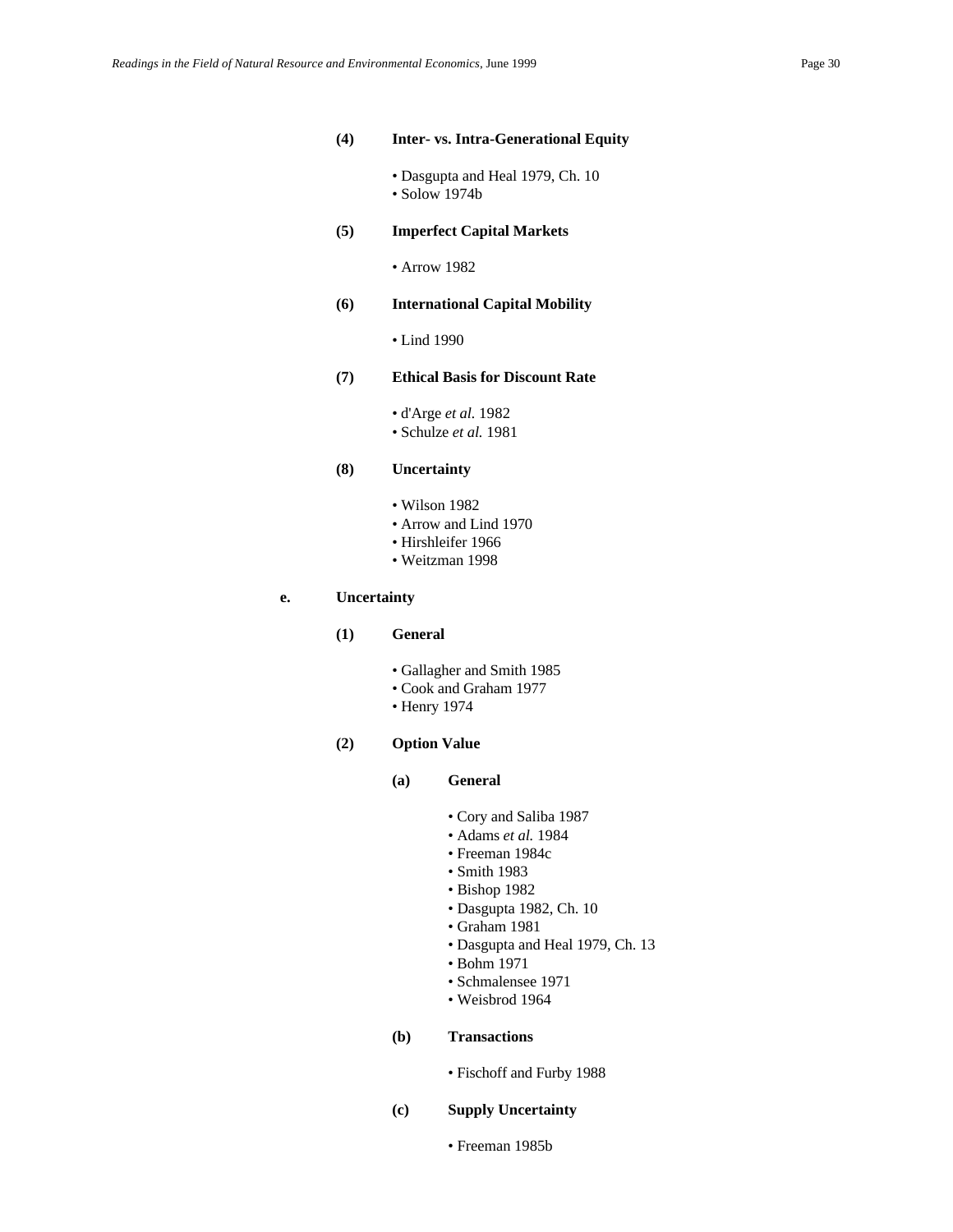#### **(d) Empirical Applications**

- Cameron and Englin 1997
- Fisher and Hanemann 1986
- Smith and Desvouges 1987

### **(3) Quasi-Option Value**

- Hanemann 1989
- Fisher and Hanemann 1987
- Samples *et al.* 1986
- Freeman 1984b
- Miller and Lad 1984
- Conrad 1980
- Fisher *et al.* 1972
- Arrow and Fisher 1974
- Krutilla 1964

### **2. Environmental Risk Measurement**

- **a. General**
	- EPA 1990

#### **b. Risks to Life, Health, and Safety**

- **(1) General**
	- Shogren and Crocker 1999
	- Viscusi 1998
	- Viscusi 1993
	- Cropper *et al.* 1992
	- Shogren and Crocker 1991
	- Cropper and Portney 1990
	- Lichtenberg *et al.* 1989
	- Lichtenberg and Zilberman 1988
	- Smith and Desvouges 1988b
	- Schulze and Kneese 1981
	- Lave and Seskin 1977
	- Freeman 1993

#### **(2) Empirical Methods**

- Smith and Desvouges 1988a
- Smith and Desvouges 1987
- Viscusi 1983, Ch. 6

### **(3) Private Market Choices**

• Atkinson and Halvorsen 1984

#### **(4) Individual Perceptions of Risk**

- **(a) Decision Analysis**
	- Howard 1979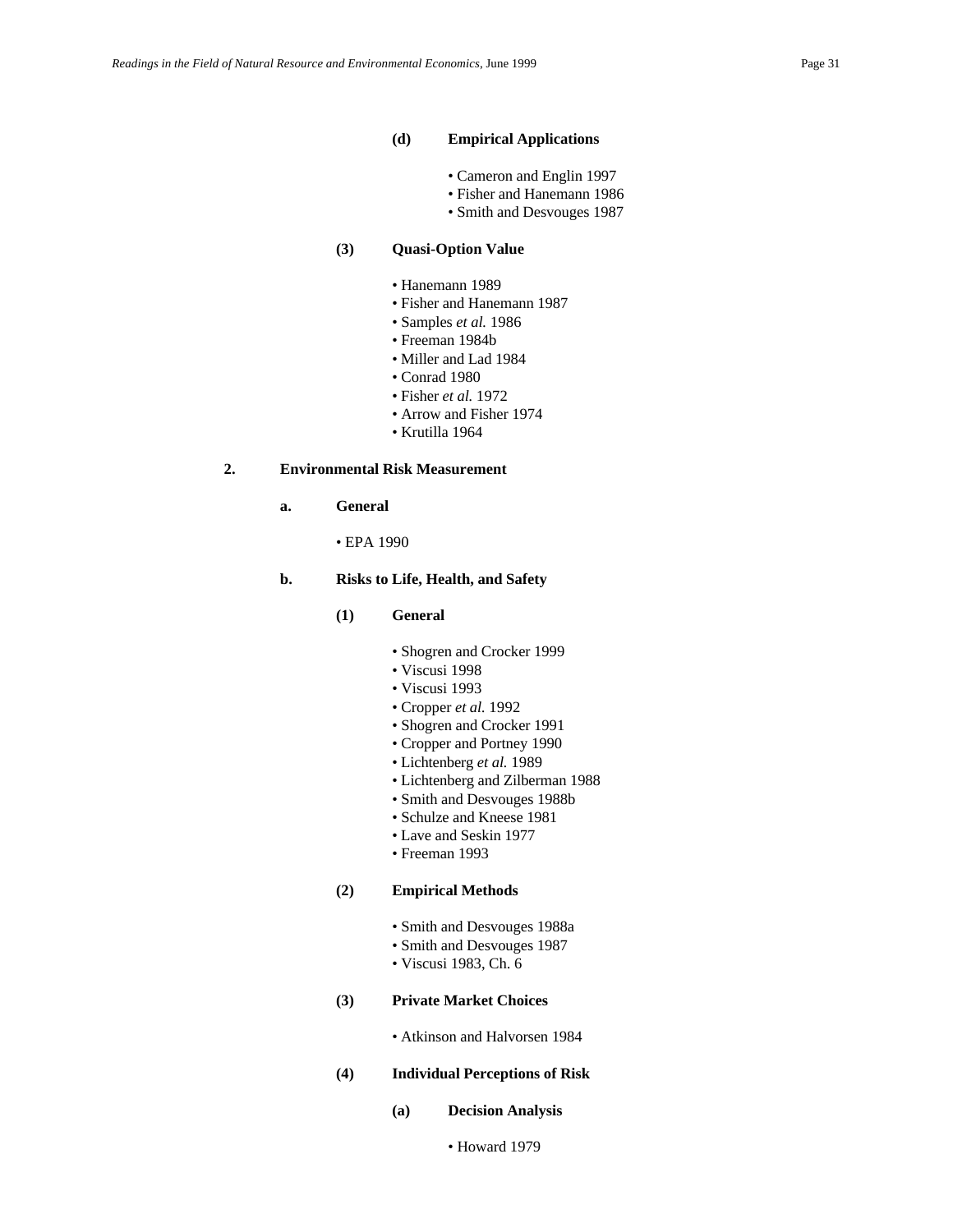#### **(b) Reference Theory**

- Smith 1992
- **(c) Ex Ante vs. Ex Post Values**
	- Freeman 1989

#### **(d) Learning**

- Poe and Bishop 1999
- Smith, Desvousges, and Payne 1995
- Ippolito and Mathios 1990
- Smith, Desvousges, Johnson, and Fisher 1990
- Smith and Desvouges 1988b
- Viscusi and O'Connor 1984

### **3. Measuring the Benefits of Environmental Improvement**

#### **a. Estimating Benefits from Market Data**

- Bockstael and McConnell 1993
- Cameron 1992
- Hanemann 1992

#### **(1) General**

- Kling and Herriges 1999
- Phaneuf, Kling, and Herriges 1999
- Freeman 1993
- Braden and Kolstad 1991
- Bockstael, McConnell, and Strand 1991
- Bockstael *et al.* 1987
- Freeman 1985a
- Burt and Brewer 1971
- **(2) Welfare Evaluation of Price Changes**
	- Brookshire *et al.* 1987
	- Knetsch and Sinden 1984

#### **(3) Household Production Functions**

- Smith 1991
- Bockstael *et al.* 1987
- Bockstael and McConnell 1983
- Bockstael and McConnell 1981

#### **(4) Hotelling-Clawson-Knetsch Model**

- Bockstael 1996
- Smith 1990
- Smith 1989
- Kling 1988
- Ward and Loomis 1986
- Freeman 1985a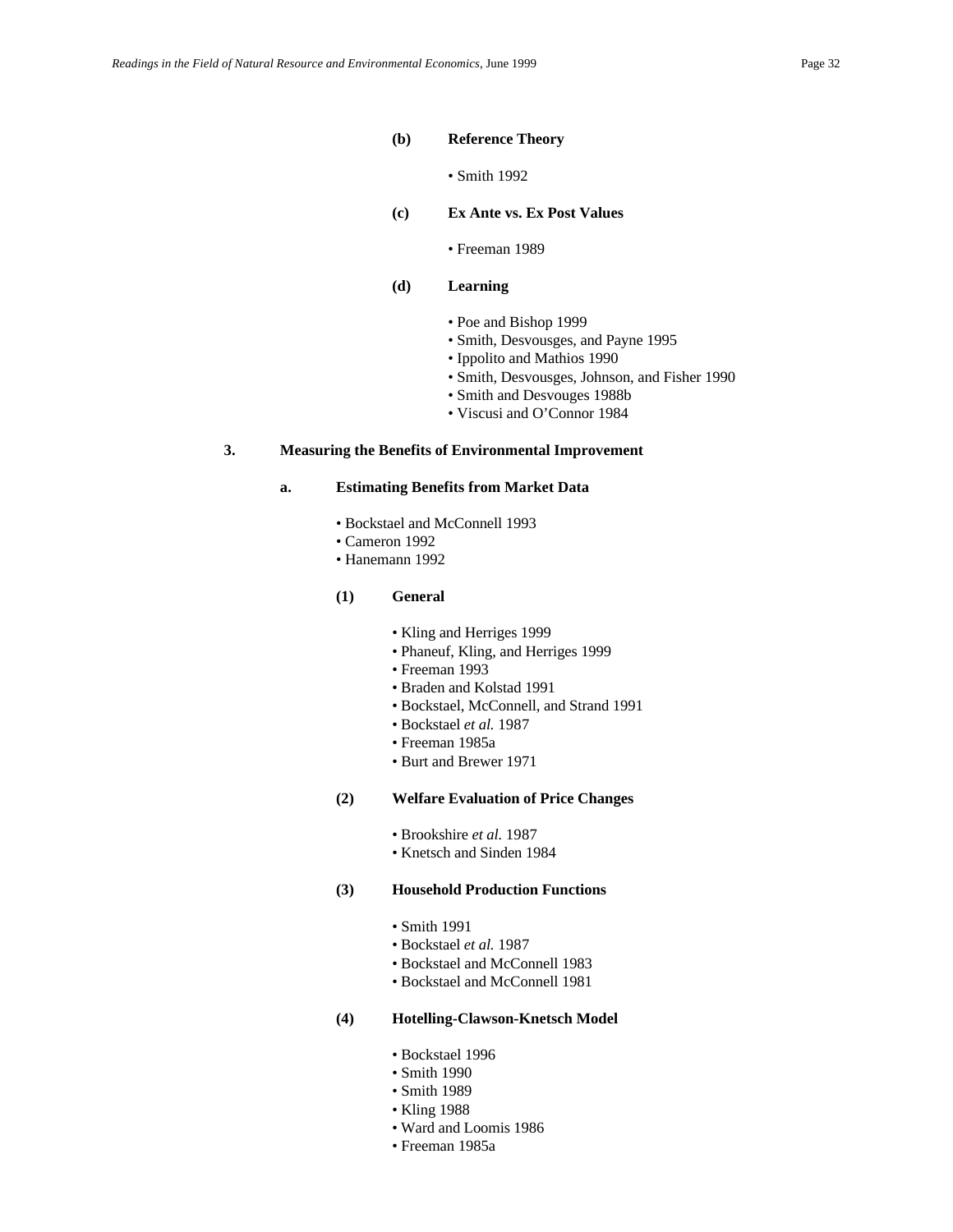- McConnell 1985
- Smith and Desvouges 1985
- Freeman 1993

#### **(5) Hedonic Price Analysis**

- Smith and Huang 1995
- Palmquist 1991
- Kohlhase 1991
- Clark and Kahn 1989
- Blomquist, Berger, and Hoehn 1988
- Bartik 1988a
- Freeman 1985a
- Ragozin and Brown 1985
- Scotchmer 1985
- Atkinson and Halvorsen 1984
- Brown and Mendelsohn 1984
- McConnell and Phipps 1984
- Bartik and Smith 1984
- Brown and Rosen 1982
- Vaughan and Huckins 1982
- Freeman 1993
- Harrison and Rubinfeld 1978
- Rosen 1974
- Adelman and Griliches 1961

### **(6) Hedonic Travel Cost Method**

• Brown and Mendelsohn 1984 • Smith, Palmquist, and Jakus 1991

#### **(7) Defensive Expenditures**

• Bartik 1988b

#### **(8) Private Options for Public Goods**

• Stavins 1996b

### **(9) Parallel Private Markets**

- List and Shogren 1998
- Crocker, Shogren, and Turner 1998
- Vaughan and Russell 1982

### **(10) Event Studies**

- Hamilton 1993
- Hamilton 1995a

### **(11) Experimental Markets**

- Cummings, Harrison, and Rustrom 1995
- Dickie, Gerking, and Fisher 1987
- Bishop *et al.* 1983
- Bishop and Heberlein 1979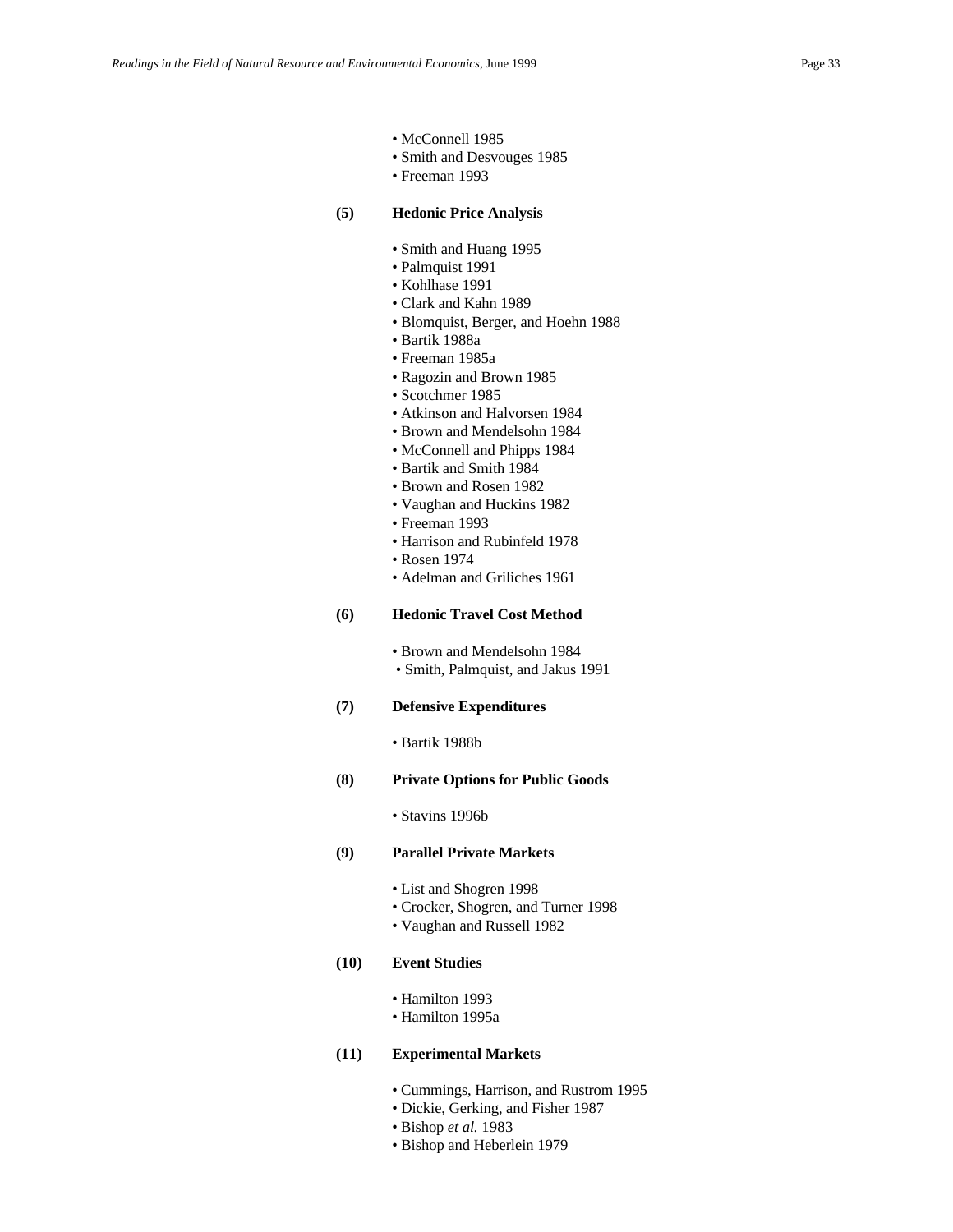#### **b. Estimating Benefits from Non-Market Data: Contingent Valuation**

#### **(1) General**

- Bishop and Heberlein 1990
- Mitchell and Caron 1989
- Cummings *et al.* 1986
- Smith and Desvousges 1986
- McConnell 1985
- Just *et al.* 1982, Ch. 12
- Freeman 1993

### **(2) Nonuse Value**

- Rollins and Lyke 1998
- Madariaga and McConnell 1987
- Brookshire *et al.* 1983
- Harrington and Fisher 1982

### **(3) Sources of Bias**

- Diamond 1996
- Smith and Osborne 1996
- Phillips and Zeckhauser 1989
- Hanemann 1984b
- Bishop and Heberlein 1979
- Cameron and Englin 1997

#### **(4) Reliability**

#### **(a) General**

- Carson, Hanemann, Kopp 1997
- Fischoff 1991
- Kahneman and Thaler 1991
- Smith 1990
- Boyle and Bishop 1988
- Brookshire and Coursey 1987

## **(b) Arbitrary Values**

• Smith 1991

### **(c) Closed-End Surveys**

- Hanemann and Kanninen 1999
- Cameron and James 1987

#### **(d) Test-Retest**

• Loomis 1989

### **(e) Nature of the Good**

• Kealy *et al.* 1990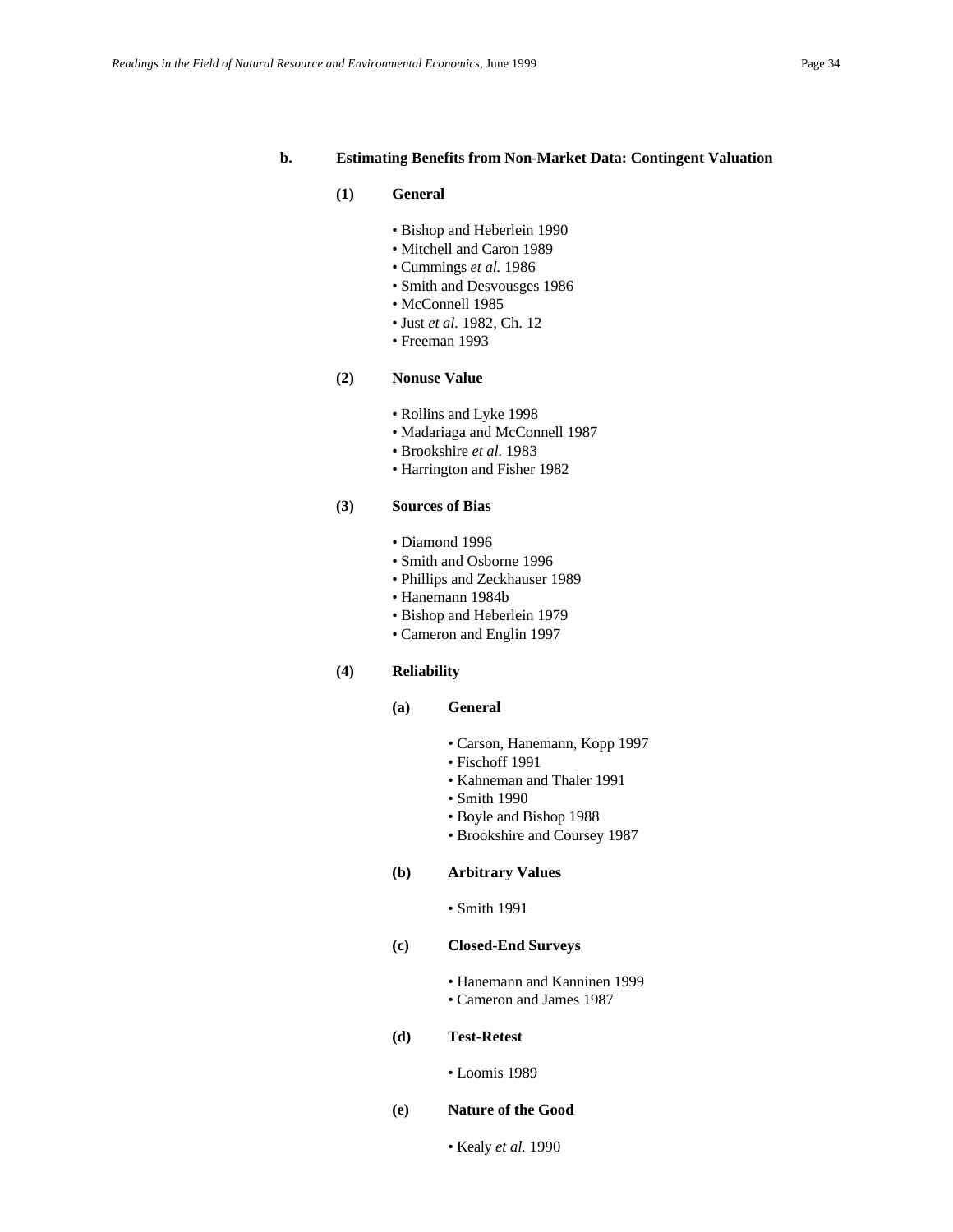#### **(f) Dichotomous Choice vs. Open-Ended**

• Loomis 1990

#### **(5) Discrete Choice Methods**

- Johnston and Swallow 1998
- McConnell 1995
- McConnell 1990
- Bowker and Stoll 1988
- Cameron 1988
- Hanemann 1984a
- Hanemann 1984b
- Hanemann 1983

#### **(6) Conjoint Analysis**

- Louviere, Hensher, and Swait 1998
- Swait, Adamowicz, and Louviere 1998
- Adamowicz, *et al.* 1996
- Mazzotta and Opaluch 1995
- Carson, *et al.* 1994
- Louviere 1994

#### **c. Combining Revealed and Stated Preference Data**

- Fox *et al.* 1997
- Cameron 1992
- Adamowicz, Louviere, and Williams 1994
- Huang, Haab, and Whitehead 1997

#### **d. Comparison of Valuation Methods**

- Burness *et al.* 1991
- Smith and Kaoru 1990
- Smith, Desvousges, and Fisher 1986
- Sellar *et al.* 1985
- Brookshire *et al.* 1982
- Bishop and Heberlein 1979

#### **4. Adding Up The Numbers**

#### **a. Environmental Accounting**

#### **(1) National Income Accounts**

- Stockhammer *et al.* 1997
- Lintott 1996
- Kaufmann 1995
- da Motta 1994
- Pearce and Atkinson 1993

#### **(2) Valuing Environmental Holdings**

- Unsworth and Bishop 1994
- Crocker and Shogren 1993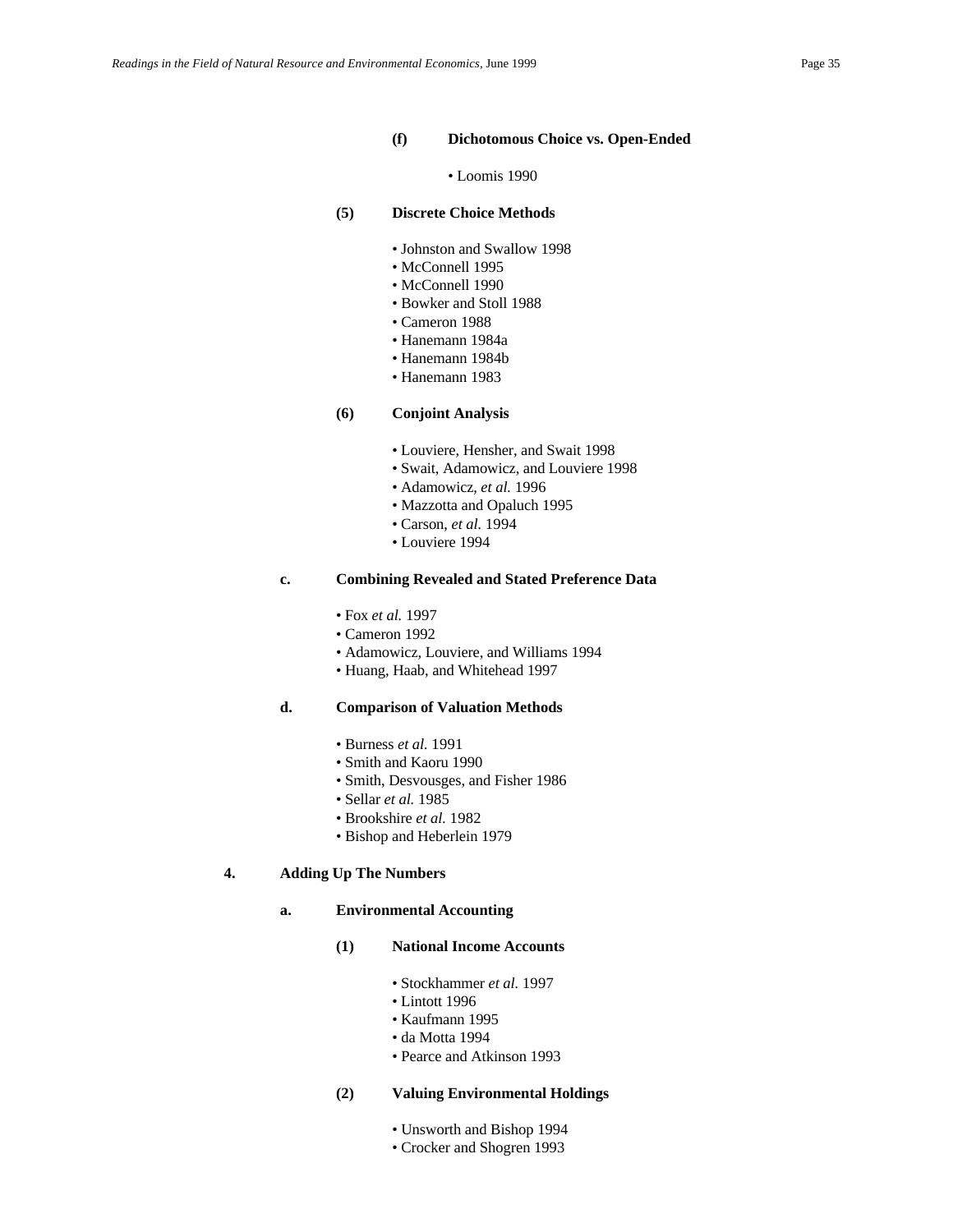#### **b. Applied Benefit-Cost Analysis**

#### **(1) General Theory**

- Viscusi 1994
- Hoehn and Randall 1989
- Dorfman 1976

### **(2) Regulatory Flexibility**

• Harrison and Nichols 1983

### **(3) Applications**

- Carson, Flores, and Hanemann 1998
- Arrow *et al.* 1996
- Kopp 1992
- Krupnick and Portney 1991
- Boyle and Bishop 1987
- Kalt 1983
- Schulze *et al.* 1983
- Porter 1982

### **(4) Uncertainty**

- Graham 1992
- McDonald and Siegel 1986
- Mendelsohn and Strang 1984
- Graham 1981
- Hammond 1981
- Zeckhauser 1981
- **(5) Critiques**
	- Lave 1991
	- Bromley 1990
	- Norgaard 1989
	- Kneese and Schulze 1985
	- Smith and Krutilla 1982
	- Kelman 1981
	- DeLong *et al.* 1981
	- Regan 1981
	- Baram 1980
	- Pearce 1976

### **C. Policy**

### **1. Overview: instrument choice and design**

- Hahn and Stavins 1992
- OECD 1991
- Hahn and Noll 1990
- Tietenberg 1990
- Oates, Portney, and McGartland 1989
- Opschoor and Vos 1989
- Bohm and Russell 1985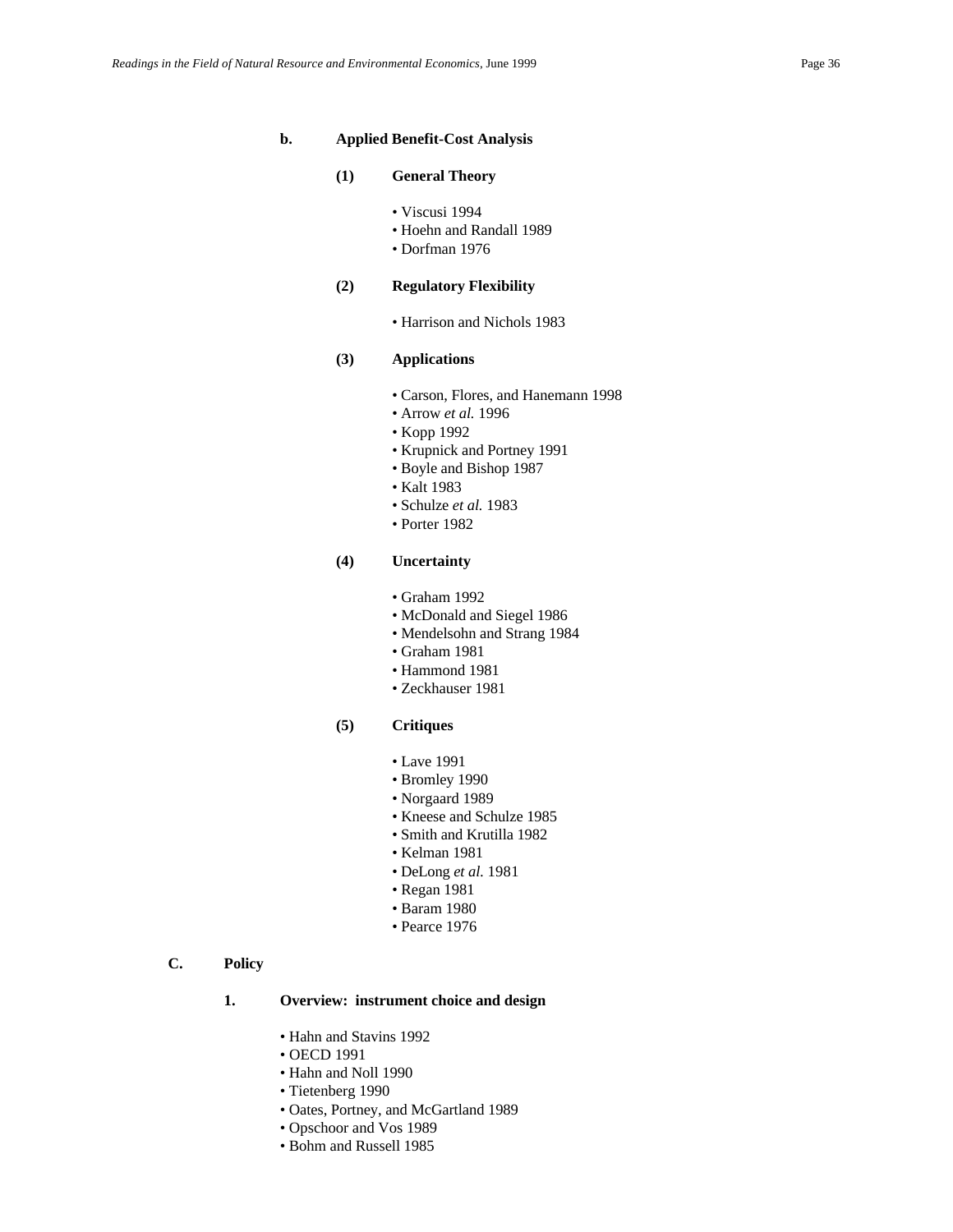- Dewees 1983
- Smith and Vaughan 1980
- Rose-Ackerman 1973
- Baumol and Oates 1971
- Crocker 1966

# **2. Individual Instruments**

## **a. Regulation**

**(1) Standards**

## **(a) General Theory**

- Espey 1997
	- Helfand 1991
	- Besanko 1987
- Baumol and Oates 1971, Ch. 10

# **(b) Uncertainty**

- Dasgupta 1982, Ch. 4, pp. 68-99
- Weitzman 1974

#### **(c) Underestimation of Benefits**

• Oates *et al.* 1989

# **(d) Applied Studies**

- Godek 1997
- Henderson 1996
- Kahn 1996
- Crandall 1992
- Zilberman 1991
- McGartland 1988
- Atkinson and Tietenberg 1982
- White 1982
- Atkinson and Lewis 1974

### **(2) Other Regulations**

- Viscusi 1996
- Pollak 1995
- Segal 1995
- Applegate 1992
- Swallow, Oplauch, and Weaver 1992

## **b. Tradeable Permit Systems**

- **(1) Overview**
	- Montgomery 1972
	- Hahn 1989
	- Tietenberg 1980
	- Axtell and Hahn 1990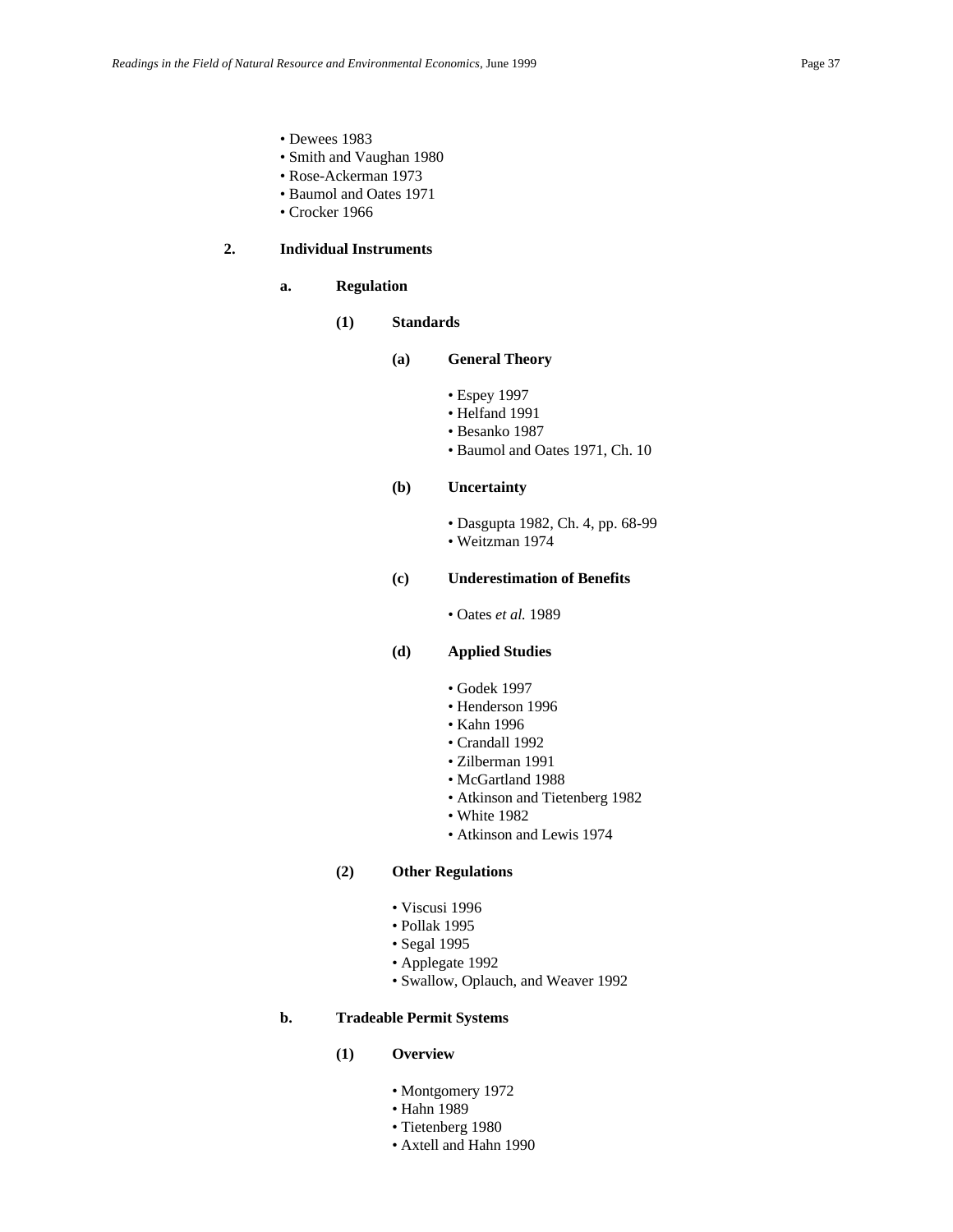#### **(2) Design and Implementation**

- Hahn and Noll 1982
- Noll 1982
- Downing 1981
- Fullerton *et al.* 1997
- Bohm 1997

#### **(3) Market Structure and Strategic Issues**

- Hahn 1984
- Pashigan 1984
- Misolek and Elder 1989
- Malueg 1990
- Stavins 1995
- Kerr and Mare 1997

#### **(4) Uncertainty**

- Hahn and Noll 1990
- Opaluch and Kashmanian 1985

#### **(5) Applied Studies**

- Cansier and Krumm 1997
- Johnson and Pekelney 1996
- Foster and Hahn 1995
- Cason 1995
- Bohm and Larsen 1994
- Atkinson 1983
- Seskin *et al.* 1983
- Krupnick *et al.* 1983

## **c. Pigouvian Taxes/Subsidies**

### **(1) Overview**

- Fullerton and Wolverton 1999
- Fullerton 1997
- Fullerton 1996
- Palmquist 1990
- Carlton and Loury 1986
- Lee and Misiolek 1986
- Sadka 1978
- Green and Sheshinkski 1976
- Holtermann 1976
- Baumol 1972

## **(2) Market Structure/Imperfection**

- Berg *et al.* 1997
- Tschirhart 1994
- Newbery 1992
- Oates and Strassmann 1984
- Barnett 1980
- Blackman and Baumol 1980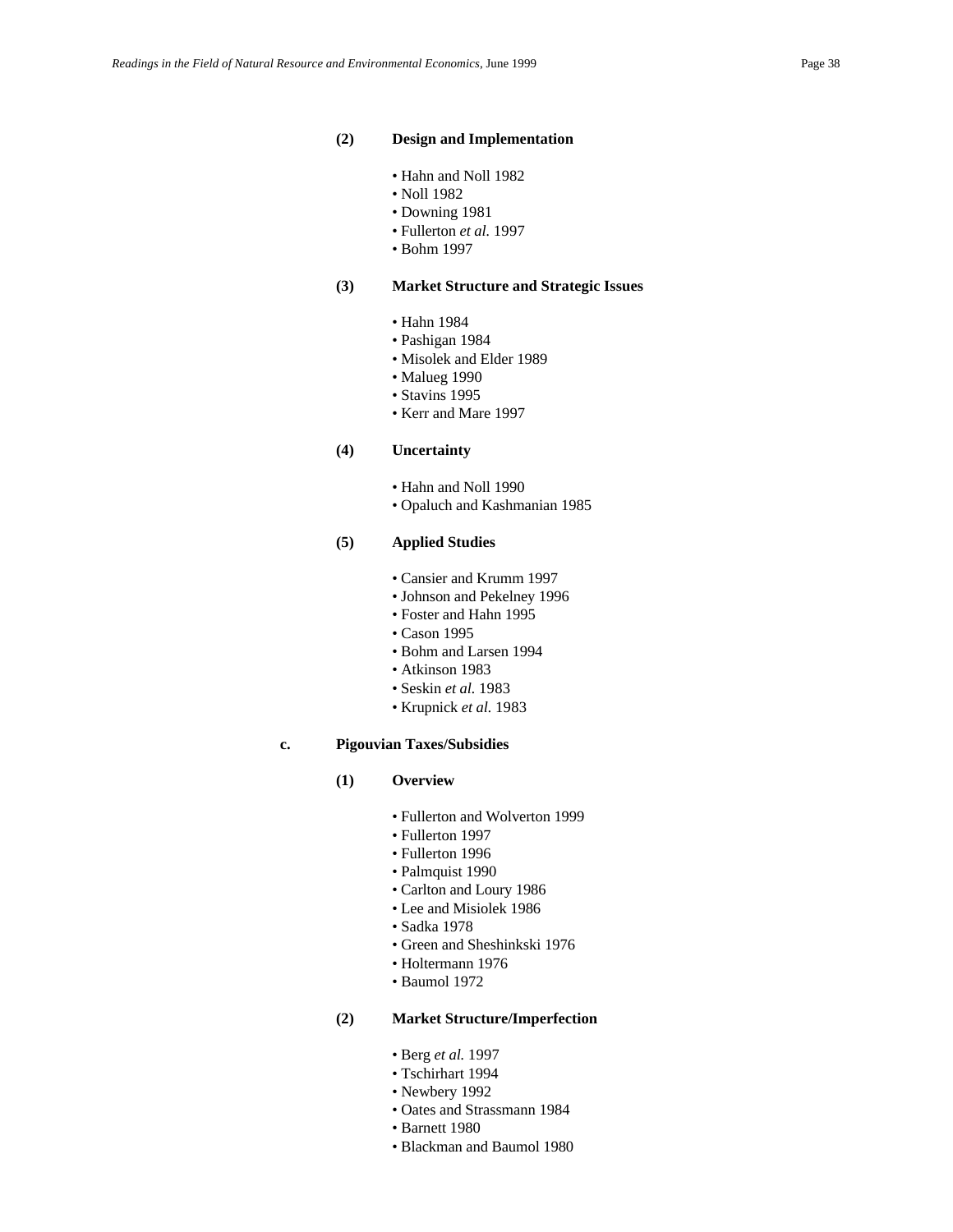#### **(3) Imperfect Information**

- Dasgupta *et al.* 1980
- Kwerel 1977

# **(4) Depletable Externalities**

• Freeman 1984a

#### **(5) Applied Studies**

- Peszko and Zylicz 1998
- Fullerton and Kinnaman 1996
- Sigman 1996
- Palmer *et al.* 1995a
- Sigman 1995
- Hahn 1995b
- Alberini *et al.* 1995
- Poterba 1994
- Miranda *et al.* 1994
- Nordhaus 1992
- Jorgenson and Wilcoxen 1992
- Nordhaus 1982

## **d. Deposit/Refund Systems**

- Palmer *et al.* 1997
- Fullerton and Kinnaman 1995
- Bohm 1981

## **e. Liability**

- Larson 1996
- Pitchford 1995
- Zweifel and Tyran 1994
- Kornhauser and Revesz 1994
- Strasser and Rodosevich 1993
- Segerson 1993
- Segerson and Tietenberg 1992
- Shavell 1980

# **f. Environmental Bonds**

- Cornwell and Costanza 1994
- Shogren *et al.* 1993

## **g. Information Provision**

- Kiker and Putz 1997
- Pargal and Wheeler 1996
- Arora and Cason 1996
- Grodsky 1993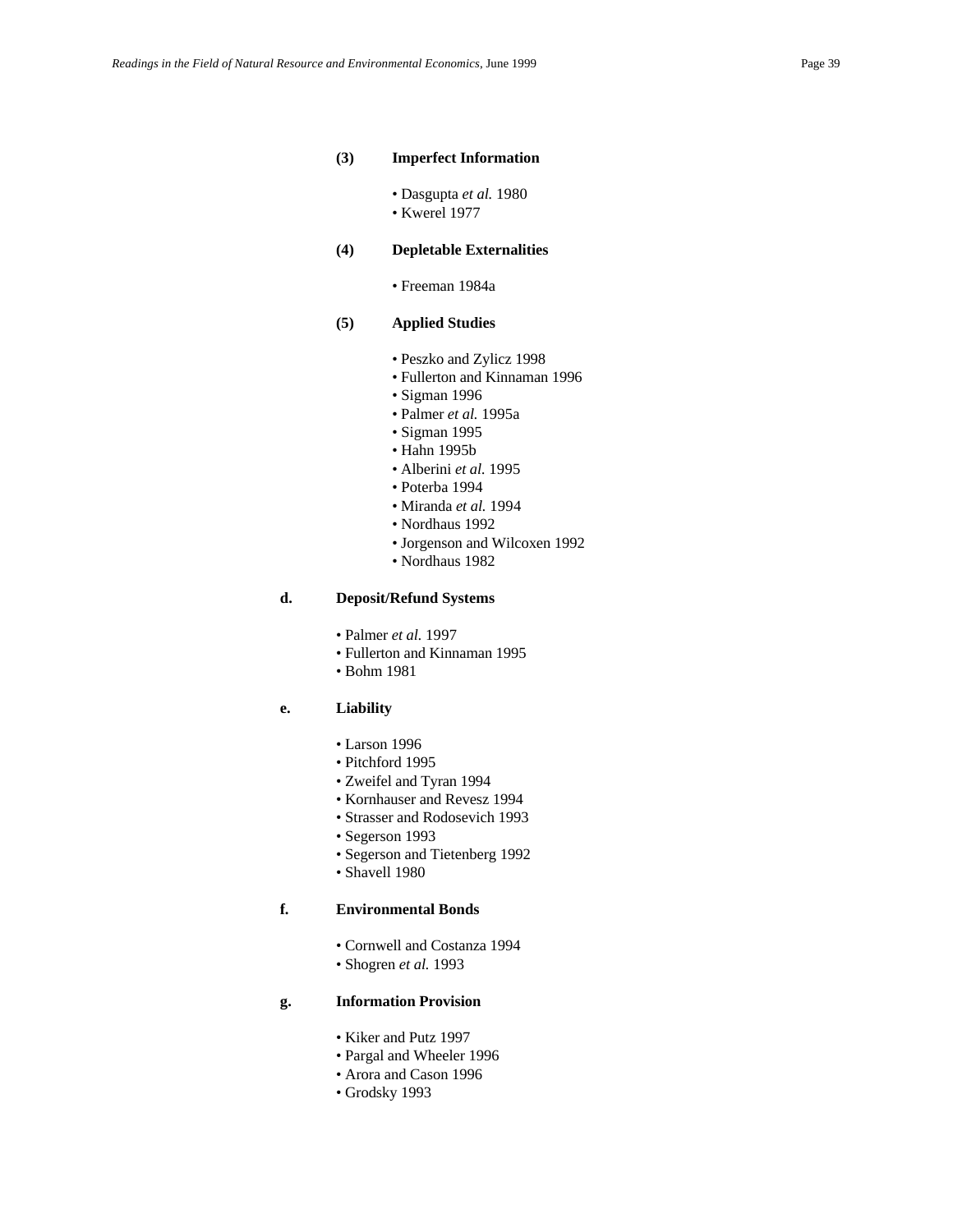### **3. Issues**

#### **a. Pollution Technologies**

- van der Voet *et al.* 1995
- Eiswerth 1993

### **(1) Spatial Differentiation**

- Mendelsohn 1986
- Tietenberg 1978
- Hochman *et al.* 1977

### **(2) Temporal Accumulation**

• Toman and Palmer 1997

#### **b. Dynamic Issues**

- **(1) Dynamic Efficiency/Effectiveness**
- **(2) Discounting The Future**

• Cropper *et al.* 1992

## **(3) Technological Change**

- Milliman and Prince 1989
- Magat 1978
- Downing and White 1986
- Malueg 1989
- Berndt *et al.* 1993
- Jaffe and Stavins 1994
- Jaffe and Stavins 1995
- Hassett and Metcalf 1995
- Jujng, Krutilla, and Boyd 1996
- Newell *et al.* 1999

### **c. Private Avoidance**

- **(1) Defensive Expenditures**
- **(2) Firm and Private Locational Decisions**

• McConnell and Schwab 1990

## **d. Second-Best: Instruments in Presence of Distortionary Taxes**

- **(1) Green Tax Shifts and the "Double Dividend"**
	- Sandmo 1975
	- Bovenberg and de Mooij 1994
	- Van der Ploeg and Bovenberg 1994
	- Oates 1995
	- Parry 1995
	- Goulder 1995a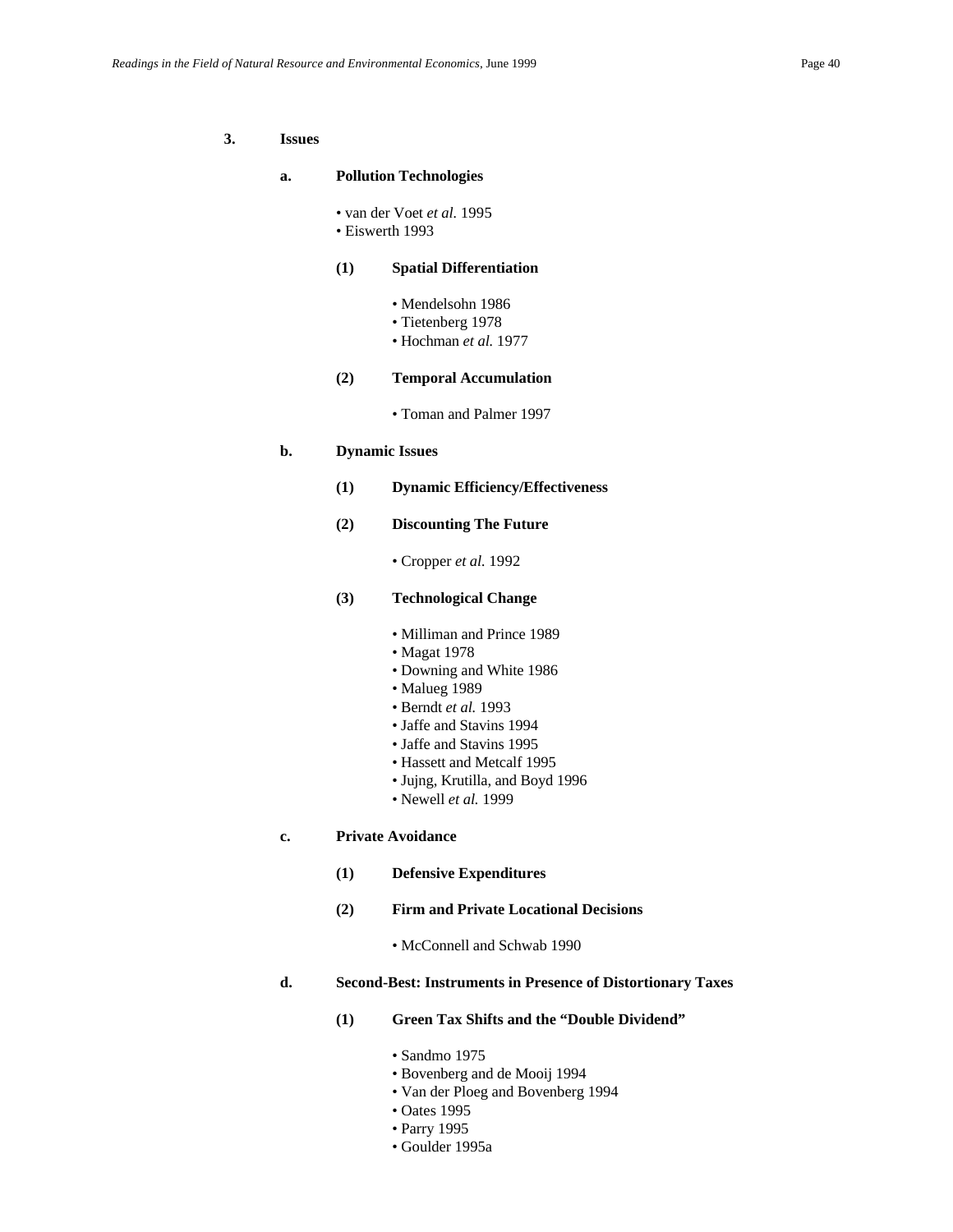- Goulder 1995b
- Fullerton 1997
- Bovenberg and Goulder 1996
- Fullerton and Metcalf 1998
- Bohm 1998

### **(2) Instrument Choice**

- Goulder, Parry, and Burtraw 1997
- Fullerton and Metcalf 1997
- Goulder 1998
- Parry *et al.* 1999
- Goulder *et al.* 1999

#### **e. Monitoring and Enforcement**

#### **(1) Monitoring**

- Russell 1990
- Beavis and Walker 1983

### **(2) Enforcement**

#### **(a) General Theory**

- Swierzbinksi 1994
- Kaplow and Shavell 1994
- Burby and Paterson 1993
- Naysnerski and Tietenberg 1992
- Harford 1987
- Russell *et al.* 1986 1986
- Shibata and Winrich 1983
- Harford 1978
- Viscusi and Zeckhauser 1979

## **(b) Noncompliance**

- Stranlund 1995
- Malik 1990
- Gray and Deily 1996

### **(c) Fines: Probability vs. Magnitude**

- Friedman 1993
- Polinsky and Shavell 1992
- Polinsky and Shavell 1979

# **f. Trade**

- Barrett 1997
- Bhagwati and Srinivasan 1996
- Hoel 1996
- Copeland and Taylor 1995
- Hecht 1995
- Barrett 1994b
- Chichilniskly 1994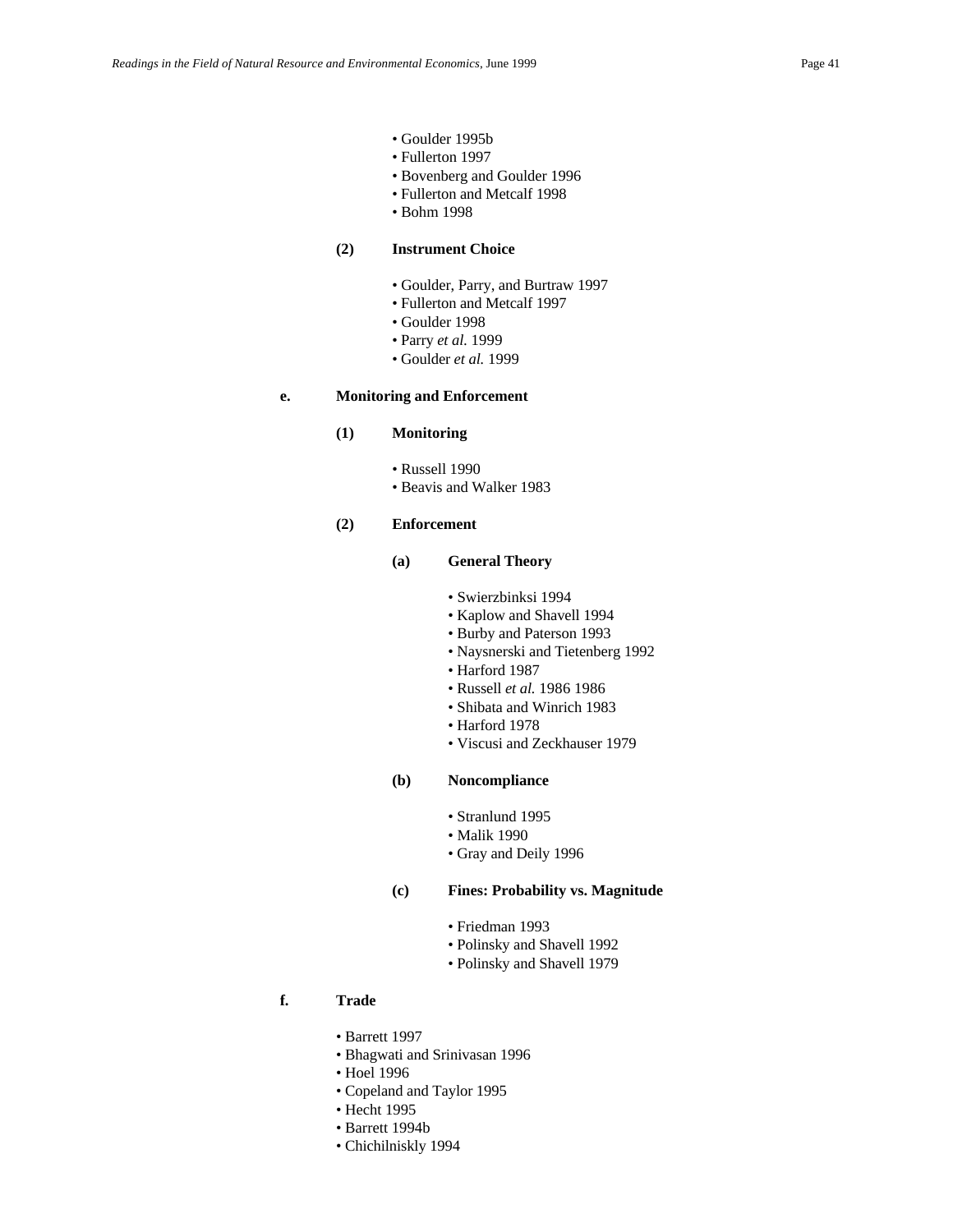- Copeland and Taylor 1994
- Esty 1994
	- Bustani and Cobas 1993
	- Low 1992

## **g. Growth**

### **(1) Abatement Costs and Competitiveness**

- Palmer *et al.* 1995b
- Porter 1995
- Jaffe *et al.* 1995
- Robinson 1995
- O'Reilly 1994
- Azzoni and Isai 1994
- Walker and Gover 1993
- Goto and Sawa 1993
- Blitzer *et al.* 1993
- Gaskins and Weyant 1993
- Hazilla and Kopp 1990
- Jorgenson and Wilcoxen 1990
- Ascher and Healy 1990
- Gray 1987
- Christiansen and Haveman 1981
- Peskin *et al.* 1981

### **(2) Economic Development**

- Agras and Chapman 1999
- Rothman and de Bruyn 1998
- Barbier 1997
- Dasgupta 1996C
- Dasgupta 1995
- Selden and Song 1995
- Grossman and Krueger 1995
- Selden and Song 1994
- Gruver 1976
- d'Arge and Kogiku 1973

### **h. Distribution**

**(1) Effects On Distribution**

#### **(a) Cross-Sectional Distribution**

- Jacoby *et al.* 1997
- Resosudarmo and Thorbecke 1996
- Hamilton 1995b
- Coates *et al.* 1994
- Hird 1993
- Bingham *et al.* 1987
- De Meza and Gould 1987
- Robison 1985
- Pearce 1985
- Christiansen and Tietenberg 1985
- Gianessi and Peskin 1980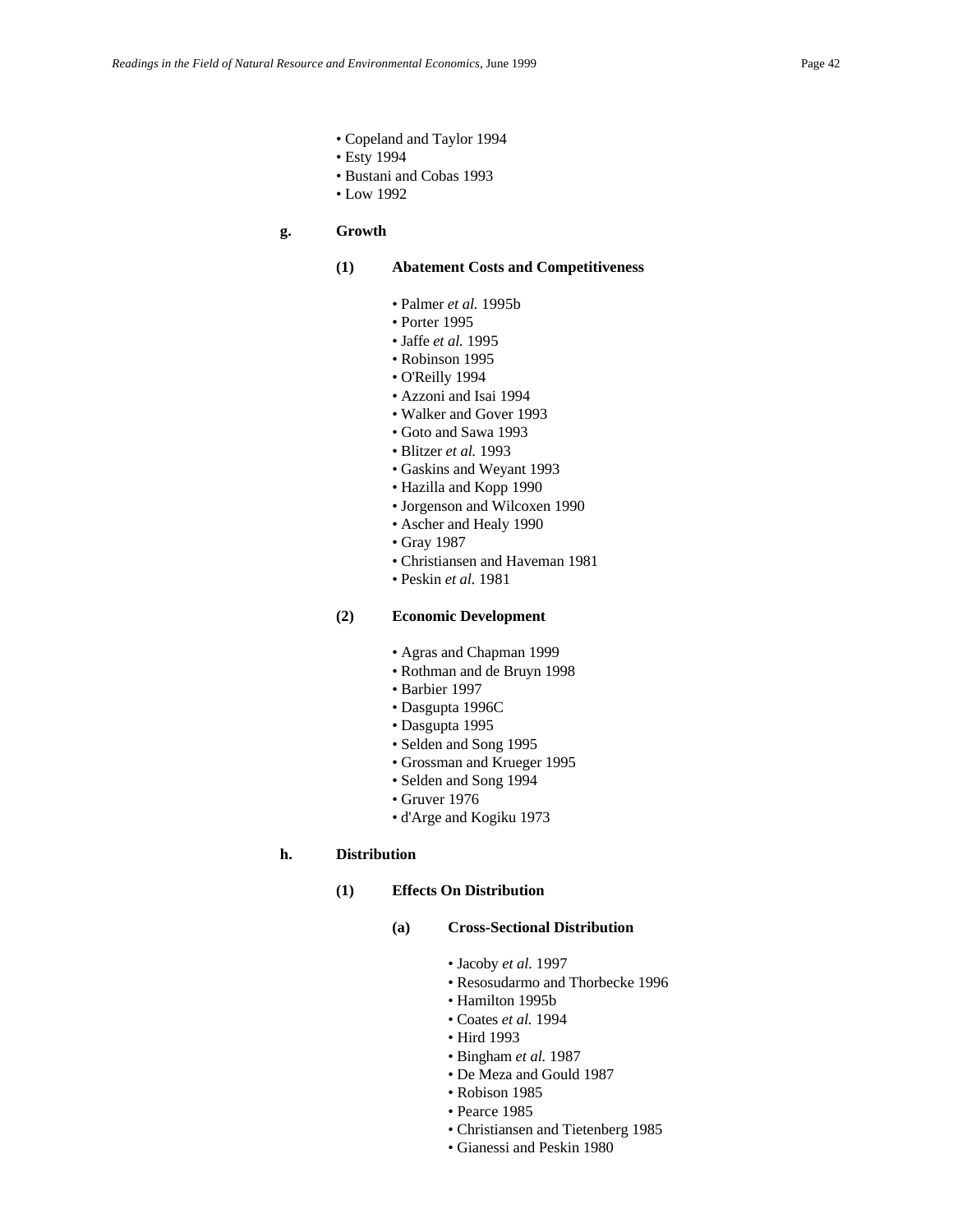### • Gianessi *et al.* 1979

#### **(b) Temporal Distribution and Sustainability**

• Toman 1994

# **(2) Effects Of Distribution**

#### • Boyce 1994

## **4. Policy Formulation**

# **a. General**

- Earnhart 1997
- Finkelshtain and Kislev 1997
- Gupta *et al.* 1996
- Simon *et al.* 1995
- Rabe 1995
- Kahn and Matsusaka 1995
- Rhodes and Wilson 1995
- Barthold 1994
- Sunstein 1993
- Hornstein 1993
- Gersbach 1993
- O'Hare and Sanderson 1993
- Cropper *et al.* 1992
- Hausker 1992
- Hahn and Stavins 1991
- Hahn 1990
- Nelson 1987
- Baumol and Oates 1988, Ch. 13-14, 16-17
- Tietenberg 1985

## **b. Environmental Federalism**

- Peltzman and Tideman 1972
- Wheeler 1994
- Revesz 1996
- Levinson 1997

### **c. Coordination/Treaties**

- Barrett 1999
- Markowska and Zylicz 1999
- Murdoch and Sandler 1997
- Jehiel and Moldovanu 1995
- Barrett 1994a
- Mohr 1994
- Chander and Tulkens 1994
- Carraro and Siniscalco 1993
- Hamilton 1993
- Parkash and Tulkens 1992
- Hoel 1992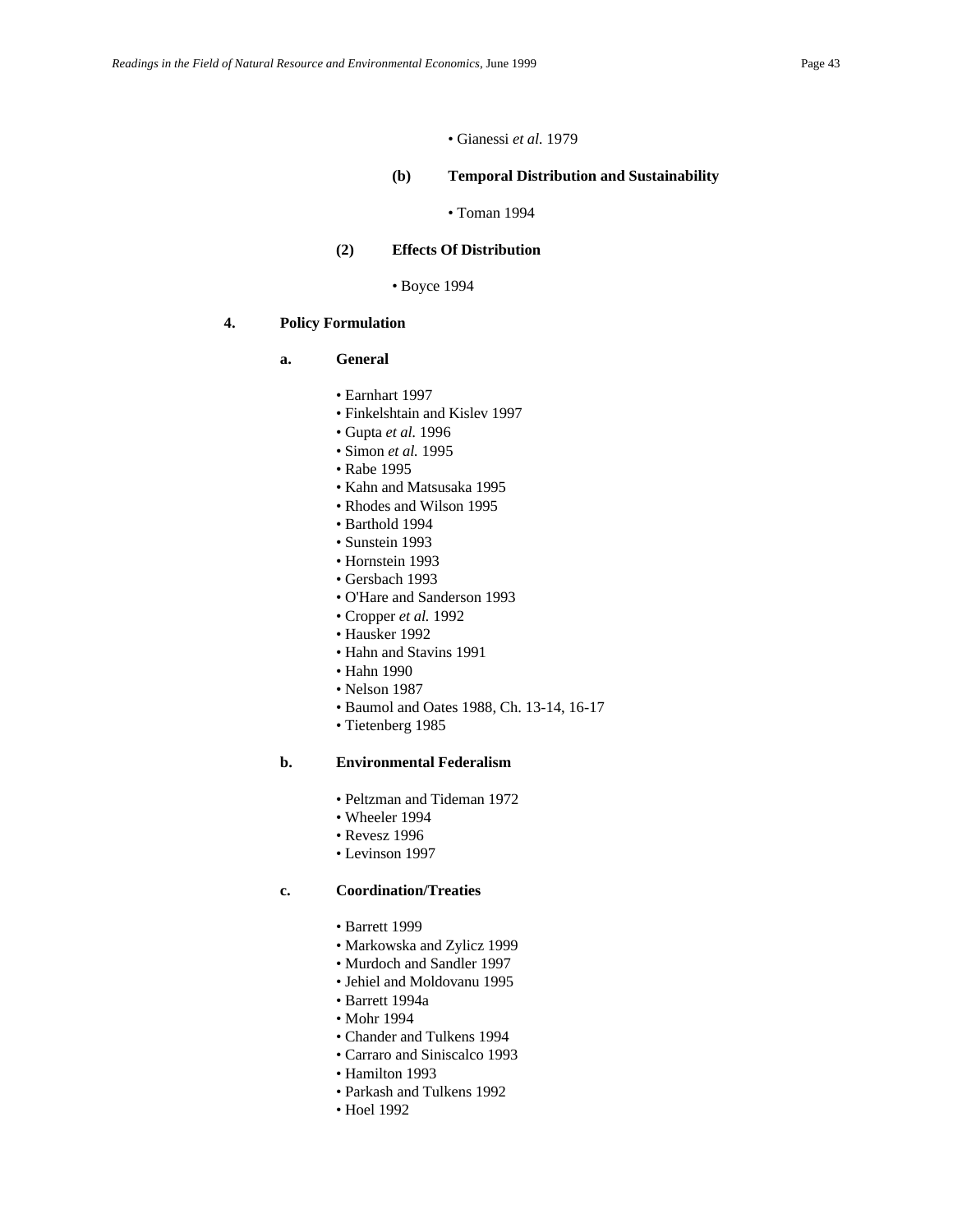## **d. Conflict**

- Hurley and Shogren 1997
- Baik and Shogren 1994

### **e. Positive Political Economy**

- Buchanan and Tullock 1975
- Maloney and McCormick 1982
- Keohane, Revesz, and Stavins 1998
- Joskow and Bailey 1998
- Shogren 1998b
- Boyer and Laffont 1999

### **5. Specific Environmental Studies**

**a. Waste**

### **(1) Municipal Solid Waste**

- Dinan 1993
- Opaluch *et al.* 1993
- Miranda *et al.* 1994
- Strathman *et al.* 1995
- Fullerton and Kinnaman 1996
- Palmer, Sigman, and Walls 1997

### **(2) Hazardous Waste**

- Peretz *et al.* 1997
- Sigman 1998

## **b. Water Pollution**

- Weinberg and Kling 1996
- Carson and Mitchell 1993
- O'Neil, David, Moore, and Joeres 1983

# **c. Air Pollution**

#### **(1) Local Air Pollution**

- Henderson 1996
- Innes 1996
- Alberini and McConnell 1995
- Zylicz 1995
- Krupnick and Walls 1992
- Hahn 1995a

#### **(2) Transboundary Air Pollution: Acid Rain**

- Maler 1989
- Cason 1993
- Burtraw 1996
- Coggins and Swinton 1996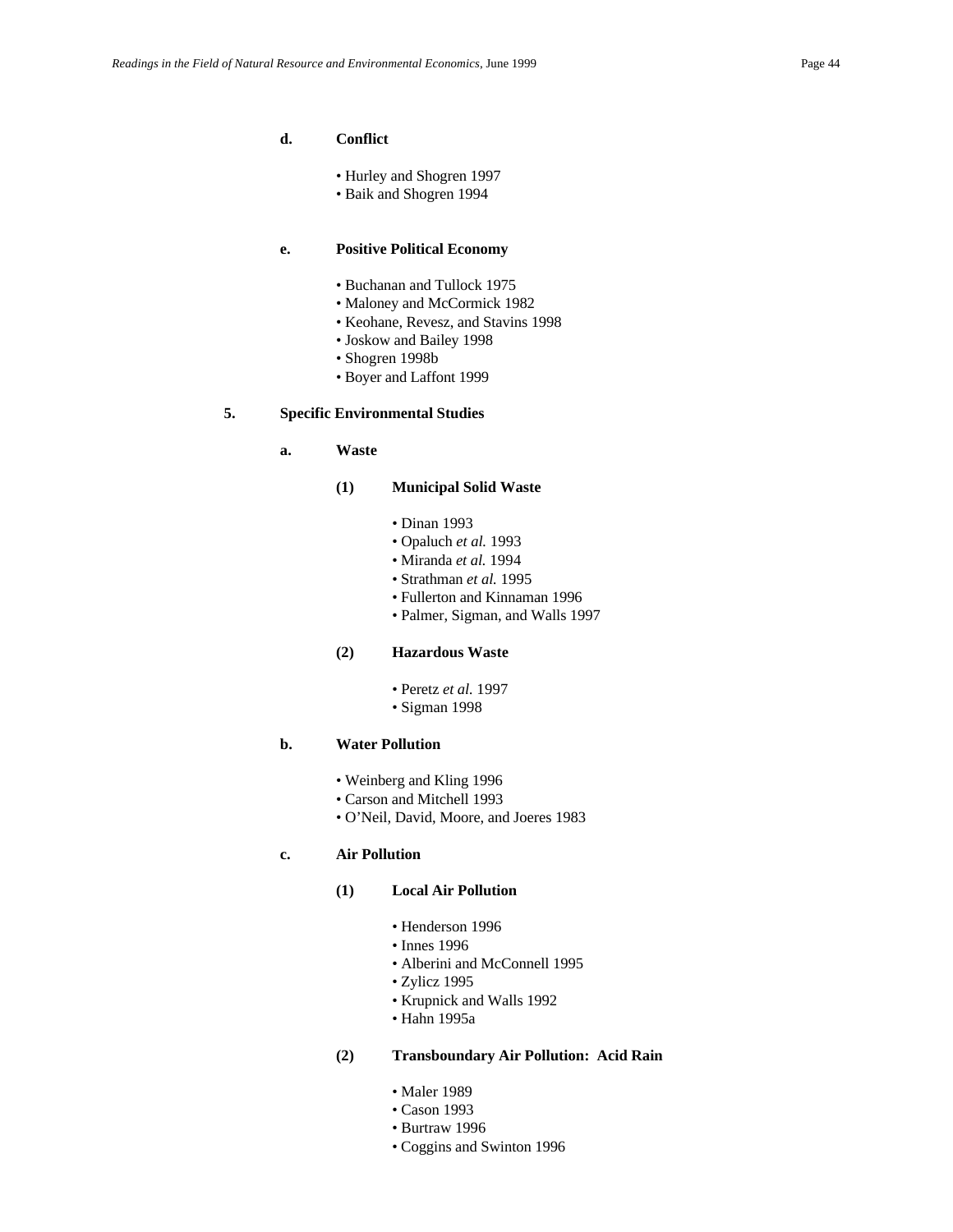- Burtraw *et al.* 1997
- Fullerton *et al.* 1997
- Schmalensee *et al.* 1998
- Stavins 1998
- Joskow, Schmalensee, and Bailey 1998
- Ellerman and Montero 1998
- Montero 1999

#### **(3) Global Air Pollution: Greenhouse Gases and Climate Change**

- Nordhaus 1993a
- Nordhaus 1993b
- Falk and Mendelsohn 1993
- Weyant 1993
- Bohm 1993
- Nordhaus 1994
- Mendelsohn *et al.* 1994
- Kosobud 1994
- Kolstad 1996b
- Schmalensee 1997
- Barrett 1998a
- Barrett 1998b
- Schelling 1998
- Jacoby *et al.* 1998
- Stavins 1999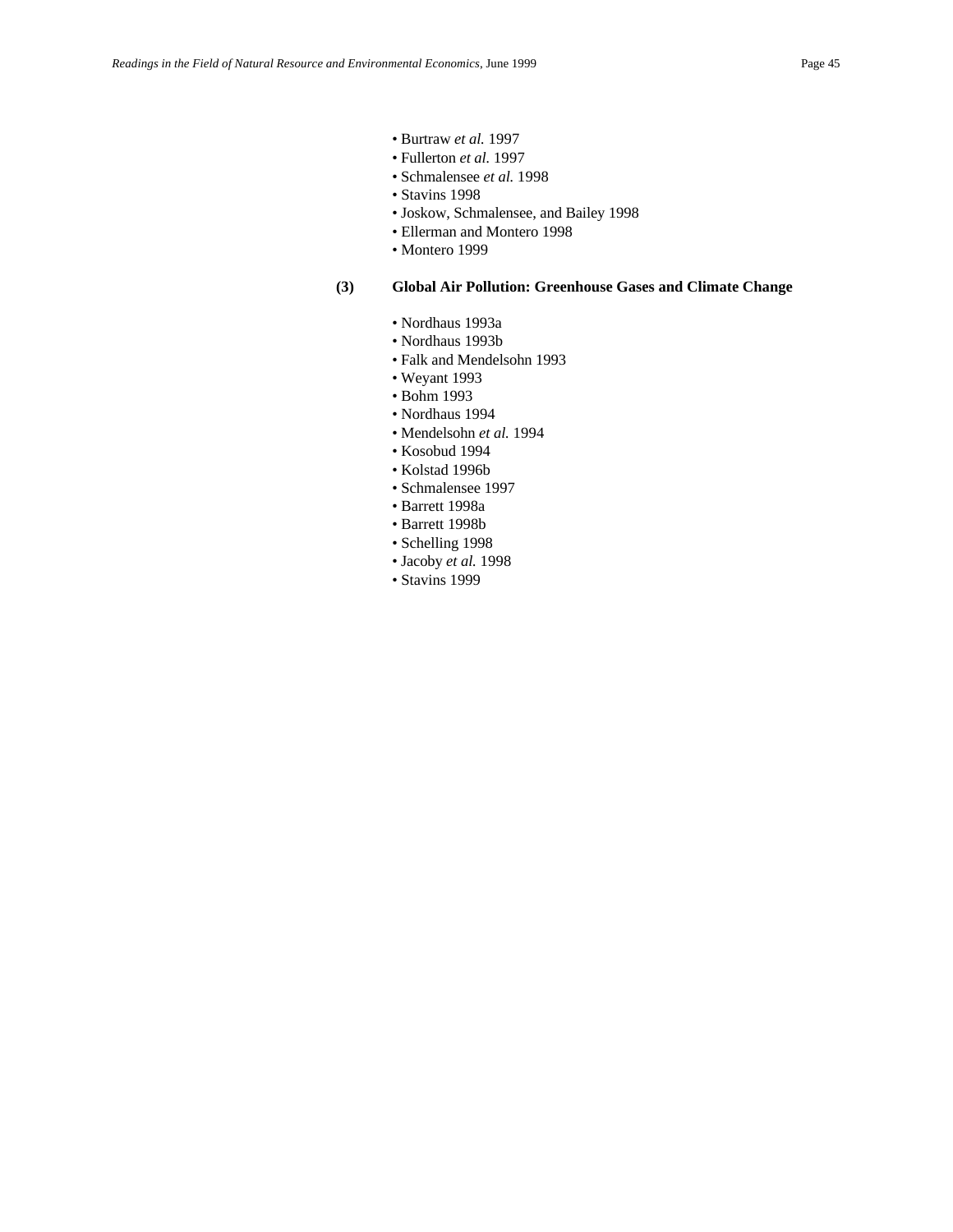#### **REFERENCES**

Ackerman, Bruce A., and William T. Hassler. (1981). *Clean Coal/Dirty Air.* New Haven: Yale University Press.

- Adamowicz, W., J. Louviere, and M. Williams. (1994). "Combining Revealed and Stated Preference Methods for Valuing Environmental Amenities." *Journal of Environmental Economics and Management* 26: 271-92.
- Adamowicz, W.L., Swait, J., Boxall, P., Louviere, J., & Williams, M. (1996) "Perceptions versus Objective Measures of Environmental Quality in Combined Revealed and Stated Preference Models of Environmental Valuation." *Journal of Environmental Economics and Management*, 32, 65-84.
- Adams, Richard M., Thomas D. Crocker, and Richard W. Katz. (1984). "Assessing the Adequacy of Natural Science Information: A Bayesian Approach". *Review of Economics and Statistics, 66*, 568-575.
- Adar, Zvi, and James M. Griffin. (1976). "Uncertainty and the Choice of Pollution Control Instruments". *Journal of Environmental Economics and Management, 3*, 178-188.
- Adelman, Irma, and Zvi Griliches. (1961). "On an Index of Quality Change". *Journal of the American Statistical Association, 56*, 535-548.
- Alberini, Anna, Winston Harrington, and Virginia McConnell. (1995). "Determinants of participation in accelerated vehicleretirement programs". *RAND Journal of Economics, 26*(1), 93-112.
- Albers, Heidi. (1996). "Modeling Ecological Constraints on Tropical Forest Management: Spatial Interdependence, Irreversibility, and Uncertainty." *Journal of Environmental and Resource Economics*, 30, 73-94.
- Agras, Jean and Duane Chapman. (1999). "A Dynamic Approach to the Environmental Kuznets Curve Hypothesis." *Ecological Economics* 28, 267-277.
- Amacher, R.C., R.D. Tollison, and T.D. Willett. (1976). "The Economics of Fatal Mistakes: Fiscal Mechanisms for Preserving Endangered Predators". *Public Policy, 20*, 411-441.
- Amigues, J.P., Favard, P., G Gaudet and M Moreaux. (1998). "On the optimal order of natural resource use when the capacity of the inexhaustible substitute is limited." *Journal of Economic Theory*, 80:153-170.
- Amundsen, Eirik S., Christian Andersen, and Jan Gaute Sannarnes. (1992). "Rent Taxes on Norwegian Hydropower Generation". *Energy Journal, 13*(1), 97-116.
- Anderson, Lee G. (1986). *The Economics of Fisheries Management*. Baltimore: Johns Hopkins University Press.
- Anderson, Lee G. (1989). "Enforcement Issues in Selecting Fisheries Management Policy". *Marine Resource Economics, 6*(3), 261-277.
- Ando, Amy W. (1999). "Waiting to be Protected under the Endangered Species Act: The Political Economy of Regulatory Delay." *Journal of Law and Economics*, volume 42.
- Andreoni, James. (1993). "An Experimental Test of the Public-Goods Crowding-Out Hypothesis". *AER, 83*(5), 1317-1327.
- Andreoni, James. (1995). "Cooperation in Public-Goods Experiments: Kindness or Confusion?". *American Economic Review, 85*(4), 891-904.
- Applegate, John S. (1992). "Worst Things First: Risk, Information, and Regulatory Structure in Toxic Substances Control". *Yale Journal on Regulation, 9*, 276-353.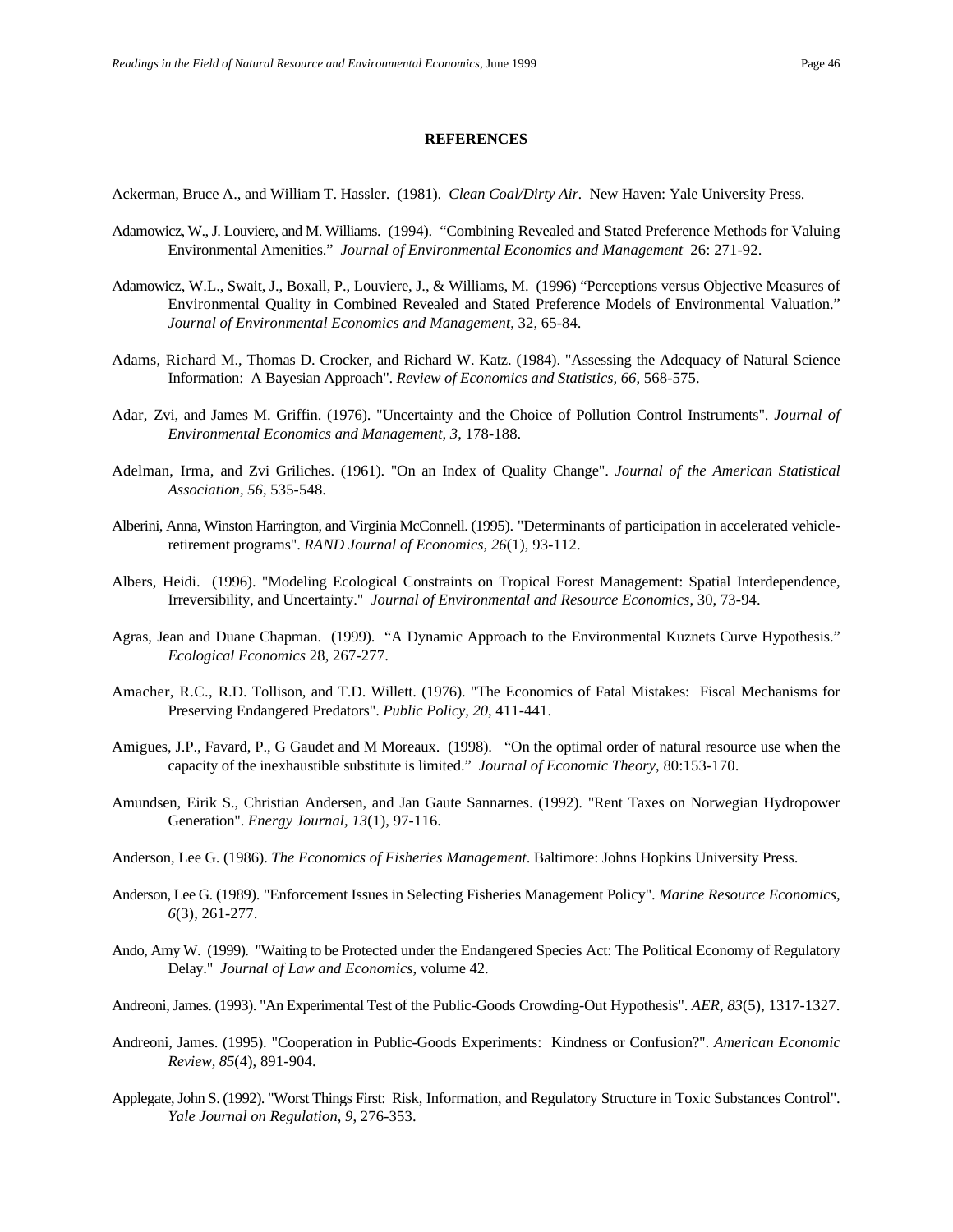- Arnason, Ragnar. (1990). "Minimim information management in fisheries". *Canadian Journal of Economics, 23*(3), 630- 653.
- Arora, Seema, and Timothy N. Cason. (1996). "Why Do Firms Volunteer to Exceed Environmental Regulations? Understanding Participation in EPA's 33/50 Program". *Land Economics, 72*(4), 413-432.
- Arrow, Kenneth J. (1982). "The Rate of Discount on Public Investments with Imperfect Capital Markets". In R. C. Lind (Ed.), *Discounting for Time and Risk in Energy Policy* (pp. 115-150). Washington: Resources for the Future.
- Arrow, Kenneth J., and Sheldon Chang. (1982). "Optimal Pricing, Use, and Exploration of Uncertain Natural Resource Stocks". *Journal of Environmental Economics and Management, 9*, 1-10.
- Arrow, Kenneth, Maureen Cropper, George Eads, Robert Hahn, Lester Lave, Roger Noll, Paul Portney, Miton Russell, Richard Schmalensee, Kerry Smith, and Robert Stavins (1996). "Is There a Role for Benefit-Cost Analysis in Environmental, Health, and Safety Regulation?" *Science*, April 12.
- Arrow, Kenneth J., and Anthony C. Fisher. (1974). "Environmental Preservation, Uncertainty, and Irreversibility". *Quarterly Journal of Economics, 87*, 312-319.
- Arrow, Kenneth J., and Mordecai Kurz. (1970). *Public Investment, the Rate of Return, and Optimal Fiscal Policy*. Baltimore: Johns Hopkins Press.
- Arrow, Kenneth J. , and Robert C. Lind. (1970). "Uncertainty and the Evaluation of Public Investment Decisions". *American Economic Review, 60*, 364-378.
- Asch, Peter, and Joseph J. Seneca. (1976). "Monopoly and External Costs: An Application of Second-Best Theory to the Automobile Industry". *Journal of Environmental Economics and Management, 3*, 69-79.
- Ascher, William, and Robert Healy. (1990). *Natural Resource Policymaking in Developing Countries: Economic Growth and Income Distribution*. Durham, NC: Duke University Press.
- Asheim, Geir. (1991). "Unjust Intergenerational Allocations." *Journal of Economic Theory*, 54, 350-471.
- Atkinson, Scott E. (1983). "Marketable Pollution Permits and Acid Rain Externalities." *Canadian Journal of Economics*, 16(4): 704-722.
- Atkinson, Scott E., and Robert Halvorsen. (1984). "A New Hedonic Technique for Estimating Attribute Demand: An Application to the Demand for Automobile Fuel Efficiency". *Review of Economics and Statistics, 66*, 417-426.
- Atkinson, Scott E. and Donald H. Lewis. (1974). "A Cost-Effectiveness Analysis of Alternative Air Quality Control Strategies." *Journal of Environmental Economics and Management*, 1: 237-250.
- Atkinson, Scott E., and T.H. Tietenberg. (1982). "The Empirical Properties of Two Classes of Designs for Transferable Discharge Permit Markets". *Journal of Environmental Economics and Management, 9*, 101-121.
- Axtell, Robert L., and Robert W. Hahn. (1990). "On the Presumed Superiority of Transferable Property Rights". *Draft, 1*, 1-28.
- Ayres, Robert U. (1988). "Optimal Investment Policies with Exhaustible Resources: An Information-Based Model". *Journal of Environmental Economics and Management, 15*, 439-461.
- Azzoni, Carlos R., and Joao Y. Isai. (1994). "Estimating the costs of environmental protection in Brazil". *Ecological Economics, 11*, 127-133.

Bachmura, F.T. (1971). "Economics of Vanishing Speices". *Natural Resources Journal, 11*, 674-692.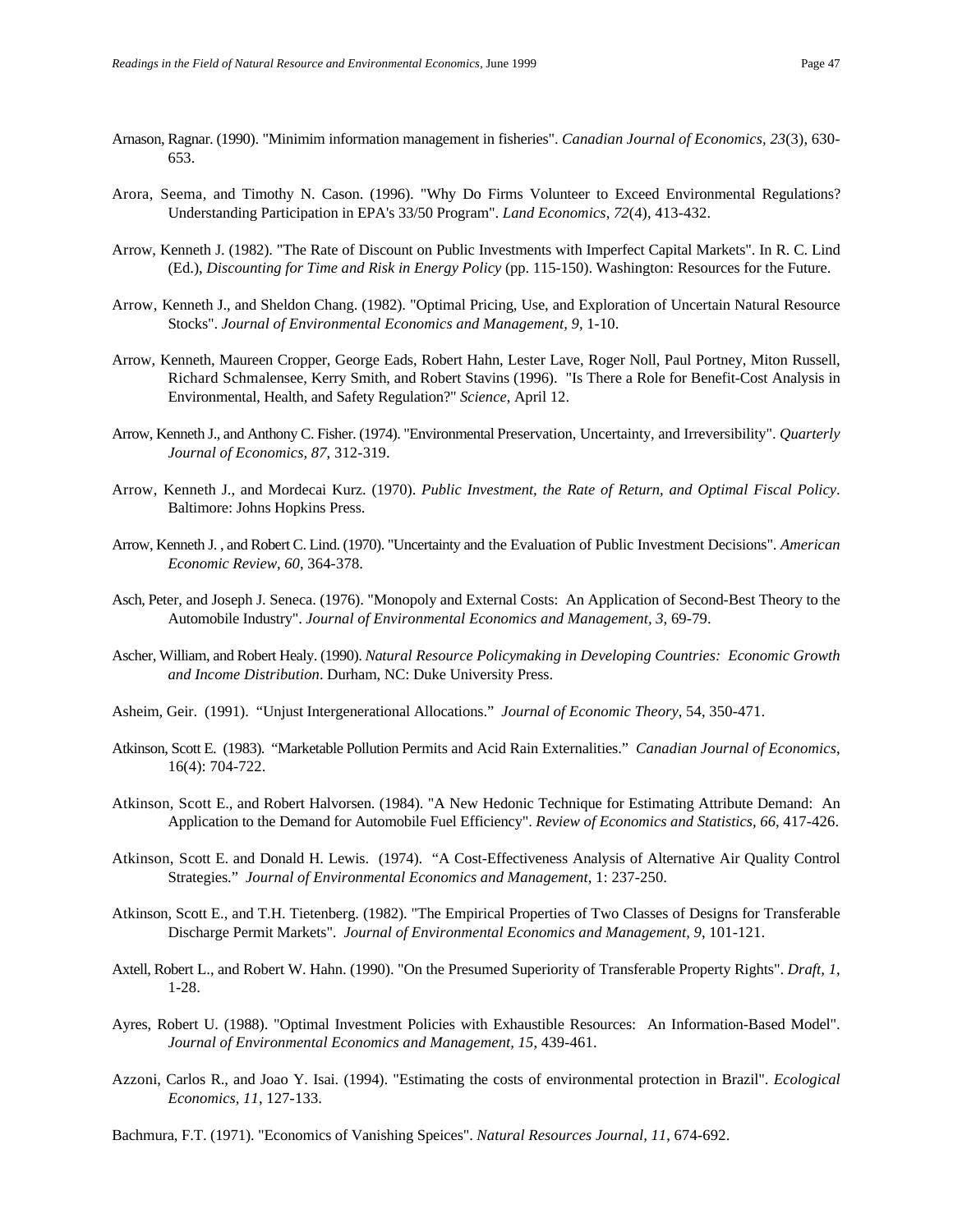- Baik, K. W., and J. Shogren. (1994). "Environmental Conflicts with Reimbursement for Citizen Suits." *Journal of Environmental Economics and Management*, 27, 1-20.
- Baldwin, Laura H., Robert C. Marshall, and Jean-Francois Richard. (1997). "Bidder Collusion at Forest Service Timber Sales". *Journal of Political Economy, 105*(4), 657-699.
- Ballard, Charles L., and Don Fullerton. (1992). "Distortionary Taxes and the Provision of Public Goods". *Journal of Economic Perspectives, 6*(3), 117-131.
- Baram, Michael S. (1980). "Cost Benefit Analysis: An Inadequate Basis for Health, Safety and Environmental Regulatory Decisionmaking". *Ecology Law Quarterly, 8*, 473-531.
- Barbier, Edward B. (1997). "Introduction to the Environmental Kuzents Curve Special Issue." *Environment and Development Economics* 2, 369-381.
- Barbier, Edward B., J.C. Burgess, and Anil Markandya. (1991). "The Economics of Tropical Deforestation". *Ambio, 20*(2), 55-58.
- Barbier, Edward B., and Anil Markandya. (1990). "The Conditions for Achieving Environmentally Sustainable Development". *European Economic Review, 34*(2-3), 659-669.
- Bardhan, Pranab. (1993). "Symposium on Management of Local Commons". *Journal of Economic Perspectives, 7*(4), 87- 92.
- Barham, B.L., and O.T. Coomes. (1994). "Reinterpreting the Amazon rubber boom: investment, the state, and Dutch disease". *Latin American Research Review, 29*(2), 73-109.
- Barnes, J.I. (1996). "Changes in the economic use value of elephant in Botswana: the effect of international trade prohibition". *Ecological Economics, 18*, 215-230.
- Barnett, A.H. (1980). "The Pigouvian Tax Rule under Monopoly". *AER, 70*(5), 1037-1041.
- Barnett, Harold J., and Chandler Morse. (1963). *Scarcity and Growth: The Economics of Natural Resource Availablity*. Baltimore: Johns Hopkins University Press, for Resources for the Future.
- Barrett, Scott. (1991). "Optimal Soil Conservation and the Reform of Agricultural Pricing Policies." *Journal of Development Economics*, 36, 167-187.
- Barrett, Scott. (1994a). "Self-Enforcing International Environmental Agreements." *Oxford Economic Papers*, 46, 878- 894.
- Barrett, Scott. (1994b). "Strategic Environmental Policy and International Trade". *Journal of Public Economics, 54*, 325- 338.
- Barrett, Scott. (1997). "The Strategy of Trade Sanctions in International Environmental Agreements". *Resource and Energy Economics, 19*, 345-361.
- Barrett, Scott. (1998a). "On the Theory of Diplomacy of Environmental Treaty-Making." *Environmental and Resource Economics* 11(3-4):317-333.

Barrett, Scott. (1999b). "A Theory of Full International Cooperation." *Journal of Theoretical Politics*, forthcoming.

Barthold, Thomas. (1994). "Issues in the Design of Environmental Excise Taxes". *JEP, 8*(1), 133-152.

Barrett, Scott. (1998b). "Political Economy of the Kyoto Protocol." *Oxford Review of Economic Policy*, 14, 20-39.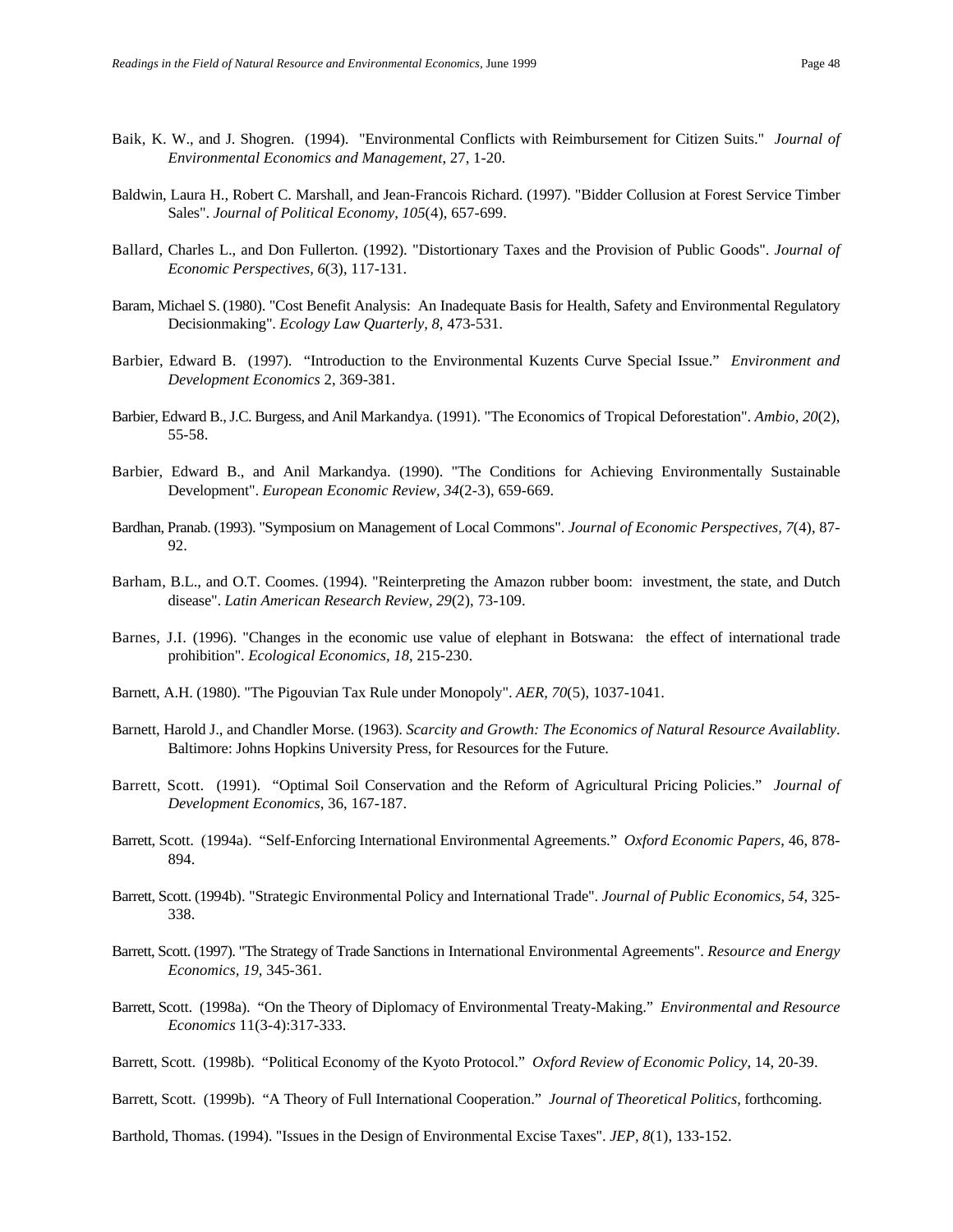Bartik, Timothy J. (1988a). "Benefits of Amenity Improvements in Hedonic Price Models". *Land Economics, 64*, 172-183.

- Bartik, Timothy J. (1988b). "Evaluating the Benefits of Non-Marginal Reductions in Pollution Using Information on Defensive Expenditures". *Journal of Environmental Economics and Management, 15*, 111-127.
- Bartik, Timothy J., and V. Kerry Smith. (1984). "Urban Amenities and Public Policy". *draft, Working paper No. 84-W8 at Vanderbilt University, Department of Economics and Business Administration*.
- Batie, Sandra S. (1989). "Sustainable Development: Challenges to the Agricultural Economics Profession". *American Journal of Agricultural Economics, 71*, 1083-1101.
- Baumol, William J. (1968). "On the Social Rate of Discount". *American Economic Review, 57*, 788-802.
- Baumol, William J. (1972). "On Taxation and the Control of Externalitiees". *AER, 62*(3), 307-322.
- Baumol, William J., and Wallace E. Oates. (1971). "The Use of Standards and Prices For Protection of the Environment". *Swedish Journal of Economics, 73*(1), 42-54.
- Baumol, William J., and Wallace E. Oates. (1988). *The Theory of Environmental Policy: Externalities, Public Outlays, and the Quality of Life*. Englewood Cliffs, NJ: Prentice-Hall.
- Beavis, Brian, and Martin Walker. (1983). "Random Wastes, Imperfect Monitoring and Environmental Quality Standards". *Journal of Public Economics, 21*, 377-387.
- Beckmann, Martin J. (1968). *Dynamic Programming of Economic Decisions*. New York: Springer-Verlag.
- Bell, Frederick W. (1972). "Technological Externalities and Common Property Resources: An Empirical Study of the U.S. Northern Lobster Fishery". *Journal of Political Economy, 80*, 148-153.
- Bellman, Richard. (1957). *Dynamic Programming*. Princeton, NJ: Princeton University Press.
- Bellman, Richard, and Stuart Dreyfus. (1962). *Applied Dynamic Programming*. Princeton, NJ: Princeton University Press.
- Benjamin, N.C, S. Devarajan, and R.J. Weiner. (1989). "The 'Dutch' disease in a developing country: oil reserves in Cameroon". *Journal of Development Economics, 30*, 71-92.
- Berck, Peter. (1979a). "Economics of Timber: A Renewable Resource in the Long Run". *Bell Journal of Economics, 10*, 447-462.
- Berck, Peter. (1979b). "Open Access and Extinction". *Econometrica, 47*, 877-882.
- Berck, Peter. (1981). "Optimal Management of Renewable Resources with Growing Demand and Stock Externalities". *Journal of Environmental Economics and Management, 8*, 105-117.
- Berck, Peter, and Bentley, William R. (1997). "Hotelling's Theory, Enhancement, and the Taking of the Redwood National Park." *American Journal of Agricultural Economics*, 79, pp. 287-298.
- Berck, Peter, and Perloff, Jeffrey M. (1984). "An Open-Access Fishery with Rational Expectations." *Econometrica*, 52, pp. 489-506.
- Berck, Peter, and Roberts, Michael. (1996). "Natural Resource Prices: Will They Ever Turn Up?" *Journal of Environmental Economics and Management*, 31, pp. 65-78.
- Berg, Elin, Snorre Kverndokk, and Knut Einar Rosendahl. (1997). "Market Power, International CO2 Taxation and Oil Wealth". *Energy Journal, 18*(4), 33-71.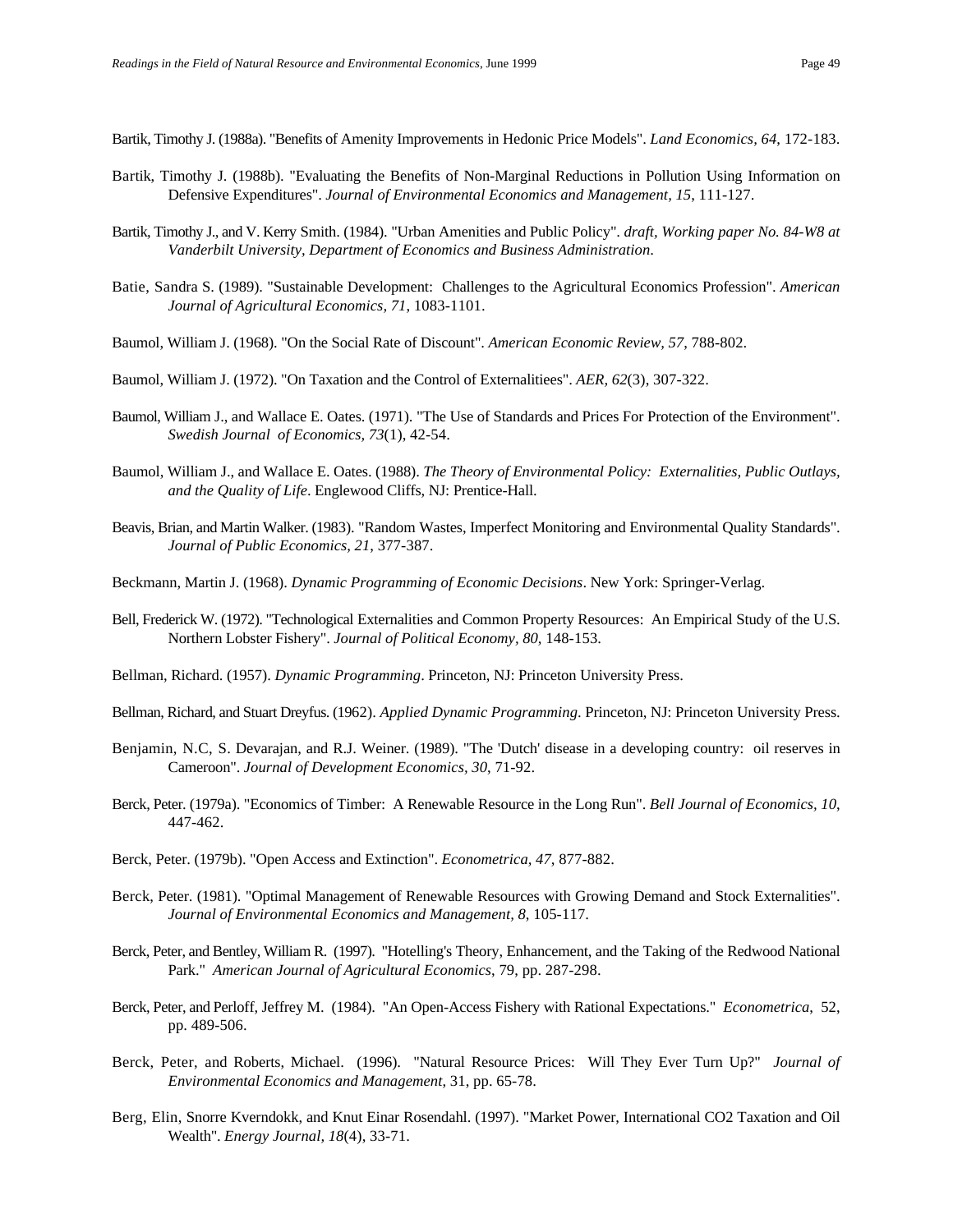- Bergstrom and Cornes. (1981). "Gorman and Musgrave are Dual: An Antipodean Theorem on Public Goods" *Economics Letters*, 7:371-378.
- Bergstrom and Cornes. (1983). "Independence of Allocative Efficiency from Distribution in the Theory of Public Goods." *Econometrica*, 51(6):1753-65.
- Berndt, Ernst, Charles Kolstad, and J. K. Lee. (1993). "Measuring the Energy Efficiency and Productivity Impacts of Embodied Technical Change." *Energy Journal*, 14, 33-55.
- Bertsekas, Dimitri. (1987). *Dynamic Programming: Deterministic and Stochastic Models*. Englewood Cliffs, NJ: Prentice Hall.
- Besanko, David. (1987). "Performance versus design standards in the regulation of pollution." *Journal of Public Economics*, 34: 19-44.
- Bhagwati, J., and T.N. Srinivasan. (1996). "Trade and the Environment: Does Environmental Diversity Detract from the Case for Free Trade?". In J. N. Bhagwati and R. E. Hudec (Eds.), *Fair Trade and Harmonization* (Vol. 1, ). Cambridge: MIT Press.
- Bingham, Taylor H., Donald W. Anderson, and Philip C. Cooley. (1987). "Distribution of the Generation of Air Pollution". *Journal of Environmental Economics and Management, 14*, 30-40.
- Binkley, C.S. (1987). "When is the Optimal Economics Rotation longer Than the Rotation of Maximum Sustained Yield?". *Journal of Environmental Economics and Management, 14*, 152-158.
- Bishop, Richard C. (1978). "Endangered Species and Uncertainty; The Economics of a Safe Minimum Standard". *American Journal of Agricultural Economics, 60*, 10-18.
- Bishop, Richard C. (1982). "Option Value: An Exposition and Extension". *Land Economics, 58*, 1-15.
- Bishop, Richard C., and Thomas A. Heberlein. (1979). "Measuring Values of Extramarket Goods: Are Indirect Measures Biased?". *American Journal of Agricultural Economics, 61*, 926-930.
- Bishop, Richard C., and Thomas A. Heberlein. (1990). "The Contingent Valuation Method". In R. Johnson and G. Johnson (Eds.), *Economic Valuation of Natural Resources: Issues, Theory and Applications* . Boulder, CO: Westview Press.
- Bishop, Richard C., Thomas A. Heberlein, and Mary Jo Kealy. (1983). "Hypothetical Bias in Contingent Valuation: Results from a Simulated Market". *Natural Resources Journal, 23*, 619-633.
- Bishop, Richard C., and Karl C. Samples. (1980). "Sport and Commercial Fishing Conflicts: A Theoretical Analysis". *Journal of Environmental Economics and Management, 7*, 220-233.
- Bjorndal, Trond. (1993). "Optimal Vessel Size in Norwegian Fishing". *Land Economics, 69*(1), 98.
- Bjorndal, Trond, and Jon M. Conrad. (1987). "The Dynamics of an Open Access Fishery". *Canadian Journal of Economics, 20*, 74-85.
- Blackman, Sue A. Batey, and William J. Baumol. (1980). "Modified Fiscal Incentive in Environmental Policy". *Land Economics, 56*, 417-431.
- Blitzer, Charles, Richard Eckaus, Supriya Lahiri, and Alexander Meeraus. (1993). "Growth and Welfare Losses from Carbon Emissions Restrictions: A General Equilibrium Analysis of Egypt". *The Energy Journal, 14*(1), 57-82.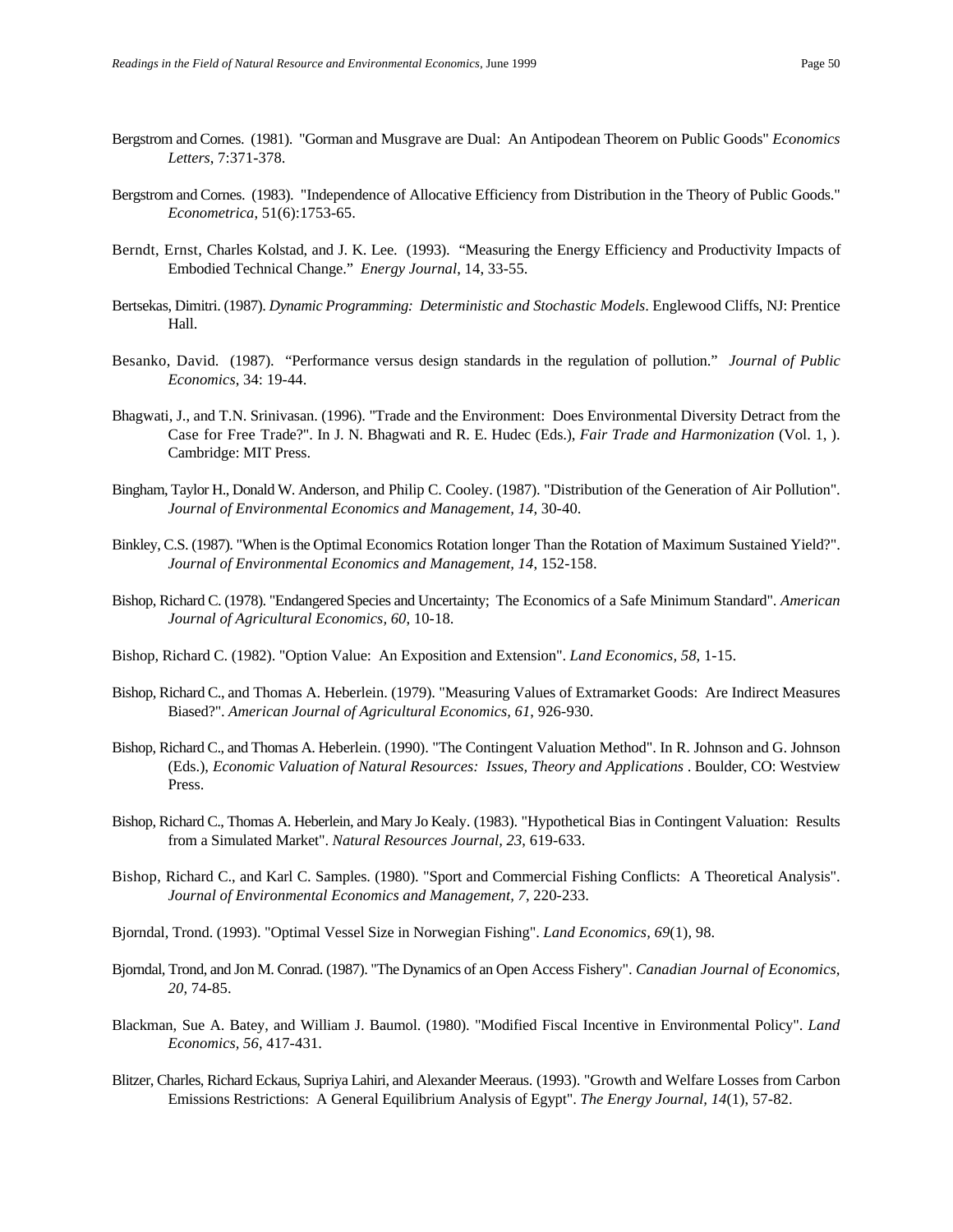- Blomquist, G.C., M.C. Berger, and J.P. Hoehn. (1988). "New Estimates of Quality of Life in Urban Areas." *American Economic Review* 78(1): 89-107.
- Boal, William M. (1995). "Testing for employer monopsony in turn-of-the-century coal mining". *RAND Journal of Economics, 26*(3), 519-536.
- Bockstael, N. (1996). "Travel Cost Models." *The Handbook of Environmental Economics*, D. Bromley, ed., Blackwell Publishers.
- Bockstael, Nancy E. and W. Michael Hanemann. (1987). "Time and the Recreation Demand Model." *American Journal of Agricultural Economics*, 293-302.
- Bockstael, Nancy E., W. Michael Hanemann, and Catherine L. Kling. (1987). "Estimating the value of water quality improvements in a recreational demand framework". *Water Resources Research, 23*, 951-960.
- Bockstael, Nancy E., and Kenneth E. McConnell. (1981). "Theory and Estimation of the Household Production Function for Wildlife Recreation". *Journal of Environmental Economics and Management, 8*, 199-214.
- Bockstael, Nancy E., and Kenneth E. McConnell. (1983). "Welfare Measurement in the Household Production Framework". *American Economic Review, 73*, 806-814.
- Bockstael, Nancy E., and Kenneth E. McConnell. (1993). "Public Goods as Characteristics of Non-Market Commodities." *Economic Journal*, pp. 1244-1257.
- Bockstael, N., K. McConnell, and I. Strand. (1991). "Recreation," Braden and Kolstad, eds., *Measuring the Demand for Environmental Quality*.
- Bohi, Douglas R., and Michael A. Toman. (1984). *Analyzing Nonrenwable Resource Supply*. Washington, D.C.: Resources for the Future.
- Bohi, Douglas R., Michael A. Toman, and Margaret Walls. (1996). *The Economics of Energy Security*. Boston: Kluwer.
- Bohm, Peter. (1981). *Deposit-Refund Systems: Theory and Applications to Environmental, Conservation and Consumer Policy*. Baltimore: Johns Hopkins Press, for Resources For the Future.
- Bohm, Peter. (1993). "Incomplete International Cooperation to Reduce CO<sub>2</sub> Emissions: Alternative Policies." *Journal of Environmental Economics and Management* 24, 258-271.
- Bohm, Peter. (1997). *Joint Implementation as Emission Quota Trade: An Experiment Among Four Nordic Countries*, Nordic Council of Ministers, Copenhagen.
- Bohm, Peter. (1975) "Option Demand and Consumer's Surplus: Comment." *American Economic Review*, 65, 733-736.
- Bohm, Peter. (1998) "Public Investment Issues and Efficient Climate Change Policy", Part 1, in *The Welfare State, Public Investment, and Growth*, eds. H. Shibata and T. Ihori, Springer-Verlag Tokyo.
- Bohm, Peter and Bjorn Larsen. (1994) "Fairness in a Tradeable-Permit Treaty for Carbon Emissions Reductions in Europe and the Former Soviet Union." *Environment and Resource Economics*, 4:219-239.
- Bohm, Peter, and Clifford F. Russell. (1985). "Comparative Analysis of Alternative Policy Instruments". In A. V. Kneese and J. L. Sweeney (Eds.), *Handbook of Natural Resource and Energy Economics* (Vol. 1, ). Amsterdam: North-Holland.
- Booker, J. F., and R. A. Young. (1994). "Modeling intrastate and interstate markets for Colorado river water resources." *Journal of Environmental Economics and Management*, 26: 66-87.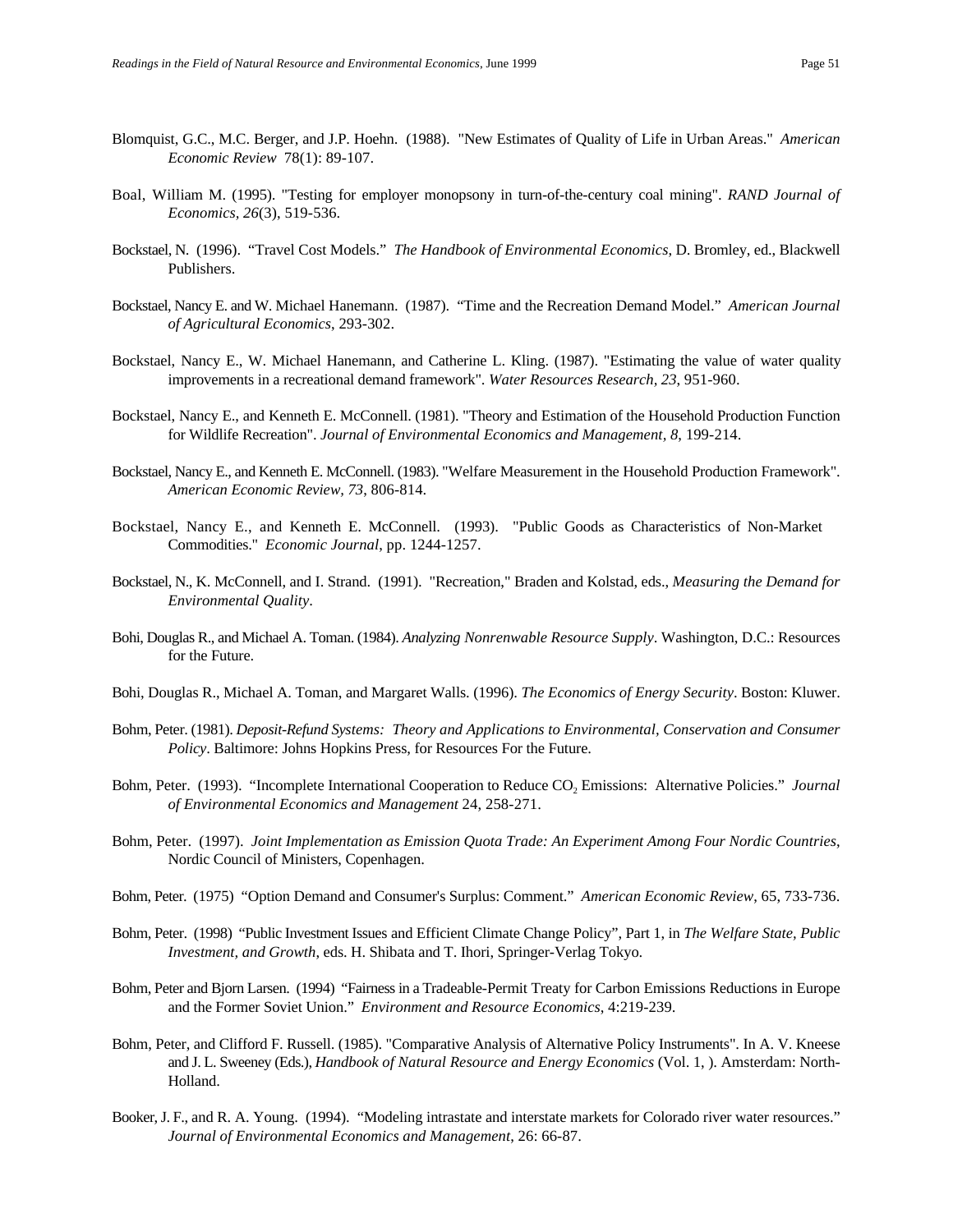- Borenstein, Severin, and Andrea Shepard. (1996). "Dynamic pricing in retail gasoline markets". *RAND Journal of Economics, 27*(3), 429-451.
- Boskin, Michae J. *et al.* (1985). "New Estimates of the Value of Federal Mineral Rights and Land". *American Economic Review, 75*, 923-936.
- Bovenberg, A. Lans, and Ruud A. de Mooij. (1994). "Environmental Levies and Distortionary Taxation". *American Economic Review, 84*(4), 1085-1089.
- Bovenberg, A. Lans, and Lawrence H. Goulder. (1996). "Optimal Environmental Taxation in the Presence of Other Taxes: General-Equilibrium Analyses". *American Economic Review, 86*(4), 985-1000.
- Bowes, Michael D., and John V. Krutilla. (1985). "Multiple Use Management of Public Forestlands". In A. V. Kneese and J. L. Sweeney (Eds.), *Handbook of Natural Resource and Energy Economics* (Vol. 2, ). Amsterdam: North-Holland.
- Bowker, J.M., and John R. Stoll. (1988). "Use of Dichotomous Choice Nonmarket Methods to Value the Whooping Crane Resource". *American Journal of Agricultural Economics, 70*, 372-381.
- Boyce, James K. (1994). "Inequality as a cause of environmental degradation". *Ecological Economics, 11*, 169-178.
- Boyer, Marcel, and Jean-Jacques Laffont. (1999). "Toward a Political Theory of the Emergence of Environmental Incentive Regulation." *RAND Journal of Economics* 30(1), pp. 137-157.
- Boyle, Kevin J., and Richard C. Bishop. (1987). "The Total Value of Wildlife: A Case Study Involving Endangered Species". *Water Resources Research, 23*, 943-950.
- Boyle, Kevin J., and Richard C. Bishop. (1988). "Welfare Measurements Using Contingent Valuation: A Comparison of Techniques". *American Journal of Agricultural Economics, 70*, 20-28.
- Braden, John B. and Charles D. Kolstad, eds. (1991). *Measuring the Demand for Environmental Quality*. Amsterdam: North Holland.
- Bradford, D.F. (1975). "Constraints on Government Investment Opportunities and the Choice of a Discount Rate". *American Economic Review, 65*, 887-895.
- Brannan, M., and E. Schwartz. (1985). "Evaluating Natural Resource Investments." *Journal of Business*, No. 58, pp. 135- 157.
- Brazee, R., and R. Mendelsohn. (1988). Timber harvesting with flucuating prices. *Forest Science*, 34:359-372.
- Bromley, Daniel W. (1990). "The Ideology of Efficiency: Searching for a Theory of Policy Analysis". *Journal of Enviornmental Economics and Management, 19*, 86-107.

Bromley, Daniel W., ed. ( 1995). *The Handbook of Environmental Economics*. Cambridge, USA: Blackwell.

- Brooks, R., M. Murray, J. Cotroneo, and S. Salant. (1999). "When is the Standard Analysis of Common Property Extraction Under Free Access Correct? A Game-Theoretic Justification for Non Game-Theoretic Analyses." *Journal of Political Economy*, forthcoming.
- Brookshire, David S., and Don L. Coursey. (1987). "Measuring the Value of a Public Good: An Empirical Comparison of Elicitation Procedures". *American Economic Review, 77*, 554-556.
- Brookshire, David S., Don L. Coursey, and William D. Schulze. (1987). "The External Validity of Experimental Economics Techniques: Analysis of Demand Behavior". *Economic Inquiry, 25*, 239-250.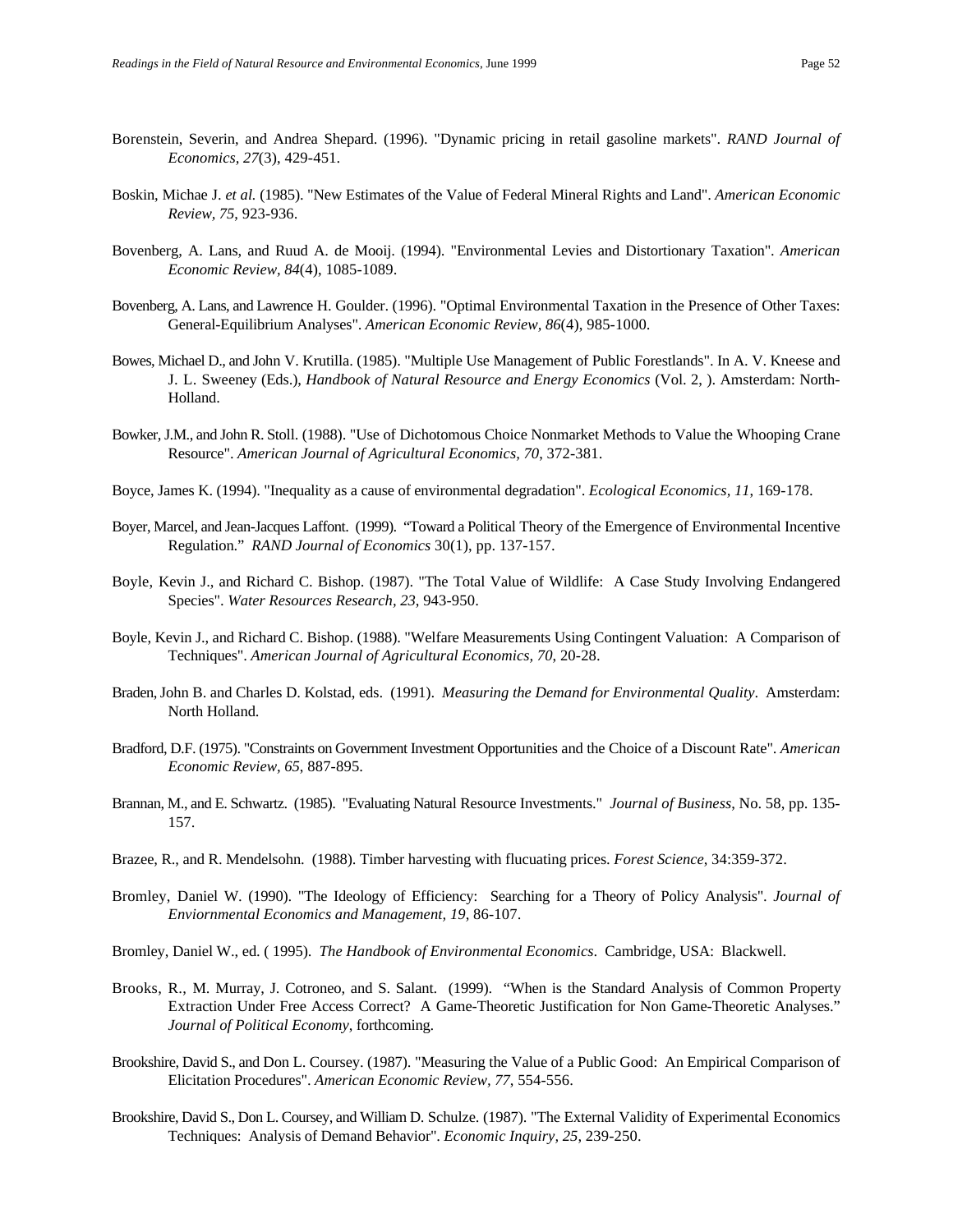- Brookshire, David S., Larry S. Eubanks, and Alan Randall. (1983). "Estimating Option Prices and Existence Values for Wildlife Resources". *Land Economics, 59*, 1-15.
- Brookshire, David S., Mark A. Thayer, William D. Schulze, and Ralph d'Arge. (1982). "Valuing Public Goods: A Comparison of Survey and Hedonic Approaches". *American Economic Review, 72*, 165-177.
- Browder, John O., Eraldo Aparecido Trondoli Matricardi, and Wilson Soares Abdala. (1996). "Is sustainable tropical timber production financially viable? A comparative analysis of mahogany silviculture among small farmers in the Brazilian Amazon". *Ecological Economics, 16*, 147-159.
- Brown, Gardner M. (1974). "An Optimal Program for Managing Common Property Resources with Congestion Externalities". *Journal of Political Economy, 82*, 163-173.
- Brown, Gardner M. and Robert Mendelsohn. (1984). "The Hedonic Travel Cost Method." *Review of Economics and Statistics*, 66(3), 427-33.
- Brown, Gardner M., and Barry C. Field. (1979). "The Adequacy of Measures for Signalling the Scarcity of Resources". In V. K. Smith (Ed.), *Scarcity and Growth Reconsidered* . Baltimore: Johns Hopkins University Press.
- Brown, Gardner M., and J.H. Goldstein. (1984). "A Model for Valuing Endangered Species". *Journal of Environmental Economics and Management, 11*, 303-309.
- Brown, Gardner M., and Robert Mendelsohn. (1984). "The Hedonic Travel Cost Method". *Review of Economics and Statistics, 66*, 427-433.
- Brown, Gardner M. and Jason F. Shogren. (1998). "The Economics of the Endangered Species Act." *Journal of Economic Perspectives*, volume 12, number 3, pp. 3-20.
- Brown, James N., and Harvey S. Rosen. (1982). "On the Estimation of Structural Hedonic Prices Models". *Econometrica, 50*, 765-768.
- Buchanan, James M. and Gordon Tullock. (1975). "Polluters' profits and political response: Direct controls vs. taxes." *American Economic Review*, 65: 981-984.
- Bull, Nicholas, Kevin A. Hassett, and Gilbert E. Metcalf. (1994). "Who Pays Broad-Based Energy Taxes? Computing Lifetime and Regional Incidence". *Energy Journal, 15*(3), 145-164.
- Bulow, J. (1982). "Durable Goods Monopolist". *Journal of Political Economy, 90*, 314-332.
- Burby, Raymond J., and Robert G. Paterson. (1993). "Improving Compliance with State Environmental Regulations". *Journal of Policy Analysis and Management, 12*(4), 753-772.
- Burness, H. Stuart. (1976). "On the Taxation of Nonreplenishable Natural Resources". *Journal of Environmental Economics and Management, 3*, 289-311.
- Burness, H. Stuart, Ronald G. Cummings, and G.W. Harrison. (1991). "Valuing Enviornmental Goods: A Critical Appraisal of the State of the Art". In A. Dinar and D. Zilberman (Eds.), *The Economics and Management of Water and Drainage in Agriculture* . Boston: Kluwer Academic Publishers.
- Burrows, Paul. (1986). "Nonconvexity Induced by External Costs on Production: Theoretical Curio or Policy Dilemma?". *Journal of Environmental Economics and Management, 13*, 101-128.
- Burt, Oscar R. (1967a). "Groundwater Management under Quadratic Criteria Function". *Water Resources Research, 3*, 673- 682.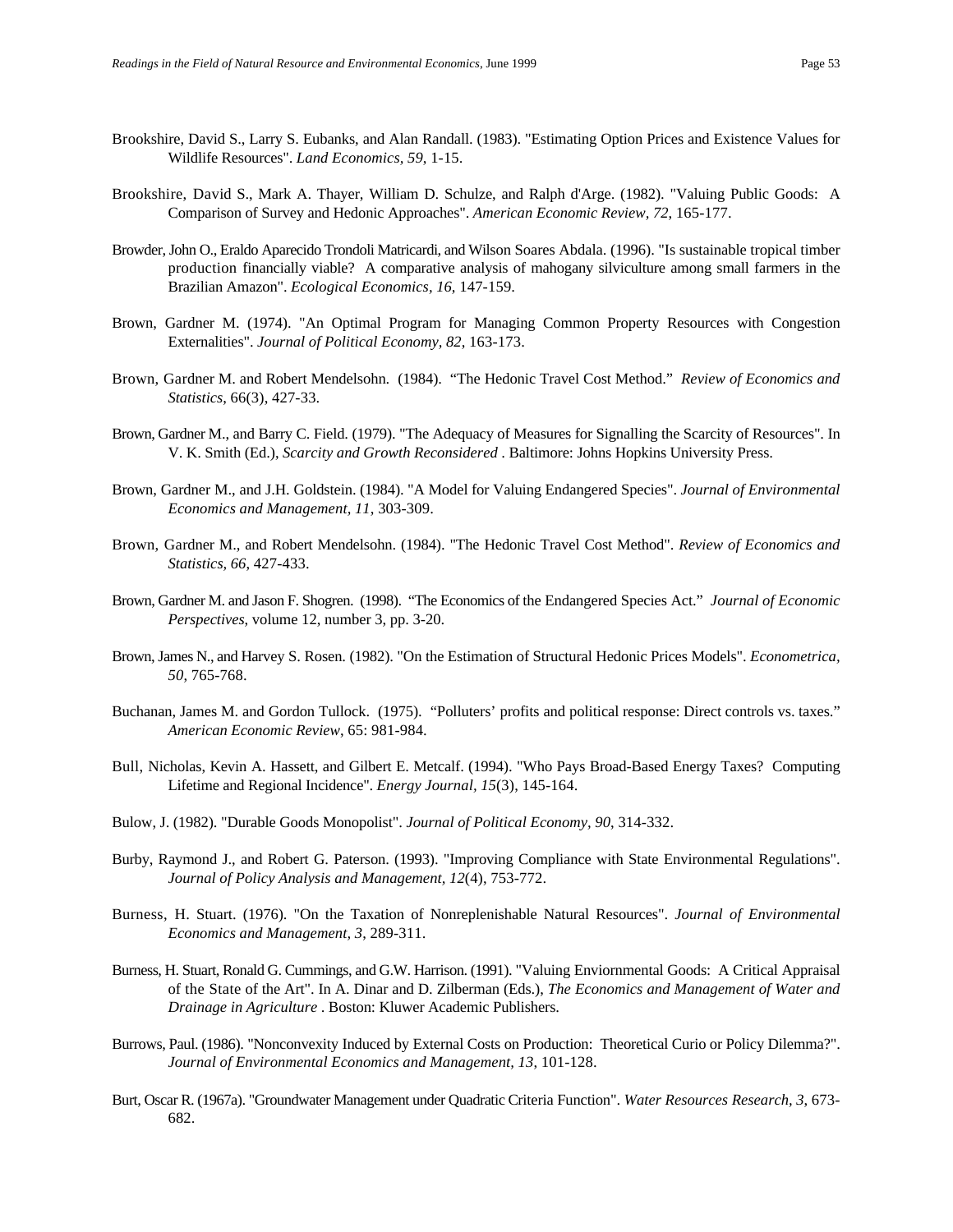Burt, Oscar R. (1967b). "Temporal Allocation of Groundwater". *Water Resources Research, 3*, 45-56.

- Burt, Oscar R. (1981). "Farm Level Economics of Soil Conservation in the Palouse Area of the Northwest". *American Journal of Agricultural Economics, 63*, 83-92.
- Burt, O. and D. Brewer. (1971). "Estimates of Net Social Benefits for Outdoor Recreation." *Econometrica*, 39, 813- 827.
- Burtraw, Dallas. (1996). "The SO<sub>2</sub> Emissions Trading Program: Cost Savings Without Allowance Trades", *Contemporary Economic Policy*, April, *14*, 79-94.
- Burtraw, Dallas, Alan Krupnick, Erin Mansur, David Austin, and Deirdre Farrell. (1997). "The Costs and Benefits of Reducing Acid Rain", Discussion Paper 97-31-REV, Resources for the Future, Washington, D.C.
- Bustani, Alberto, and Elisa Cobas. (1993). "The Impact of Natural Gas Imports on Air Pollutant Emissions in Mexico". *Energy Journal, 14*(3), 1-15.
- Cameron, Trudy A. (1988). "A New Paradigm for Valuing Nonmarket Goods Using Referendum Data: Maximum Likelihood Estimation by Censored Logistic Regression". *Journal of Environmental Economics and Management, 15*, 355-379.
- Cameron, Trudy A. (1992). "Combining Contingent Valuation and Travel Cost Data for the Valuation of Nonmarket Goods." *Land Economics*, pp. 302-317.
- Cameron, T.A. and J.Englin. (1997). "Welfare Effects of Changes in Environmental Quality Under Individual Uncertainty about Use." *Rand Journal of Economics* 28(Special Issue): S45-S70.
- Cameron, Trudy A., and M.D. James. (1987). "Efficient Estimation Methods for 'Closed-Ended' Contingent Valuation Survey Data". *Review of Economics and Statistics, 69*, 269-276.
- Cansier, Dieter, and Raimund Krumm. (1997). "Air pollutant taxation: an empirical survey". *Ecological Economics, 22*, 59-70.
- Caputo, Michael R. (1990a). "New Qualitative Properties in the Competitive Nonrenewable Resource Extracting Model of the Firm". *International Economics Review, 31*, 829-839.
- Caputo, Michael R. (1990b). "A Qualitative Characterization of the Competitive Nonrenewable Resource Extracting Firm". *Journal of Environmental Economics and Management, 18*, 206-226.
- Carraro, Carlo and Dominico Siniscalco. (1993). "Strategies for the International Protection of the Environment." *Journal of Public Economics*, 52, 309-328.
- Carlton, D.W. and G.C. Loury. (1986). "The Limitations of Pigouvian Taxes as a Long-Run Remedy for Externalities: An Extension of Results." *Quarterly Journal of Economics* 101(3): 631-634.
- Carson, R. T., N. E. Flores, and W. M. Hanemann. (1998). "Sequencing and Valuing Public Goods." *E,* November.
- Carson R.T., W.M. Hanemann, R.J. Kopp, *et al*. (1997). "Temporal Reliability of Estimates from Contingent Valuation." *Land Economics* 73(2): 151-163.
- Carson, R.T., Louviere, J.J., Anderson, D.A., Arabie, P., Bunch, D.S., Hensher, D.A., Johnson, R.M., Kuhfeld, W.F., Steinberg, D., Swait, J.D., Timmermans, H. and Wiley, J.B. (1994). "Experimental Analysis of Choice." *Marketing Letters: Special Issue on the Duke Invitational Conference on Consumer Decision-Making and Choice Behavior*, 5(4): 351-368.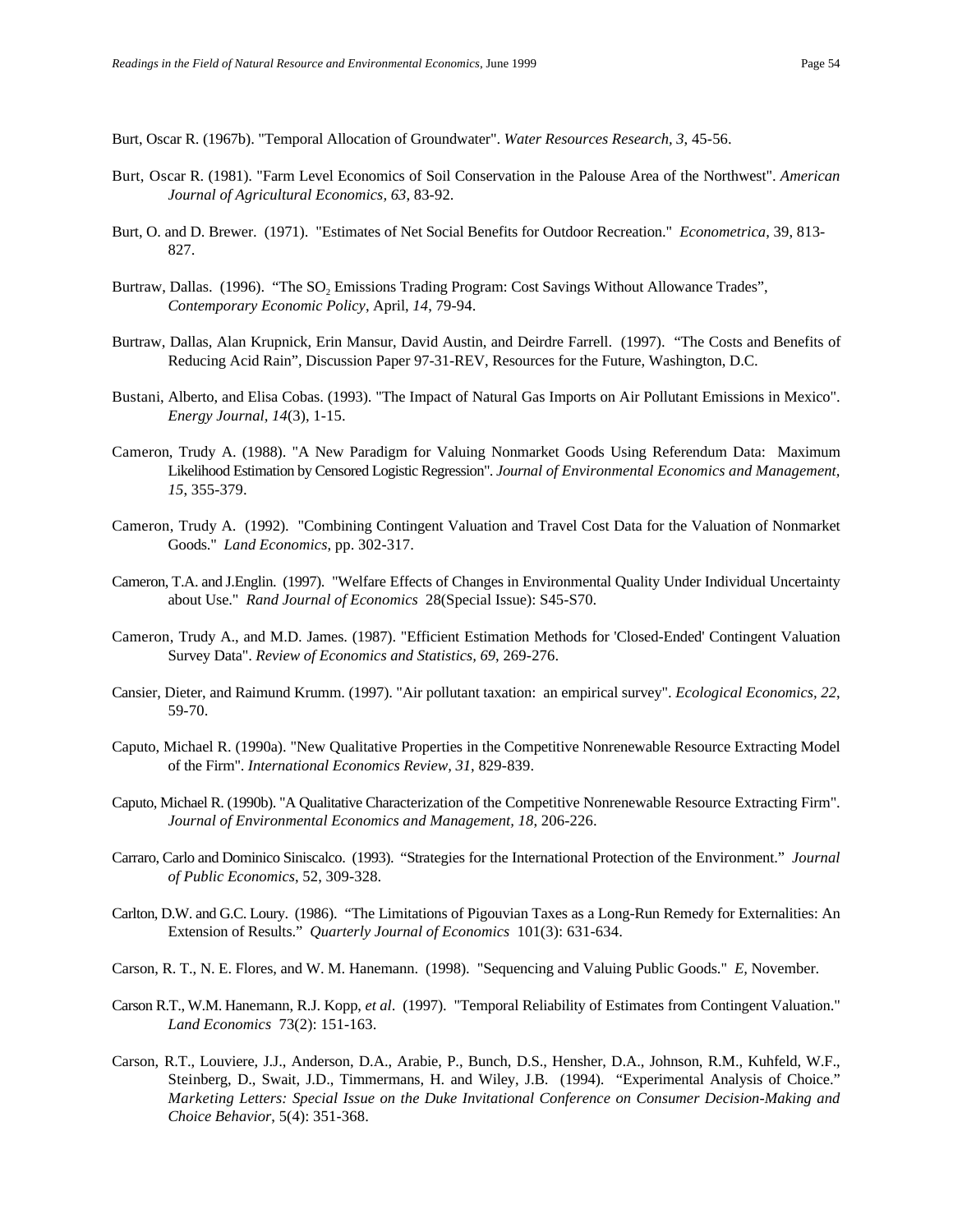- Carson, R. T. and R. C. Mitchell. (1993). "The Value of Clean Water: Willingness to Pay for Boatable, Fishable, and Swimmable Water quality." *WRR,* July.
- Cason, Timothy N. (1993). "Seller Incentive Properties of EPA's Emission Trading Auction." *Journal of Environmental Economics and Management* 25, 177-195.
- Cason, Timothy N. (1995). "An Experimental Investigation of the Seller Incentives in the EPA's Emission Trading Auction". *American Economic Review, 85*(4), 905-922.
- Chakravorty, Ujjayant, James Roumasset, and Kinping Tse. (1997). "Endongenous Substitution among Energy Resources and Global Warming." *Journal of Political Economy*, 105, 1201-1234.
- Chakravorty, Ujjayant and Darrell L. Krulce. (1994). "Heterogeneous Demand and Order of Resource Extraction." *Econometrica*, 62, 1445-1452.
- Chander, Parkash. (1993). "Dynamic Procedures and Incentives in Public Good Economies". *Econometrica, 61*(6), 1341- 1354.
- Chander, Parkash, and Henry Tulkens. (1994, 22-25 August 1994). "A Core-theoretical Solution for the Design of Cooperative Agreements on Transfrontier Pollution"*.* Paper presented at the 50th Congress of the International Institute of Public Finance, Cambridge, MA.
- Chang, Sun J. (1982). "An Economic Analysis of Forest Taxation's Impact on Optimal Rotation Age". *Land Economics, 58*, 310-323.
- Chang, Sun J. (1984). "Determination of the Optimal Rotation Age: A Theoretical Analysis". *Forest Ecology and Management, 8*, 137-147.
- Chapman, Duane. (1987). "Computation Techniques for Intertemporal Allocation of Natural Resources". *American Journal of Agricultural Economics, 69*, 134-142.
- Charles, Anthony T. (1983). "Optimal Fisheries Investment under Uncertainty". *Canadian Journal of Fisheries and Aquatic Science, 40*, 2080-2091.
- Chichilniskly, Graciela. (1994). "North-South Trade and the Global Environment". *American Economic Review, 84*(4), 851- 874.
- Chichilnisky, Graciela. (1996). "Sustainable Development: An Axiomatic Approach." *Social Choice and Welfare*, 13(2), 219-248.
- Chichilnisky, Graciela. (1997). "What Is Sustainable Development." *Land Economics*, 73, 476-491.
- Christiansen, Gregory B., and Robert H. Haveman. (1981). "The Contribution of Environmental Regulations to the Slowdown in Productivity Growth". *Journal fo Environmental Economics and Management, 8*, 381-390.
- Christiansen, Gregory B., and Thomas H. Tietenberg. (1985). "Distributional and Macroeconomic Aspects of Environmental Policy". In A. V. Kneese and J. L. Sweeney (Eds.), *Handbook of Natural Resource and Energy Economics* (Vol. 1, ). Amsterdam: North-Holland.
- Ciriacy-Wantrup, S.V. (1952). *Resource Conservation: Economics and Policies*. Berkeley: University of California Press.
- Ciriacy-Wantrup, S.V., and Richard C. Bishop. (1975). ""Common Property" As A Concept In Natural Resources Policy". *Natural Resources Journal, 15*(4), 713-727.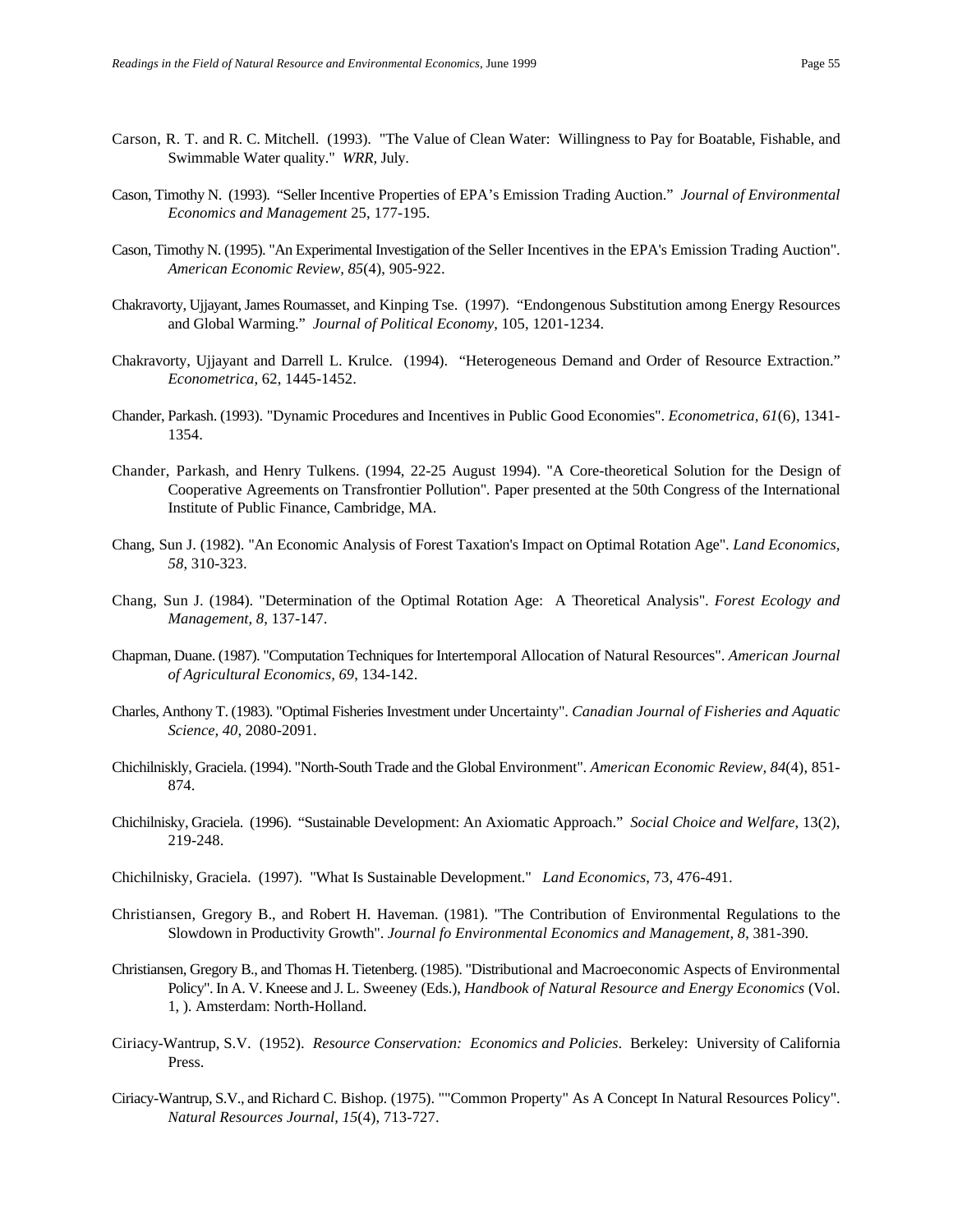Clark, Colin W. (1973). "The Economics of Overexploitation". *Science, 181*, 630-634.

- Clark, Colin W. (1990). *Mathematical Bioeconomics: The Optimal Management of Renewable Resources*. (2 ed.). New York: Wiley Inter-Interscience, John Wiley and Sons, Inc.
- Clark, Colin W., F.H. Clarke, and Gordon R. Munro. (1979). "The Optimal Exploitation of Renewable Resource Stocks: Some Problems of Irreversible Investment". *Econometrica, 47*, 25-47.
- Clark, Colin W., and Gordon R. Munro. (1975). "Economics of Fishing and Modern Capital Theory: A Simplified Approach". *Journal of Envrionmental Economics and Management, 2*, 91-106.
- Clark, Colin W., and Gordon R. Munro. (1978). "Renewable Resource Management and Extinction". *Journal of Environmental Economics and Management, 5*, 198-205.
- Clark, Colin W., and Gordon R. Munro. (1980). "Fisheries and the Processing Sector: Some Implications for Management Policy". *Bell Journal of Economics, 11*, 603-616.
- Clark, David E., and James R. Kahn. (1989). "The Two-Stage Hedonic Wage Approach: A Methodology for the Valuation of Environmental Amenities". *Journal of Environmental Economics and Management, 16*, 106-120.
- Clark, J.S., and William H. Furtan. (1983). "An Economic Model of Soil Depletion". *Journal of Environmental Economics and Management, 10*, 356-370.
- Clarke, F.H., and Gordon R. Munro. (1987). "Coastal States, Distant Water Fishing Nations and Extended Jurisdiction: A Principal-Agent Analysis". *Natural Resource Modeling, 2*, 81-107.
- Clarke, H.R., and W. J. Reed. (1989). "The tree-cutting problem in a stochastic environment: The case of age-dependent growth." *Journal of Economic Dynamics and Control*, 13:569-595 (1989).
- Cleveland, Cutler J. (1993). "An exploration of alternative measures of natural resource scarcity: the case of petroleum resources in the U.S.". *Ecological Economics, 7*, 123-157.
- Coase, Ronald H. (1960). "The Problem of Social Cost". *Journal of Law and Economics, 3*, 1-44.
- Coase, Ronald H. (1972). "Durability and Monopoly". *Journal of Law and Economics, 15*, 143-149.
- Coates, Dennis, Victoria Heid, and Michael Munger. (1994). "Not Equitable, Not Efficient: U.S. Policy on Low-Level Radioactive Waste Disposal". *Journal of Policy Analysis and Management, 13*(3), 526-538.
- Coggins, Jay S. and John R. Swinton. (1996). "The Price of Pollution: A Dual Approach to Valuing  $SO_2$  Allowances." *Journal of Environmental Economics and Management*, 30, 58-72.
- Cohen, Daniel, and Philippe Michel. (1988). "How Should Control Theory Be Used to Calculate a Time-Consistent Government Policy?". *Review of Economic Studies, 55*, 263-274.
- Collins, Robert A., and J.C. Headley. (1983). "Optimal Investment to Reduce the Decay Rate of an Income Stream: The Case of Soil Conservation". *Journal of Environmental Economics and Management, 19*, 60-71.
- Conrad, Jon M. (1980). "Quasi-Option Value and the Expected Value of Information". *Quarterly Journal of Economics, 94*, 813-820.
- Conrad, Jon M. (1989). "Bioeconomics and the Bowhead Whale". *Journal of Political Economy, 97*, 974-987.
- Conrad, Jon M. (1991) "Stopping Rules and the Control of Stock Pollutants." *Natural Resource Modeling* vol. 6, no. 3, summer, pp. 315-327.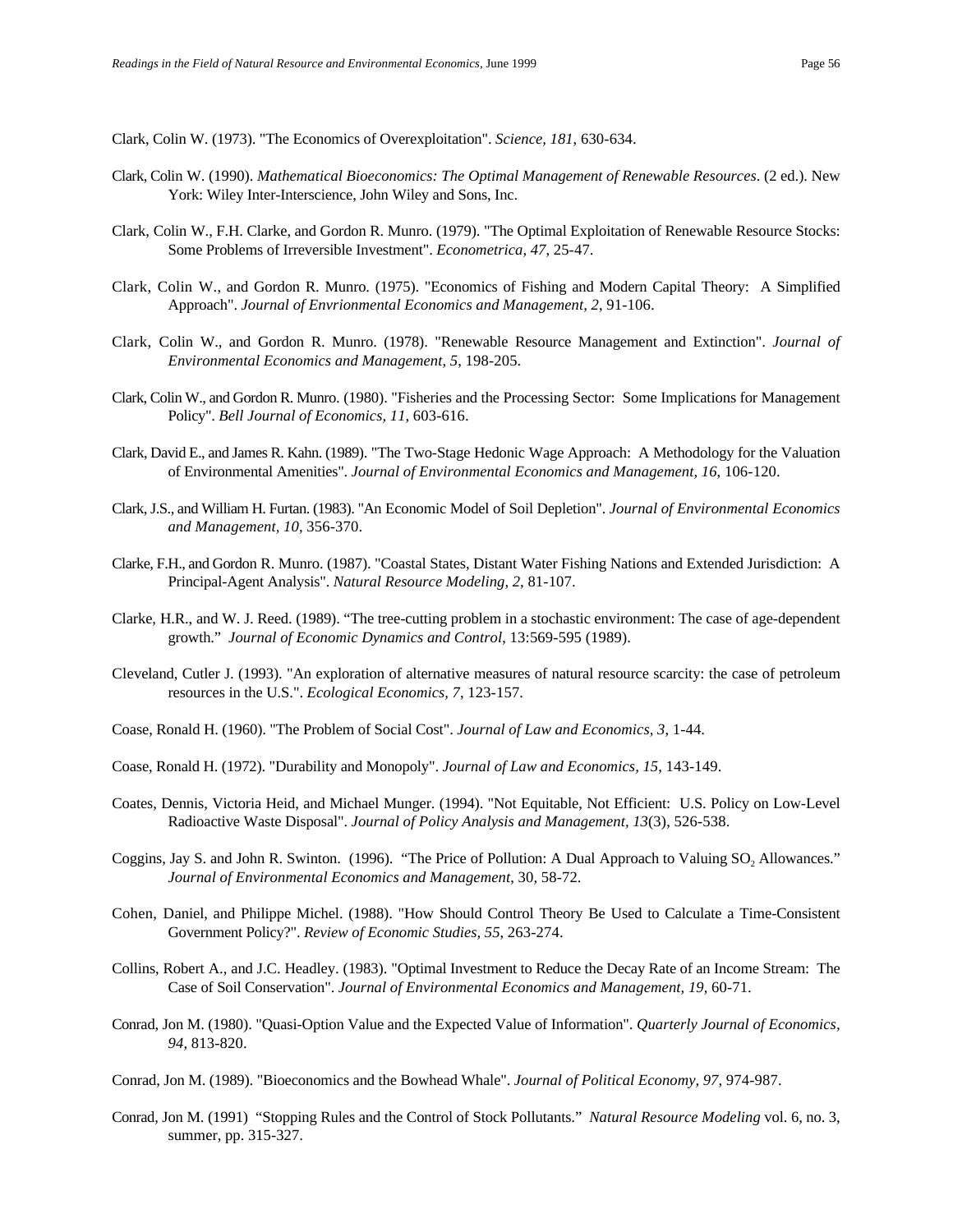- Conrad, Jon M., and Colin W. Clark. (1987). *Natural Resource Economics: Notes and Problems*. New York: Cambridge University Press.
- Conrad, R.F., and B. Hool. (1981). "Resource Taxation with Heterogeneous Quality and Endogenous Reserves". *Journal of Public Economics, 16*, 17-33.
- Cook, P.J. and D.A. Graham. (1977). "The Demand for Insurance and Protection: The Case of an Irreplaceable Commodity." *Quarterly Journal of Economics* 9(2): 143-56.
- Cooter, Robert. (1980). "How the Law Circumvents Starrett's Nonconvexity". *Journal of Economic Theory, 22*, 499-504.
- Copeland, Brian R., and M. Scott Taylor. (1994). "North-South Trade and the Environment". *Quarterly Journal of Economics, 109*(3), 755-787.
- Copeland, Brian R., and M. Scott Taylor. (1995). "Trade and Transboundary Pollution". *American Economic Review, 85*(4), 716-737.
- Corden, W.M. (1984). "Booming sector and Dutch disease economics: survey and consolidation". *Oxford Economic Papers, 36*(3), 359-380.
- Cornes, Richard. (1993). "Dyke Maintenance and Other Stories: Some Neglected Types of Public Goods". *Quarterly Journal of Economics, 1993*(February), 259-271.
- Cornwell, Laura, and Robert Costanza. (1994). "An experimental analysis of the effectiveness of an environmental assurance bonding system on player behavior in a simulated firm". *Ecological Economics, 11*, 213-226.
- Cory, Dennis C., and Bonnie C. Saliba. (1987). "Requiem for Option Value". *Land Economics, 63*, 1-10.
- Coursey, Don L., John J. Hovis, and William D. Schulze. (1987). "The Disparity between Willingness to Accept and Willingness to Pay Measures of Value". *Quarterly Journal of Economics, 102*, 679-690.
- Crandall, Robert W. (1992). "Corporate Average Fuel Economy Standards". *Journal of Economic Perspectives, 6*(2), 171- 180.
- Crocker, Keith J. (1994). "What do "Facilitating Practices" Facilitate? An Empirical Investigation of Most-Favored-Nation Clauses in Natural Gas Contracts". *Journal of Law and Economics, 37*(October), 297-322.
- Crocker, T. (1966). "The Structuring of Atmospheric Pollution Control Systems." *The Economics of Air Pollution*, H. Wolozin, ed. New York: Norton, pp. 61-86.
- Crocker, T., J. Shogren, and P. Turner. (1998). "Incomplete Beliefs and Nonmarket Valuation." *Resource and Energy Economics*, 20, 309-326.
- Crocker, Thomas D., and Jason F. Shogren. (1993). "Dynamic inconsistency in valuing environmental goods". *Ecological Economics, 7*, 239-254.
- Cropper, Maureen. (1976). "Regulating Activities with Catastrophic Environmental Effects". *Journal fo Environmental Economics and Management, 3*, 1-15.
- Cropper, Maureen, Sema K. Aydede, and Paul R. Portney. (1992). "Rates of Time Preference for Saving Lives". *AEA Papers and Proceedings, 82*(2), 469-472.
- Cropper, Maureen L. (1984). "Economic Incentives for Pollution Control", *Lecture Notes in Environmental and Natural Resource Mathematics* : American Mathematical Society.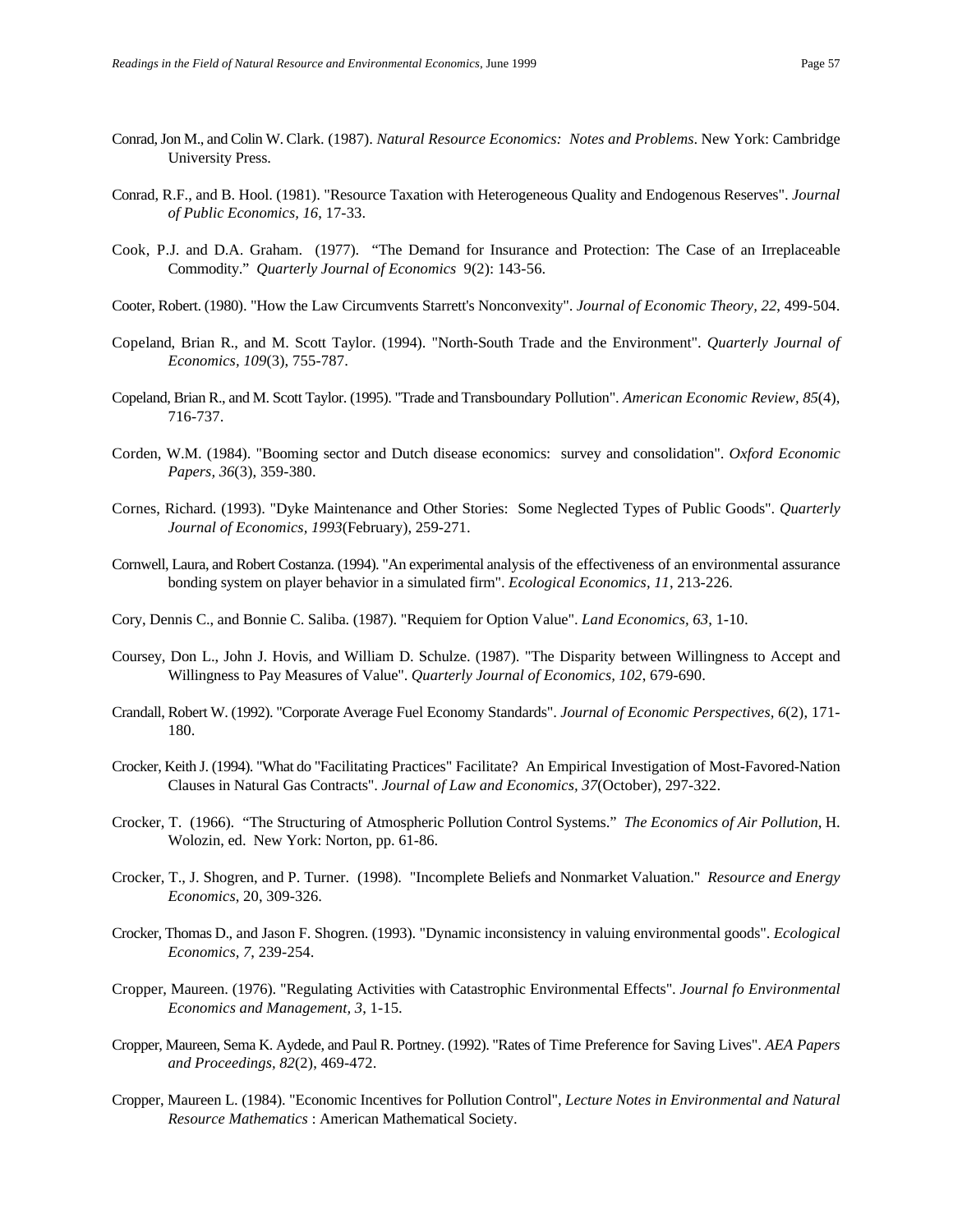- Cropper, Maureen L. (1988). "A note on the extinction of renewable resources." *Journal of Environmental Economics and Management*, 15: 64-70.
- Cropper, Maureen L., William N. Evans, Stephen J. Berardi, Maria M. Ducla-Soares, and Paul R. Portney. (1992). "The Determinants of Pesticide Regulation: A Statistical Analysis of EPA Decision Making". *Journal of Political Economy, 100*(1), 175-197.
- Cropper, Maureen L., and Wallace E. Oates. (1992). "Environmental Economics: A Survey". *Journal of Economic Literature, 30*, 675-740.
- Cropper, Maureen L., and Paul R. Portney. (1990). "Discounting and the Evaluation of Lifesaving Programs". *Journal of Risk and Uncertainty, 3*, 369-379.
- Cropper, Maureen L., Milton C. Weinstein, and Richard J. Zeckhauser. (1978). "The Optimal Consumption of Depletable Natural Resources: An Elaboration, Correction, and Extension". *Quarterly Journal of Economics, 92*, 337-344.
- Cummings, Ronald G. (1969). "Some Extensions of the Economic Theory of Natural Resources". *Western Economic Journal, 7*(201-210).
- Cummings, Ronald G., David S. Brookshire, and William D. Schulze. (1986). *Valuing Environmental Goods: An Assessment of the Contingent Valuation Method*. Totowa, NJ: Rowman and Allanheld Pub.
- Cummings, Ronald G., Steven Elliott, Glenn W. Harrison, and James Murphy. (1997). "Are Hypothetical Referenda Incentive Compatible?". *Journal of Political Economy, 105*(3), 609-621.
- Cummings, Ronald G., Glenn W. Harrison, and E. Elisabet Rutstrom. (1995). "Homegrown Values and Hypothetical Surveys: Is the Dichotomous Choice Approach Incentive-Compatible?". *American Economic Review, 85*(1), 260- 266.
- da Motta, Ronaldo Seroa. (1994). "Some comments on depletion an degradation costs in income measurement". *Ecological Economics, 11*, 21-25.
- Dale, L.L. (1984). "The Pace of Mineral Depletion in the United States". *Land Economics, 60*, 255-267.
- Dales, J.H. (1968). "Land, Water, Ownership". *Canadian Journal of Economics, 1*, 791-804.
- Daly, Herman E. (1973). *Toward a Steady State Economy*. San Francisco: W.H. Freeman.
- Daly, Herman E. (1992). "Allocation, distribution, and scale: towards an economics that is efficient, just and sustainable." *Ecological Economics*, 6, 185-193.
- d'Arge, R.C., and K.C. Kogiku. (1973). "Economic growth and the environment". *Review of Economic Studies, 40*, 61-77.
- d'Arge, Ralph C., William S. Schulze, and David S. Brookshire. (1982). "Carbon Dioxide and Intergenerational Choice". *American Economic Review, 72*, 251-256.
- Dasgupta, Partha. (1982). *The Control of Resources*. Cambridge, MA: Harvard University Press.
- Dasgupta, Partha. (1995). "The Population Problem: Theory and Evidence". *Journal of Economic Literature, 33*(December), 1879-1902.
- Dasgupta, Partha. (1996). "The Economics of the Environment." *Environment and Development Economics*, 1, 387-429.
- Dasgupta, Partha S. (1982). "Environmental Management under Uncertainty". In V. K. Smith and J. V. Krutilla (Eds.), *Explorations in Natural Resource Economics* . Baltimore: Johns Hopkins University Press.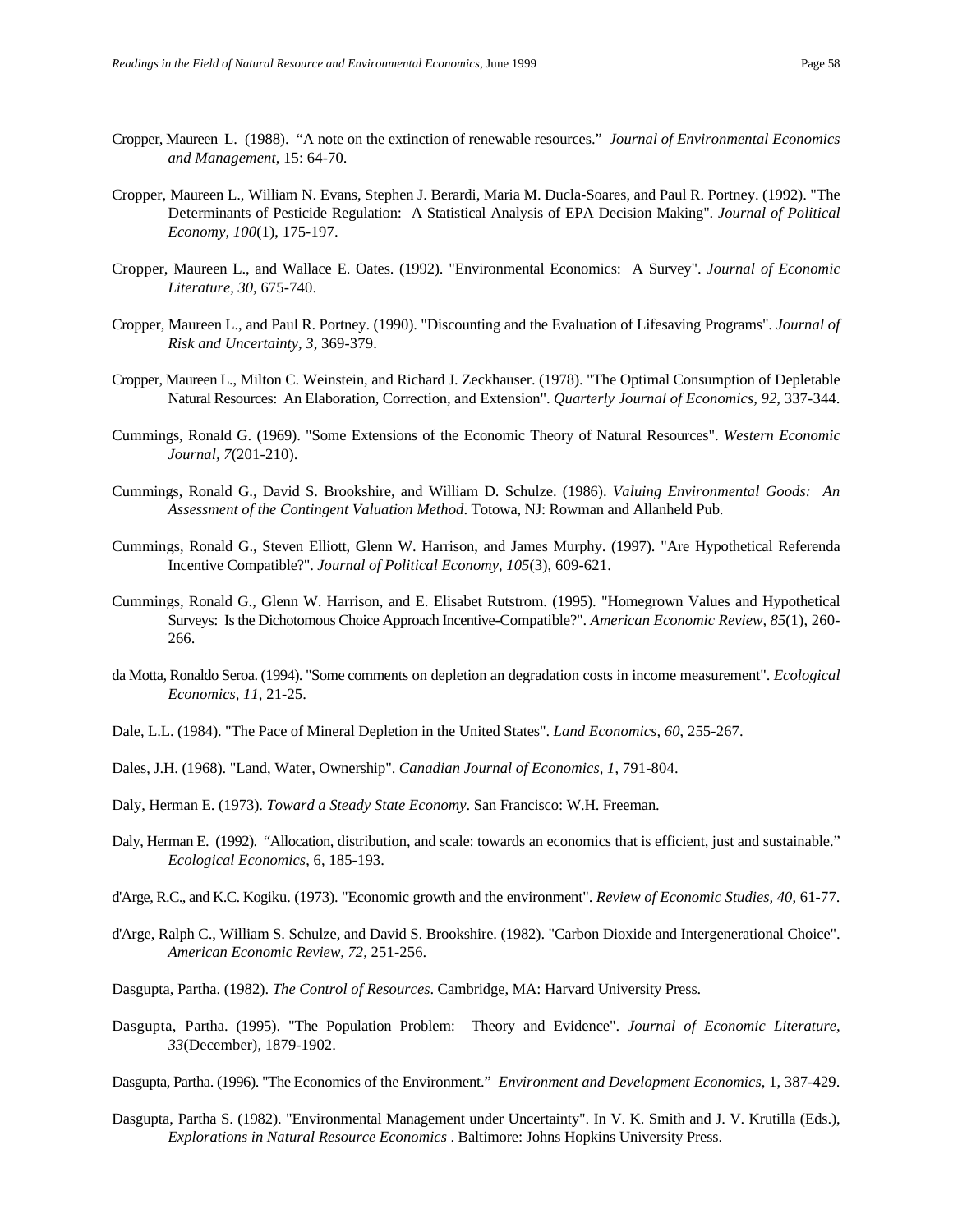- Dasgupta, Partha S., Peter Hammond, and Eric Maskin. (1980). "On Imperfect Information and Optimal Pollution Control". *Reivew of Economic Studies, 47*, 857-860.
- Dasgupta, Partha S., and Geoffrey M. Heal. (1974). "The Optimal Depletion of Exhaustible Resources". *Review of Economic Studies, Symposium*, 3-28.
- Dasgupta, Partha S., and Geoffrey M. Heal. (1979). *Economic Theory and Exhaustible Resources*. New York: Cambridge University Press.
- De Meza, David, and J.R. Gould. (1987). "Free Access versus Private Property in a Resource: Income Distributions Compared". *JPE, 95*(6), 1317-1325.
- de Meza, David, and J. R. Gould. (1992). "The Social Efficiency of Private Decisions to Enforce Property Rights". *Journal of Political Economy, 11*(3), 561-580.
- De Vany, Arthur, and W. David Walls. (1993). "Pipeline Access and Market Integration in the Natural Gas Industry: Evidence from Cointegration Tests". *Energy Journal, 14*(4), 1-19.
- Deacon, Robert T. (1989). "An Empirical Model of Fishery Dynamics". *Journal of Enviornmental Economics and Management, 16*, 167-183.
- Deacon, Robert T. (1995). "Assessing the Relationship between Government Policy and Deforestation." *Journal of Environmental Economics and Management* 28, 1-18.
- Debreu, Gerard. (1951). "The Coefficient of Resource Utilization". *Econometrica, 19*, 273-292.
- DeLong, James V., Robert M. Solow, Gereard Butters, John Calfee, and Pauline Ippolito. (1981). "Defending Cost-Benefit Analysis: Replies to Steven Kelman." *Regulation*, March/April, pp. 39-42
- Demsetz, Harold. (1964). "The Exchange and Enforcement of Property Rights". *Journal of Law and Economics, 7*, 11-26.
- Demsetz, Harold. (1967). "Toward a Theory of Property Rights". *American Economic Review Papers and Proceedings, 57*, 347-359.
- Devarajan, Shantayanan, and Anthony C. Fisher. (1981). "Hotelling's Economics of Exhaustible Resources: Fifty Years Later". *Journal of Economic Literature, 19*, 65-73.
- Devarajan, Shantayanan, and Anthony C. Fisher. (1982). "Measures of Natural Resource Scarcity under Uncertainty". In V. K. Smith and J. V. Krutilla (Eds.), *Explorations in Natural Resource Economics* (pp. 327-336). Baltimore: Johns Hopkins University Press.
- Devarajan, Shantayanan, and Robert J. Weiner. (1990). "Natural Resource Depletion and National Income Accounting". *Mimeo, Harvard University*(JFK School of Government).
- Dewees, David N. (1983). "Instrument Choice in Environmental Policy". *Economic Inquiry, 21*, 53-70.
- Diamond, Peter. (1996). "Testing the Internal Consistency of Contingent Valuation Survey." *Journal of Environmental Economics and Management* 30(3): 337-347.
- Diamond, Peter A., and Jerry A. Hausman. (1994). "Contingent Valuation: Is Some Number Better than No Number?". *Journal of Economic Perspectives, 8*(4), 45-64.
- Dickie, M. Gerking, S. and A. Fisher. (1987). "Market Transactions and Hypothetical Demand Data: A Comparative Study," *Journal of the American Statistical Association*, 82:397, 69-75.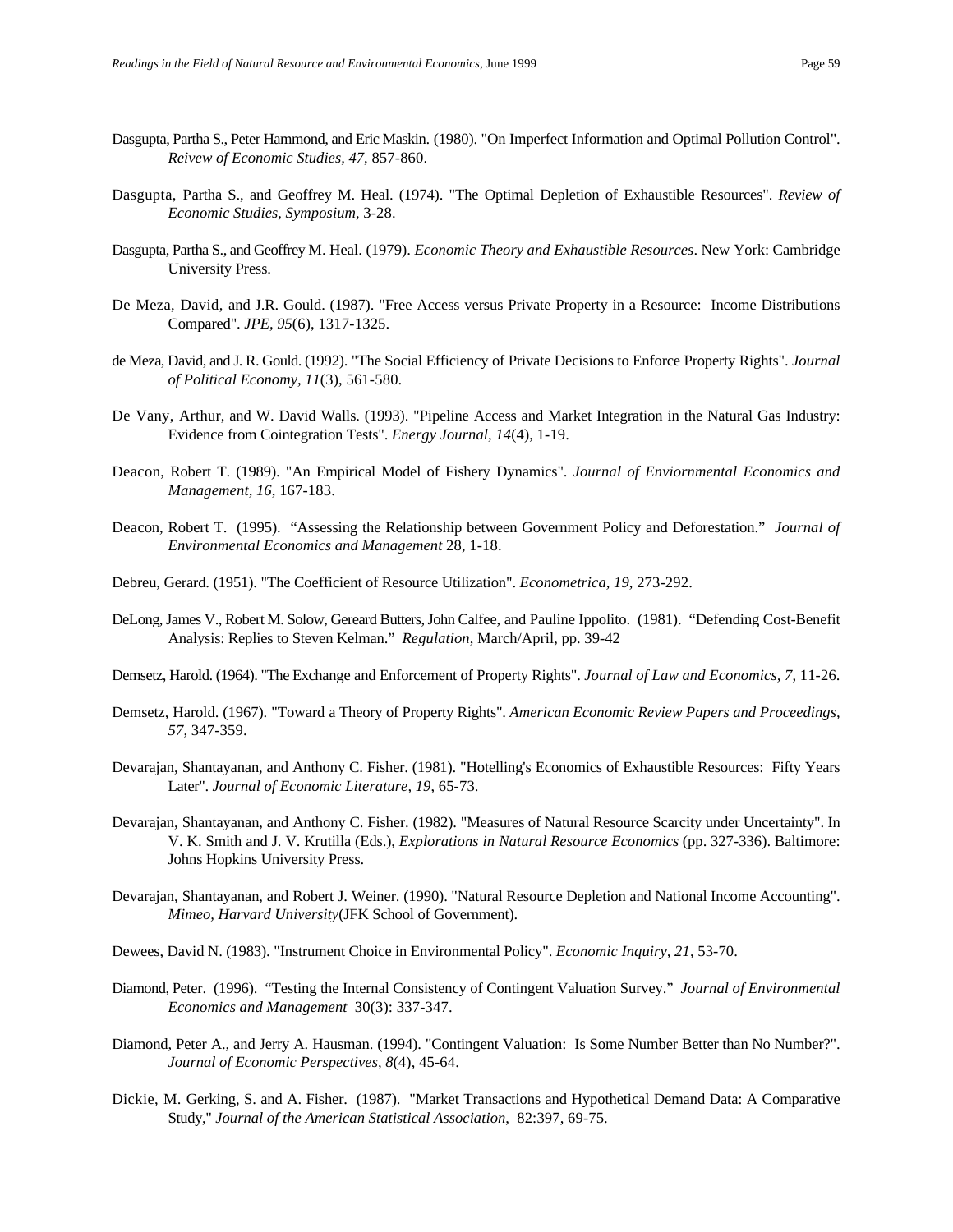- Dinan, Terry M. (1993) "Economic Efficiency Effects of Alternative Policies for Reducing Waste Disposal." *Journal of Environmental Economics and Management* 25, 242-256.
- Dixon, John A., and P.B. Sherman. (1991). "Economics of Protected Areas". *Ambio, 20*(2), 68-74.
- Doane, MIchael J., and Daniel F. Spulber. (1994). "Open Access and the Evolution of the U.S. Spot Market for Natural Gas". *Journal of Law and Economics, 37*(October), 477-517.
- Dorfman, Robert. (1969). "An Economic Interpretation of Optimal Control Theory". *American Economic Review, 59*, 817- 831.
- Dorfman, Robert. (1976). "Forty Years of Cost-Benefit Analysis". *draft, Discussion Paper no. 498*(Cambridge, MA-- Harvard University).
- Downing, Paul B. (1981). "A Political Economy Model of Implementing Pollution Laws". *Journal of Environmental Economics and Management, 8*, 255-271.
- Downing, Paul B., and Lawrence J. White. (1986). "Innovation in Pollution Control." *Journal of Environmental Economics and Management, 13*, 18-27.
- DuPont, Diane P. (1990). "Rent Dissipation in Restricted Access Fisheries". *Journal of Environmental Economics and Management, 19*, 26-44.
- Dutta, Prajit K., and Rangarajan K. Sundaram. (1993). "The tragedy of the commons?". *Economic Theory, 3*, 413-426.
- Eagan, Vince. (1987). "The Optimal Depletion of the Theory of Exhaustible Resources". *Journal of Post-Keynesian Economics, 9*, 565-571.
- Earnhart, Dietrich. (1997). "Enforcement of Environmental Protection Laws Under Communism and Democracy". *Journal of Law and Economics, 40*(October), 377-402.
- Ehui, Simeon K., and Thomas W. Hertel. (1989). "Deforestation and Agricultural Productivity in the Cote d'Ivoire". *American Agricultural Economics Association, 1989*(August), 703-711.
- Eiswerth, Mark E. (1993). "Using Dynamic Optimization for Integrated Environmental Management: An Application to Solvent Waste Disposal". *Land Economics, 69*(2), 168-180.
- Ellerman, A.D., and Juan-Pablo Montero. (1998). "The Declining Trend in Sulfur Dioxide Emissions: Implications for Allowance Prices." *Journal of Environmental Economics and Management* 36, pp. 26-45.
- EPA. (1990). *Environmental Investments: The Cost of a Clean Environment* (draft). Washington: EPA.
- Epple, Dennis, and Richard E. Romano. (1996). "Public Provision of Private Goods". *Journal of Political Economy, 104*(1), 57-84.
- Espey, Molly. (1997). "Pollution Control and Energy Conservation: Complements or Antagonists? A Study of Gasoline Taxes and Automobile Fuel Economy Standards". *Energy Journal, 18*(2), 23-38.
- Esty, D.C. (1994). *Greening the GATT*. Washinton, D.C.: Institute for International Economics.
- Eswaran, M., T. Lewis, and S. Salant. (1983). "The Length of Optimal Extraction Programs When Depletion Affects Extraction Costs." *Journal of Economic Theory*, December.
- Falk, Ita and Robert Mendelsohn. (1993). "The Economics of Controlling Stock Pollutants: An Efficient Strategy for Greenhouse Gases." *Journal of Environmental Economics and Management* 25, 76-88.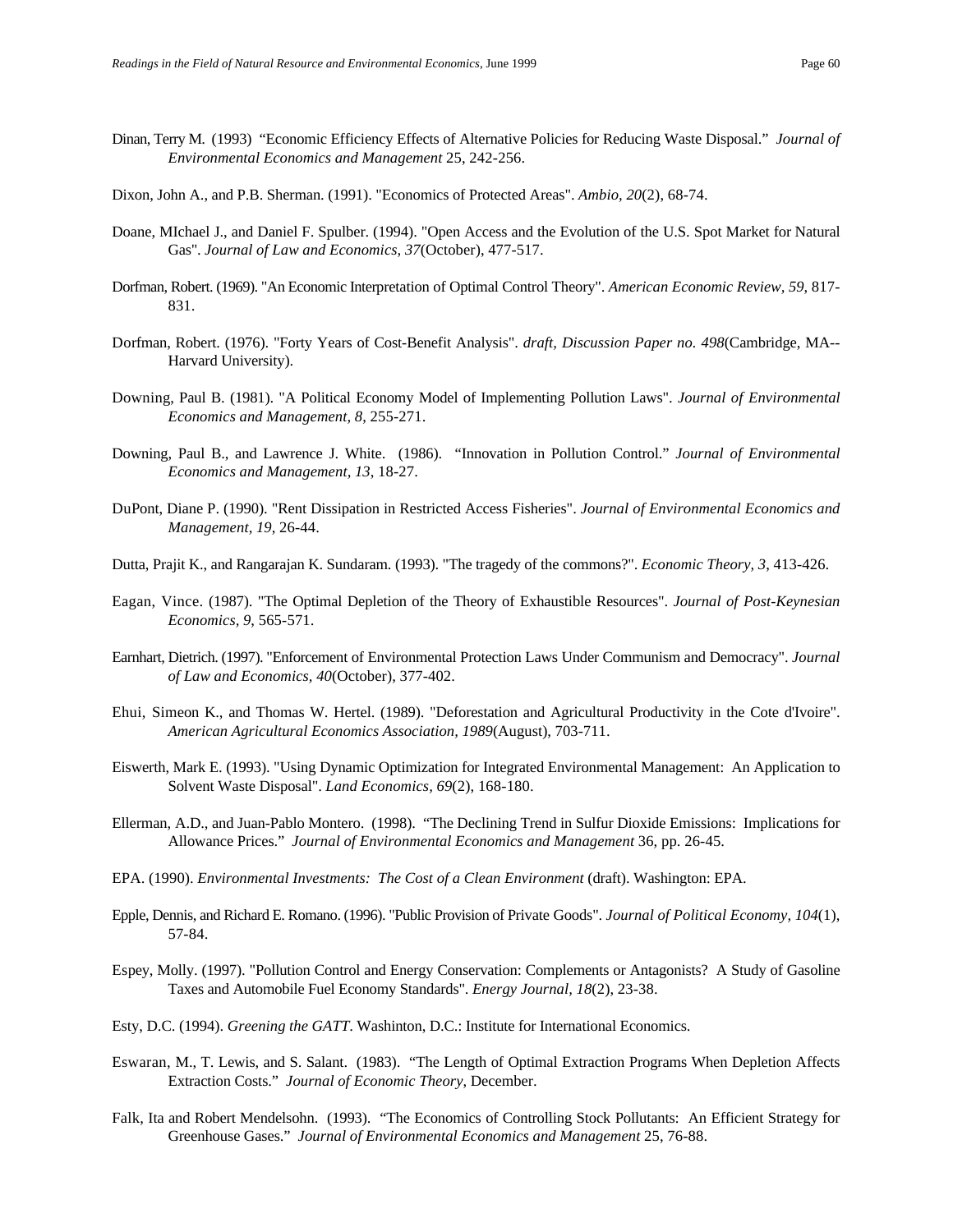Farrell, Joseph. (1986). "Rights and Efficiency". *Working Paper 86-1, GTE Laboratories, Inc.*

- Farrell, Joseph. (1987). "Information and the Coase Theorem." *Journal of Economic Perspectives*, 1, 113-129.
- Farrow, Scott. (1985). "Testing the Efficiency of Extraction from a Stock Resource". *Journal of Political Economy, 93*, 452- 487.
- Farzin, . Hossein. (1984). "The Effect of Discount Rates on Depletion of Exhaustible Resources". *Journal of Political Economy, 92*, 841-851.
- Farzin, Y.H. (1995). "Technological Change and the Dynamics of Resource Scarcity Measures." *Journal of Environmental Economics and Management* 29(July): 105-120.
- Farzin, Y. H. (1992). "The Time Path of Scarcity Rent in the Theory of Exhaustible Resources," *Economics Journal,* 102(413):813-31.
- Faustmann, Martin. (1849). "On the Determination of the Value Which Forest Land and Immature Stands Pose for Forestry". *Oxford Institute Paper No. 42*.
- Feeny, David, Susan Hanna, and Arthur F. McEvoy. (1996). "Questioning the Assumptions of the "Tragedy of the Common" Model of Fisheries". *Land Economics, 72*(2), 187-205.
- Feldstein, Martin S. (1964). "Net Social Benefit Calculations and the Public Investment Decision". *Oxfored Economic Papers, 16*, 114-131.
- Finkelshtain, Israel, and Yoav Kislev. (1997). "Prices versus Quantities: The Political Perspective". *Journal of Political Economy, 105*(1), 83-100.
- Fischoff, Baruch. (1991). "Is There Anything in There?". In H. M., L. Cooper, and L. Nadel (Eds.), *Values* . Stanford, CA: Stanford University Press.
- Fischoff, Baruch, and Lita Furby. (1988). "Measuring Values: A Conceptual Framework for Interpreting Transactions with Special Reference to Contingent Valuation of Visibility". *Journal of Risk and Uncertainty, 1*(2), 147-184.
- Fisher, Anthony C. (1979). "On Measures of Natural Resource Scarcity". In V. K. Smith (Ed.), *Scarcity and Growth Reconsidered* . Baltimore: Johns Hopkins University Press.
- Fisher, Anthony C. (1981). *Resource and environmental economics*. Cambridge: Cambridge University Press.
- Fisher, Anthony C., and W. Michael Hanemann. (1986). "Option Value and the Extinction of Species". In V. K. Smith (Ed.), *Advances in Applied Microeconomics* (Vol. 4, pp. 169-190).
- Fisher, Anthony C., and W. Michael Hanemann. (1987). "Quasi-Option Value: Some Misconceptions Dispelled". *Journal of Environmental Economics and Management, 14*, 183-190.
- Fisher, Anthony C., and Larry S. Karp. (1993). "Nonconvexity, Efficiency and Equilibrium in Exhaustible Resource Depletion." *Environmental and Resource Economics*, Vol. 3, pp. 97-106.
- Fisher, Anthony C., and John V. Krutilla. (1985). "Economics of Nature Preservation". In A. V. Kneese and J. L. Sweeney (Eds.), *Handbook of Natural Resources and Energy Economics* (Vol. 1, pp. 165-189). Amsterdam: North Holland.
- Fisher, Anthony C., John V. Krutilla, and Charles Cicchetti. (1972). "The Economics of Environmental Preservation: A Theoretical and Empirical Analysis". *American Economic Review, 62*, 605-619.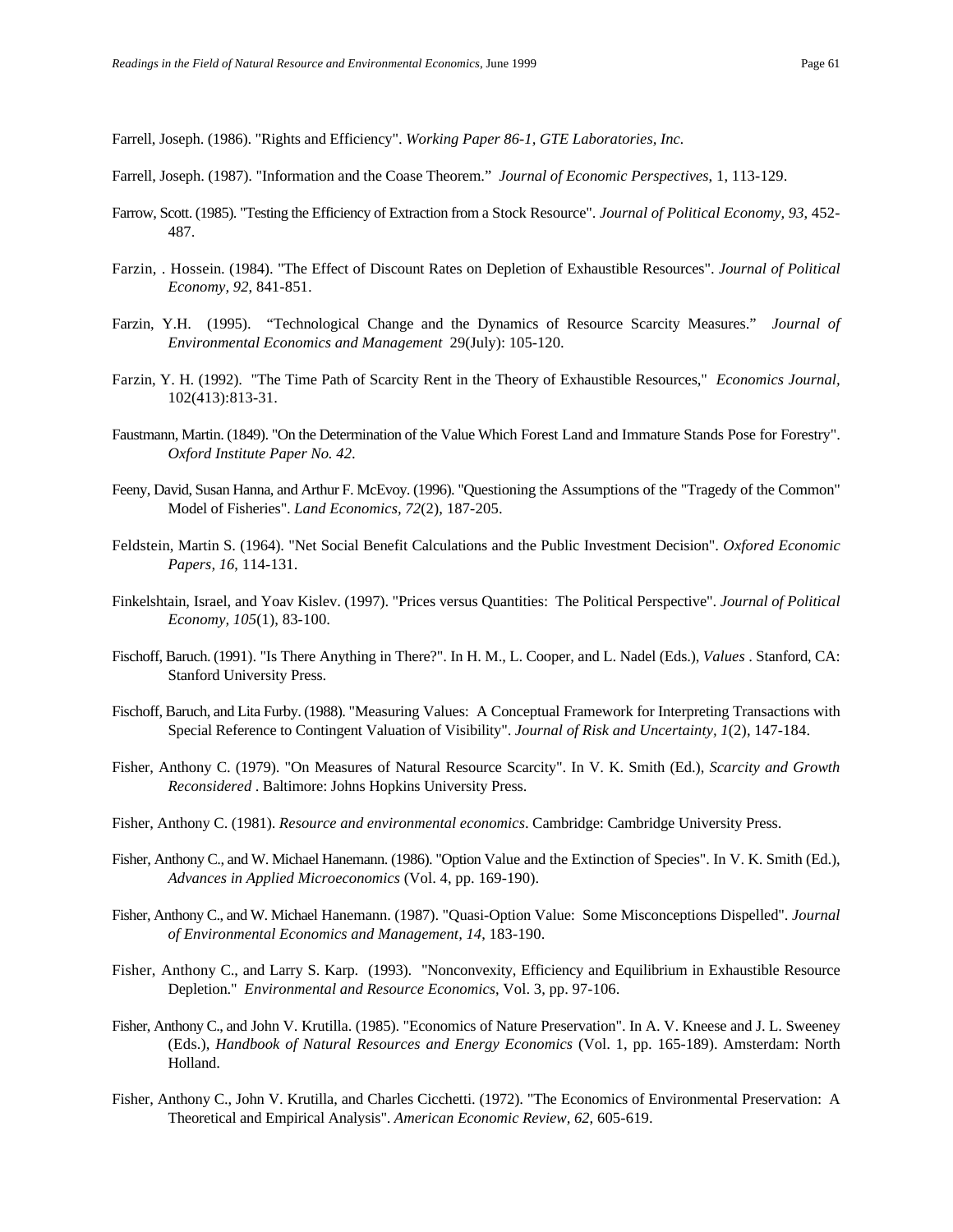- Fisher, Anthony C., and Frederick M. Peterson. (1976). "The Environment in Economics: A Survey". *Journal of Economic Literature, 14*, 1-33.
- Forster, Bruce A. (1973). "Optimal Consumption Planning in a Polluted Environment". *Economic Record, 49*, 534-545.
- Foster, Vivien, and Robert W. Hahn. (1995). "Designing More Efficient Markets: Lessons from Los Angeles Smog Control". *Journal of Law and Economics, 38*, 19-48.
- Fox, J. J. Shogren, D. Hayes, and J. Kliebenstein. (1997). "CVM-X: Calibrating Contingent Values with Experimental Auction Markets." *American Journal of Agricultural Economics*, 80, 455-465.
- Freeman, A. Myrick. (1979). *The Benefits of Environmental Improvement*. Baltimore: Johns Hopkins University Press.
- Freeman, A. Myrick. (1984a). "Depletable Externalities and Pigouvian Taxation". *Journal of Environmental Economics and Management, 11*, 173-179.
- Freeman, A. Myrick. (1984b). "The Quasi-Option Value of Irreversible Development". *Journal of Environmental Economics and Management, 11*, 292-295.
- Freeman, A. Myrick. (1984c). "The Sign and Size of Option Value". *Land Economics, 60*, 1-13.
- Freeman, A. Myrick. (1985a). "Methods for Assessing the Benefits of Environmental Programs". In A. V. Kneese and J. L. Sweeney (Eds.), *Handbook of Natural Resources and Energy Economics* (Vol. 1, pp. 223-270). Amsterdam: North Holland.
- Freeman, A. Myrick. (1985b). "Supply Uncertainty, Option Price, and Option Value". *Land Economics, 61*, 176-181.
- Freeman, A. Myrick. (1989). "Ex Ante and Ex Post Values for Changes in Risk". *Risk Analysis, 9*(3), 309-317.
- Friedlaender, Ann F. (1992). "Coal rates and revenue adequacy in a quasi-regulated rail industry". *RAND Journal of Economics, 23*(3), 376-394.
- Friedman, David. (1993). "Hanged for a Sheep--The Economics of Marginal Deterrence". *Journal of Legal Studies, 22*(June), 345-366.
- Fullerton, Don. (1996). "Why Have Separate Environmental Taxes?" *Tax Policy and the Economy*, 10, 33-70.
- Fullerton, Don. (1997). "Environmental Levies and Distortionary Taxation: Comment," *American Economic Review*, 87, 245-251.
- Fullerton, Don, and Thomas C. Kinnaman. (1995). "Garbage, Recycling, and Illicit Burning or Dumping," *Journal of Environmental Economics and Management*, 29, 78-91.
- Fullerton, Don, and Thomas C. Kinnaman. (1996). "Household Responses to Pricing Garbage by the Bag". *American Economic Review, 86*(4), 971-984.
- Fullerton, Don, and Gilbert Metcalf. (1997). "Environmental Controls, Scarcity Rents, and Pre-Existing Distortions", NBER Working Paper 6091.
- Fullerton, Don, and Gilbert Metcalf. (1998). "Environmental Taxes and the Double-Dividend Hypothesis: Did you Really Expect Something for Nothing?" *Chicago Kent Law Review* 73, 221-256.
- Fullerton, Don, Shawn McDermott, and J. Caulkins. (1997). "Sulfur Dioxide Compliance of a Regulated Utility." *Journal of Environmental Economics and Management*, 34, 32-53.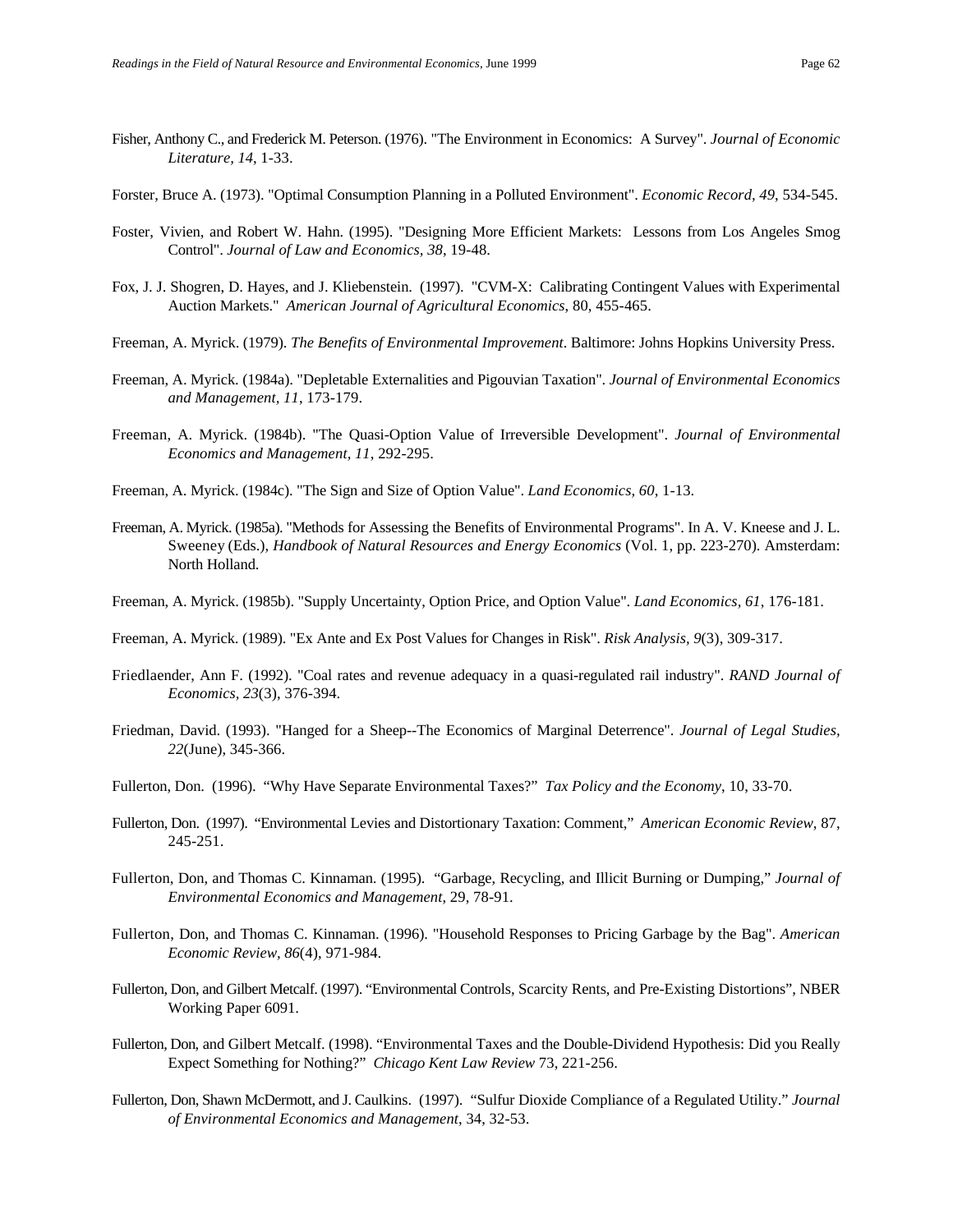- Fullerton, Don and A. Wolverton. (1999). "The Case for a Two-Part Instrument: Presumptive Tax and Environmental Subsidy," in P. Portney and R. Schwab, eds., *Environmental Economics and Public Policy: Essays in Honor of Wallace E. Oates*, Brookfield, VT: Edward Elgar (forthcoming).
- Fullerton, Don and W. Wu. (1998). "Policies for Green Design," *Journal of Environmental Economics and Management*, 36, 131-148.
- Fulton, Murray E., and Richard E. Just. (1989). "Antitrust, Exploration, and Social Optimality in Nonrenewable Resource Markets". *Journal of Environmental Economics and Management, 17*, 1-21.
- Gaffney, Mason. (1992). "Equity Premises and the Case for Taxing Rent". *AEA Papers and Proceedings, 82*(2), 274-279.
- Gale, D. (1967). "On Optimal Development in a Multi-Sector Economy". *Review of Economic Studies, 34*, 1-18.
- Gallagher, David R., and V. Kerry Smith. (1985). "Measuring Values for Environmental Resources under Uncertainty". *Journal of Environmental Economics and Management, 12*, 132-143.
- Gamponia, V., and Robert Mendelsohn. (1985). "The Taxation of Exhaustible Resources". *Quarterly Journal of Economics, 100*, 165-181.
- Gaskins, Darius W., and John P. Weyant. (1993). "Model Comparisons of the Costs of Reducing CO2 Emissions". *AEA Papers and Proceedings, 83*(2), 318-323.
- Gately, Dermot. (1984). "A Ten-Year Retrospective: OPEC and the World Oil Market". *Journal of Economic Literature, 22*(September), 1100-1114.
- Gately, Dermot. (1992). "Imperfect Price-Reversilbility of U.S. Gasoline Demand: Asymmetric Responses to Price Increases and Declines". *Energy Journal, 13*(4), 179-207.
- Gately, Dermot. (1995). "Strategies for OPEC's Pricing and Output Decisions". *Energy Journal, 16*(3), 1-38.
- Gaudet, G., and P. Howitt. (1989). "A Note on Uncertainty and the Hotelling Rule". *Journal of Environmental Economics and Management, 16*, 80-86.
- Geisler, Charles C. (1995). "Land and Poverty in the United States: Insights and Oversights". *Land Economics, 71*(1), 16- 34.
- Georgescu-Roegen, Nicholas. (1979). "Comment". In V. K. Smith (Ed.), *Scarcity and Growth Reconsidered* . Baltimore: Johns Hopkins University Press.
- Gersbach, Hans. (1993). "Environmental Preservation and Majority Decisions". *Land Economics, 69*(2), 147-155.
- Gianessi, Leonard P., and Henry M. Peskin. (1980). "The Distribution of the Costs of Water Pollution Control Policy". *Land Economics, 56*, 85-102.
- Gianessi, Leonard P., Henry M. Peskin, and Edward Wolff. (1979). "The Distributional Effects of Uniform Air Pollution Policy in the United States". *Quarterly Journal of Economics, 93*, 281-301.
- Gilbert, Richard J. (1978). "Dominant firm pricing policy in a market for an exhaustible resource". *The Bell Journal of Economics, 9*(2), 385-395.
- Gilligan, Thomas W. (1992). "Imperfect Competition and Basing-Point Pricing: Evidence from the Softwood Plywood Industry". *American Economic Review, 82*(5), 1106-1119.
- Gisser, Micha. (1983). "Groundwater: Focusing on the Real Issue". *Journal of Political Economy, 91*, 1001-1027.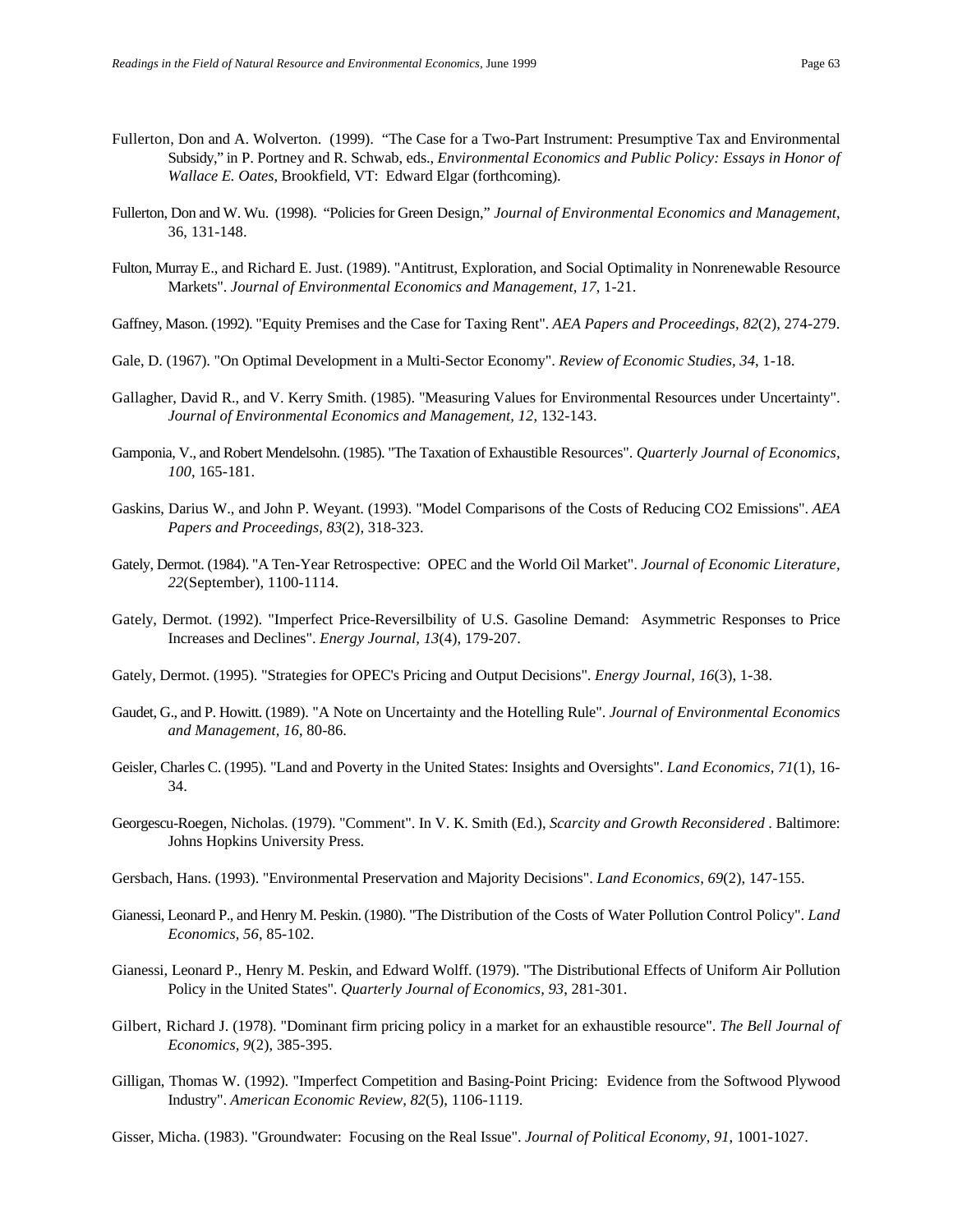- Godek, Paul E. (1997). "The Regulation of Fuel Economy and the Demand for "Light Trucks"". *Journal of Law and Economics, 40*(October), 495-509.
- Gordon, H. Scott. (1954). "The Economic Theory of a Common Property Resource: The Fishery". *Journal of Political Economy, 62*, 124-142.
- Gordon, Richard L. (1967). "A Reinterpretation of the Pure Theory of Exhaustion". *Journal of Political Economy, 75*, 274- 286.
- Goto, Noriyuki, and Takamitsu Sawa. (1993). "An Analysis of the Macro-Economic Costs of Various CO2 Emissino Control Policies in Japan". *The Energy Journal, 14*(1), 83-110.
- Goulder, Lawrence H. (1995a). "Effects of Carbon Taxes in an Economy with Prior Tax Distortions: An Intertemporal General Equilibrium Analysis." *Journal of Environmental Economics and Management*, 29, 271-297.
- Goulder, Lawrence H. (1995b). "Environmental Taxation and the Double Dividend: A Reader's Guide." *International Tax and Public Finance* 157.
- Goulder, Lawrence H. (1998). "Environmental Policy Making in A Second-Best Setting." *Journal of Applied Economics*, volume 1, number 2, November, pp. 279-328
- Goulder, Lawrence H., Ian W. H. Parry, and Dallas Burtraw. (1997). "Revenue-Raising vs. Other Approaches to Environmental Protection: The Critical Significance of Pre-Existing Tax Distortions", *RAND Journal of Economics*, Winter.
- Goulder, Lawrence H., Ian W.H. Parry, Roberton C. Williams, and Dallas Burtraw. (1999). "The Cost-Effectiveness of Alternative Instruments for Environmental Protection in a Second-Best Setting*.*" *Journal of Public Economics*, forthcoming.
- Graddy, Kathryn. (1995). "Testing for imperfect competition at the Fulton fish market". *RAND Journal of Economics, 26*(1), 75-92.
- Gradstein, Mark. (1992). "Time Dynamics and Incomplete Information in the Private Provision of Public Goods". *Journal of Political Economy, 100*(31), 581-597.
- Graham, Daniel A. (1981). "Cost-Benefit Analysis under Uncertainty". *American Economic Review, 71*, 715-725.
- Graham, Daniel A. (1992). "Public Expenditure Under Uncertainty: The Net-Benefit Criteria". *American Economic Review, 82*(4), 822-846.
- Gray, L.C. (1914). "Rent under the Assumption of Exhaustibility". *Quarterly Journal of Economics, 28*, 466-489.
- Gray, Wayne B. (1987). "The Cost of Regulation: OSHA, EPA and the Productivity Slowdown". *Amerian Economic Review, 77*, 998-1006.
- Gray, Wayne B. and Mary E. Deily. (1996). "Compliance and Enforcement: Air Pollution Regulation in the U.S. Steel Industry." *Journal of Environmental Economics and Management*, 31, 96-111.
- Green, J. and E. Sheshinkski. (1976). "Direct vs. indirect remedies for externalities." *Journal of Political Economy*, 84: 797-808.
- Green, Richard J., and David M. Newbery. (1992). "Competition in the British Electricity Spot Market". *Journal of Political Economy, 100*(5), 929-953.

Griffin, James M. (1985). "OPEC Behavior: A Test of Alternative Hypotheses". *American Economic Review, 75*, 954-963.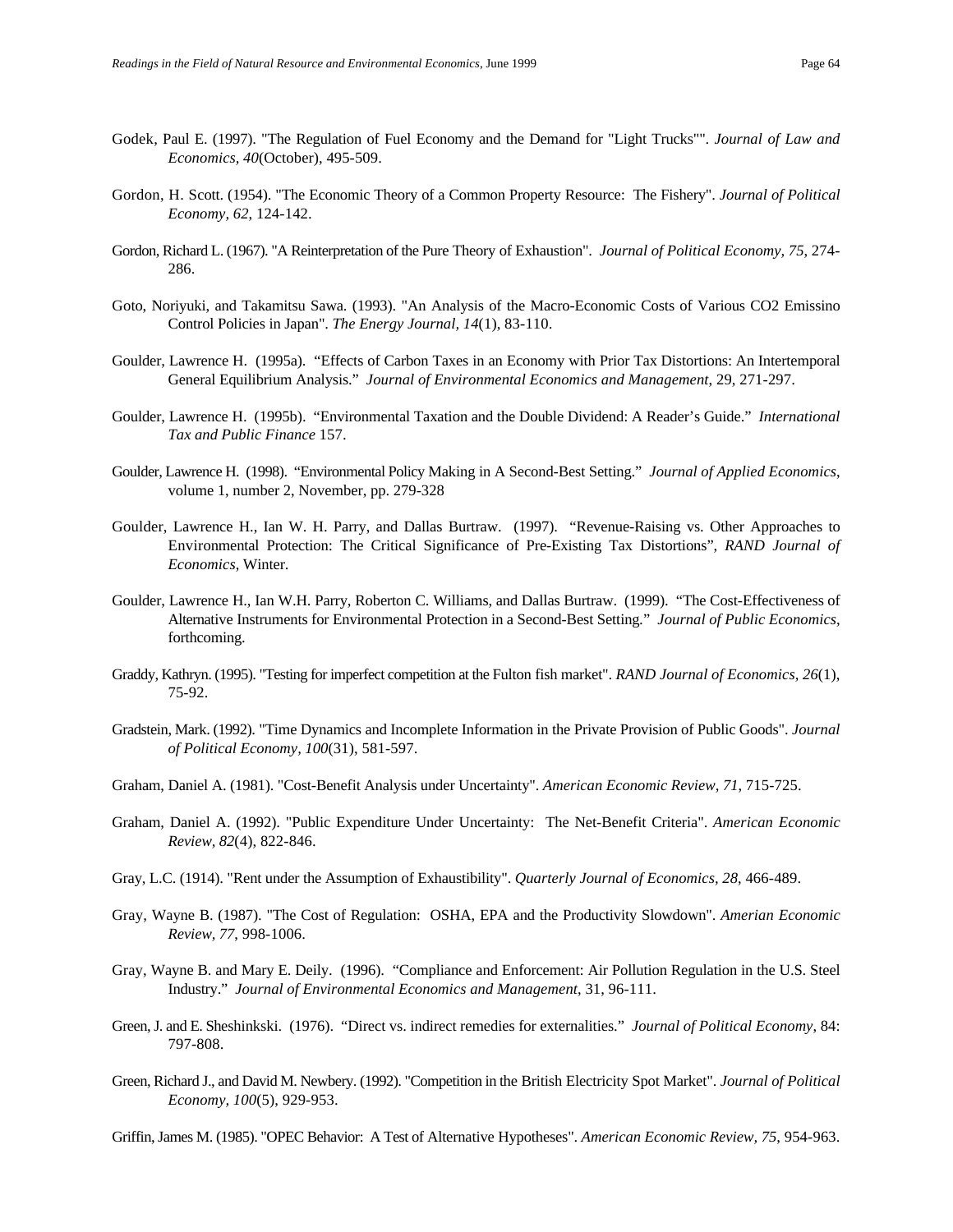- Grodsky, Jamie A. (1993). "Certified Green: The Law and Future of Environmental Labeling". *Yale Journal on Regulation, 10*, 147-227.
- Grossman, Gene M., and Alan B. Krueger. (1995). "Economic Growth and the Environment". *Quarterly Journal of Economics, 110*(2), 353-377.
- Gruver, G.W. (1976). "Optimal investment in pollution control in a neoclassical growth context". *Journal of Environmental Economics and Management, 3*, 165-177.
- Gulen, S. Gurcan. (1996). "Is OPEC a Cartel? Evidence from Cointegration and Causality Tests". *Energy Journal, 17*(2), 43-57.
- Gupta, Shreekant, George Van Houtven, and Maureen Cropper. (1996). "Paying for permanence: an economic analysis of EPA's cleanup decisions at Superfund sites". *RAND Journal of Economics, 27*(3), 563-582.
- Hahn, Robert. (1989). "Economic Prescription for Environmental Problems: How the Patient Followed the Doctor's Orders". *Journal of Economic Perspectives, 3*(2), 95-114.
- Hahn, Robert, and Roger Noll. (1982). "Designing Market for Tradable Emissions Permits". In W. Magat (Ed.), *Reform of Environmental Legislation* : Ballinger.
- Hahn, Robert W. (1984). "Market Power and Transferable Property Rights". *Quarterly Journal of Economics, 99*, 753-765.
- Hahn, Robert W. (1990). "The Political Economy of Environmental Regulation: Towards a Unifying Framework". *Public Choice, 65*, 21-47.
- Hahn, Robert W. (1995a). "Choosing Among Fuels and Technologies for Cleaning Up the Air". *Journal of Policy Analysis and Management, 14*(4), 532-554.
- Hahn, Robert W. (1995b). "An economic analysis of scrappage". *RAND Journal of Economics, 26*(2), 222-242.
- Hahn, Robert W., and Roger G. Noll. (1990). "Environmental Markets in the Year 2000". *Journal of Risk and Uncertainty, 3*, 351-367.
- Hahn, Robert W., and Robert N. Stavins. (1991). "Incentive-Based Environmental Regulation: A New Era from an Old Idea?". *Ecology Law Quarterly, 18*, 1-42.
- Hahn, Robert W., and Robert N. Stavins. (1992). "Economic Incentives for Environmental Protection: Integrating Theory and Practice". *AEA Papers and Proceedings, 82*(2), 464-468.
- Haight, R.W., and T.P. Holmes. (1991). "Stochastic price models and optimal tree cutting: Results for Loblolly Pine." *Natural Resource Modeling*, 5:423-443.
- Halvorsen, Robert, and T.R. Smith. (1984). "On Measuring Natural Resource Scarcity". *Journal of Political Economy, 92*, 954-964.
- Hamilton, James T. (1995b). "Testing for Environmental Racism: Prejudice, Profits, Political Power?". *Journal of Policy Analysis and Management, 14*(1), 107-132.
- Hamilton, J.T. (1995a). "Pollution as News: Media and Stock Market Reactions to the Toxic Release Inventory Data." *Journal of Environmental Economics and Management* 28:98-113.
- Hamilton, J.T. (1993). "Politics and Social Costs: Estimating the Impact of Collective Action on Hazardous Waste Facilities." *RAND Journal of Economics* 24:101-125.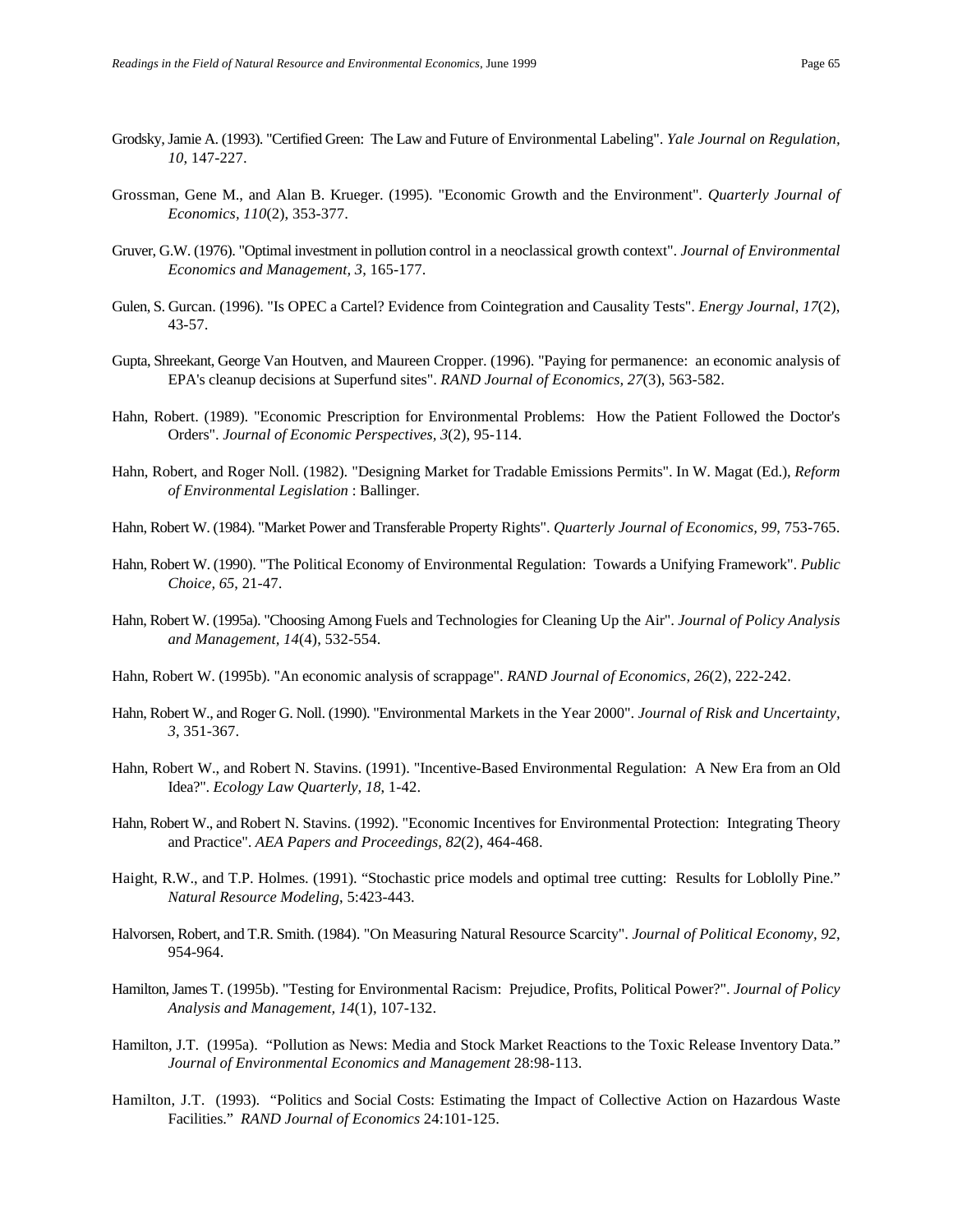Hammond, Peter J. (1981). "Ex-Ante and Ex-Post Welfare Optimality under Uncertainty". *Economica, 48*, 235-250.

- Hanemann, W. Michael. (1983). "Marginal Welfare Measures for Discrete Choice Models." *Economic Letters*, 129-136.
- Hanemann, W. Michael. (1984a). "Benefit Estimation with Discrete Choice Data". *Econometrica, 52*, 541-562.
- Hanemann, W. Michael. (1984b). "Welfare Evaluations in Contingent Valuation Experiments with Discrete Responses". *American Journal of Agricultural Economics, 66*, 332-341.
- Hanemann, W. Michael. (1989). "Information and the Concept of Option Value". *Journal of Environmental Economics and Management, 16*, 23-37.
- Hanemann, W. Michael. (1991). "Willingness to Pay and Willingness to Accept: How Much Can They Differ?". *American Economic Review, 81*, 635-647.
- Hanemann, W. Michael. (1992). "Preface." Navrud, S., ed., *Pricing the European Environment*. Scandinavian University Press.
- Hanemann, W. Michael. (1994). "Valuing the Environment Through Contingent Valuation". *Journal of Economic Perspectives, 8*(4), 19-43.
- Hanemann, W. M. (1999). "The Economic Theory of WTP and WTA" in Ian Bateman, Editor, *Oxford University Press*.
- Hanemann, W.M. and B. Kanninen. (1999). "The Statistical Analysis of Discrete-Response." In *Valuing the Environment Preferences: Theory and Practice of the Contingent Valuation Method in the US, EC and Developing Countries*, edited by Ian Bateman and Ken Willis, Oxford: Oxford University Press.
- Hanley, N., J. Shogren, and B. White. (1997). *Environmental Economics. Theory and Practice*. Oxford and London: Oxford University Press and MacMillan Publishers, p. 464.
- Hanson, Donald A. (1980). "Increasing Extraction Costs and Resource Prices: Some Further Results". *Bell Journal of Economics, 11*, 335-341.
- Harberger, Arnold C. (1970). "On Measuring the Social Opportunity Cost and Public Funds", *Project Evaluation: Collected Papers* (pp. 94-122). Chicago: Markham Publishing Co.
- Harberger, Arnold C. (1978). "On the Use of Distributional Weights in Social Cost-Benefit Analysis". *Journal of Political Economy, 86*, 87-120.
- Hardie, I.W., and P.J. Parks. (1997). "Land Use with Heterogeneous Quality: An Application of an Area Base Model." *American Journal of Agricultural Economics* 79(2):299-310.
- Hardin, Garrett. (1968). "The Tragedy of the Commons". *Science, 162*, 1243-1248.
- Harford, Jon D. (1978). "Firm Behavior Under Imperfectly Enforceable Pollution Standards and Taxes". *Journal of Environmental Economics and Management, 5*, 26-43.
- Harford, Jon D. (1987). "Self-Reporting of Pollution and the Firm's Behavior under Imperfectly Enforceable Regulations". *Journal of Environmental Economics and Management, 14*, 293-303.
- Harrington, Winston, and Anthony C. Fisher. (1982). "Endangered Species". In P. Portney (Ed.), *Current Issues in Natural Resource Policy* . Baltimore: Johns Hopkins University Press.
- Harris, Christopher, and John Vickers. (1995). "Innovation and natural resources: a dynamic game with uncertainty". *RAND Journal of Economics, 26*(3), 418-430.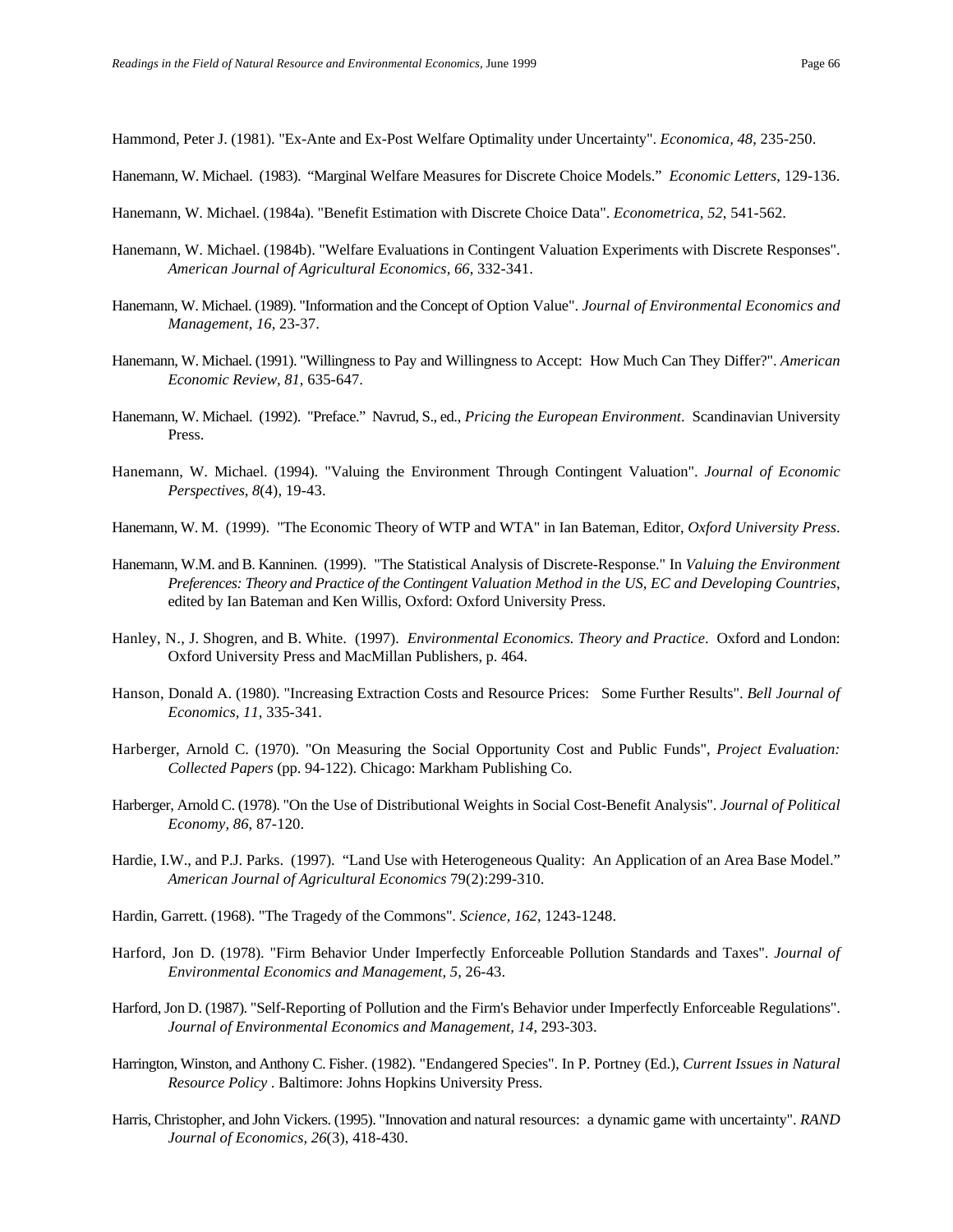- 
- Harris, DeVerle P., and Brian J. Skinner. (1982). "The Assessment of Long-Term Supplies of Minerals". In V. K. Smith and J. V. Krutilla (Eds.), *Explorations in Natural Resource Economics* (pp. 247-326). Baltimore: Johns Hopkins University.
- Harrison, David, and Daniel L. Rubinfeld. (1978). "The Distribution of Benefits from Improvements in Urban Air Quality". *Journal of Environmental Economics and Management, 5*, 313-332.
- Harrison, David H., and Albert L. Nichols. (1983). "Benefit-Based Flexibility in Environmental Regulation". *Discussion Paper E-83-06, Energy and Environmental Policy Center, John F. Kennedy School of Goverment*.
- Harrison, G. and J. Hirshleifer. (1989). "An Experimental Evaluation of Weakest Link / Best Shot Models of Public Goods." *Journal of Political Economy* 97.
- Hartman, Richard. (1976). "The Harvesting Decision wihen a Standing Forest Has Value". *Economic Inquiry, 14*, 52-58.
- Hartwick, John M. (1978). "Exploitation of Many Deposits of an Exhaustible Resource". *Econometrica, 46*, 201-217.
- Hartwick, John M. (1977). "Intergenerational equity and the investing of rents from exhaustible resources." *American Economic Review*, 67 (5): 972-974.
- Hartwick, John M. (1988). "The Duality of Hotelling Rent and Economic Depreciation and Growth Accounting with Exhaustible Resources". *Discussion Paper 712, Kingston, Ontario--Queens University*.
- Hartwick, John M. (1989). *Nonrenewable Resources, Extraction Programs and Markets*: Harwood Publishers.
- Hassett, K.A. and G.E. Metcalf, (1995). "Energy Tax Credits and Residential Conservation Investment: Evidence from Panel Data," *Journal of Public Economics*, 57, 201-217.
- Hausker, Karl. (1992). "The Politics and Economics of Auction Design in the Market for Sulfur Dioxide Pollution". *Journal of Policy Analysis and Management, 11*(4), 553-572.
- Hausman, Jerry A. (1981). "Exact Consumer's Surplus and Deadweight Loss". *American Economic Review, 71*(4), 662-676.
- Haveman, Robert H. (1973). "Common Property, Congestion and Environmental Pollution". *Quarterly Journal of Economics, 87*, 278-287.
- Haveman, Robert H., M. Gabay, and J. Andreoni. (1987). "Exact Consumer's Surplus and Deadweight Loss: A Correction". *American Economic Review, 77*, 494-495.
- Hazilla, Michael, and Raymond J. Kopp. (1990). "Social Cost of Environmental Quality Regulations: A General Equilibrium Analysis". *Journal of Political Economy, 98*(4), 853-873.
- Heal, Geoffrey M. (1976). "The Relationship between Price and Extraction Cost for a Resource with a Backstop Technology". *Bell Journal of Economics, 7*, 371-378.
- Heal, Geoffrey M. (1979). "Uncertainty and the Optimal Supply Policy for an Exhaustible Resource". In R. S. Pindyck (Ed.), *Advances in the Economics of Energy and Resources: The Production and Pricing of Energy Resources* (Vol. 2, pp. 119-147). Greenwich, CT: JAI Press, Inc.
- Heal, Geoffrey M. (1982). "The Use of Common Property Resources". In V. K. Smith and J. V. Krutilla (Eds.), *Explorations in Natural Resource Economics* (pp. 72-106). Baltimore: Johns Hopkins University Press.
- Heal, Geoffrey M., and Michael Barrow. (1981). "Empirical Evaluation of the Long-Term Movement of Resource Prices--a Preliminary Report". *Economics Letters, 7*(1), 95-103.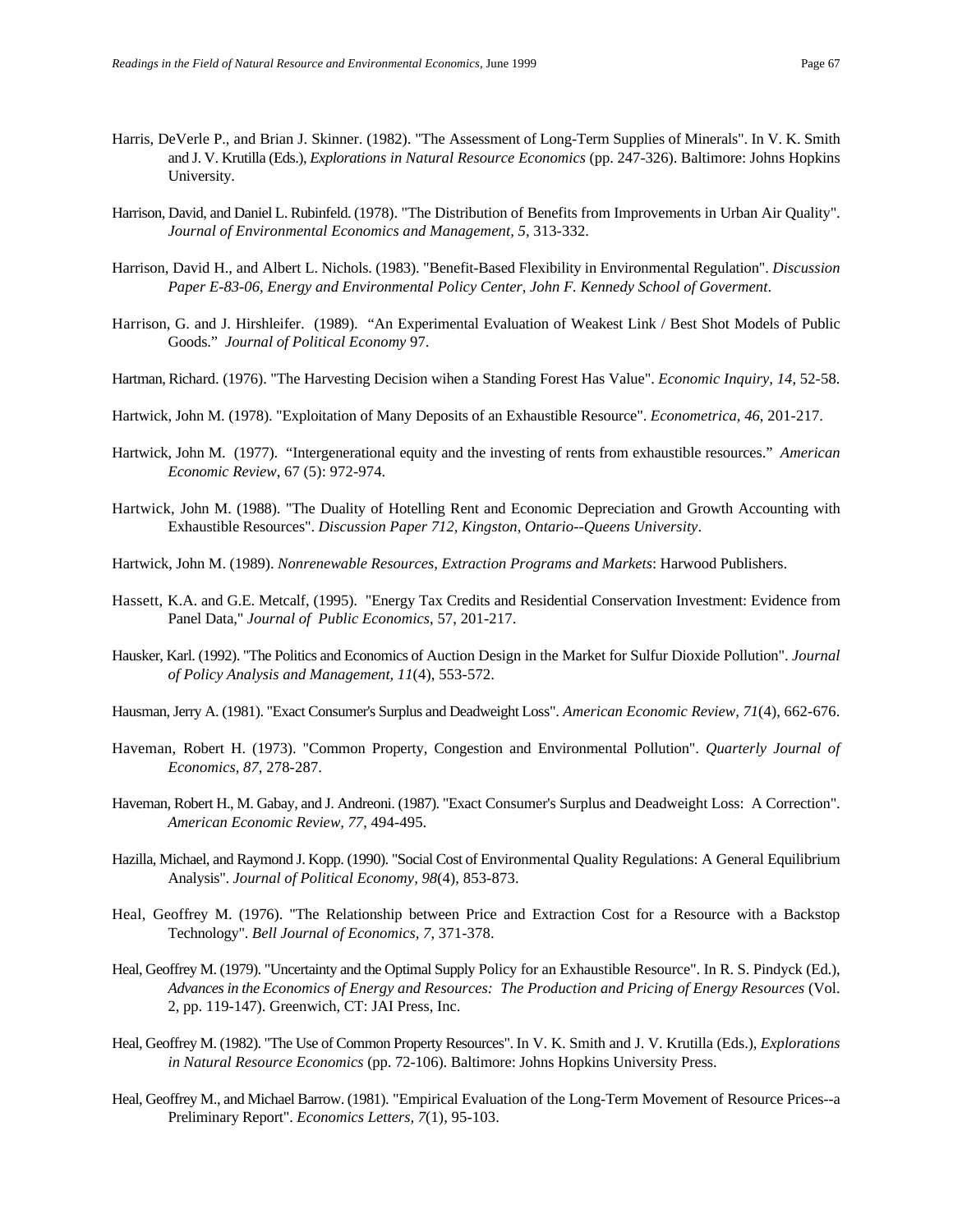- Hecht, Joy E. (1995). "Monitoring the environmental impacts of trade policy reform in Africa: lessons from Chad". *Ecological Economics, 13*, 155-167.
- Heijmam, Willem J.M. (1991). "Growth Models". In W. J. M. Heijman (Ed.), *Depletable Resources and the Economy* (pp. Chap. 6).
- Helfand, Gloria E. (1991). "Standards versus Standards: The Effects of Different Pollution Restrictions". *American Economic Review, 81*, 622-634.
- Helfand, Gloria E. and Jonathan Rubin. (1994). "Spreading versus Concentrating Damages: Environmental Policy in the Presence of Nonconvexities." *Journal of Environmental Economics and Management*, 27, 84-91.
- Helliwell, John F., and Terry Heaps. (1985). "The Taxation of Natural Resources". In A. Auerbach and M. Feldstein (Eds.), *Public Economics* . New York: North Holland.
- Hellsten, Martin. (1988). "Socially Optimal Forestry". *Journal of Environmental Economics and Management, 15*, 387- 394.
- Henderson, J. Vernon. (1996). "Effects of Air Quality Regulation". *American Economic Review, 86*(4), 789-813.
- Henderson, D. and S. Salant. (1978). "Market Anticipation of Government Policies and the Price of Gold." *Journal of Political Economy*, August.
- Hendricks, Kenneth, and Dan Kovenock. (1989). "Asymmetric information, information externalities, and efficiency: the case of oil exploration". *Rand Journal of Economics, 20*, 164-182.
- Hendricks, Kenneth, and Robert H. Porter. (1996). "The Timing Incidence of Exploratory Drilling on Offshore Wildcat Tracts". *American Economic Review, 86*(3), 388-407.
- Hendricks, Kenneth, Robert H. Porter, and Guofu Tan. (1993). "Optimal Selling Strategies for Oil and Gas Leases with an Informed Buyer". *American Economic Review, 83*(2), 234-239.
- Henry, C. (1974). "Investment Decisions under Uncertainty: The Irreversibility Effect". *American Economic Review, 64*, 1006-1012.
- Herfindahl, Orin C. (1967). "Depletion and Economic Theory". In M. Gaffney (Ed.), *Extractive Resources and Taxation* . Madison, WI: University of Wisconsin Press.
- Herriges, J. A. and C. L. Kling, eds. (1999). *Valuing Recreation and the Environment: Revealed Preference Methods in Theory and Practice*. London: Edward Elgar.
- Herriges, J., R. Govindasamy, and J. Shogren. (1994). "Budget Balancing Incentive Mechanisms." *Journal of Environmental Economics and Management*, 27, 275-285.
- Hird, John A. (1993). "Environmental Policy and Equity: The Case of Superfund". *Journal of Policy Analysis and Management, 12*(2), 323-343.
- Hirshleifer, Jack. (1966). "Investment Decisions under Uncertainty: Applications of the State Preference Approach". *Quarterly Journal of Economics, 80*, 252-277.
- Hirst, Eric. (1993). "Price and Cost Impacts of Utility DSM Programs". *Energy Journal, 13*(4), 75-90.
- Hnyilicza, E., and Robert S. Pindyck. (1976). "Pricing Policies for a Two-Part Exhaustible Resource Cartel: The Case of OPEC". *European Economic Review, 2*, 139-159.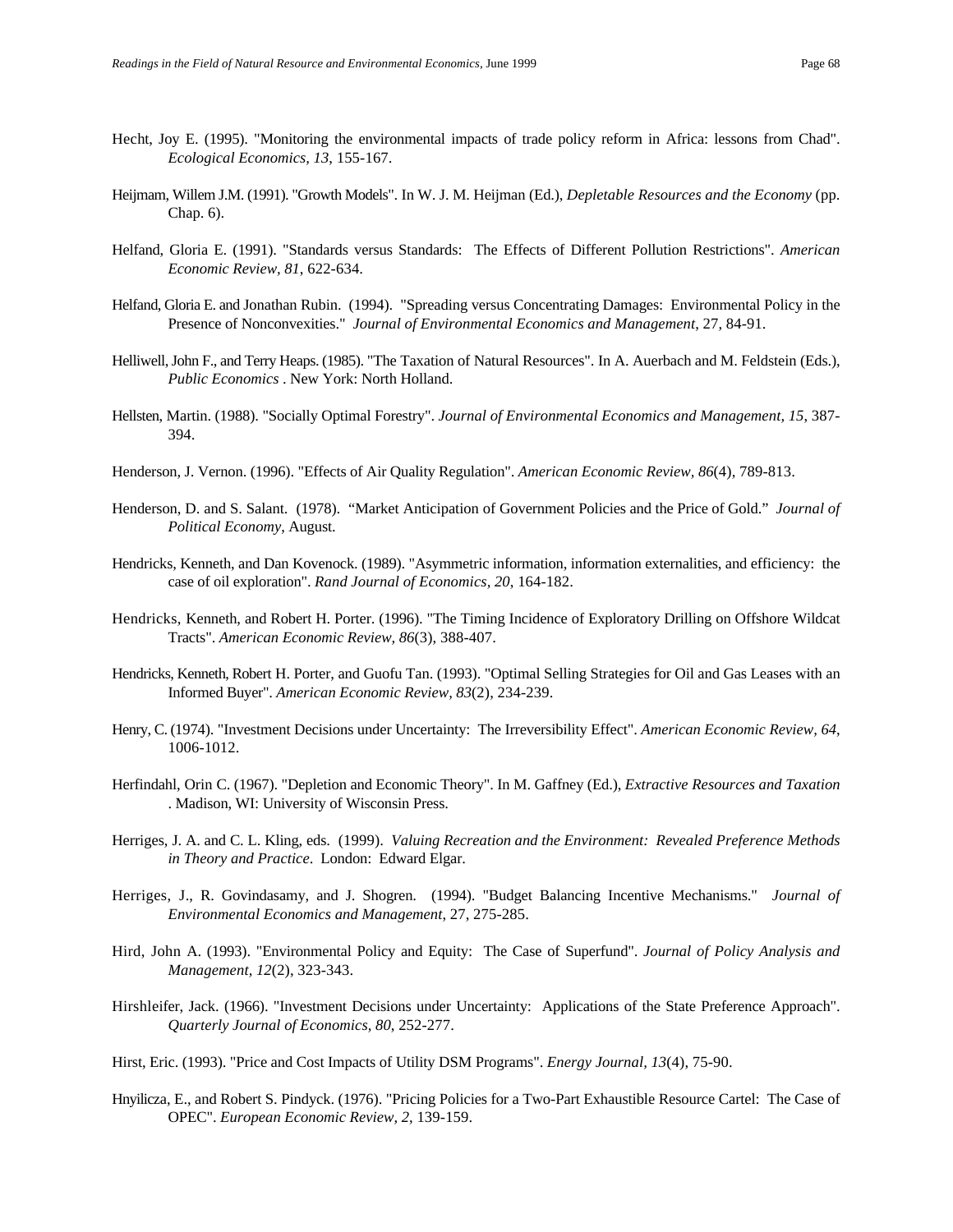- Hochman, Eithan, David Pines, and David Zilberman. (1977). "The Effects of Pollution Taxation on the Pattern of Resource Allocation: The Downstream Diffusion Case". *Quarterly Journal of Economics, 91*, 625-638.
- Hochman, Eithan, and David Zilberman. (1978). "Examination of Environmental Policies Using Production and Pollution Microparameter Distributions". *Econometrica, 46*, 739-760.
- Hochman, Oded, David Pines, and Jacques-Francois Thisse. (1995). "On the Optimal Structure of Local Governments". *American Economic Review, 85*(5), 1224-1240.
- Hoehn, John P., and Alan Randall. (1989). "Too Many Proposals Pass the Benefit Cost Test". *American Economic Review, 79*(3), 544-551.
- Hoel, Michael. (1992). "International Environmental Conventions: The Case of Uniform Reductions in Emissions." *Environmental and Resource Economics*, 2, 141-159.
- Hoel, Michael. (1996). "Should a Carbon Tax be Differentiated Across Sectors?". *Journal of Public Economics, 59*, 17-32.
- Hoel, Michael, and Larry Karp. (1998). "Taxes Versus Quotas for a Stock Pollutant." Working Paper No. 855, Giannini Foundation of Agricultural Economics, University of California, Berkeley.
- Hogan, William W. (1993). "Markets in Real Electric Networks Require Reactive Prices". *Energy Journal, 14*(3), 171-200.
- Hogan, William W. (1997). "A Market Power Model with Strategic Interaction in Electricity Networks". *Energy Journal, 18*(4), 107-141.
- Holtermann, Sally. (1976). "Alternative tax systems to correct for externalities, and the efficiency of paying compensation." *Economica*, 43: 1-16.
- Homans, Frances R., and James E. Wilen. (1997). "A Model of Regulated Open Access Resource Use." *Journal of Environmental Economics and Management*, 32, 1-21.
- Hornstein, Donald T. (1993). "Lessons from Federal Pesticide Regulation on the Paradigms and Politics of Environmental Law Reform". *Yale Journal on Regulation, 10*, 369-446.
- Hotelling, Harold. (1931). "The Economics of Exhaustible Resources". *Journal of Political Economy, 39*, 137-175.
- Howard, Ronald A. (1979). "Life and Death Decision Analysis". *Research Report No. EES DA-79-2, Palo Alto, CA-- Department of Engineering Economic Systems, Stanford University*(December).
- Howarth, Richard B., and Richard B. Norgaard. (1990). "Intergenerational Resource Rights: Efficiency and Social Optimality". *Land Economics, 66*, 1-11.
- Huang, J. C., T. C. Haab, and J. C. Whitehead. (1997). Willingness to Pay for Quality Improvements: Should Revealed and Stated Preferences Data be Combined?" *Journal of Environmental Economics and Management* November.
- Hurley, T. and J. Shogren. (1997). "Environmental Conflict and the SLAPP." *Journal of Environmental Economics and Management*, 33, 1997, 253-273.
- Hyde, William F. (1992). "Managing Tropical Forests: Reflections on the Rent Distribution Discussion". *Land Economics, 68*(3), 343-350.
- Innes, Robert. (1996). "Regulating Automobile Pollution under Certainty, Competition, and Imperfect Information," *Journal of Environmental Economics and Management,* 31, 219-239.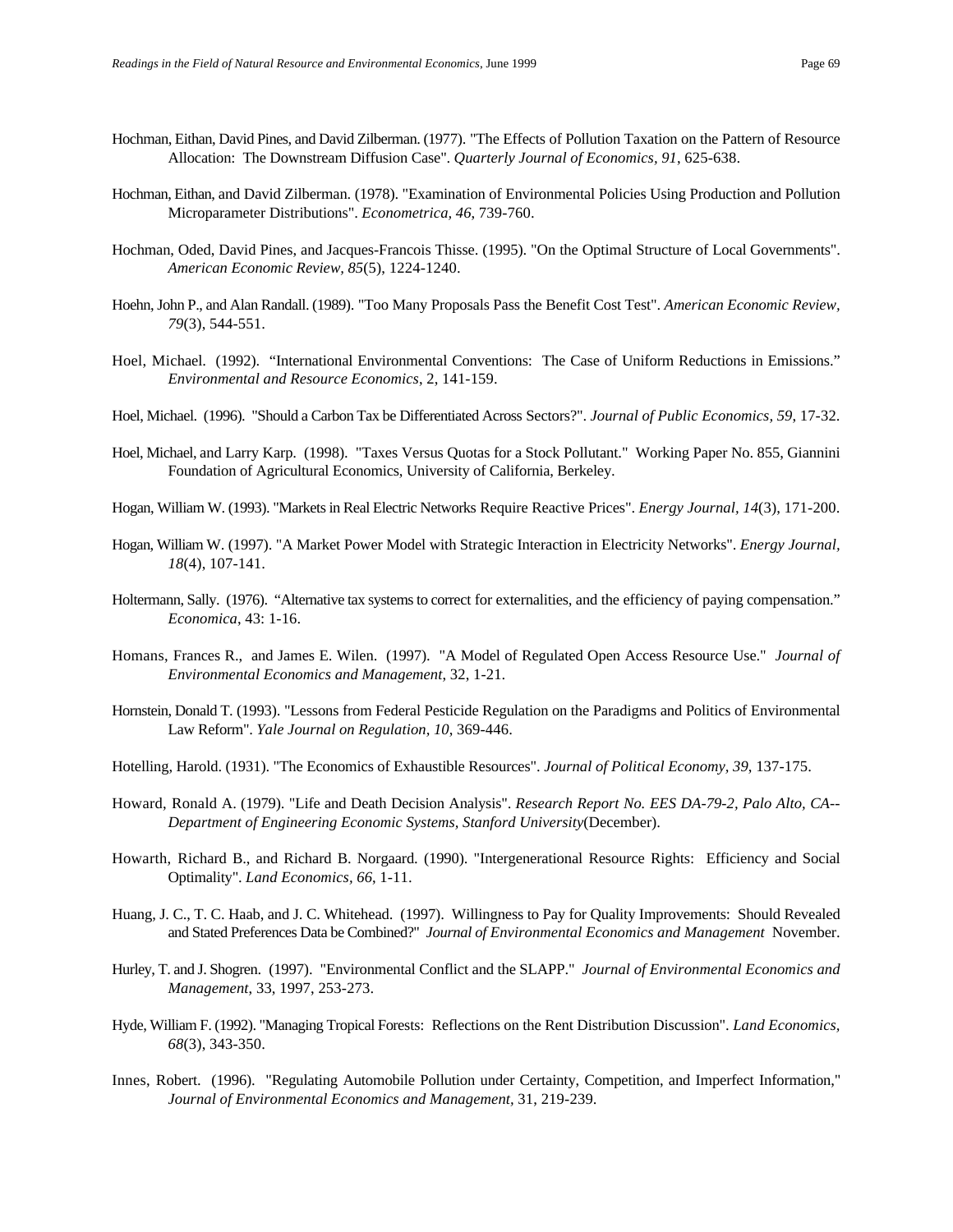- Innes, Robert. (1997). "Takings, Compensation, and Equal Treatment for Owners of Developed and Undeveloped Property". *Journal of Law and Economics, 40*(October), 403-432.
- Ippolito, P.M. and A.D. Mathios. (1990). "Information, Advertising, and Health Choices: A Study of the Cereal Market." *Rand Journal of Economics* 21: 459-80.
- Jacoby, Henry D., Richard S. Eckaus, A. Denny Ellerman, Ronald G. Prinn, David M. Reiner, and Zili Yang. (1997). "CO2 Emissions Limits: Economic Adjustments and the Distribution of Burdens". *Energy Journal, 18*(3), 31-58.
- Jacoby, Henry D., Ronald Prinn, and Richard Schmalensee. (1998). "Kyoto's Unfinished Business." *Foreign Affairs* 77, July/August, pp. 54-66.
- Jacoby, Henry D., and David G. Laughton. (1992). "Project Evaluation: A Practical Asset Pricing Method". *Energy Journal, 13*(2), 19-47.
- Jaffe, Adam B., Steven R. Peterson, Paul R. Portney, and Robert N. Stavins. (1995). "Environmental Regulation and the Competitiveness of U.S. Manufacturing: What Does the Evidence Tell Us?". *Journal of Economic Literature, 33*, 132-163.
- Jaffe, Adam B., and Robert N. Stavins. (1994). "The energy paradox and the diffusion of conservation technology". *Resource and Energy Economics, 16*, 91-122.
- Jaffe, Adam B. and Robert N. Stavins. (1995). "Dynamic Incentives of Environmental Regulation: The Effects of Alternative Policy Instruments on Technology Diffusion." *Journal of Environmental Economics and Management* 29, S43-S63.
- Jehiel, Philippe, and Benny Moldovanu. (1995). "Negative Externalities May Cause Delay in Negotiation". *Econometrica, 63*(6), 1321-1335.
- Johansson, Per-Olov, and Karl-Gustaf Lofgren. (1985). *The Economics of Forestry and Natural Resources*. London: Basil Blackwell.
- Johnson, Ronald N., and G.D. Libecap. (1982). "Contracting Problems and Regulation: The Case of the Fishery". *American Economic Review, 72*, 1005-1022.
- Johnson, R.N., and G.D. Libecap. (1980). "Efficient Markets and Great Lakes Timber: A Conservation Issue Reexamined." *Explorations in Economic History* 17: 372-385.
- Johnson, Scott Lee, and David M. Pekelney. (1996). "Economic Assessment of the Regional Clean Air Incentives Market: A New Emissions Trading Program for Los Angeles". *Land Economics, 72*(3), 277-297.
- Johnston, J.J., and S.K. Swallow. (1998). "Asymmetries in Ordered Strength of Preference Models: Implications of Focus Shift for Discrete Choice Preference Estimation." *Land Economics*, forthcoming.
- Jones, Clifton T. (1993). "Another Look at U.S. Passenger Vehicle Use and the 'Rebound' Effect from Improved Fuel Efficiency". *Energy Journal, 14*(4), 99-110.
- Jorgenson, Dale W. (1984). "Efficiency versus Equity in Economic Analysis". *Discussion Paper No. 1008, Harvard Institute for Economic Research*.
- Jorgenson, Dale W., Lawrence J. Lau, and Thomas M. Stoker. (1980). "Welfare Comparison and Exact Aggregation". *American Economic Review, 70*, 268-392.
- Jorgenson, Dale W., and Daniel T. Slesnick. (1984). "Aggregate Consumer Behavior and the Measurement of Inequality". *Review of Economic Studies, 51*, 369-392.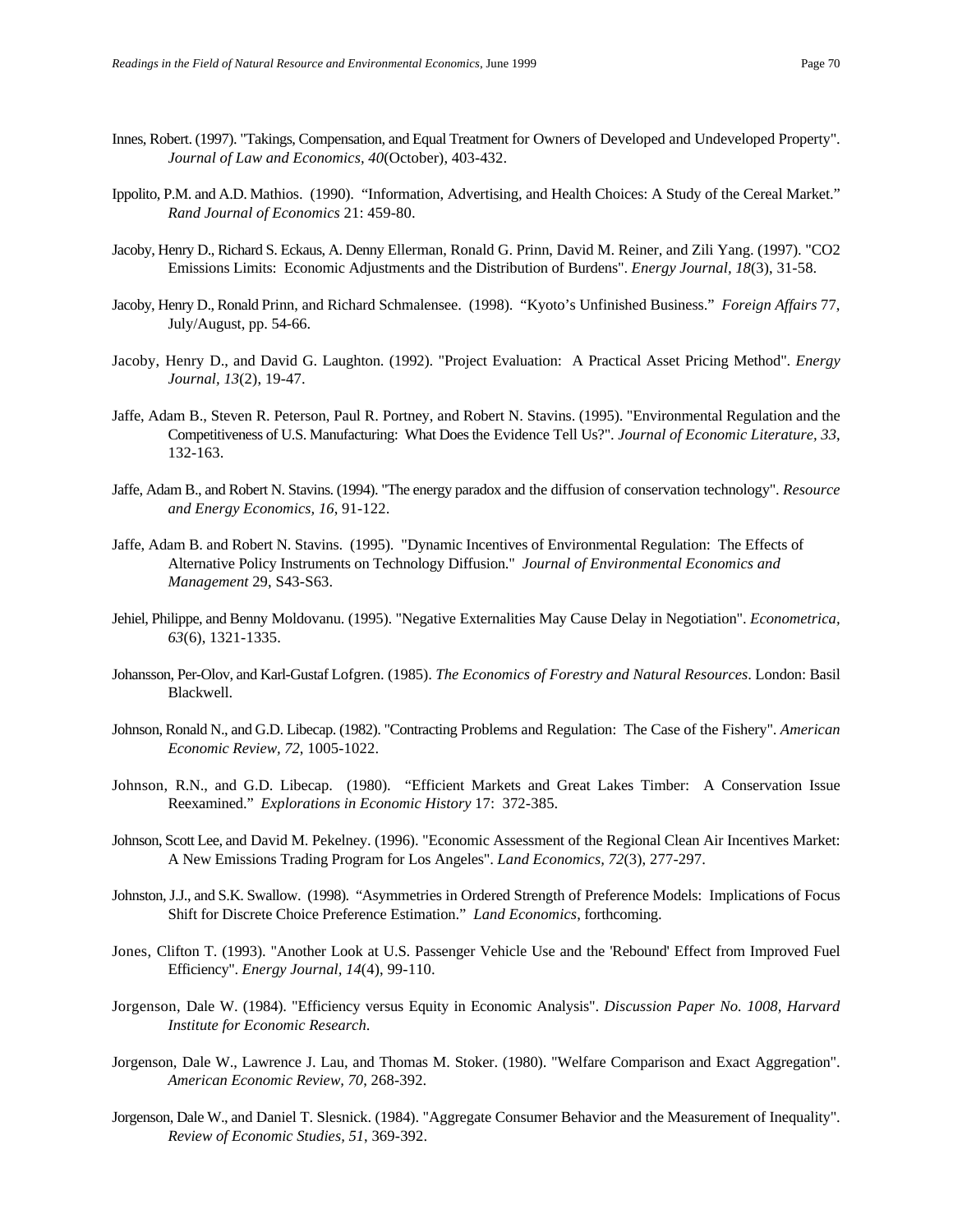- Jorgenson, Dale W., Daniel T. Slesnick, and Thomas M. Stoker. (1983). "Exact Aggregation over Individuals and Commodities". *Discussion Paper No. 1005, Harvard Institute for Economic Research*.
- Jorgenson, Dale W., and Peter J. Wilcoxen. (1990). "Environmental regulation and US economic growth". *RAND Journal of Economics, 21*(2), 314-340.
- Jorgenson, Dale W., and Peter J. Wilcoxen. (1992). "Reducing U.S. Carbon Dioxide Emissions: The Cost of Different Goals", *Advances in the Economics of Energy and Resources* (Vol. 7, pp. 125-158): JAI Press.
- Joskow, Paul L. (1997). "Restructuring, Competition and Regulatory Reform in the U.S. Electricity Sector". *Journal of Economic Perspectives, 11*(3), 119-138.
- Joskow, Paul L., and Donald B. Marron. (1992). "What Does A Negawatt Really Cost? Evidence from Utility Conservation Programs". *Energy Journal, 13*(4), 41-74.
- Joskow, Paul L. and Richard Schmalensee. (1998). "The Political Economy of Market-Based Environmental Policy: The U.S. Acid Rain Program." *Journal of Law and Economics* 41, 89-135.
- Joskow, Paul L., Richard Schmalensee, and Elizabeth M. Bailey. "The Market for Sulfur Dioxide Emissions." *American Economic Review*, 88(4), pp. 669-685.
- Just, Richard E., Darrell Hueth, L., and Andrew Schmitz. (1982). *Applied Welfare Economics and Public Policy*. Englewood Cliffs, NJ: Prentice-Hall, Inc.
- Jung, Chulho, Kerry Krutilla, and Roy Boyd. (1996). "Incentives for advanced pollution abatement technology at the industry level: An evaluation of policy alternatives." *Journal of Environmental Economics and Management*, 30: 95-111.
- Kahn, Charles. (1986). "The Durable Goods Monopolist and Consistency with Increasing Costs". *Econometrica, 54*(2), 275- 294.
- Kahn, Matthew, and John G. Matsusaka. (1995). "Demand for Environmental Goods: Evidence from Voting Patterns on California Initiatives". *Columbia University Discussion Paper, Series 737*.
- Kahn, Matthew E. (1996). "New evidence on trends in vehicle emissions". *RAND Journal of Economics, 27*(1), 183-196.
- Kahneman, Daniel, and Richard Thaler. (1991). "Economic Analysis and the Psychology of Utility: Applications to Compensation Policy". *AEA Papers and Proceedings, 81*(2), 341-346.
- Kaitala, V., and M. Pohjola. (1988). "Optimal Recovery of A Shared Resource Stock: A Differential Game Model with Efficient Memory Equilibria". *Natural Resource Modeling, 3*(1), 91-119.
- Kalt, Joseph P. (1983). "The Costs and Benefits of Federal Regulation of Coal Strip Mining". *Natural Resources Journal, 23*, 893-915.
- Kamien, Morton I., and Nancy L. Schwartz. (1982). "The Role of Common Property Resources in Optimal Planning Models with Exhaustible Resources". In V. K. Smith and J. V. Krutilla (Eds.), *Explorations in Natural Resource Economics* (pp. 45-71).
- Kamien, Morton I., and Nancy L. Schwartz. (1991). *Dynamic Optimization: The Calculus of Variations and Optimal Control Theory in Economics and Management*. (2nd ed.). (Vol. 1). New York: North Holland.
- Kanazawa, Mark. (1993). "Pricing Subsidies and Economic Efficiency: The U.S. Bureau of Reclamation". *Journal of Law and Economics, 36*(April), 205-234.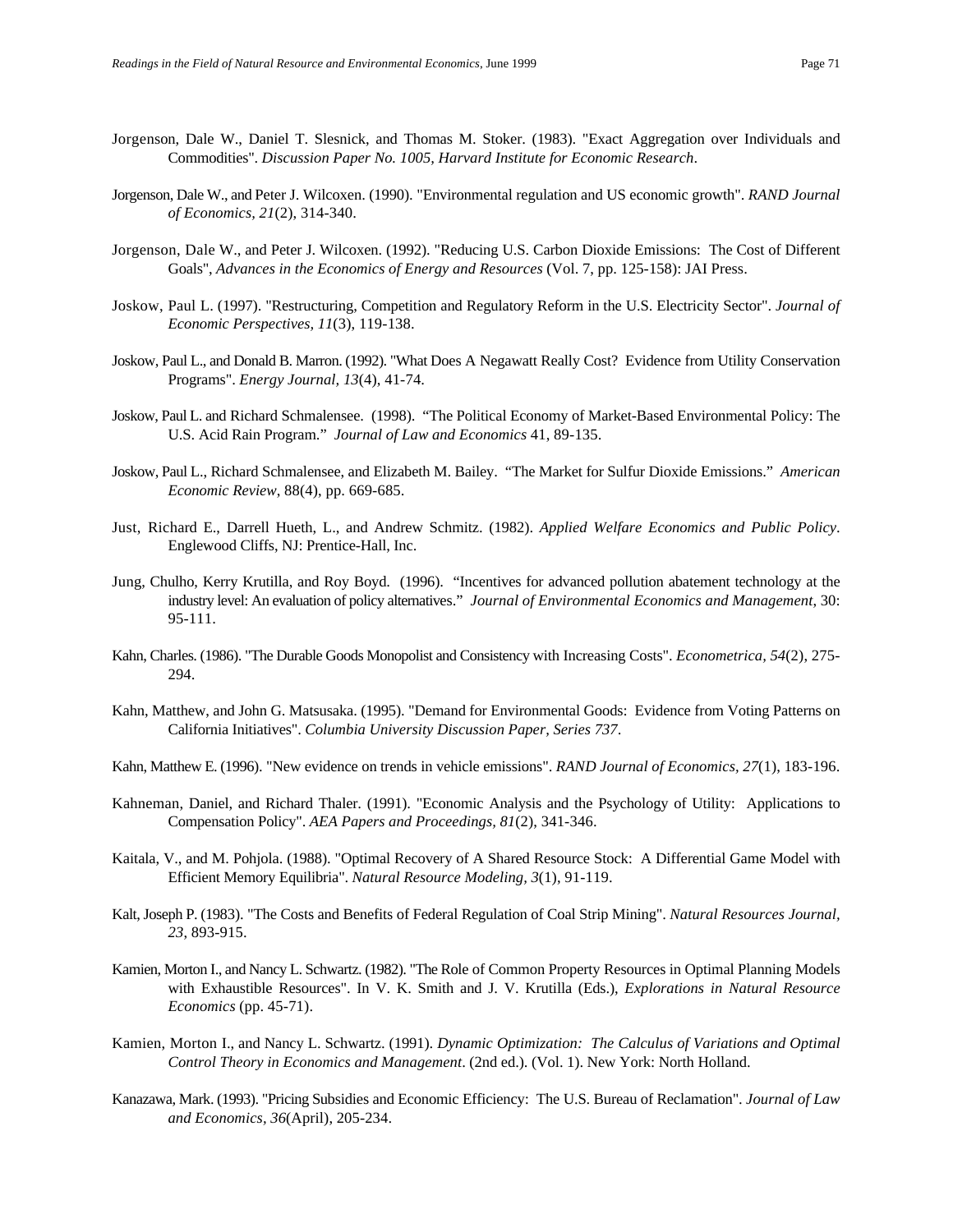- Kaplow, Louis, and Steven Shavell. (1994). "Optimal Law Enforcement with Self-Reporting of Behavior". *Journal of Political Economy, 102*(3), 583-606.
- Karp, Larry S. (1992). "Social Welfare in a Common Property Oligopoly." *International Economic Review*, Vol. 33, pp. 353-372.
- Karp, Larry S. (1993). " Monopoly Extraction of a Durable Non-Renewable Resource Failure of the Coase Conjecture." *Economica* 60, 1-11.
- Karp, Larry S. (1996). "Monopoly Power Can Be Disadvantageous in the Extraction of a Durable Nonrenewable Resource." *International Economic Review*, Vol. 37, No. 4, pp. 825-849.
- Karp, Larry S., and John Livernois. (1992). "On Efficiency-Inducing Taxation for a Non-Renewable Resource Monopolist." *Journal of Public Economics*, Vol. 49, pp. 219-239.
- Karp, Larry S., and David M. Newbery. (1991). "Optimal Tariffs on Exhaustible Resources." *Journal of International Economics*, Vol. 30, pp. 285-299.
- Karp, Larry S., and David M. Newbery. (1992). "Dynamically Consistent Oil Import Tariffs." *Canadian Journal of Economics*, Vol. 25 No. 1, pp. 1-21.
- Kaufmann, Robert K. (1995). "The economic multiplier of environmental life support: can capital substitute for a degraded environment?". *Ecological Economics, 12*, 67-79.
- Kealy, Mary Jo., Mark Montgomery, and John F. Dovidio. (1990). "Reliability and Predictive Validity of Contingent Values: Does the Nature of the Good Matter?". *Journal of Environmental Economics and Management, 19*, 244-263.
- Keeler, Emmett, A. Michael Spence, and Richard J. Zeckauser. (1972). "The Optimal Control of Pollution". *Journal of Economic Theory, 4*, 19-34.
- Kellogg, Robert L. (1988). "Optimal Timing of Harvest for the North Carolina Bay Scallop Fishery". *American Journal of Agricultural Economics, February 1988*, 50-62.
- Kelly, Suedeen G. (1992). "Intrastate Natural Gas Regulation: Finding Order in the Chaos". *Yale Journal on Regulation, 9*, 355-406.
- Kelman, Steven. (1981). "Cost-Benefit Analysis: An Ethical Critique". *Regulation, 5*(1).
- Kelman, Steven J. (1981). *What Price Incentives? Economists and the Environment*. Boston: Auburn House.
- Kelly, David and Charles Kolstad. (1999). "Bayesian Learning, Growth and Pollution." *Journal of Economic Dynamics and Control*, 23, 491-518.
- Keohane, Nathaniel, Richard Revesz, and Robert Stavins (1998). "The Choice of Regulatory Instruments in Environmental Policy." *Harvard Environmental Law Review*, volume 22, number 2, pp. 313-367
- Kerr, Suzi, and David Maré**.** (1997)."Efficient Regulation Through Tradeable Permit Markets: The United States Lead Phasedown," Department of Agricultural and Resource Economics, University of Maryland, College Park, Working Paper 96-06.
- Khalatbari, F. (1977). "Market Imperfections and Optimal Rate of Depletion of an Exhaustible Resource". *Economica, 44*, 409-414.

Khanna, Jyoti, and Jon Harford. (1996). "The ivory trade ban: Is it effective?". *Ecological Economics, 19*, 147-155.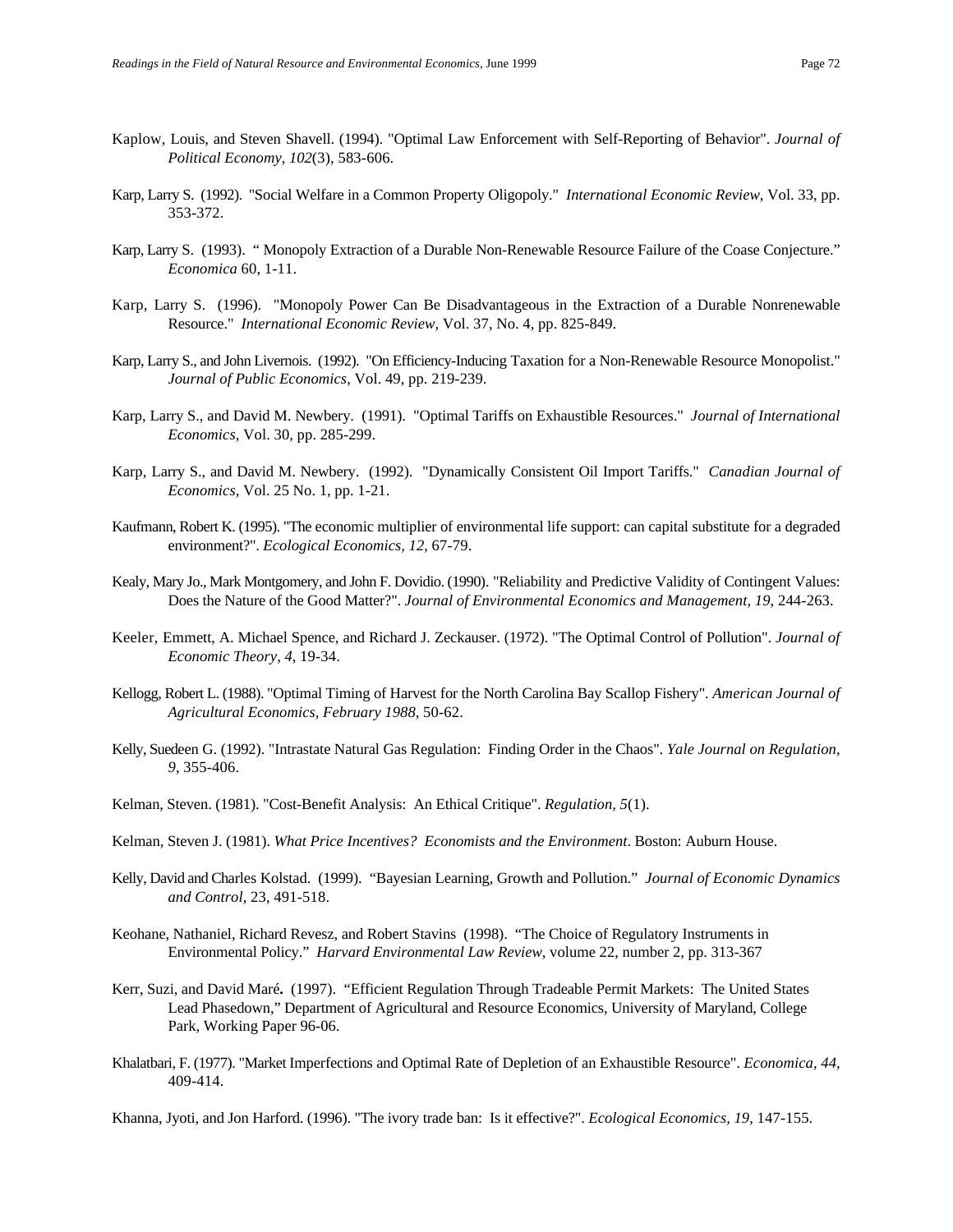- Kiker, Clyde F., and Francis E. Putz. (1997). "Ecological certification of forest products: Economic challenges". *Ecological Economics, 20*, 37-51.
- King, Martin, and Milan Cuc. (1996). "Price Convergence in North American Natural Gas Spot Markets". *Energy Journal, 17*(2), 17-42.
- Kling, Catherine. (1988). "The Reliability of Estimates of Environmental Benefits from Recreation Demand Models." *American Journal of Agricultural Economics*, 70, 892-901.
- Kneese, Allen V., and William D. Schulze. (1985). "Ethics and Environmental Economics". In A. V. Kneese and J. L. Sweeney (Eds.), *Handbook of Natural Resource and Energy Economics* (Vol. 1, ). Amsterdam: North Holland.
- Knetsch, Jack L., and John A. Sinden. (1984). "Willingness to Pay and Compensation Demanded: Experimental Evidence of an Unexpected Disparity in Measures of Value". *Quarterly Journal of Economics, 99*, 507-521.
- Kohlhase, Janet E. (1991). "The Impact of Toxic Waste Sites on Housing Values". *Journal of Urban Economics, 30*, 1-26.
- Kohn, Robert. (1985). "A General Equilibrium Analysis of the Optimal Number of Firms in a Polluting Industry". *Canadian Journal of Economics, 18*, 347-354.
- Kolstad, Charles D. (1987). "Uniformity vs. Differentiation in Regulating Externalities." *Journal of Environmental Economics and Management*, 14, 386-399.
- Kolstad, Charles D. (1994). "Hotelling Rents in Hotelling Space." *Journal of Environmental Economics and Management*, 26, 163-180.
- Kolstad, Charles D. (1996a). "Fundamental Irreversibilities in Stock Externalities." *Journal of Public Economics*, 60, 221-233.
- Kolstad, Charles D. (1996b). "Learning and Stock Effects in Environmental Regulation: The Case of Greenhouse Gas Emissions." *Journal of Environmental Economics and Management*, 31, 1-18.
- Kolstad, Charles D. and Frank Wolak. (1983). "Competition in INterregional Taxation: The Case of Western Coal." *Journal of Political Economy*, 91, 443-460.
- Kolstad, Charles D. and Frank Wolak. (1985). "Strategy and Market Structure in Western Coal Taxation." *Review of Economics and Statistics*, 67, 239-249.
- Kopp, Raymond J. (1992). "Why Existence Value *Should* Be Used in Cost-Benefit Analysis". *Journal of Policy Analysis and Management, 11*(1), 123-130.
- Kornhauser, Lewis A., and Richard L. Revesz. (1994). "Multidefendant Settlements Under Joint and Several Liability: The Problem of Insolvency". *Journal of Legal Studies, 23*(January), 517-542.
- Kosobud, Richard F. "Tradable Cumulation CO<sub>2</sub> Permits and Global Warming Control." *The Energy Journal*, 15-2, 213-232.
- Krautkraemer, Jeffrey A. (1990). "Taxation, Ore Quality Selection, and the Depletion of a Heterogeneous Deposit of a Nonrenewable Resource". *Journal of Environmental Economics and Management, 18*, 120-135.
- Krautkraemer, Jeffrey A. (1995). "A Note on Sustainability, Resource Endowment, and the Social Rate of Discount". *Draft, 95*, 25.

Krautkraemer, Jeffrey A. (1998). "Nonrenewable Resource Scarcity." *Journal of Economic Literature*, 36, 2065-2107.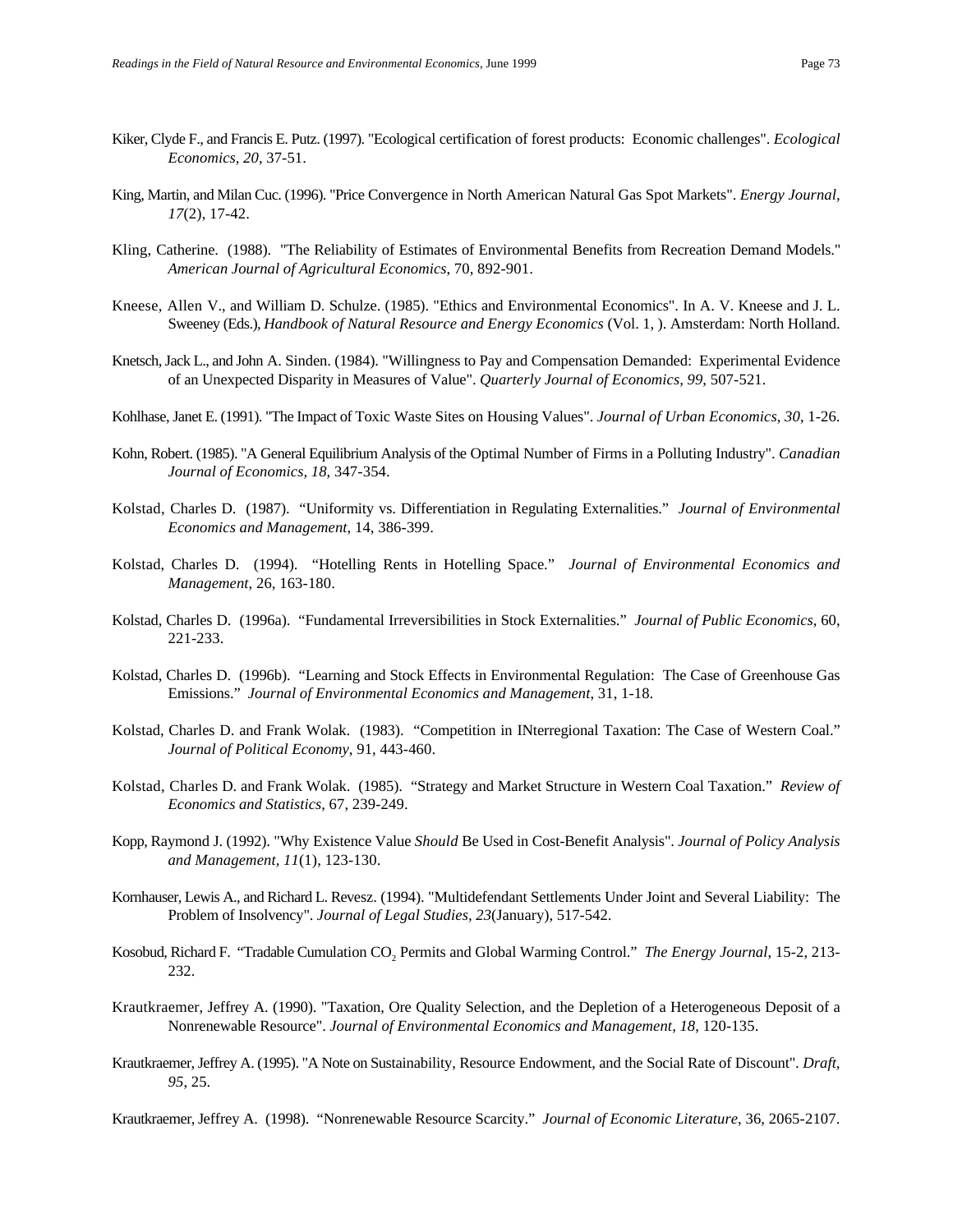- Krupnick, Alan, Wallace E. Oates, and Eric van de Berg. (1983). "On Marketable Air-Pollution Permits: The Case for a System of Pollution Offsets". *Journal of Environmental Economics and Management, 10*, 233-247.
- Krupnick, Alan J., and Paul R. Portney. (1991). "Controlling Urban Air Pollution: A Benefit-Cost Assessment". *Science, 252*, 522-528.
- Krupnick, Alan J., and Margaret A. Walls. (1992). "The Cost-effectiveness of Methanol for Reducing Motor Vehicle Emissions and Urban Ozone". *Journal of Policy Analysis and Management, 11*(3), 373-396.
- Krutilla, John V. (1964). "Conservation Reconsidered". *American Economic Review, 57*, 777-786.
- Kunioka, Todd, and Lawrence S. Rothenberg. (1993). "The Politics of Bureaucratic Competition: The Case of Natural Resource Policy". *Journal of Policy Analysis and Management, 12*(4), 700-725.
- Kwerel, Evan R. (1977). "To Tell the Truth: Imperfect Information and Optimal Pollution Control". *Review of Economic Studies, 44*, 595-601.
- Laffont, Jean-Jacques. (1987). "Externalities". In J. Eatwell, M. Milgate, and P. Newman (Eds.), *Allocation, Information, and Markets (selections from the New Palgrave)* (pp. 112-116): W.W. Norton.
- Laibson, David A. (1991). "Notes on Dynamic Inconsistency". *draft, Department of Economics at MIT*.
- Larson, Bruce A. (1996). "Environmental Policy Based on Strict Liability: Implications of Uncertainty and Bankruptcy". *Land Economics, 72*(1), 33-42.
- Lave, Lester B. (1991). "Benefit-Cost Analyses of Environmental Issues: Does This Framework Optimize Social Decisions". *draft, Carnegie Mellon University*.
- Lave, Lester B., and Eugene P. Seskin. (1977). *Air Pollution and Human Health*. Baltimore: Johns Hopkins University Press for Resources for the Future.
- Lee, Dwight R., and Walter S. Misiolek. (1986). "Substituting Pollution Taxation for General Taxation: Some Implications for Efficiency in Pollution Taxation". *Journal fo Environmental Economics and Management, 13*, 338-347.
- Levhari, David, and Nissan Liviatan. (1977). "Notes on Hotelling's Economics of Exhaustible Resources". *Canadian Journal of Economics, 10*, 177-192.
- Levhari, David, and Robert Pindyck. "The Pricing of Durable Exhaustible Resources." *Quarterly Journal of Economics*, 96, 365-377.
- Levhari, David, Ron Michener, and Leonard J. Mirman. (1981). "Dynamic Programming Models of Fishing: Competition". *AER, 71*(4), 649-661.
- Levhari, David, and Leonard J. Mirman. (1980). "The great fish war: an example using a dynamic Cournot-Nash solution". *Bell Journal of Economics, 11*(322-334).
- Levinson, Arik. (1997). "A Note on Environmental Federalism: Interpreting Some Contradictory Results." *Journal of Environmental Economics and Management* 33, pp. 359-366.
- Lewis, Tracy R. (1976). "Monopoly Exploitation of an Exhaustible Resource". *Journal of Environmental Economics and Management, 3*, 198-204.
- Lewis, Tracy R. (1977). "Attitudes toward Risk and the Optimal Exploitation of an Exhaustible Resource". *Journal of Environmental Economics and Management, 4*, 111-119.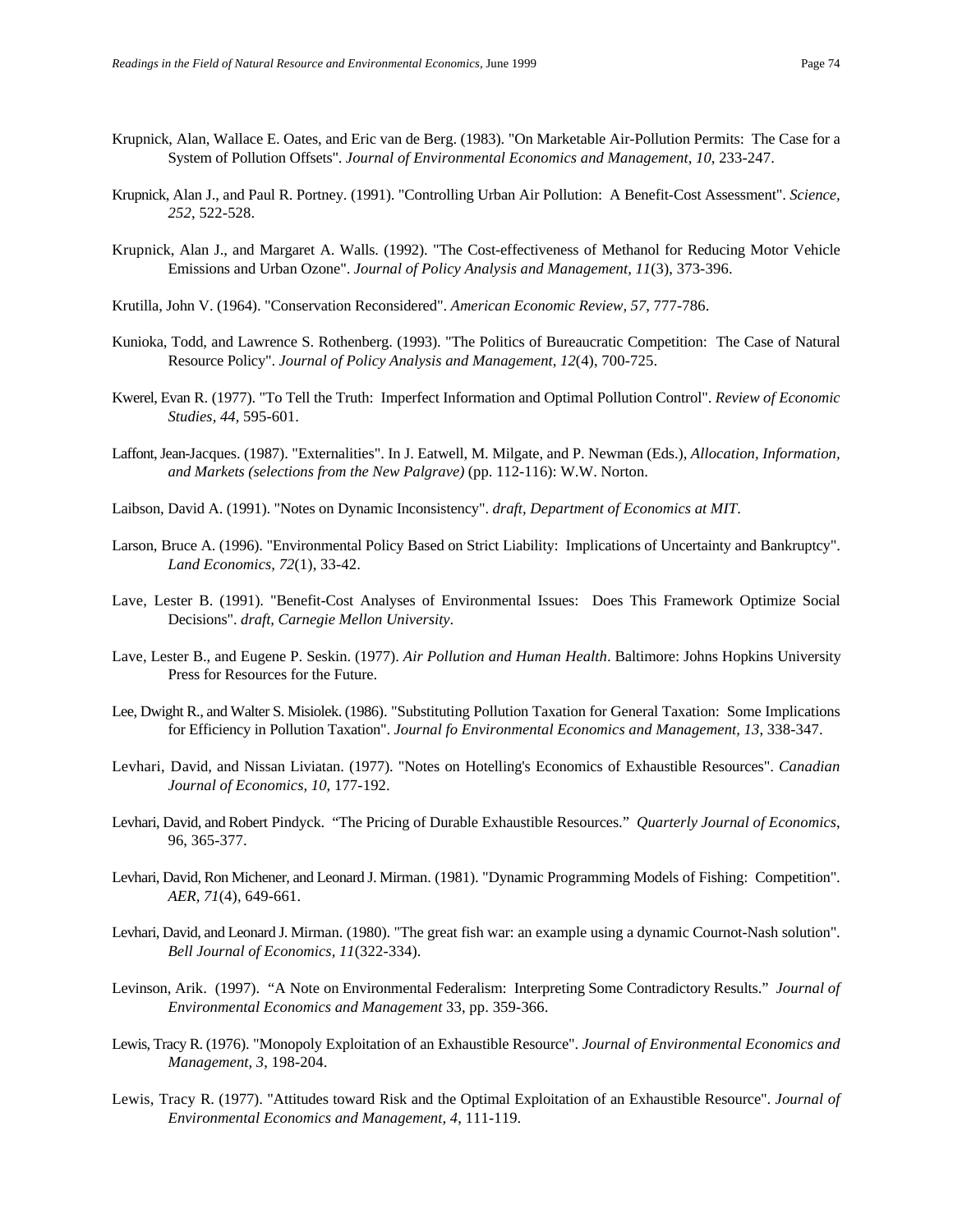- Lewis, Tracy R. (1981). "Exploitation of a Renewable Resource under Uncertainty". *Canadian Journal of Economics, 14*, 422-439.
- Lewis, Tracy R. (1996). "Protecting the environment when costs and benefits are privately known". *RAND Journal of Economics, 27*(4), 819-847.
- Lewis, Tracy R., and Richard Schmalensee. (1980). "On Oligopolistic Markets for Nonrenewable Natural Resources". *Quarterly Journal of Economics, 95*, 322-334.
- Libecap, G.D., and S.N. Wiggins. (1985). "The Influence of Private Contractual Failure on Regulation: The Case of Oil Field Unitization". *Journal of Political Economy, 93*, 690-714.
- Lichtenberg, Eric, David Zilberman, and Kenneth T. Bogen. (1989). "Regulating Environmental Health Risks under Uncertainty: Groundwater Contamination in California". *Journal of Environmental Economics and Management, 17*, 22-34.
- Lichtenberg, Eric, and Eric Zilberman. (1988). "Efficient Regulation of Environmental Health Risks". *Quarterly Journal of Economics, 103*, 167-178.
- Lind, Robert C. (1982). *Discounting for Time and Risk in Energy Policy*. Washington, DC: Resources For The Future.
- Lind, Robert C. (1990). "Reassessing the Government's Discount Rate Policy in Light of New Theory and Data in a World Economy with a High Degree of Capital Mobility". *Journal of Environmental Economics and Management, 18*, S8-S28.
- Lintott, John. (1996). "Environmental accounting; useful to whom and for what?". *Ecological Economics, 16*, 179-190.
- List, J. and J. Shogren. (1998). "Calibration Between Hypothetical and Actual Bids in a Field Experiment." *Journal of Economic Behavior and Organization*, 37, 193-205.
- Lohr, Luanne, and Timothy A. Park. (1995). "Utility-Consistent Discrete-Continuous Choices in Soil Conservation". *Land Economics, 71*(4), 474-490.
- Long, Ngo V. (1975). "Resource Extraction under the Uncertainty about Possible Nationalization". *Journal of Economic Theory, 10*, 42-53.
- Loomis, John B. (1989). "Test-Retest Reliability of the Contingent Valuation Method: A Comparison of General Population and Visitor Response". *American Journal of Agricultural Economics, 71*, 76-84.
- Loomis, John B. (1990). "Comparative Reliability of the Dichotomous Choice and Open-Ended Contingent Valuation Techniques". *Journal of Environmental Economics and Management, 18*, 78-85.
- Loury, Glenn C. (1978). "The Optimal Exploitation of an Unknown Reserve". *Review of Economic Studies, 45*, 621-636.
- Loury, Glenn C. (1980). "A Theory of "Oil"igopoly: Cournot Equilibrium in Exhaustible Resource Markets with Fixed Supplies". *draft, University of Michigan at Ann Arbor*.
- Louviere, J. (1994) "Conjoint Analysis." *Advances in Marketing Research*, R. Bagozzi, ed. Blackwell Publishers.
- Louviere, J.J., Hensher, D.A. and Swait, J. (1998). "Combining Sources of Preference Data." *Journal of Econometrics*, forthcoming.
- Low, P. (Ed.). (1992). *International Trade and the Environment*. Washington, D.C.: World Bank.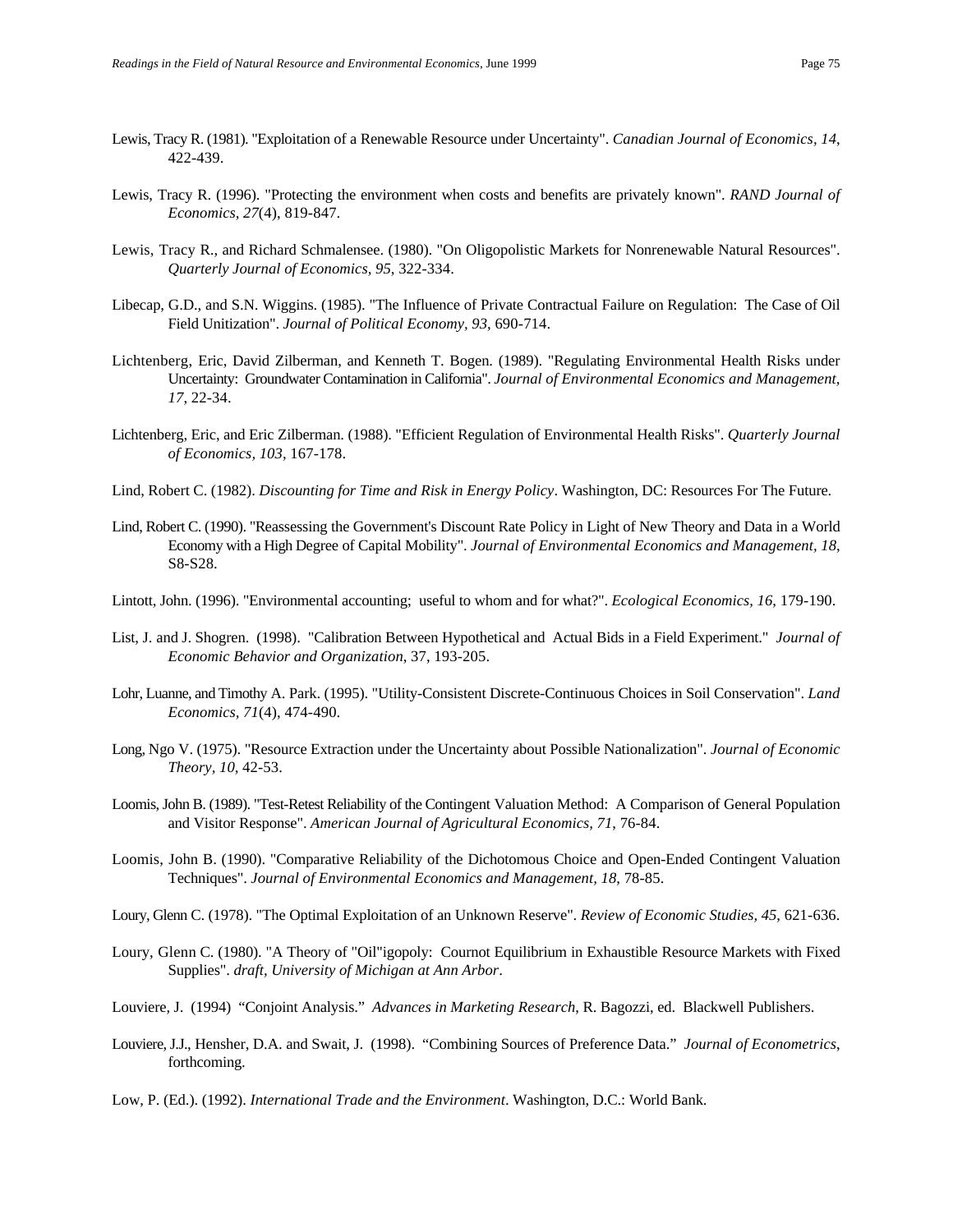- Madariaga, Bruce, and Kenneth E. McConnell. (1987). "Exploring Existence Values". *Water Resource Research, 23*, 936- 942.
- Magat, Wesley A. (1978). "Pollution Control and Technological Advance: A Dynamic Model of the Firm". *Journal of Environmental Economics and Management, 5*, 1-25.
- Maler, Karl-Goran. (1974). *Environmental Economics: A Theoretical Inquiry*. Baltimore: Johns Hopkins University Press.
- Maler, Karl-Goran. (1989). "The Acid Rain Game," in H. Folmer and E. Van Ierland, eds., *Valuation Methods and Policy Making in Environmental Economics*, pp. 231-252. Amsterdam: Elsevier.
- Maler, Karl-Goran. (1991). "National Accounts and Environmental Resources". *Environmental and Resource Economics, 1*, 1-15.
- Malik, Arun. (1990). "Markets for Pollution Control when Firms Are Noncompliant". *Journal of Environmental Economics and Management, 18*, 97-106.
- Malliaris, A.G., and William A. Brock. (1982). *Stochastic Methods in Economic and Finance*. New York: North-Holland.
- Maloney, Michael T., and Robert E. McCormick. (1982). "A Positive Theory of Environmental Quality Regulation". *Journal of Law and Economics, 25*, 99-124.
- Malueg, D.A. (1989). "Emission Credit Trading and the Incentive to Adopt New Pollution Abatement Technology". *Journal of Environmental Economics and Management, 16*, 52-57.
- Malueg, David and J. L. Solow. (1990). "Monopoly Production of Durable Exhaustible Resources." *Economica*, 57, 29- 47.
- Mangasarian, Olvi L. (1966). "Sufficient Conditions for the Optimal Control of Nonlinear Systems". *SIAM Journal on Control, February 4*, 139-152.
- Mangel, Marc. (1985). *Decision and Control in Uncertain Resource Systems*. New York: Academic Press.
- Manne, Alan S., and Thomas F. Rutherford. (1994). "International Trade in Oil, Gas and Carbon Emission Rights: An Intertemporal General Equilibrium Model". *Energy Journal, 15*(1), 57-76.
- Marglin, Stephen A. (1963). "The Opportunity Cost of Public Investment". *Quarterly Journal of Economics, 77*, 95-111.
- Markowska, Agnieszka and Tomasz Zylicz. (1999). "Costing an international public good: The case of the Baltic Sea." *Ecological Economics*, forthcoming.
- Mazzotta, M., Opaluch, J. (1995). "Decision Making When Choices are Complex: A Test of Heiner's Hypothesis." *Land Economics*, 71(4):500-515.
- McConnell, Kenneth E. (1983). "An Economic Model of Soil Conservation". *American Journal of Agricultural Economics, 65*, 83-89.
- McConnell, Kenneth E. (1985). "The Economics of Outdoor Recreation". In A. V. Kneese and J. L. Sweeney (Eds.), *Handbook of Natural Resource and Energy Economics* (Vol. 1, ). Amsterdam: North-Holland.
- McConnell, Kenneth E. (1990). "Models for Referendum Data: The Structure of Discrete Choice Models for Contingent Valuation". *Journal of Environmental Economics and Management, 18*, 19-34.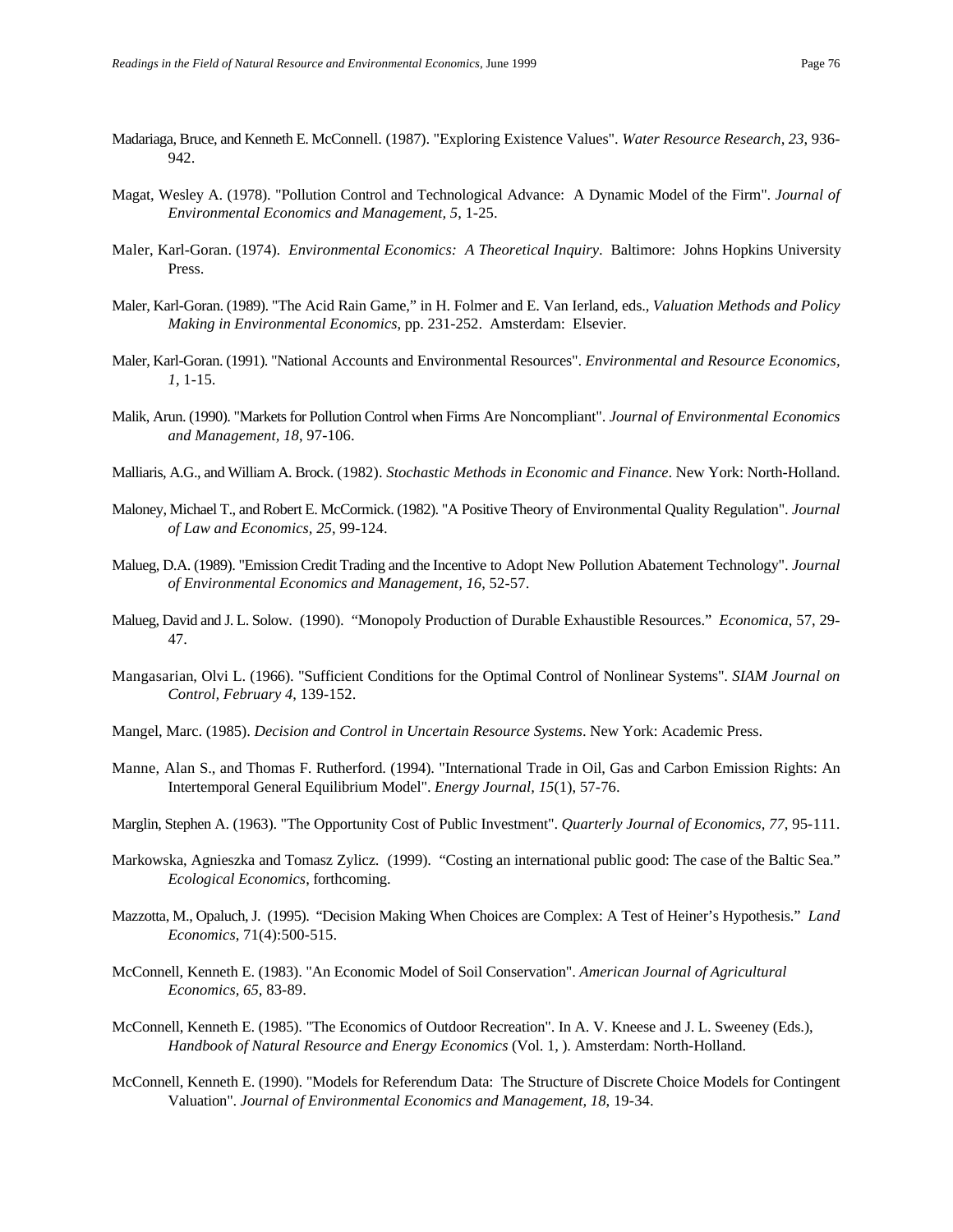- McConnell, Kenneth E. (1995). "Consumer Surplus from Discrete Choice Models." *Journal of Environmental Economics and Management*, 263-270.
- McConnell, Kenneth E., and Tim T. Phipps. (1984). "Identification of Parameters in Hedonic Models: Consumer Demands with Nonlinear Budgets". *draft, University of Maryland, Department of Agricultural and Resource Economics*.
- McConnell, Virginia D., and Robert M. Schwab. (1990). "The Impact of Environmental Regulation in Industry Location Decisions: The Motor Vehicle Industry". *Land Economics, 66*, 67-81.
- McDonald, Stephen L. (1994). "The Hotelling Principle and In-Ground Values of Oil Reserves: Why the Principle Over-Predicts Actual Values". *Energy Journal, 15*(3), 1-17.
- McDonald, R., and D. Siegel. (1986). "The Value of Waiting to Invest." *Quarterly Journal of Economics*, pp. 707- 727.
- McGartland, Albert. (1988). "A Comparison of Two Marketable Discharge Permit Systems". *Journal of Environmental Economics and Management, 15*, 35-44.
- McKenzie, George W. (1983). *Measuring Economic Welfare: New Methods*. Cambridge, England: Cambridge University Press.
- Mendelsohn, Robert. (1986). "Regulating Hetergeneous Emissions". *Journal of Environmental Economics and Management, 13*, 301-312.
- Mendelsohn, Robert, William D. Nordhaus, and Daigee Shaw. (1994). "The Impact of Global Warming on Agriculture: A Ricardian Analysis". *American Economic Review, 84*(4), 753-771.
- Mendelsohn, Robert, and William J. Strang. (1984). "Cost-Benefit Analysis under Uncertainty: Comment". *American Economic Review, 74*, 1096-1099.
- Metcalf, Gilbert E., and Donald Rosenthal. (1995). "The "New" View of Investment Decisions and Public Policy Analysis: An Application o Green Lights and Cold Refrigerators". *Journal of Policy Analysis and Management, 14*(4), 517-531.
- Metrick, Andrew, and Martin L. Weitzman. (1996). "Patterns of Behavior in Endangered Species Preservation". *Land Economics, 72*(1), 1-16.
- Metrick, Andrew and Martin L. Weitzman. (1998). "Conflicts and Choices in Biodiversity Preservation." *Journal of Economic Perspectives*, volume 12, number 3, pp. 21-34.
- Miceli, Thomas J., and Kathleen Segerson. (1994). "Regulatory Takings: When Should Compensation be Paid?". *Journal of Legal Studies, 23*(June), 749-776.
- Michel, Philippe. (1982). "On the Transversality Condition in Infinite Horizon Optimal Problems". *Econometrica, 50*(4), 975-985.
- Miller, J., and F. Lad. (1984). "Flexibility, Learning, and Irreversibility in Environmental Decisions: A Bayesian Approach". *Journal of Environmental Economics and Management, 11*, 161-172.
- Miller, Jon R. (1978). "A simple Model of Endangered Species Preservation in the United States". *Journal of Environmental Economics and Management, 5*, 292-300.
- Miller, Jon R., and Frederic C. Menz. (1979). "Some Economic Considerations for Wildlife Preservation". *Southern Economic Journal, 45*, 718-729.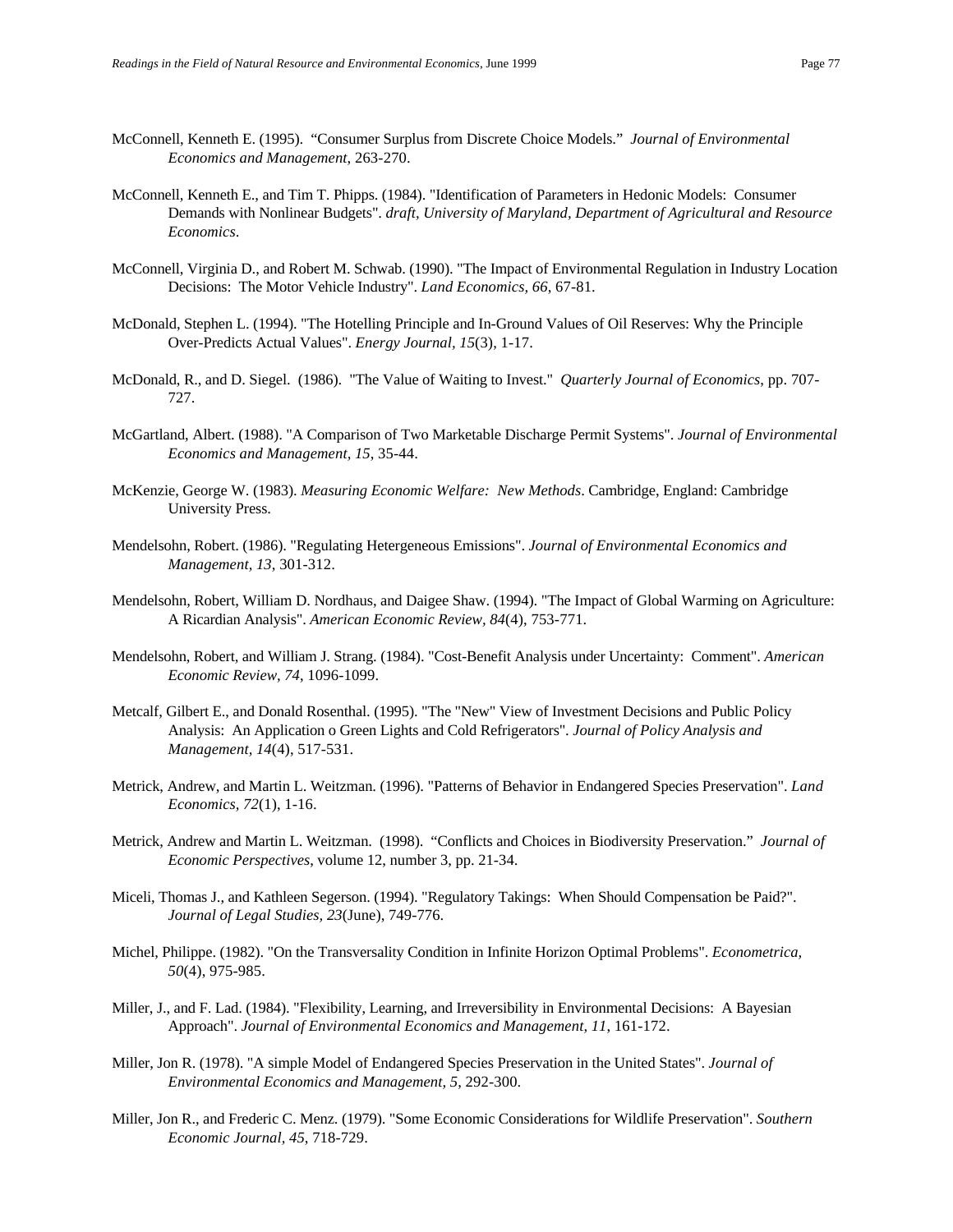- Miller, D.J., and A.J. Plantinga. (1999). "Modeling Land Use Decisions with Aggregate Data." *American Journal of Agricultural Economics* 81(1):180-94.
- Miller, Merton H., and Charles W. Upton. (1985). "A Test of the Hotelling Valuation Principle". *Journal of Political Economy, 93*, 1-25.
- Milliman, Scott R., and Raymond Prince. (1989). "Firm Incentives to Promote Technological Change in Pollution Control". *Journal of Environmental Economics and Management, 17*, 247-265.
- Mills, Edwin I., and Frederick M. Peterson. (1975). "Enviornmental Quality: The First Five Years". *American Economic Review, 65*, 259-268.
- Miranda, Marie Lynn, Jess W. Everett, Daniel Blume, and Jr. Roy, Barbeau A. (1994). "Market-Based Incentives and Residential Municipal Solid Waste". *Journal of Policy Analysis and Management, 13*(4), 681-698.
- Mitchell, Robert C., and Richard T. Caron. (1989). *Using Surveys to Value Public Goods*. Washington: Resources for the Future.
- Mitra, Tapan, and Henry Y. Wan, Jr. (1985). "Some Theoretical Results on the Economics of Forestry". *Review of Economic Studies, 52*, 263-282.
- Mitra, Tapan, and Henry Y. Wan, Jr. (1986). "On the Faustmann Solution to the Forest Management Problem". *Journal of Economic Theory, 40*, 229-249.
- Mohr, Ernst. (1994). "Environmental norms, society, and economics". *Ecological Economics, 9*, 229-239.
- Moncur, James E.T., and Richard L. Pollock. (1988). "Scarcity Rents for Water: A Valuation and Pricing Model". *Land Economics, 64*, 62-72.
- Montero, Juan-Pablo. (1999). "Voluntary compliance with market-based environmental policy: Evidence from the US Acid Rain Program." *Journal of Political Economy*, forthcoming.
- Montgomery, W. David. (1972). "Markets in Licenses and Efficient Pollution Control Programs". *Journal of Economic Theory, 3*, 395-418.
- Morck, R., E. Schwartz, and D. Strangeland. (1989). "The Valuation of Forestory Resources under Stochastic Prices and Inventory". *Journal of Financial and Quantitative Analysis, 24*, 473-487.
- Mueller, Dennis C. (1979). *Public Choice*. London: Cambridge University Press.
- Munro, Gordon R. (1990). "The Optimal Management of Transboundary Fisheries: Game Theoretic Considerations". *Natural Resource Modeling, 4*(4), 403-426.
- Munro, Gordon R., and Anthony D. Scott. (1985). "The Economics of Fisheries Management". In A. V. Kneese and J. L. Sweeney (Eds.), *Handbook of Natural Resources and Energy Economics* . New York: North Holland.
- Murdoch, James C. and Todd Sandler. (1997). "The Voluntary Provision of a Pure Public Good: The Case of Reduced CVC Emissions and the Montreal Protocol." *Journal of Public Economics*, 63, 331-349.
- Naysnerski, Wendy, and Tom Tietenberg. (1992). "Private Enforcement of Federal Environmental Law". *Land Economics, 68*(1), 28-48.
- Neary, J. Peter, and Sweder van Wijnbergen. (1986). *Natural Resources and the Macroeconomy*. Oxford: Basil Blackwell.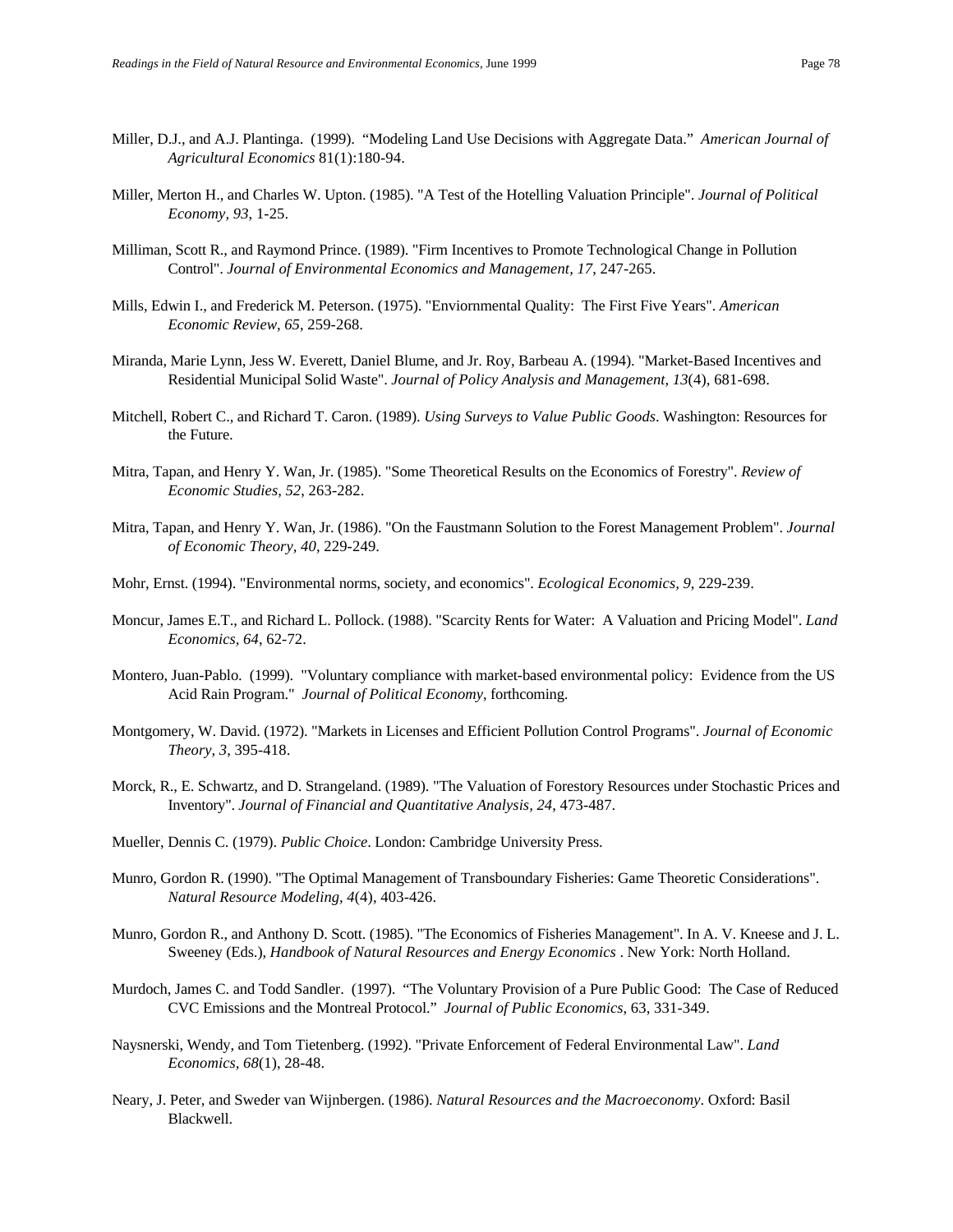Negri, Donald H. (1990). ""Stragedy" of the Commons". *Natural Resource Modeling, 4*(4), 521-537.

- Neher, Philip A. (1990). *Natural Resource Economics: conservation and exploitation*. Cambridge: Cambridge University Press.
- Nelson, Robert H. (1987). "The Economics Profession and the Making of Public Policy". *Journal of Economic Literature, 25*, 49-91.
- Newbery, David M. (1992). "Should Carbon Taxes Be Additional to Other Transport Fuel Taxes?". *Energy Journal, 13*(2), 49-60.
- Newbery, D.M.G. (1981). "Oil Prices, Cartels and the Problem of Dynamic Inconsistency". *Economic Journal, 91*, 617- 646.
- Newell, Richard G., Adam B. Jaffe, and Robert N. Stavins. (1999). "The Induced Innovation Hypothesis and Energy-Saving Technological Change." *Quarterly Journal of Economics*, forthcoming.
- Newell, Richard G., and William A. Pizer (1998). "Stock Externality Regulation Under Uncertainty." Working Paper, Resources for the Future, Washington, D.C.
- Newman, D.H., C.B. Gilbert, and W.F. Hyde. (1985). "The optimal forest rotation with evolving prices." *Land Economics*, 61:347-353.
- Nichols, Albert L., and Richard J. Zeckhauser. (1986). "The Perils of Prudence". *Regulation, 10*(2), 13-24.
- Nickerson, P.H. (1990). "Markets for Preservation: Old Growth and Forest Service Auctions". *Land Economics, 66*, 473-477.
- Noll, Roger G. (1982). "Implementing Marketable Emissions Permits". *American Economic Review, 72*, 120-124.
- Nordhaus, William D. (1973). "The Allocation of Energy Resources". *Brookings Papers on Economic Activity, 3*, 529- 570.
- Nordhaus, William D. (1982). "How Fast Should We Graze the Global Commons?". *American Economic Review, 72*, 242-246.
- Nordhaus, William D. (1992, August 11-13, 1992). "The Insurance Premium on Greenhouse Warming"*.* Paper presented at the National Bureau of Economic Research Workshop on Environmental Economics, Cambridge, MA.
- Nordhaus, William D. (1993a). "Optimal Greenhouse-Gas Reductions and Tax Policy in the "DICE" Model". *AEA Papers and Proceedings, 83*(2), 313-317.
- Nordhaus, William D. (1993b). "Reflections on the Economics of Climate Change." *Journal of Economic Perspectives* 4, 11-25.
- Nordhaus, William D. (1994). *Managing the Global Commons: The Economics of Climate Change*. Cambridge: MIT Press.

Norgaard, Richard B. (1990). " Economic Indicators of Natural Resource Scarcity: A Critical Essay". *Journal of Environmental Economics and Management, 19*, 19-25.

Norgaard, Richard B. (1989). "The Case for Methodological Pluralism". *Ecological Economics, 1*, 37-57.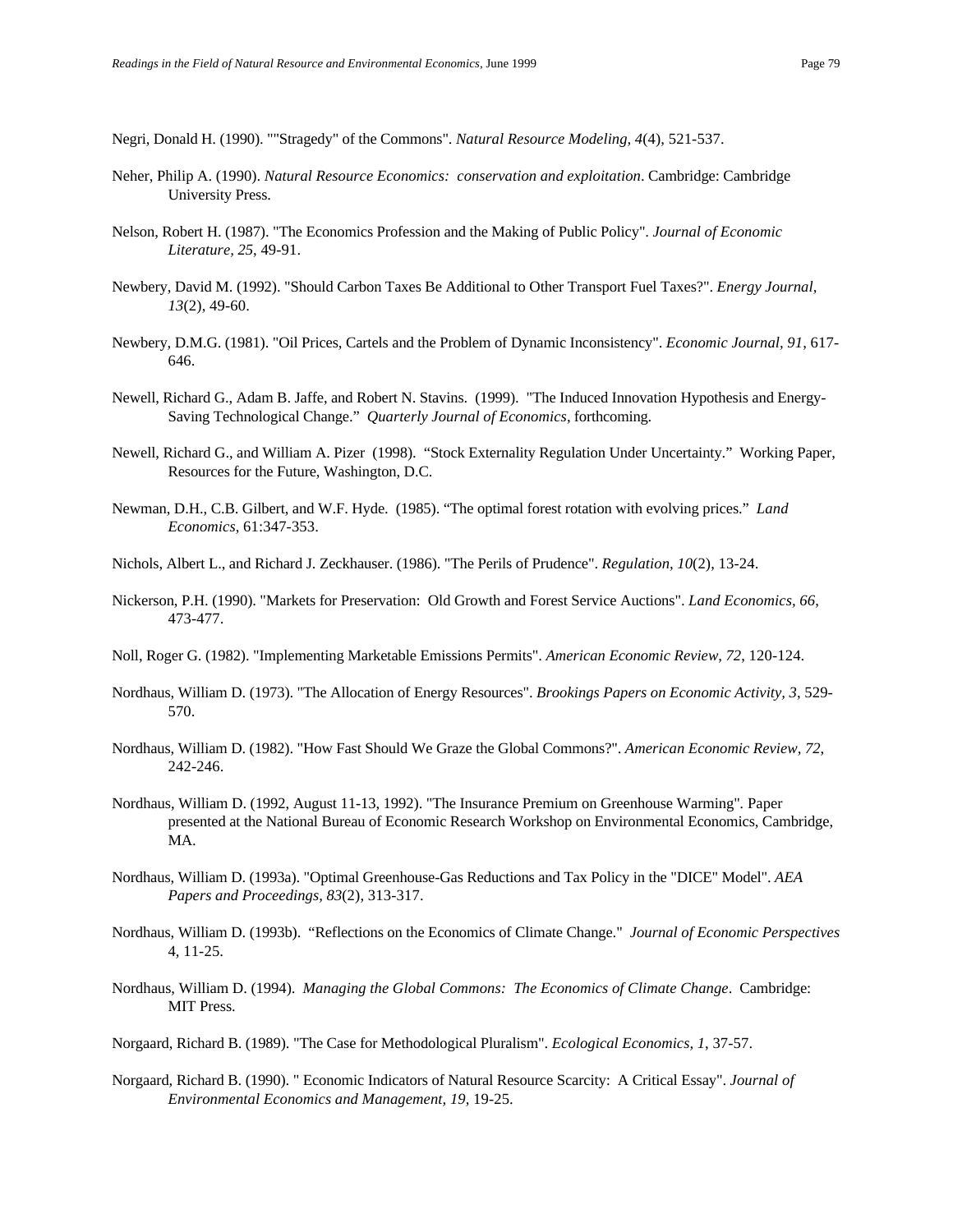- Norgaard, Richard B., and Richard B. Howarth. (1991). "Sustainability and Discounting the Future". In R. Costanza (Ed.), *Ecological Economics* (pp. 525p). New York: Columbia University Press.
- Norstrom, C.J. (1975). "A stochastic model for the growth period decision in forestry." *Swedish Journal of Economics*, 77:329-37.
- Norton, Bryan G., and Michael Toman. (1997). "Sustainability: Ecological and Economic Perspectives." *Land Economics*, 73, 553-568.
- Norton-Griffiths, Michael, and Clive Southey. (1995). "The opportunity costs of biodiversity conservation in Kenya". *Ecological Economics, 12*, 125-139.
- Oates, Wallace E. (1983). "The Regulation of Externalities: Efficient Behavior by Sources and Victims". *Public Finance, 38*, 362-375.
- Oates, Wallace E. (1995). "Green Taxes: Can We Protect the Environment and Improve the Tax System at the Same Time?" *Southern Economic Journal* 61, pp. 914-922.
- Oates, Wallace E., Paul R. Portney, and Albert M. McGartland. (1989). "The Net Benefits of Incentive-based Regulation: A Case Study of Environmental Standard Setting". *American Economic Review, 79*, 1233-1241.
- Oates, Wallace E., and Diana L. Strassmann. (1984). "Effluent Fees and Market Structure". *Journal of Public Economics, 24*, 29-46.
- OECD. (1991). *Environmental Policy: How to Apply Economic Instruments*. Paris: OECD.
- O'Hare, Michael, and Debra Sanderson. (1993). "Facility Siting and Compensation: Lessons from the Massachusetts Experience". *Journal of Policy Analysis and Management, 12*(2), 364-376.
- O'Neil, W., M. David, C. Moore, and E. Joeres. (1983). "Transferable Dischange Permits and Economic Efficiency: The Fox River." *Journal of Environmental Economics and Management* 4(December): 346-55.
- Opaluch, James J., and M. Kashmanian. (1985). "Assessing the Viability of Marketable Permit Systems: An Application in Hazardous Waste Management". *Land Economics, 61*, 263-271.
- Opaluch, J. J., S. K. Swallow, T. Weaver, C. W. Wessells, and D. Wichelns. (1993). "Evaluating impacts from noxious facilities: Including public preferences in current siting mechanisms." *Journal of Environmental Economics and Management* 24(1):41-59.
- Opschoor, J.B., and Hans B. Vos. (1989). *Economic Instruments for Environmental Protection*. Paris: Organization for Economic Cooperation and Development.
- O'Reilly, James. T. (1994). "Environmental Racism, Site Cleanup and Inner City Jobs: Indiana's Urban In-fill Incentives". *Yale Journal on Regulation, 11*, 43-73.
- Ostrom, Elinor. (1990). *Governing the Commons: The Evolution of Institutions for Collective Action*. Cambridge, United Kingdom: Cambridge University Press.
- Ostrom, Elinor, and Roy Gardner. (1993). "Coping with Asymmetries in the Commons: Self-Governing Irrigation Systems Can Work". *Journal of Economic Perspectives, 7*(4), 93-112.
- Ozog, Michael T., and Donald M. Waldman. (1994). "Weighting Nonrandom Samples in Voluntary Energy Conservation Program Evaluation". *Energy Journal, 15*(1), 129-141.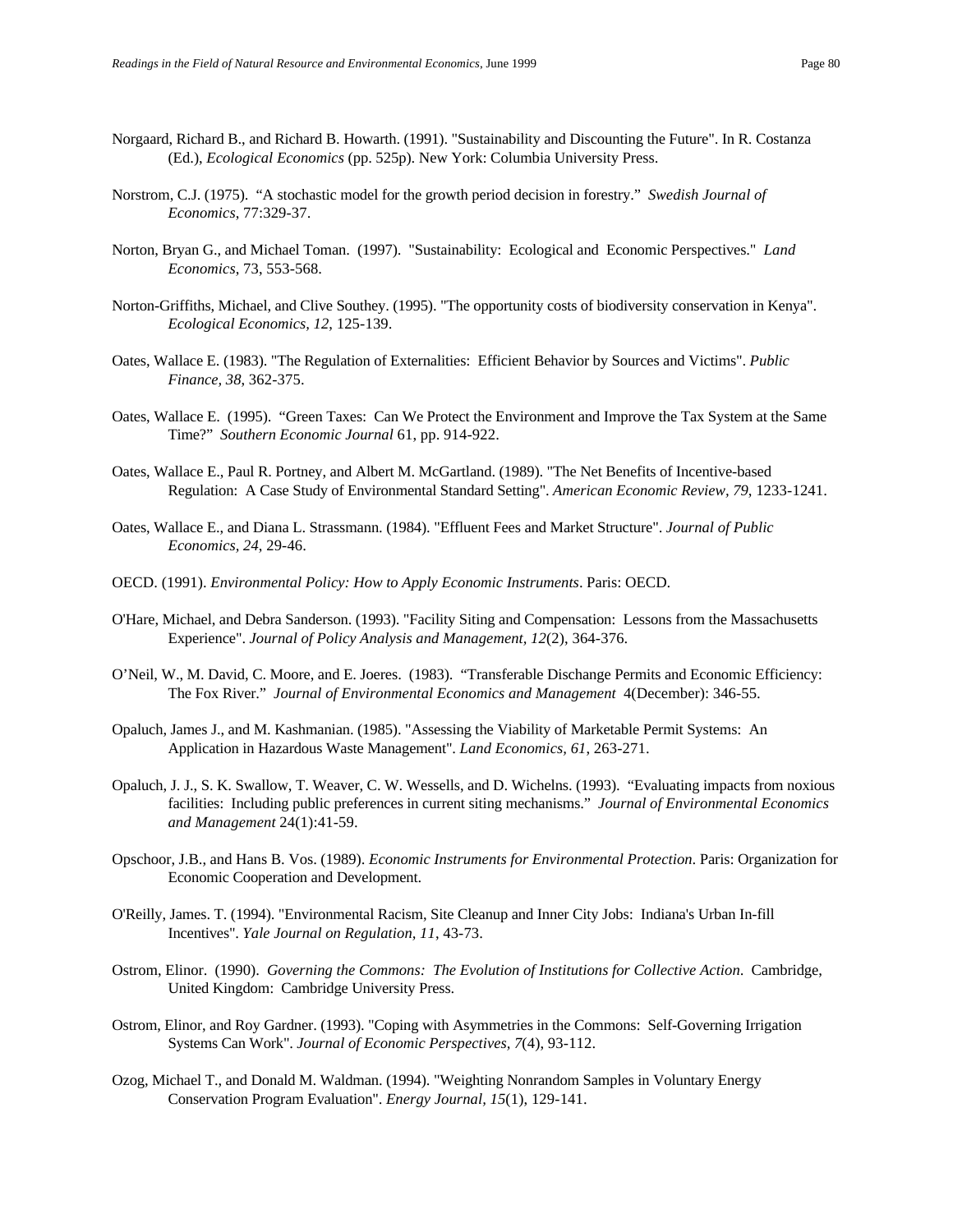- Page, Talbot. (1997). "On the Problem of Achieving Efficiency and Equity, Intergenerationally." *Land Economics*, 73, 581-596.
- Palmer, Karen, Alan Krupnick, Hadi Dowlatabadi, and Stuart Siegel. (1995a). "Social Costing of Electricity in Maryland: Effects on Pollution, Investment and Prices". *The Energy Journal, 16*(1), 1-26.
- Palmer, Karen, Wallace E. Oates, and Paul R. Portney. (1995b). "Tightening Environmental Standards: The Benefit-Cost or the No-Cost Paradigm?". *Journal of Economic Perspectives, 9*(4), 119-132.
- Palmer, Karen, Hilary Sigman, and Margaret Walls. (1997). "The Cost of Reducing Municipal Solid Waste." *Journal of Environmental Economics and Management* 33, pp. 128-150.
- Palmquist, Raymond P. (1990). "Pollution Subsidies and Multiple Local Optima". *Land Economics, 66*, 394-401.
- Palmquist, R. B. (1991). "Hedonic Methods" in J. B. Braden and C. D. Kolstad (eds), Measuring the Demand for Environmental Quality, Amsterdam:North Holland
- Parfomak, Paul W., and Lester B. Lave. (1996). "How Many Kilowatts are in Negawatt? Verifying *Ex Post* Estimates of Utility Conservation Impacts at the Regional Level". *Energy Journal, 17*(4), 59-87.
- Pargal, Sheoli, and David Wheeler. (1996). "Informal Regulation of Industrial Pollution in Developing Countries: Evidence from Indonesia". *Journal of Political Economy, 104*(6), 1314-1327.
- Parks, Peter J. (1995). "Explaining 'Irrational" Land Use: Risk Aversion and Marginal Agricultural Land." *Journal of Environmental Economics and Management* 28, 34-47.
- Parks, P., and B. Murray. (1994). "Land Attributes and Land Allocation: Nonindustrial Forest Use in the Pacific Northwest." *Forest Science*, 40, 558-75.
- Parry, Ian W.H. (1995). "Pollution Taxes and Revenue Recycling." *Journal of Environmental Economics and Management*, 29, S-64 - S-77.
- Parry, Ian W. H., Roberton C. Williams III, and Lawrence H. Goulder. (1999). "When Can Carbon Abatement Policies Increase Welfare? The Fundamental Role of Distorted Factor Markets." *Journal of Environmental Economics and Management* 37, pp. 52-84.
- Pashigan, B. Peter. (1984). "The Effect of Environmental Regulation on Optimal Plant Size and Factor Shares". *Journal of Law and Economics, 25*, 99-124.
- Pearce, David W. (1976). "The Limits of Cost Benefit Analysis as a Guide to Environmental Policy". *Kyklos, 29*, 97- 112.
- Pearce, David W. (1985). "Efficiency and Distribution in Corrective Mechanisms for Environmental Externality". In A. Schnaiberg and e. al (Eds.), *Distributional Conflicts in Environmental Policy* . Berlin: WZB Publications.
- Pearce, David W., and Giles D. Atkinson. (1993). "Capital theory and the measurement of sustainable development: an indicator of "weak" sustainability". *Ecological Economics, 8*, 103-108.
- Pearce, David W., and Karl-Goran Maler. (1991). "Environmental Economics and the Developing World". *Ambio, 20*(2), 52-54.
- Peltzman, Samuel, and T. Nicolaus Tideman. (1972). "Local versus National Pollution Control: Note". *American Economic Review, 62*, 959-963.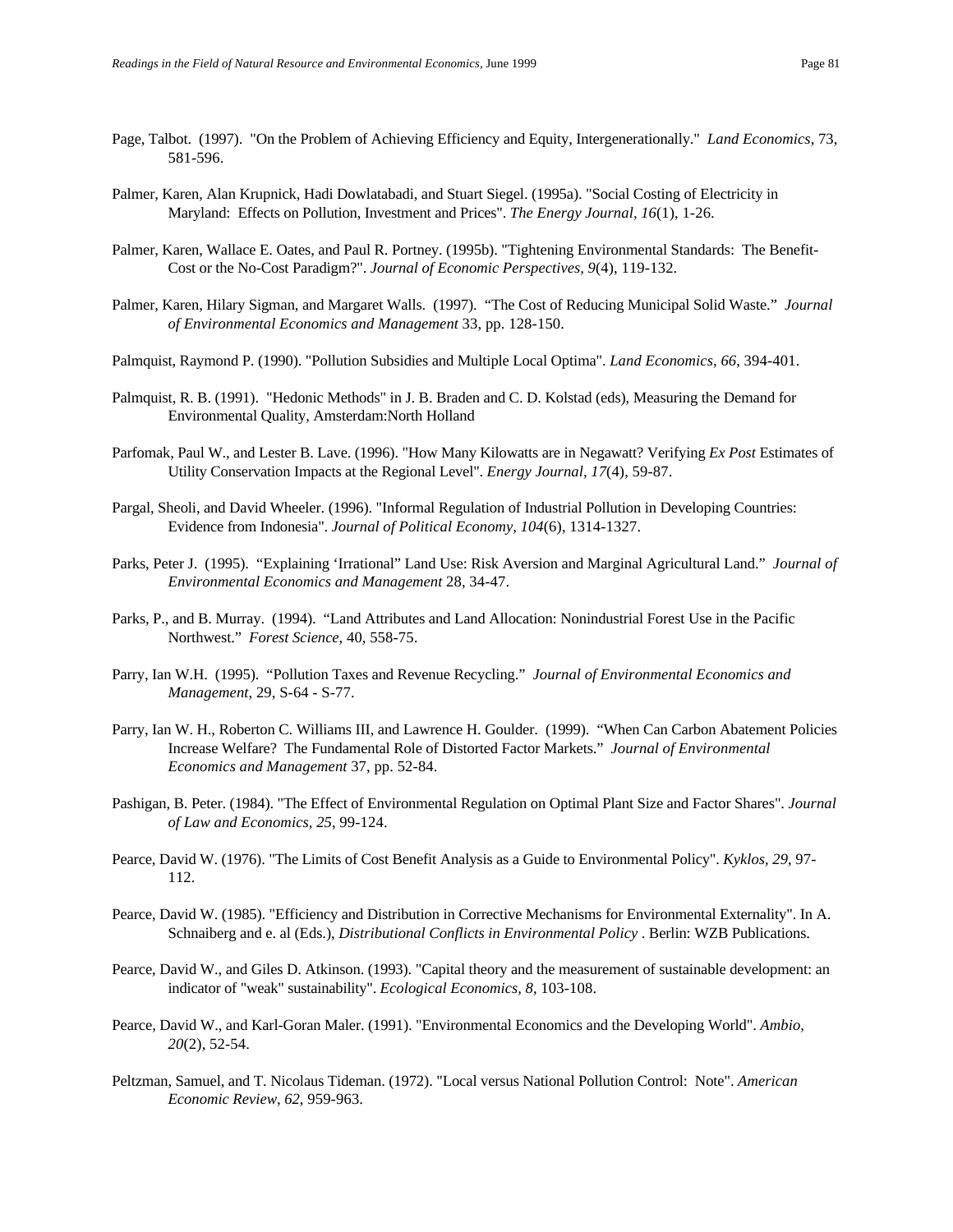- Peretz, Jean H., Robert A. Bohm, and Philip D. Jasienczyk. (1997). "Environmental Policy and the Reduction of Hazardous Waste". *Journal of Policy Analysis and Management, 16*(4), 556-574.
- Peskin, Henry N., Paul R. Portney, and Allen V. Kneese. (1981). *Environmental Regulation and the U.S. Economy*. Baltimore: Johns Hopkins University Press.
- Peszko, Grzegorz and Tomasz Zylicz. (1998). "Environmental Financing in European Economies in Transition." *Environmental and Resource Economics*, 11(3-4), 521-538.
- Peterson, Frederick M., and Anthony C. Fisher. (1977). "The Exploitation of Extractive Resources: A Survey". *Economic Journal, 87*, 681-721.
- Pezzey, John. (1989). "Definition of Sustainibility". *Centre for Economic and Environmental Development, United Kingdom, Paper no. 9*.
- Pfaff, Alexander S.P. (1999). "What Drives Deforestation in the Brazilian Amazon? Evidence from Satellite and Socioeconomic Data." *Journal of Environmental Economics and Management*, 37(2), 26-43.
- Phaneuf, D., C. Kling, and J. Herriges. (1999). "Estimation and Welfare Calculation in a Generalized Corner Solution Model with an Application to Recreation Demand." *Review of Economics and Statistics*, February.
- Phillips, Carl V., and Richard J. Zeckhauser. (1989). "Contingent Valuation of Damage to Natural Resources: How Accurate? How Appropriate?". *Toxic Law Reporter, October*, 520-529.
- Pierce, Jr., Richard J. (1992). "Intrastate Natural Gas Regulation: An Alternative Perspective". *Yale Journal on Regulation, 9*, 407-416.
- Pindyck, Robert S. (1977). "Cartel Pricing and the Structure of the International Bauxite Market". *Bell Journal of Economics, 8*, 343-360.
- Pindyck, Robert S. (1978a). "Gains to Producers from the Cartelization of Exhaustible Resources". *Review of Economics and Statistics, 60*, 238-251.
- Pindyck, Robert S. (1978b). "The Optimal Exploration and Production of Nonrenewable Resources". *Journal of Political Economy, 86*, 841-861.
- Pindyck, Robert S. (1980). "Uncertainty and Exhaustible Resource Markets". *Journal of Political Economy, 88*, 1203- 1225.
- Pindyck, Robert S. (1981). "Models of Resource Markets and the Explanation of Resource Price Behavior". *Energy Economics, 3*, 130-139.
- Pindyck, Robert S. (1984). "Uncertainty in the Theory of Renewable Resource Markets". *Review of Economic Studies, 51*, 289-303.
- Pindyck, Robert S. (1987). "On Monopoly Power in Extractive Resource Markets". *Journal of Environmental Economics and Management, 14*, 128-142.
- Pitchford, Rohan. (1995). "How Liable Should a Lender Be? The Case of Judgment-Proof Firms and Environmental Risk". *American Economic Review, 85*(5), 1171-1186.
- Pizer, William A. (1997). "Prices vs. Quantities Revisited: The Case of Climate Change." Working Paper, Resources for the Future, Washington, D.C..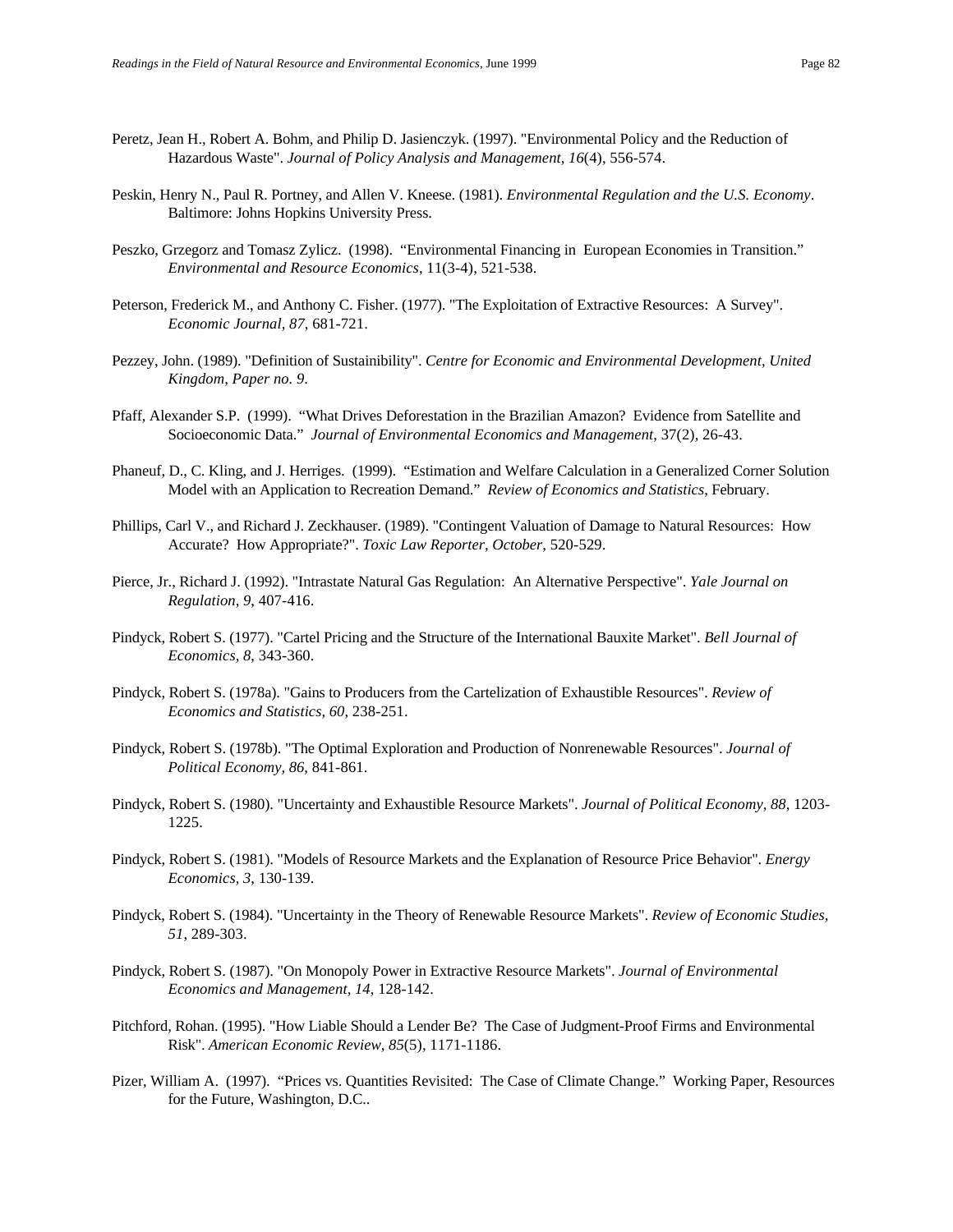- Plantinga, A. J. (1996). "The Effect of Agricultural Policies on Land Use and Environmental Quality." *American Journal of Agricultural Economics*, 78, 1082-91.
- Plantinga, A.J. (1998). "The optimal timber rotation: An option value approach." *Forest Science*, 44(2):192-202.
- Plantinga, A.J., and R.A. Birdsey. (1994). "Optimal forest stand management when benefits are derived from carbon." *Natural Resources Modeling*, 8(4):373-87.
- Plott, Charles R. (1983). "Externalities and Corrective Policies in Experimental Markets". *Economic Journal, 93*, 106- 127.
- Plourde, Charles G. (1970). "A Simple Model of Replenishable Natural Resources". *American Economic Review, 60*, 518-522.
- Poe, Greg, and R.C. Bishop. (1999). "Valuing the Incremental Benefits of Groundwater Protection when Exposure Levels are Known." *Environmental and Resource Economics* 13(3):341-367.
- Polinsky, A. Mitchell, and Steven Shavell. (1979). "The Optimal Tradeoff between the Probability and Magnitude of Fines". *American Economic Review, 69*, 880-891.
- Polinsky, A. Mitchell, and Steven Shavell. (1992). "Enforcement Costs and the Optimal Magnitude and Probability of Fines". *Journal of Law and Economics, 35*, 133-148.
- Pollak, R.A. (1968). "Consistent Planning". *Review of Economic Studies, 36*, 201-208.
- Pollak, Robert A. (1995). "Regulating Risks". *Journal of Economic Literature, 33*(March), 179-191.
- Pontryagin, L.S. *et al.* (1962). *The Mathematical Theory of Optimal Processes*. New York: Wiley.
- Porter, Michael E. (1995). "Toward a New Conception of the Environment-Competitiveness Relationship". *Journal of Economic Perspectives, 9*(4), 97-118.
- Porter, Richard C. (1982). "The New Approach to Wilderness Preservation through Benefit-Cost Analysis". *Journal of Environmental Economics and Management, 9*, 59-80.
- Porter, Robert H. (1995). "The Role of Information in U. S. Offshore Oil and Gas Lease Auctions". *Econometrica, 63*(1), 1-27.
- Portney, Paul R. (1994). "The Contingent Valuation Debate: Why Economists Should Care". *Journal of Economic Perspectives, 8*(4), 3-17.
- Poterba, James. (1994). . "Is the Gasoline Tax Regressive?" *Tax Policy and the Economy*, 5, 145-164.
- Prahladachar, M. (1994). "Innovations in the use and management of groundwater in hardrock regions in India". *Ecological Economics, 9*, 267-272.
- Pratt, John W., and Richard J. Zeckhauser. (1996). "Willingness to Pay and the Distribution of Risk and Wealth". *Journal of Political Economy, 104*(4), 747-763.
- Provencher, Bill. (1993). "A Private Property Rights Regime to Replenish a Groundwater Aquifer". *Land Economics, 69*(4), 325-340.
- Provencher, Bill. (1995). "Structural Estimation of the Stochastic Dynamic Decision Problems of Resource Users: An Application to the Timber Harvest Decision". *Journal of Environmental Economics and Management, 29*, 321-338.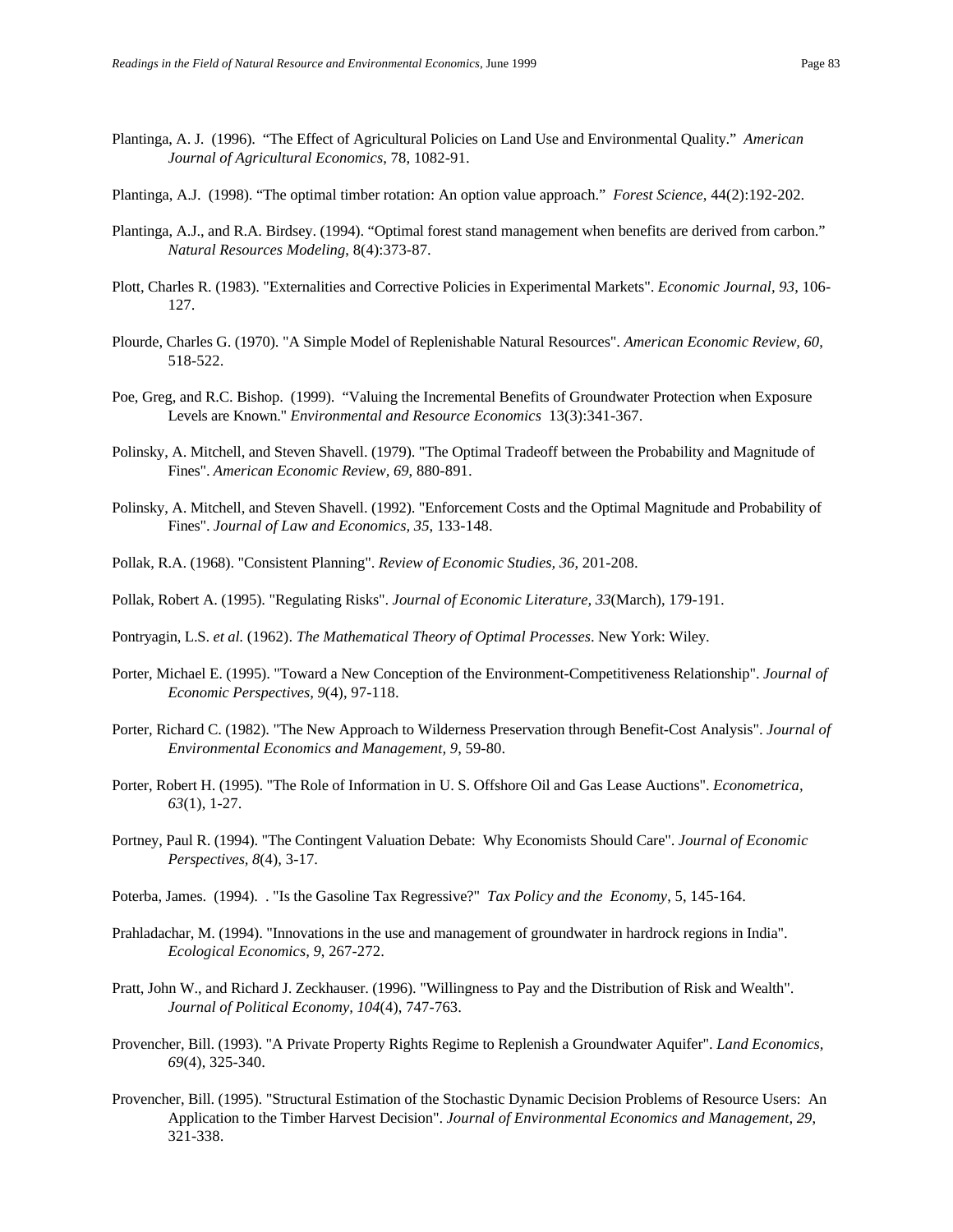- Provencher, B. and O. Burt. (1994). "A Private Property Rights Regime for the Commons: The Case of Groundwater," *American Journal of Agricultural Economics*, November.
- Rabe, Barry G. (1995). "Integrating Environmental Regulation: Permitting Innovation at the State Level". *Journal of Policy Analysis and Management, 14*(3), 467-472.
- Ragozin, David L., and Gardner M. Brown. (1985). "Harvest Policies and Non-Market Valuation in Predator-Prey System". *Journal of Environmental Economics and Management, 12*, 155-168.
- Randall, Alan. (1991). "The Value of Biodiversity". *Ambio, 20*(2), 64-68.
- Randall, Alan, and John R. Stoll. (1980). "Consumer's Surplus in Commodity Space". *American Economic Review, 70*, 449-455.
- Rausser, Gordon C. and Arthur A. Small. (1999). "Valuing Research Leads: Bioprospecting and the Conservation of Genetic Resources." *Journal of Political Economy*, forthcoming.

Rawls, John. (1972). *A Theory of Justice*. Oxford: Clarendon Press.

- Razzaz, Omar M. (1993). "Examining Property Rights and Investment in Informal Settlements: The Case of Jordan". *Land Economics, 69*(4), 341-355.
- Reed, W.J. (1993). "The decision to conserve or harvest old-growth forest." *Ecological Economics*, 8:45-69.
- Regan, T. (1981). "The Nature and Possibility of an Environmental Ethic". *Environmental Economics, 3*, 19-34.
- Reinganum, Jennifer, and Nancy L. Stokey. (1985). "Oligopoly Extraction of Common Property Natural Resource: The Importance of the Period of Commitment in Dynamic Games". *International Economic Review, 26*, 161-173.
- Repetto, Robert *et al.* (1989). *Wasting Assets: Natural Resources in the National Income Accounts* . Washington: World Resources Institute.
- Resosudarmo, Budy P., and Erik Thorbecke. (1996). "The impact of environmental policies on household incomes for different socio-economic classes: The case of air pollutants in Indonesia". *Ecological Economics, 17*, 83-94.
- Revesz, Richard L. (1996). "Federalism and Interstate Environmental Externalities," *University of Pennsylvania Law Review*, 144, 2341.
- Rhodes, Thomas C., and Paul N. Wilson. (1995). "Sky Islands, Squirrels, and Scopes: The Political Economy of an Environmental Conflict". *Land Economics, 71*(1), 106-121.
- Richer, Jerrell, and John K. Stranlund. (1997). "Threat Positions and the Resolution of Environmental Conflicts". *Land Economics, 73*(1), 58-71.
- Roberts, Marc J., and Michael Spence. (1976). "Effluent Charges and Licenses under Uncertainty". *Journal of Public Economics, 5*(3-4), 193-208.
- Robinson, James C. (1995). "The Impact of Environmental and Occupational Health Regulation on Productivity Growth in U.S. Manufacturing". *Yale Journal of Regulation, 12*, 386-434.
- Robison, H. David. (1985). "Who Pays for Industrial Pollution Abatement?". *Review of Economics and Statistics, 67*, 702-706.
- Roemer, Michael. (1970). *Fishing for Growth: Export-led Development in Peru, 1950-1967*. Cambridge, MA: Harvard University Press.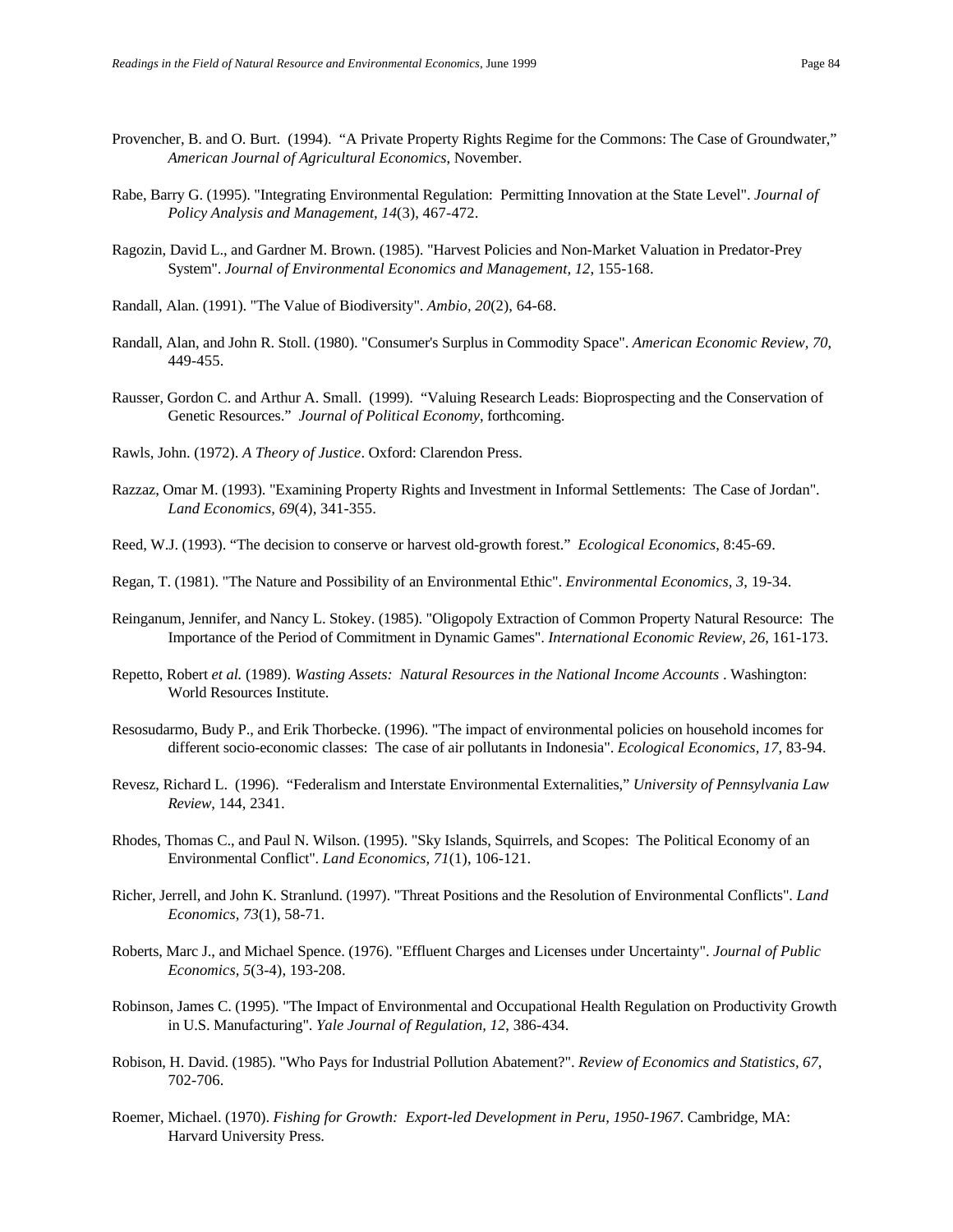- Rollins, K. and A. Lyke. (1998). "The Case for Diminishing Marginal Existence Values." *Journal of Environmental Economics and Management* 36: 324-344.
- Rose-Ackerman, Susan. (1973). "Effluent Charges: A Critique". *Canadian Journal of Economics, 6*, 512-528.
- Rosen, Sherwin. (1974). "Hedonic Prices and Implicit Markets: Product Differentiation in Pure Competition". *Journal of Political Economy, 82*, 34-55.
- Rothman, Dale S. and Sander M. de Bruyn. (1998). "Probing into the Environmental Kuznets Curve Hypothesis." *Ecological Economics* 25, 143-145.
- Rudel, T., and J. Roper. (1997). "The paths to rainforest destruction: crossnational patterns of tropical deforestation, 1975-1990". *World Development, 25*(1), 53-65.
- Russell, Clifford S. (1990). "Monitoring and Enforcement". In P. Portney (Ed.), *Public Policies for Environmental Protection* . Baltimore: Johns Hopkins University Press.
- Russell, Clifford S., Winston Harrington, and W. J. Vaughan. (1986). *Enforcing Pollution Control Laws*. Baltimore: Johns Hopkins University Press.
- Sadka, Efraim. (1978). "On the optimal taxation of consumer externalities." *Quarterly Journal of Economics*, 165- 174.
- Salant, David J. (1995). "Behind the revolving door: a new view of public utility regulation". *RAND Journal of Economics, 26*(3), 362-377.
- Salant, Stephen. (1976). "Exhaustible Resources and Industrial Structure: A Nash-Cournot Approach to the World Oil Market". *Journal of Political Economy, 84*, 1079-1093.
- Salchenberger, L. (1989). "Sole Owner Harvesting Policies under the Threat of Entry: A Two Stage Linear Game". *Journal of Environmental Economics and Management, 16*, 121-133.
- Samples, Karl C., John A. Dixon, and M.M. Gowen. (1986). "Information Disclosure and Engandered Species Valuation". *Land Economics, 62*, 306-312.
- Samuelson, Paul A. (1954). "The Pure Theory of Public Expenditure". *Review of Economics and Statistics, 36*, 387- 389.
- Samuelson, Paul A. (1976). "Economics of Forestry in an Evolving Society". *Economic Inquiry, 14*, 466-492.
- Sandmo, Angnar. (1975). "Optimal taxation in the presence of externalities." *Swedish Journal of Economics*, 77: 86- 98.
- Sargent, T.J. (1987). *Dynamic Macroeconomic Theory*. Cambridge, MA: Harvard University Press.
- Schaefer, Milner B. (1954). "Some Aspects of the Dynamics of Populations Important in the Management of Commercial Fisheries". *Inter-American Tropical Tuna Commission Bulletin, 1*, 25-56.
- Schelling, Thomas C. (1998). "The Cost of Combating Global Warming." *Foreign Affairs* 76, number 6, pp. 8-14.
- Schlager, Edella, William Blomquist, and Shui Yan Tang. (1994). "Mobile Flows, Storage, and Self-Organized Institutions for Governing Common-Pool Resources". *Land Economics, 70*(3), 294-317.
- Schlager, Edella, and Elinor Ostrom. (1992). "Property-Rights Regimes and Natural Resources: A Conceptual Analysis". *Land Economics, 68*(3), 249-262.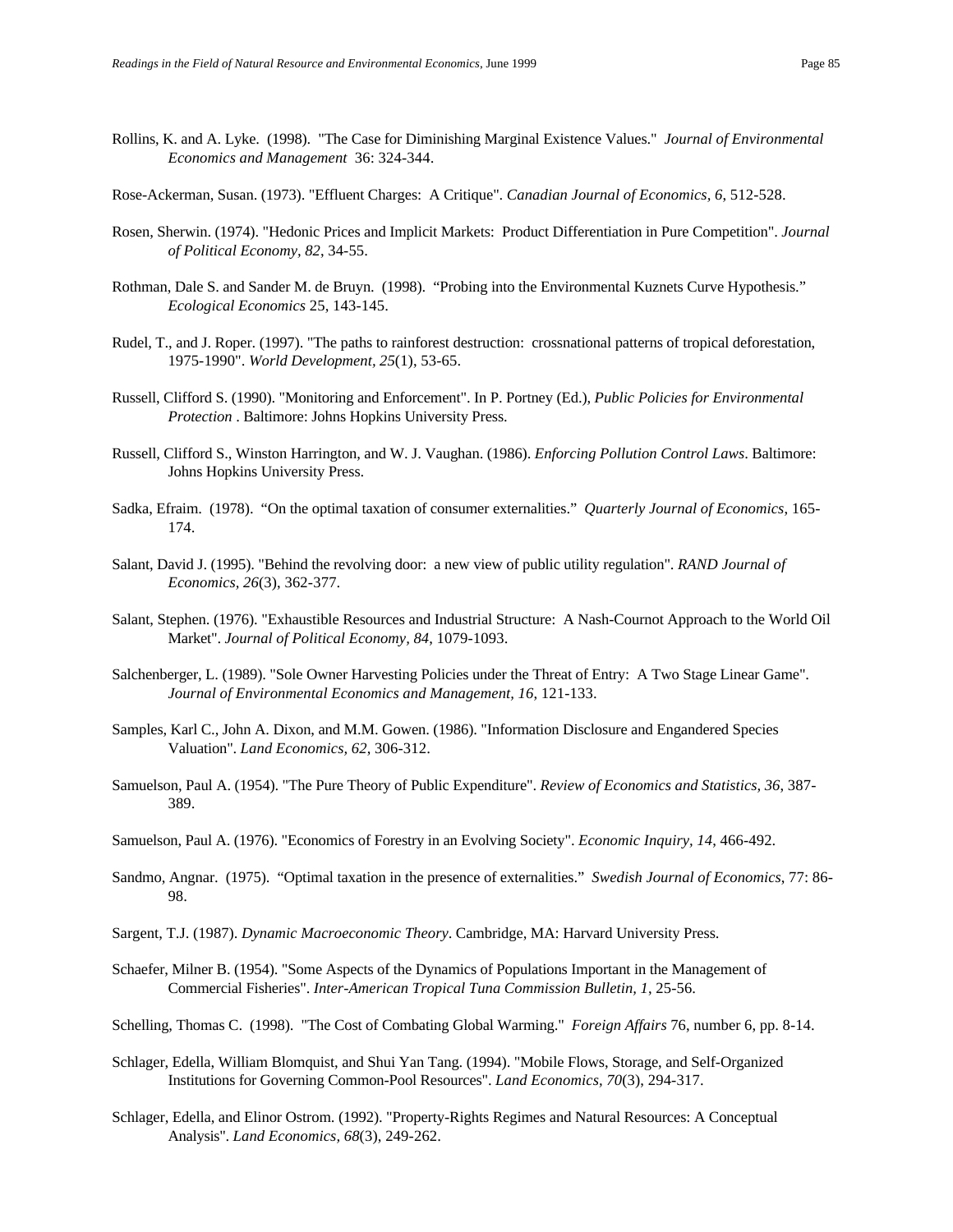- Schmalensee, Richard. (1971). "Option Demand and Consumer's Surplus: Valuing Price Changes under Uncertainty". *American Economic Review, 62*, 813-824.
- Schmalensee, Richard. (1996). "Greenhouse Policy Architecture and Institutions," MIT Joint Program on the Science and Policy of Global Change, Report 13.
- Schmalensee, Richard, Paul Joskow, A. Denny Ellerman, Juan-Pablo Montero, and Elizabeth Bailey. (1998). "An Interim Evaluation of Sulfur Dioxide Emissions Trading." *Journal of Economic Perspectives*, 12, 3, 53-68, Summer.
- Schulze, William D. (1974). "The Optimal Use of Non-Renewable Resources: The Theory of Extraction". *Journal of Environmental Economics and Management, 1*, 53-73.
- Schulze, William D., David S. Brookshire, and Todd Sandler. (1981). "The Social Rate of Discount for Nuclear Waste Storage: Economics or Ethics?". *Natural Resource Journal, 21*, 811-832.
- Schulze, William D., David S. Brookshire, Eric G. Walther, Karen Kelley MacFarland, Mark A. Thayer, Regan L. Whitworth, Shaul Ben-David, William Malm, and John Molenat. (1983). "The Economic Benefits of Preserving Visibility in the National Parklands of the Southwest". *Natural Resources Journal, 23*(January), 149-173.
- Schulze, William D., and Allen V. Kneese. (1981). "Risk in Benefit-Cost Analysis". *Risk Analysis, 1*, 81-88.
- Scotchmer, Susan. (1985). "Hedonic Prices and Cost-Benefit Analysis". *Journal of Economic Theory, 37*, 55-75.
- Scott, Anthony. (1955). "The Fishery: The Objectives of Sole Ownership". *Journal of Political Economy, 63*, 116-124.
- Seabright, Paul. (1993). "Managing Local Commons: Theoretical Issues in Incentive Design". *Journal of Economic Perspectives, 7*(4), 113-134.
- Sedjo, Roger A. (1992). "Property Rights, Genetic Resources, and Biotechnological Change". *Journal of Law and Economics, 35*(1), 199-213.
- Segal, Robin. (1995). "Forecasting the Market for Electric Vehicles in California Using Conjoint Analysis". *Energy Journal, 16*(3), 89-111.
- Segerson, Kathleen. (1988). "Uncertainty and Incentives for Nonpoint Pollution Control". *Journal of Environmental Economics and Management, 15*, 87-98.
- Segerson, Kathleen. (1993). "Liability Transfers: An Economic Assessment of Buyer and Lender Liability." *Journal of Environmental Economics and Management* 25, S-46 - S-63.
- Segerson, Kathleen, and Tom Tietenberg. (1992). "The Structure of Penalties in Environmental Enforcement: An Economic Analysis". *Journal of Environmental Economics and Management, 23*, 179.
- Seierstad, Atle, and Knut Sydsaeter. (1977). "Sufficient Conditions in Optimal Control Theory". *International Economic Review, 18*(2), 367-391.
- Seierstad, Atle, and Knut Sydsaeter. (1987). *Optimal Control Theory with Economic Applications*. (Vol. 24). Amsterdam: North-Holland.
- Selden, Thomas M. and D. Song. (1994). "Environmental quality and development: is there a U for air pollution emissions?". *Journal of Environmental Economics and Management, 27*(2), 147-162.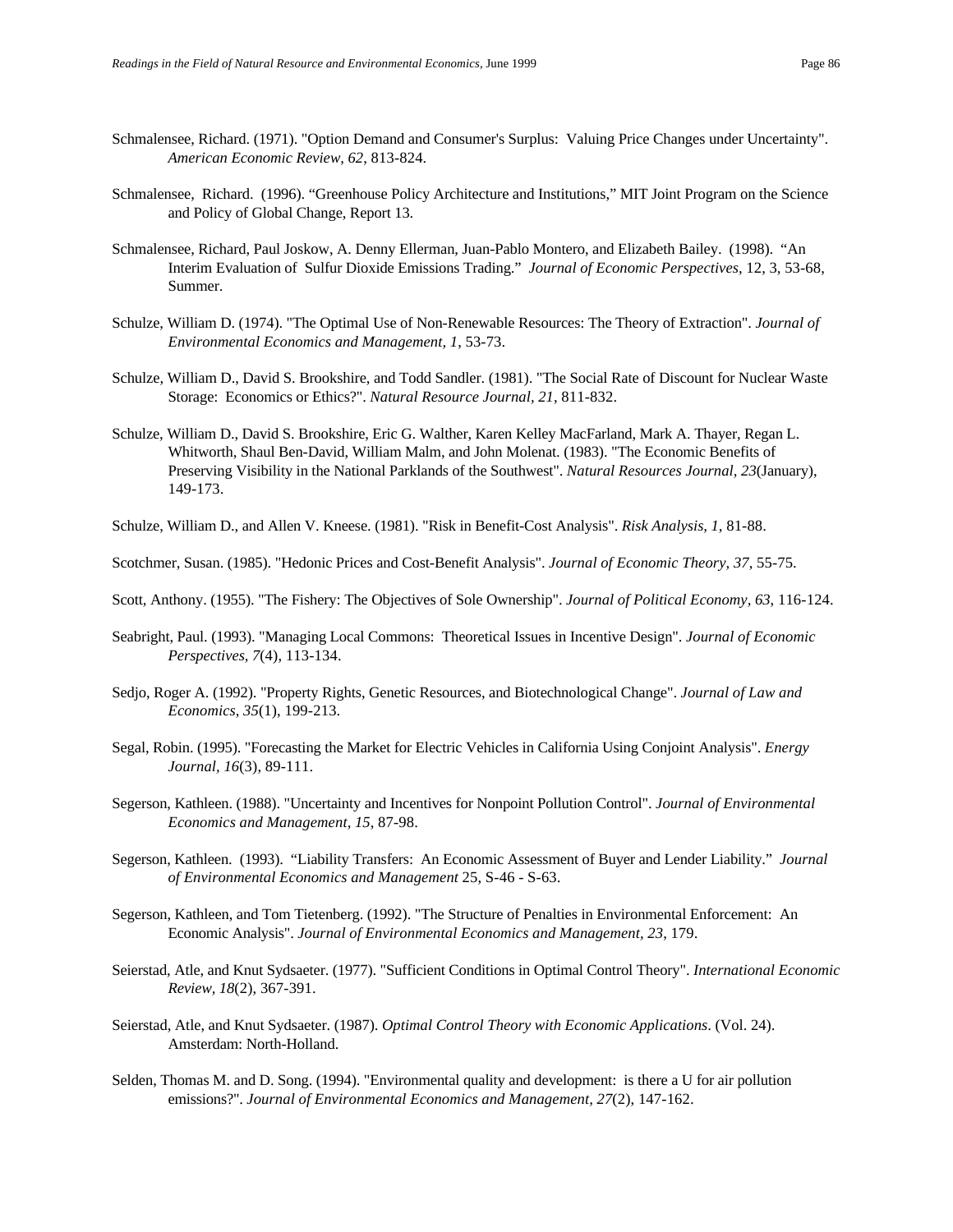- Selden, Thomas M. and D. Song. (1995). "Neoclassical growth, the J curve for abatement and the inverted U curve for pollution". *Journal of Environmental Economics and Management, 29*(2), 162-168.
- Sellar, Christine, John R. Stoll, and Jean-Paul Chavas. (1985). "Validation of Empirical Measures of Welfare Change: A Comparison of Nonmarket Techniques". *Land Economics, 61*, 156-175.
- Seskin, Eugene P., Robert J. Anderson, and Robert O. Reid. (1983). "An Empirical Analysis of Economic Strategies for Controlling Air Pollution". *Journal of Environmental Economics and Management, 10*, 112-124.
- Sethi, Rajiv, and E. Somanathan. (1996). "The Evolution of Social Norms in Common Property Resource Use". *American Economic Review, 86*(4), 767-788.
- Shavell, Steven. (1980). "Strict Liability Versus Negligence". *Journal of Legal Studies, 9*, 1.
- Shepard, Andrea. (1993). "Contractual form, retail price, and asset characteristics in gasoline retailing". *RAND Journal of Economics, 24*(1), 58-77.
- Shibata, Hirofumi, and Steven Winrich. (1983). "Control of Pollution when the Offended Defend Themselves". *Economica, 50*, 425-437.
- Shogren, J. (1998a). "Coasean Bargaining with Symmetric Delay Costs." *Resources and Energy Economics*, 20, 309- 326.
- Shogren, Jason F. (1998b). "A Political Economy in an Ecological Web." *Environment and Resource Economics* 11, 557-570.
- Shogren, J. (1993). "Experimental Markets and Environmental Policy." *Agricultural and Resource Economic Review*, 22, 117-129.
- Shogren, J. and T. Crocker. (1991). "Risk, Self-Protection, and Ex Ante Economic Value." *Journal of Environmental Economics and Management*, 20, 1-15.
- Shogren, J. and T. Crocker. (1999). "Risk and its Consequences." *Journal of Environmental Economics and Management*, 37, 44-51.
- Shogren, Jason F., Joseph A. Herriges, and Ramu Govindasamy. (1993). "Limits to environmental bonds". *Ecological Economics, 8*, 109-133.
- Shogren, Jason F., Seung Y. Shin, Dermot J. Hayes, and James B. Kliebenstein. (1994). "Resolving Differences in Willingness to Pay and Willingness to Accept". *American Economic Review, 84*(1), 255-270.
- Sigman, Hilary A. (1995). "A comparison of public policies for lead recycling". *RAND Journal of Economics, 26*(3), 452-478.
- Sigman, Hilary A. (1996). "The Effects of Hazardous Waste Taxes on Waste Generation and Disposal." *Journal of Environmental Economics and Management*, 20, 199-217.
- Sigman, Hilary A. (1998). "Liability Funding and Superfund Clean-Up Remedies." *Journal of Environmental Economics and Management* 35, pp. 205-224.
- Simon, Benjamin M., Craig S. Leff, and Harvey Doerksen. (1995). "Allocating Scarce Resources for Endangered Species Recovery". *Journal of Policy Analysis and Management, 14*(3), 415-432.

Simpson, A.W. Brian. (1996). "Coase v. Pigou Reexamined". *Journal of Legal Studies, 25*(January), 53-101.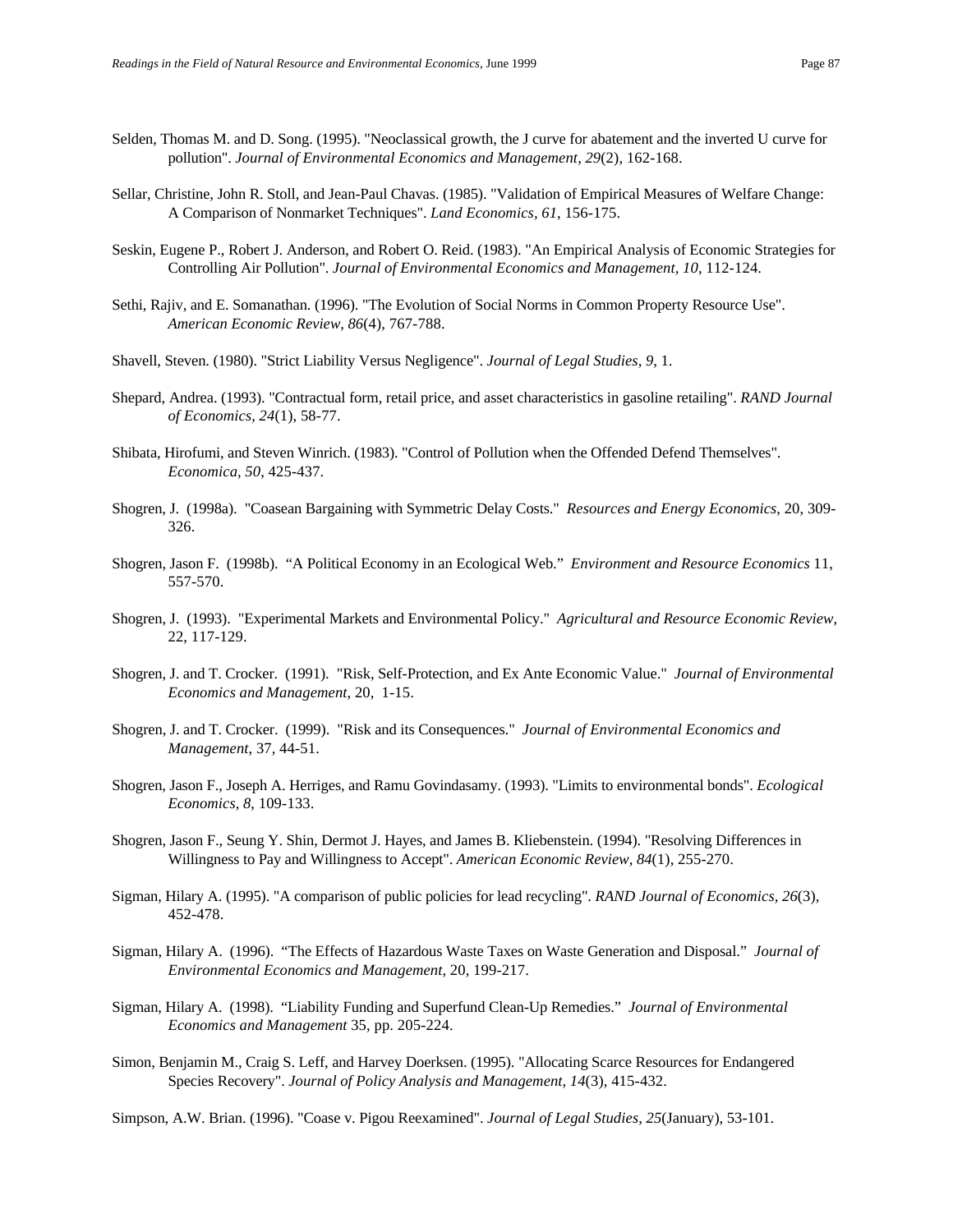- Simpson, R. David. (1998). "Economic Analysis and Ecosystems: Some Concepts and Issues." *Ecological Applications* 8, 342-349.
- Simpson, R. David, Roger A. Sedjo, and John W. Reid. (1996). "Valuing Biodiversity for Use in Pharmaceutical Research". *Journal of Political Economy, 104*(1), 163-185.
- Slade, Margaret E. (1982a). "Empirical Tests of Economic Rent in the Copper Industry". In J. Moroney (Ed.), *Advances in the Economics of Energy and Resources* . Greenwich, CT: JAI Press.
- Slade, Margaret E. (1982b). "Trends in natural-resource commodity prices: an analysis of the time domain." *Journal of Environmental Economics and Management*, 9: 122-137.
- Slade, Margaret E. (1982c). "Trends in natural-resource commodity prices: an analysis of the frequency domain." *Journal of Environmental Economics and Management*, 9:138.
- Slesnick, Daniel. (1998). "Empirical Approaches to the Measurement of Welfare" *Journal of Economic Literature*, December.
- Smith, Kerry V., and William H. Desvousges. (1986). *Measuring Water Quality Benefits*. (1st ed.). Norwell, MA: Kluwer Academic Publishers.
- Smith, V. Kerry. (1980). "The Evaluation of Natural Resource Adequacy: Elusive Quest or Frontier of Economics Analysis?". *Land Economics, 56*, 257-298.
- Smith, V. Kerry. (1981). "The Empirical Evidence of Hotelling's Model for Natural Resources". *Resources and Energy, 3*, 105-117.
- Smith, V. Kerry. (1983). "Option Value: A Conceptual Overview". *Southern Economic Journal, 49*, 654-688.
- Smith, V. Kerry. (1990). "Can We Measure the Economic Value of Environmental Amenities?". *Southern Economic Journal, 56*, 865-878.
- Smith, V. Kerry. (1991, December 13-14, 1991). "Can Hedonic Models Value Air Quality? A Meta-Analysis"*.* Paper presented at the Universities Research Conference, Economics of the Environment, Cambridge, MA.
- Smith, V. Kerry. (1992). "Environmental Risk Perception and Valuation: Conventional versus Prospective Reference Theory". In D. Bromley and K. Segerson (Eds.), *The Social Response to Environmental Risk: Policy Formulation in an Age of Uncertainty* . Boston: Kluwer Academic Publishers.
- Smith, V. Kerry. (1993). "Nonmarket Valuation of Environmental Resources: An Interpretative Appraisal". *Land Economics, 69*(1), 1-26.
- Smith, V.K. (1991) "Household Production Functions and Environmental Benefit Measurement." In John Braden and Charles Kolstad, eds., *Measuring the Demand for Environmental Improvement* (Amsterdam: North Holland).
- Smith V.K. (1989). "Taking Stock of the Progress with Travel Cost Recreation Demand Models: Theory and Implementation," *Marine Resource Economics* Vol. 6 (No. 4).
- Smith, V. K., Desvousges, W. H., Johnson, F. R. and A. Fisher. (1990). "Can Public Information Programs Affect Risk Perceptions?" *Journal of Policy Analysis and Management*, 9:1, 41-59
- Smith, V. Kerry. (1996). "Can Contingent Valuation Distinguish Economic Values for Different Public Goods?". *Land Economics, 72*(2), 139-151.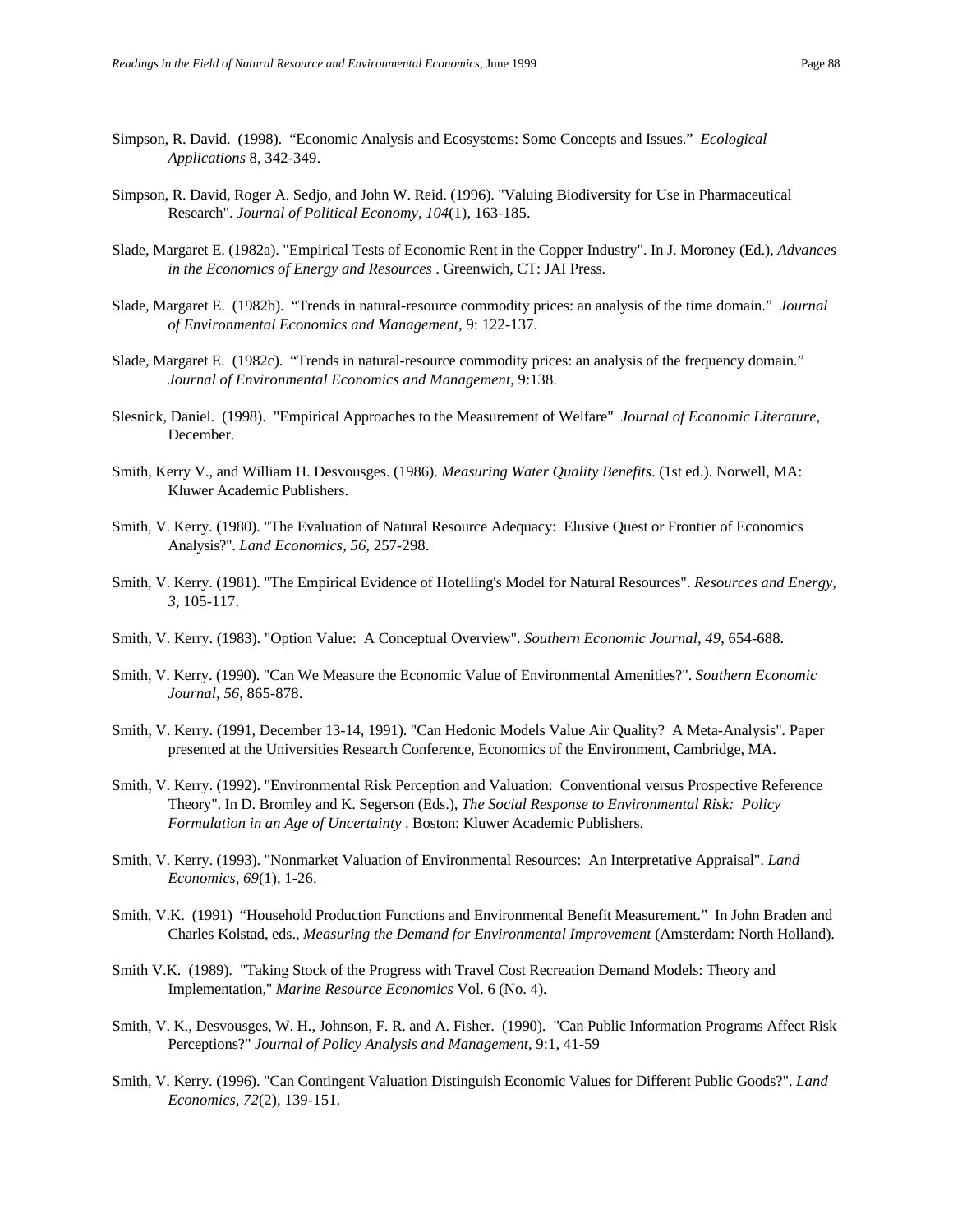- Smith, V.K., W.H. Desvousges, and J.W. Payne. (1995). "Do Risk Information Programs Promote Mitigating Behavior?" *Journal of Risk and Uncertainty* 10:203-21.
- Smith V.K. and L. Osborne. (1996). "Do Contingent Valuation Estimates Pass a 'Scope' Test?" *Journal of Environmental Economics and Management* 31(3): 287-301.
- Smith, V.K., R.B. Palmquist, and P. Jakus. (1991). "Combining Farrell Frontier and Hedonic Travel Cost Models for Valuing Estuarine Quality." *Review of Economics and Statistics* 73(4): 694-9.
- Smith, V. Kerry, and Ju Chin Huang. (1995). "Can Markets Value Air Quality? A Meta-Analysis of Hedonic Property Value Models". *Journal of Political Economy, 103*(11), 209-227.
- Smith, V. Kerry, and William H. Desvouges. (1985). "The Generalized Travel Cost Model and Water Quality Benefits: A Reconsideration". *Southern Economic Journal, 52*, 371-381.
- Smith, V. Kerry, and William H. Desvouges. (1987). "An Empirical Analysis of the Economic Value of Risk Changes". *Journal of Political Economy, 95*, 89-114.
- Smith, V. Kerry, and William H. Desvouges. (1988a). "Contingent Valuation Methods and the Valuation of Environmental Risk". *draft, Resource and Environmental Economics Program, North Carolina State University at Raleigh*.
- Smith, V. Kerry, and William H. Desvouges. (1988b). "Risk Perception, Learning, and Individual Behavior". *American Journal of Agricultural Economics, 70*, 1113-1117.
- Smith, V. Kerry, William H. Desvouges, and Anthony C. Fisher. (1986). "A Comparison of Direct and Indirect Methods for Estimating Environmental Benefits". *American Journal of Agricultural Economics, 68*, 280-290.
- Smith, V. Kerry, and Liu Jin-Tan. (1989). "A Micro-Evaluation of the Hotelling Valuation Principle". *draft*.
- Smith, V. Kerry, and Yoshiaki Kaoru. (1990). "Signals or Noise? Explaining the Variation in Recreation Benefit Estimates". *American Journal of Agricultural Economics, 72*, 419-433.
- Smith, V. Kerry, and John V. Krutilla. (1982). *Explorations in Natural Resource Economics*. Baltimore: Johns Hopkins University Press.
- Smith, V. Kerry, and William J. Vaughan. (1980). "The Implications of Model Complexity for Environmental Management". *Journal of Environmental Economics and Management, 7*, 184-208.
- Smith, Vernon L. (1977a). "Control Theory Applied to Natural and Environmental Resources: An Exposition". *Journal of Environmental Economics and Management, 4*, 1-24.
- Smith, Vernon L. (1977b). "On Models of Commercial Fishing". *Journal of Political Economy, 77*, 181-198.
- Sobel, M. (1982). "Stochastic Fisher Games with Myopic Equilibria". In L. J. Mirman and D. J. Spulber (Eds.), *Essays in the Economics of Renewable Resources* .
- Solow, Andrew R., Stephen Polasky, and James M. Broadus. (1992). "On the Measurement of Biological Diversity". *Journal of Environmental Economics and Management*.
- Solow, Robert. (1991, ). "Sustainability: An Economist's Perspective"*.* Paper presented at the Eighteenth J. Seward Johnson Lecture, Woods Hole, MA.
- Solow, Robert M. (1974a). "The Economics of Resources or Resources of Economics". *American Economic Review, 64*, 1-14.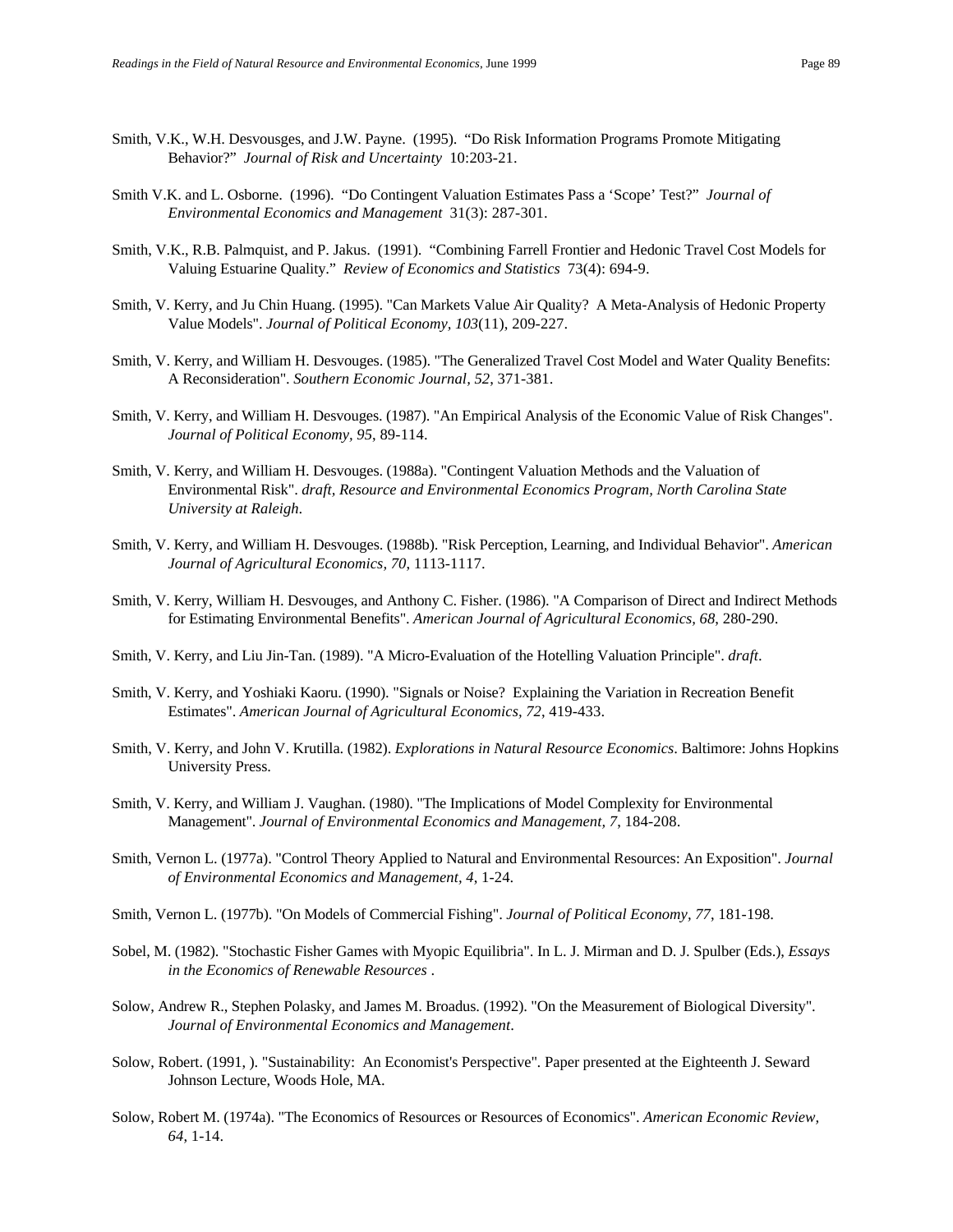- Solow, Robert M. (1974b). "Intergenerational Equity and Exhaustible Resources". *Review of Economic Studies, 41*, 29- 45.
- Spence, A. Michael. (1974). "Blue Whales and Applied Control Theory". In H. W. Gottinger (Ed.), *System Approaches and Environmental Problems* . Gottingen: Vandenhoeck and Ruprecht.
- Spence, Michael, and David Starrett. (1975). "Most Rapid Approach Paths in Accumulation Problems". *International Economic Review, 16*(2), 388-403.
- Squires, Dale. (1992). "Productivity measurement in common property resource industries: an application to the Pacific coast trawl fishery". *RAND Journal of Economics, 23*(2), 221-236.
- Starrett, David A. (1972). "Fundamental Nonconvexities in the Theory of Externalities". *Journal of Economic Theory, 4*, 180-199.
- Stauffer, Thomas R. (1985). "Accounting for 'Wasting Assets': Measurements of Income and Dependency in Oil-Rentier States". *Journal of Energy and Development, 11*, 69-93.
- Stavins, Robert N. (1990). "Alternative Renewable Resource Strategies: A Simulation of Optimal Use." *Journal of Environmental Economics and Management* 19, 143-159.
- Stavins, Robert N. (1995). "Transaction Costs and Tradeable Permits." *Journal of Environmental Economics and Management* 29, 133-148.
- Stavins, Robert N. (1996a). "Correlated Uncertainty and Policy Instrument Choice." *Journal of Environmental Economics and Management* 30, 218-232.
- Stavins, Robert N. (1996b). "Private Options to Use Public Goods: The Demand for Fishing Licenses and The Benefits of Recreational Fishing." Paper presented at the Allied Social Science Associations meetings, New Orleans, January 1997.
- Stavins, Robert N. (1997). "Policy Instruments for Climate Change: How Can National Governments Address a Global Problem?" *The University of Chicago Legal Forum*, pp. 293-329.
- Stavins, Robert N. (1998). "What Can We Learn from the Grand Policy Experiment? Lessons from SO<sub>2</sub> Allowance Trading." *Journal of Economic Perspectives*, Volume 12, Number 3, pages 69-88, Summer.
- Stavins, Robert N. (1999). "The Costs of Carbon Sequestration: A Revealed-Preference Approach." *American Economic Review*, forthcoming.
- Stavins, Robert N., and Adam B. Jaffe. (1990). "Unintended Impacts of Public Investments on Private Decisions: The Depletion of Forested Wetlands". *American Economic Review, 80*(3), 337-352.
- Stewart, M. B. (1980). "Monopoly and the Intertemporal Production of a Durable Exhuastible Resource." *Quarterly Journal of Economics*, 94, 99-111.
- Stiglitz, Joseph E. (1974a). "Growth with Exhaustible Natural Resources: Efficient and Optimal Growth Paths". *Review of Economic Studies, Symposium*, 123-137.
- Stiglitz, Joseph E. (1974b). "Growth with Exhaustible Natural Resources: The Competitive Economy". *Review of Economic Studies, Symposium*, 139-152.
- Stiglitz, Joseph E. (1976). "Monopoly and the Rate of Extraction of Exhaustible Resources". *American Economic Review, 66*, 655-661.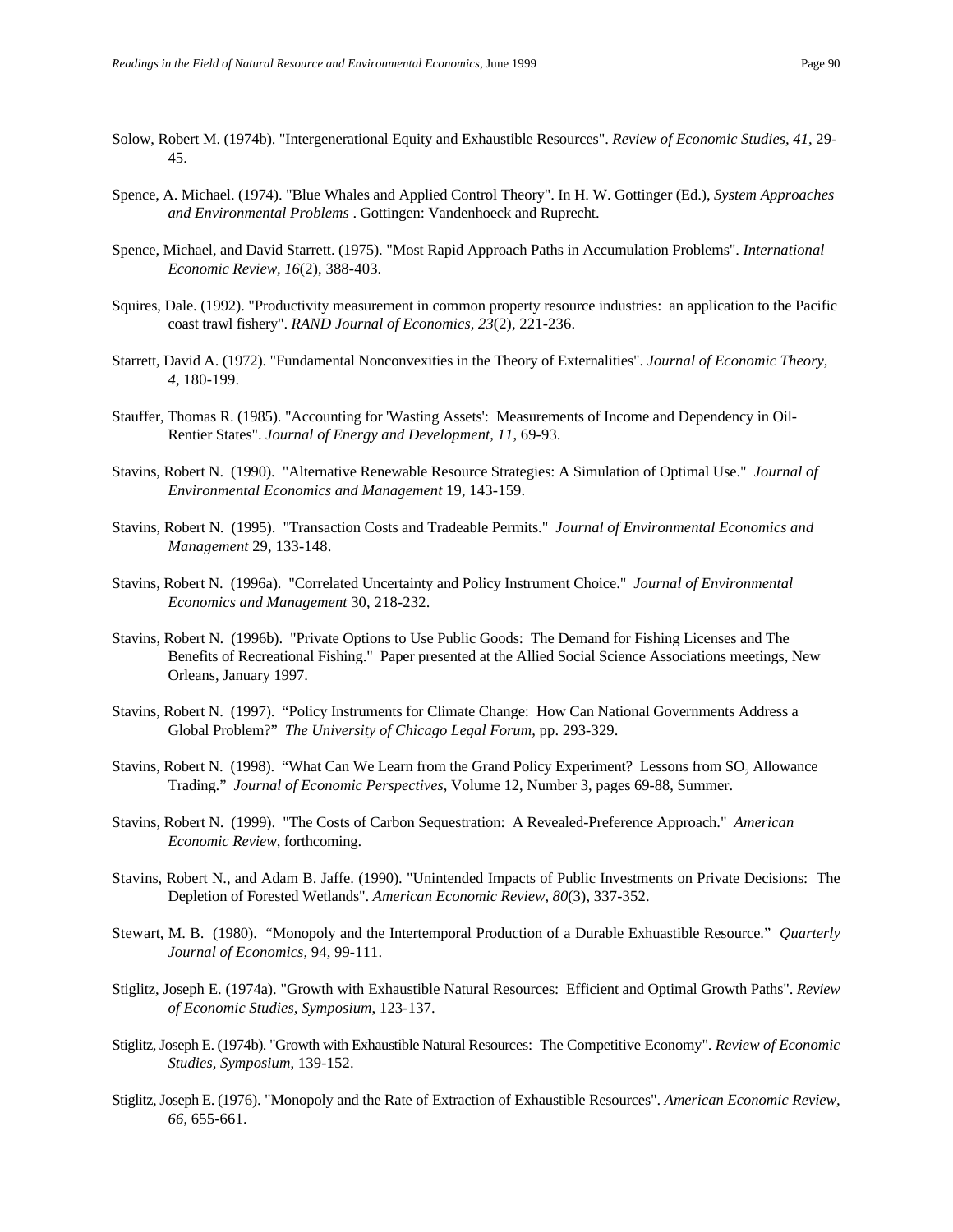- Stiglitz, Joseph E. (1979). "A Neoclassical Analysis of the Economics of Natural Resources". In V. K. Smith (Ed.), *Scarcity and Growth Reconsidered* . Baltimore: Johns Hopkins University Press.
- Stockhammer, Engelbert, Harald Hochreiter, Bernhard Obermayr, and Klaus Steiner. (1997). "The index of sustainable economic welfare (ISEW) as an alternative to GDP in measuring economic welfare. The results of the Austrian (revised) ISEW calculation 1955-1992". *Ecological Economics, 21*, 19-34.
- Stoft, Steven, and Richard J. Gilbert. (1994). "A Review and Analysis of Electric Utility Conservation Incentives". *Yale Journal on Regulation, 11*, 1-42.
- Stokey, Nancy L., and R.E. Lucas. (1989). *Recursive Methods in Economics*. Cambridge, MA: Harvard University Press.
- Stollery, Kenneth R. (1983). "Mineral Depletion with Cost as the Extraction Limit: A Model Applied to the Behavior of Prices in the Nickel Industry". *Journal of Environmental Economics and Management, 10*, 151-165.
- Stranlund, John K. (1995). "Public Mechanisms to Support Compliance to an Environmental Norm". *Journal of Environmental Economics and Management, 28*, 205-222.
- Strasser, Kurt A., and Denise Rodosevich. (1993). "Seeing the Forest for the Trees in CERCLA Liability". *Yale Journal on Regulation, 10*, 493-560.
- Strathman, James G., Anthony M. Rufolo, and Gerard C.S. Mildner. (1995). "The Demand for Solid Waste Disposal". *Land Economics, 71*(1), 57-64.
- Strotz, R.H. (1956). "Myopia and Inconsistency in Dynamic Utility Maximization". *Review of Economic Studies, 23*, 165- 180.
- Sunstein, Cass R. (1993). "Endogenous Preferences, Environmental Law". *Journal of Legal Studies, 22*, 217-254.
- Sutherland, Ronald J. (1994). "Income Distribution Effects of Electric Utility DSM Programs". *Energy Journal, 15*(4), 103- 118.
- Sutinen, Jon G., and Peder Anderson. (1985). "The Economics of Fisheries Law Enforcement". *Land Economics, 61*, 387- 397.
- Swait, J., Adamowicz, W. and Louviere, J. (1998). "Attribute-based stated choice methods for resource compensation: An application to oil spill damage assessment." Paper presented at the NOAA workshop on Application of Stated Preference Methods to Resource Compensation, Washington D.C.
- Swallow, Steven K. (1990). "Depletion of the environmental basis for renewable resources: The economics of interdependent renewable and nonrenewable resources." *Journal of Environmental Economics and Management*, 19: 281-96.
- Swallow, S. K. (1994). "Renewable and nonrenewable resource theory applied to coastal agriculture, forest, wetland, and fishery linkages." *Marine Resource Economics* 9(4):291-310.
- Swallow, S. K., J. J. Opaluch, and T. Weaver. (1992). "Siting noxious facilities: An approach that integrates technical, economic, and political considerations." *Land Economics* 68(3):283-301.
- Swallow, S. K., P. J. Parks and D. N. Wear. (1990). "Policy relevant nonconvexities in the production of multiple forest benefits." *Journal of Environmental Economics and Management* 19(3):281-296.
- Swallow, S.K., P. Talukdar, and D.N. Wear. (1997). "Spatial and Temporal Specialization in Forest Ecosystem Management under Sole Ownership." *American Journal of Agricultural Economics* 79(2):311-326.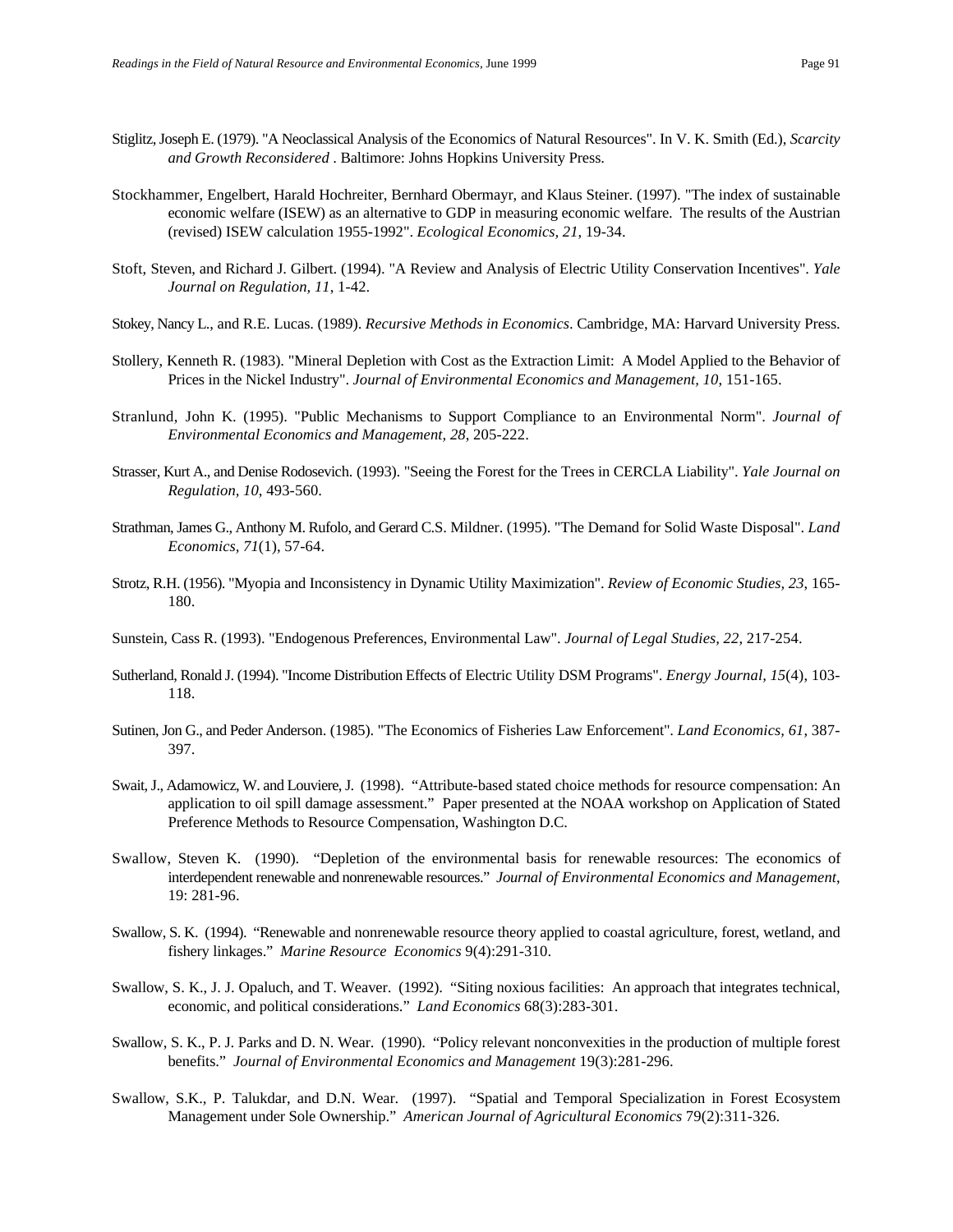- Swallow, S. K. and D. N. Wear. (1993). "Spatial interactions in multiple-use forestry and substitution and wealth effects for the single stand." *Journal of Environmental Economics and Management*, 25: 103-20.
- Sweeney, James L. (1977). "Economics of Depletable Resources: Market Forces and Intertemporal Bias". *Review of Economic Studies, 44*, 125-141.
- Swierzbinski, Joseph E. (1994). "Guilty until Proven Innocent Regulation with Costly and Limited Enforcement." *Journal of Environmental Economics and Management*, 27, 127-146.
- Swierzbinski, Joseph E., and Robert Mendelsohn. (1989). "Information and Exhaustible Resources". *Journal of Environmental Economics and Management, 16*, 193-208.
- Teisberg, Elizabeth Olmsted. (1993). "Capital investment strategies under uncertain regulation". *RAND Journal of Economics, 24*(4), 591-604.
- Teoh, Siew Hong. (1997). "Information disclosure and voluntary contributions to public goods". *RAND Journal of Economics, 28*(3), 385-406.
- Thompson, Gary D., and Paul N. Wilson. (1994). "Ejido Reforms in Mexico: Conceptual Issues and Potential Outcomes". *Land Economics, 70*(4), 448-465.
- Thomson, T.A. (1992). "Optimal forest rotation when stumpage prices follow a diffusion process." *Land Economics*, 68:329-342.
- Tietenberg, Thomas H. (1978). "Spatially Differentiated Air Pollution Emission Charges: An Economic and Legal Analysis". *Land Economics, 54*, 265-277.
- Tietenberg, Thomas H. (1980). "Transferable Discharge Permits and the Control of Stationary Source Air Pollution: A Survey and Synthesis". *Land Economics, 56*, 391-416.
- Tietenberg, Thomas H. (1985). *Emissions Trading: An Exercise in Reforming Pollution Policy*. Washington: Resources for the Future.
- Tietenberg, Thomas H. (1990). "Economic Instruments for Environmental Regulation". *Oxford Review of Economic Policy, 6*(1), 17-33.
- Tolley, George S., Phillip E. Graves, and Glenn C. Blomquist. (1981). *Elements of Environmental Analysis*. Cambridge, MA: Ballinger.
- Toman, M., and K. Palmer. (1997). "How Should An Accumulative Toxic Substance Be Banned?". *Environmental and Resource Economics, 9*, 513-515.
- Toman, Michael A. (1994). "Economics and "Sustainability": Balancing Trade-offs and Imperatives". *Land Economics, 70*(4), 399-413.
- Townsend, Ralph E. (1992). "A Fractional Licensing Program for Fisheries". *Land Economics, 68*(2), 185-190.
- Tschirhart, John. (1994). "On the Use of 'Adders' by Public Utility Commissions". *Energy Journal, 15*(1), 121-128.
- Turvey, Ralph. (1963). "On Divergences between Social Cost and Private Cost". *Economica, 30*, 309-313.

Turvey, Ralph. (1976). "Analyzing the Marginal Cost of Water Supply". *Land Economics, 52*, 158-168.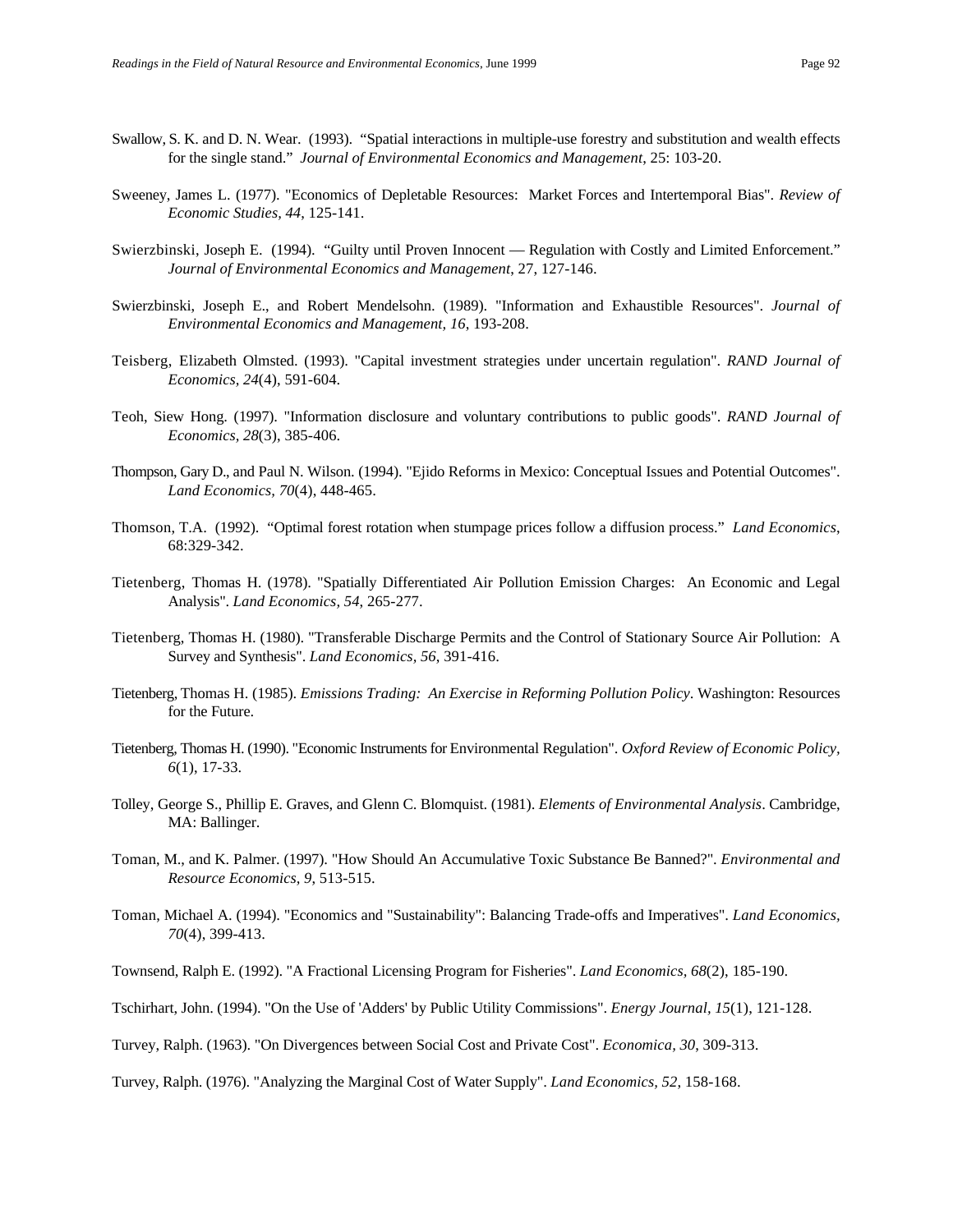- Uhler, Russell S. (1979). "The Rate of Petroleum Exploration and Extraction". In R. S. Pindyck (Ed.), *Advances in the Economics of Energy and Resources* (Vol. 2: The Production and Pricing of Energy Resources, ). Greenwich, CT: JAI Press, Inc.
- Unsworth, Robert E., and Richard C. Bishop. (1994). "Assessing natural resource damages using environmental annuities". *Ecological Economics, 11*, 35-41.
- Van der Ploeg, and Lans Bovenberg. (1994). "Environmental Policy, Pubic Finance, and the Labor Market in a Second-Best World." *Journal of Public Economics*, 55, 3, 349-390.
- van der Voet, Ester, Rene Kleijn, and Gjalt Huppes. (1995). "Economic characteristics of chemicals as a basis for pollutants policy". *Ecological Economics, 13*, 11-26.
- Varian, Hal R. (1984). *Microeconomic Analysis*. (2nd ed.). New York: W.W. Norton.
- Varian, Hal R. (1994). "A Solution to the Problem of Externalities When Agents Are Well-Informed". *American Economic Review, 84*(5), 1278-1293.
- Vaughan, William J., and Clifford S. Russell. (1982). *Freshwater Recreational Fishing: The National Benefits of Water Pollution Control*. Washington D.C.: Resources for the Future.
- Vaughan, W.K., and L.E. Huckins. (1982). "The Costs of Urban Expressway Noise". In D. B. Diamond and G. S. Tolley (Eds.), *The Economics of Urban Amenities* . New York: Academic Press.
- Vincent, J.R., and C.S. Binkley. (1993). "Efficient Multiple-Use Forestry May Require Land-Use Specialization." *Land Economics*, 69(4): 370-376.
- Viscusi, W. Kip. (1983). *Risk by Choice*. Cambridge, MA: Harvard University Press.
- Viscusi, W. Kip. (1993). "The Value of Risks to Life and Health". *Journal of Economic Literature, 31*(December), 1912- 1946.
- Viscusi, W. Kip. (1994). "Mortality effects of regulatory costs and policy evaluation criteria". *RAND Journal of Economics, 25*(1), 94-109.
- Viscusi, W. Kip. (1996). "Economic Foundations of the Current Regulatory Reform Efforts". *Journal of Economic Perspectives, 10*(3), 119-134.
- Viscusi, W. Kip. (1998). *Rational Risk Policy*. Oxford, United Kingdom: Oxford University Press.
- Viscusi, W. K. and C. J. O'Connor. (1984). "Adaptive Responses to Chemical Labeling: Are Workers Bayesian Decision Makers?" *American Economic Review* 74(December):942-956.
- Viscusi, W. Kip, and Richard J. Zeckhauser. (1976). "Environmental Policy Choice under Uncertainty". *Journal of Environmental Economics and Management, 3*, 97-112.
- Viscusi, W. Kip and Richard J. Zeckhauser. (1979). "Optimal standards with incomplete enforcement." *Public Policy*, 27(4): 437-456.
- Vousden, Neil. (1973). "Basic Theoretical Issues of Resource Depletion". *Journal of Economic Theory, 6*, 126-143.
- Walker, Jana L., and Kevin Gover. (1993). "Commercial Solid and Hazardous Waste Disposal Projects on Indian Lands". *Yale Journal on Regulation, 10*, 229-262.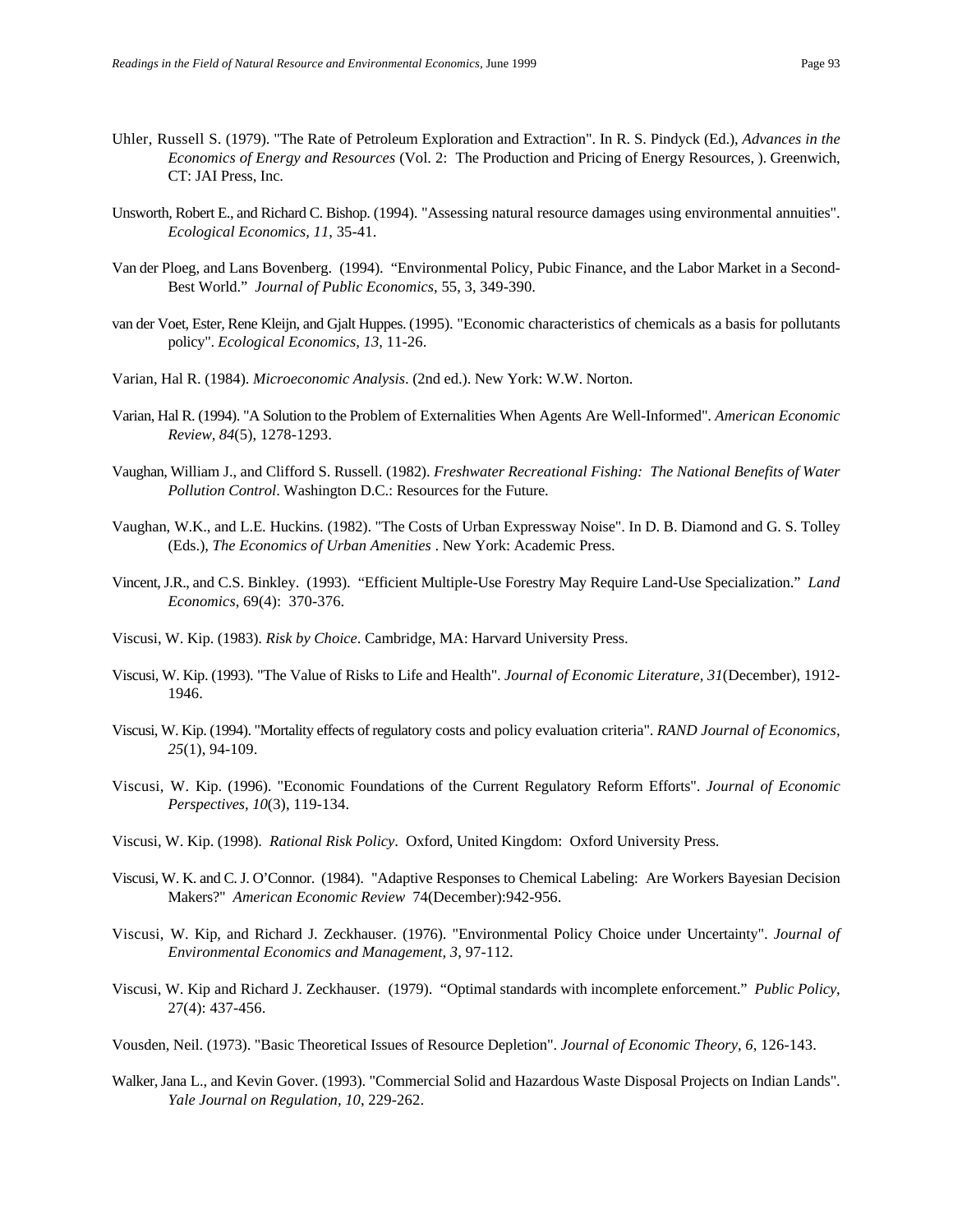- Ward, F.A., and John B. Loomis. (1986). "The Travel Cost Demand Model as an Environmental Policy Assessment Tool: A Review of the Literature". *Western Journal of Agricultural Economics, 11*, 164-178.
- Washburn, C., and C. Binkley. (1990). "Informational efficiency of markets for stumpage." *American Journal of Agricultural Economics*, 72:394-405.
- Weinberg, M. and C.L. Kling. (1996). "Uncoordinated Agricultural and Environmental Policy Making: An Application to Irrigated Agriculture in the West." *American Journal of Agricultural Economics* 78(1): 65-78.
- Weinstein, Milton C., and Richard J. Zeckhauser. (1974). "Use Patterns for Depletable and Recyclable Resources". *Review of Economic Studies, Symposium*, 67-88.
- Weinstein, Milton C., and Richard J. Zeckhauser. (1975). "The optimal consumption of depletable natural resources." *Quarterly Journal of Economics*, 89: 371-92.
- Weisbrod, Burton A. (1964). "Collective-Consumption Services of Individual Consumption Goods". *Quarterly Journal of Economics, 78*, 471-477.
- Weitzman, Martin L. (1974). "Prices vs. Quantities". *Review of Economic Studies, 41*, 477-491.
- Weitzman, Martin L. (1976a). "On the Welfare Significance of National Product in a Dynamic Economy". *Quarterly Journal of Economics, 90*, 156-162.
- Weitzman, Martin L. (1976b). "The Optimal Development of Resource Pools". *Journal of Economic Theory, 12*, 351-364.

Weitzman, Martin L. (1992). "On Diversity". *Quarterly Journal of Economics, 107*, 363-405.

- Weitzman, Martin L. (1993). "What to Preserve? An Application of Diversity Theory to Crane Conservation". *Quarterly Journal of Economics, 108*(1), 157-183.
- Weitzman, Martin L. (1994). "On the 'Environmental' Discount Rate." *Journal of Environmental Economics and Management*, 26, 200-209.
- Weitzman, Martin L. (1998). "Why the Far-Distant Future Should Be Discounted at its Lowest Possible Rate." *Journal of Environmental Economics and Management* 36, pp. 201-208.
- Weitzman, Martin L. (1999). "On the Pure theory of Dynamic Welfare Comparisons." Working Paper, Department of Economics, Harvard University, February 3, 1999.
- Weitzman, Martin L., and Karl-Gustaf Lofgren. (1997). "On the Welfare Significance of Green Accounting as Taught by Parable." *Journal of Environmental Economics and Management* 32, pp. 139-153.
- Weyant, John P. (1993). "Costs of Reducing Global Carbon Emissions." *Journal of Economic Perspectives* 7(4), 27-46.
- Wheeler, Michael. (1994). "Negotiating NIMBYs: Learning from the Failure of the Massachusetts Siting Law". *Yale Journal on Regulation, 11*, 241-291.
- White, L.J. (1982). "U.S. Automotive Emissions Controls: How Well Are They Working?". *American Economic Review, 72*, 332-335.
- Wiggins, Steven N., and Gary D. Libecap. (1985). "Oil Field Unitization: Contractual Failure in the Presence of Imperfect Information". *AER, 75*(3), 368-385.

Wilen, J.A. (1988). "Limited Entry Licensing". *Marine Resource Economics, 5*(4), 313-324.